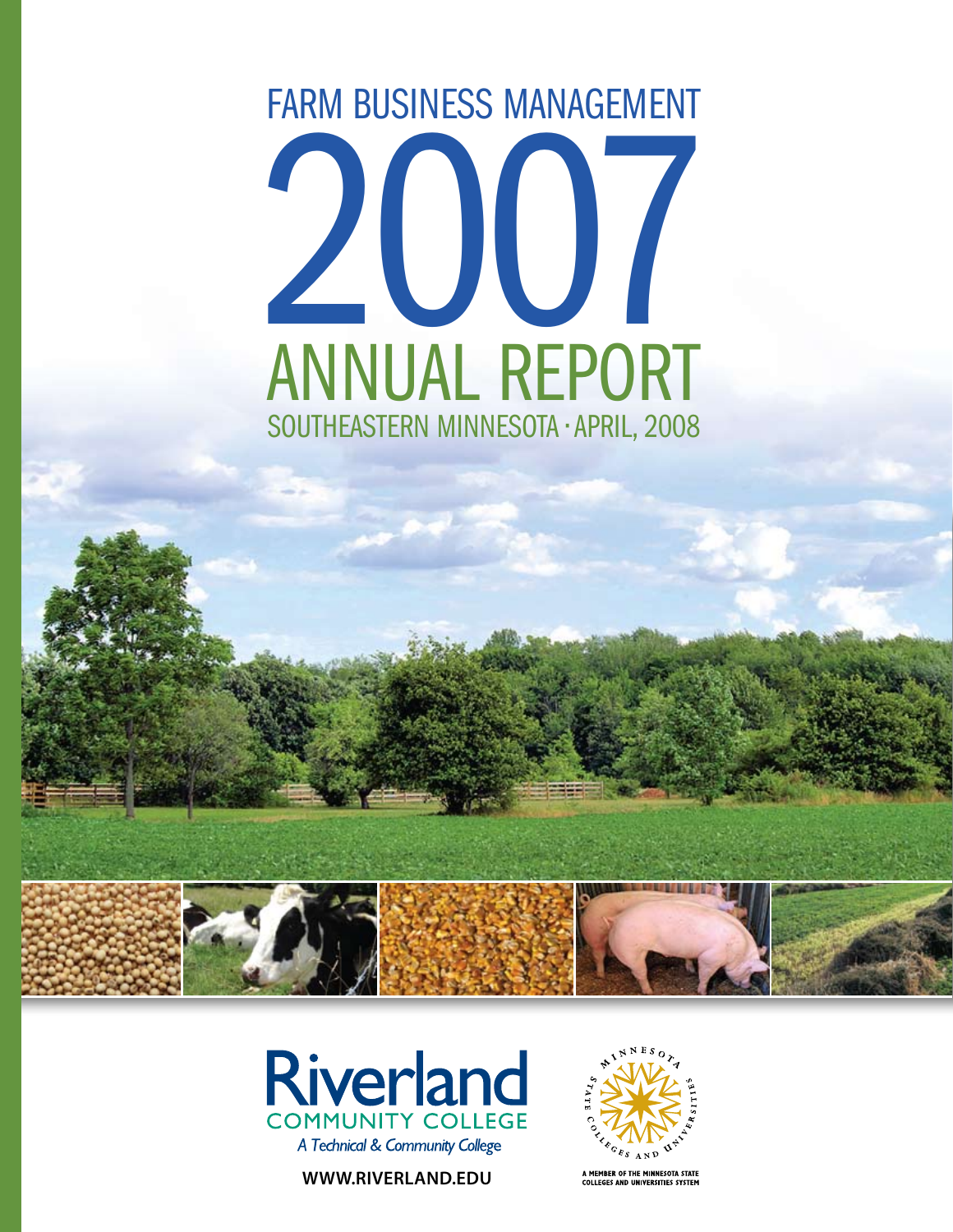# MINNESOTA FARM BUSINESS MANAGEMENT REGIONS

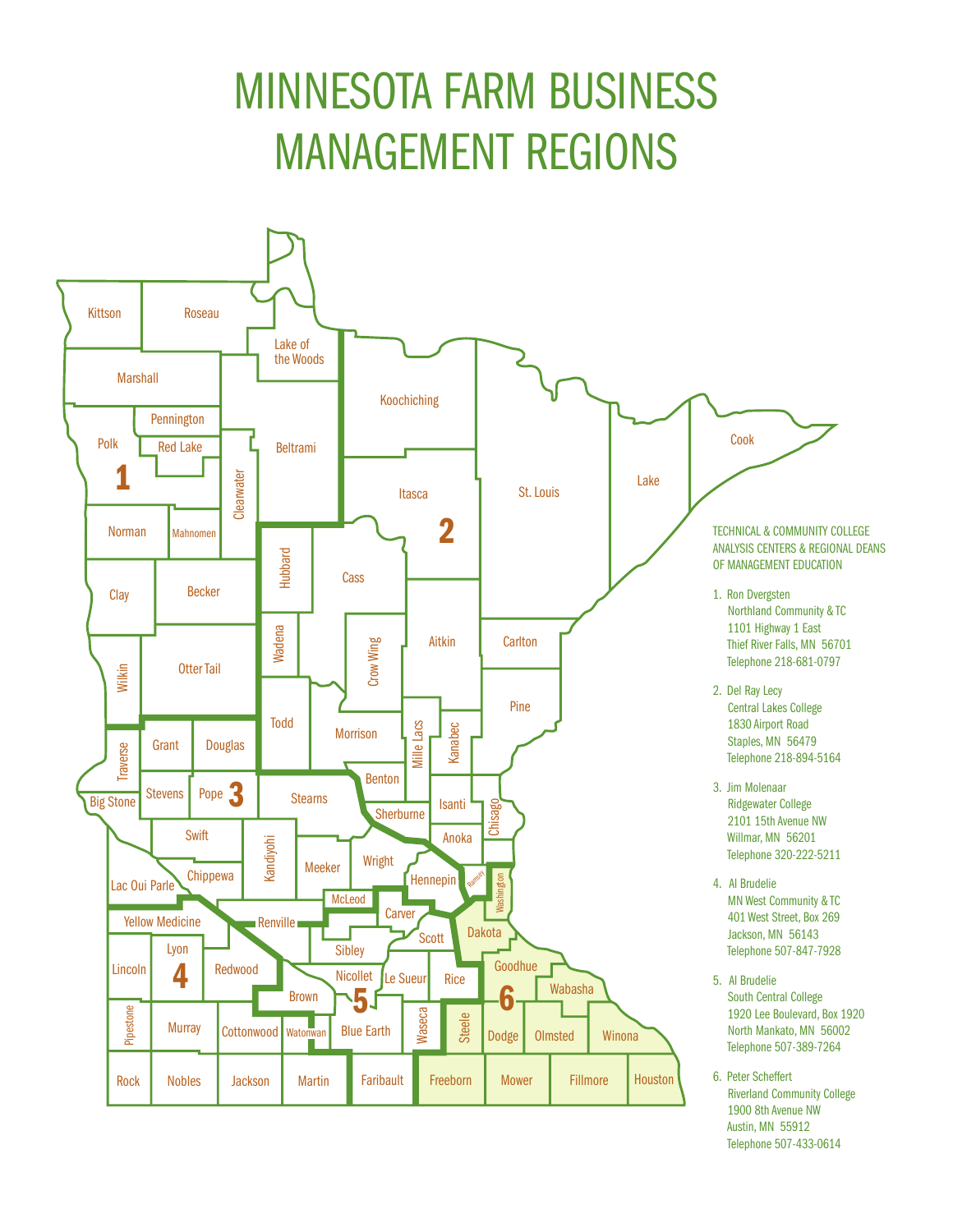#### **Table Of Contents 2007**

#### 2007 Report of the Farm Business Management Program in Southeastern Minnesota Peter Scheffert- Dean of Management Education Programs

#### **Description**

The information in this report is organized under the direction of Peter Scheffert, Dean of Management Education Programs at Riverland Community College. Directing in a supervisory capacity is Dr. Terry Leas, Riverland Community College President, Dr. Ron Langrell, Vice President of Academic and Student Affairs, and Dr. Richard Joerger, Minnesota State College and Universities System Director for Agriculture. The tables in this report were created using the FINPACK and RankEm Central, copyrighted software of the Center for Farm Financial Management, University of Minnesota. Special acknowledgement is due J-C Press, Owatonna, for printing this report and Beth Hackenmiller for typing it.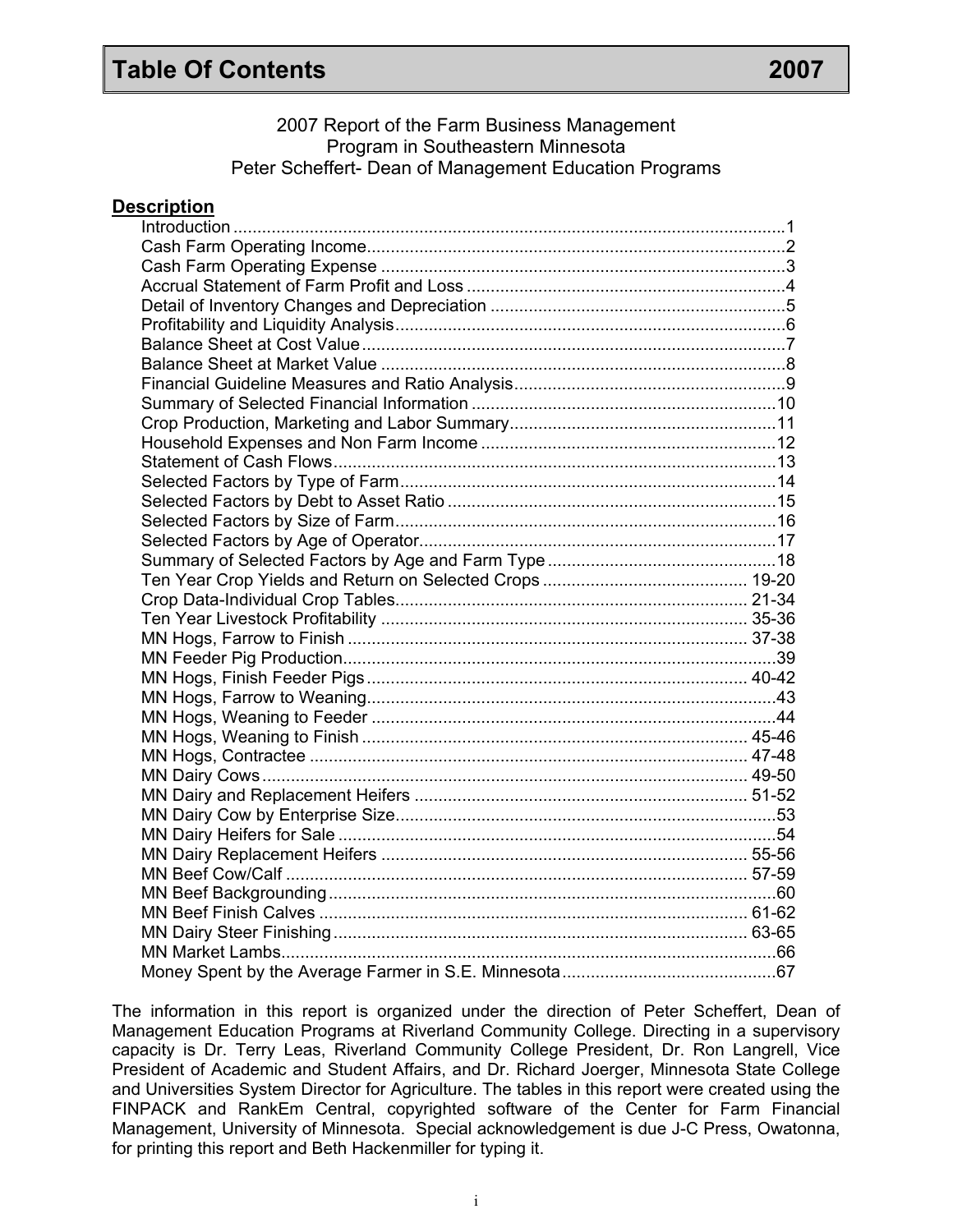

Historically, Farm Business Management Education has been a part of education programs in Minnesota high school and post-secondary levels since 1953. From the early cooperative efforts of the State Department of Education and the Department of Agriculture Education (University of Minnesota), the program has expanded to serve over 4,000 farm businesses each year in Minnesota. The Farm Business Management Program is now and integral part of the Minnesota State Colleges and Universities System.

A typical farm business enrolls for 10 semester credits per year as part of their educational plan. To assist the student in achieving their educational goals and objectives, the program has been organized to conform to the following guidelines:

- 1. Farm families enroll in a specific management course.
- 2. Each course has a specific objective and units of instruction to meet the objective.
- 3. Courses are offered in sequence and farmers are expected to enroll in the first of the sequence of courses.
- 4. There is continuity to each course. Each leads to the next course in the sequence.
- 5. Instruction occurs both in the classroom and on the farm with the farm family.

Programs organize their curriculum around the same central theme. They are:

- Level 1 Introduction to Farm System Management
- Level 2 Farm System Analysis and Evaluation
- Level 3- Interpreting and Modifying Farm System Management Plans
- Level 4 Farm System Trends and Projections
- Level 5- Interpreting Current Information into Farm System Plans
- Level 6 Examining the Context of Farm System Management Plans

The programs became course/credit based in 1992. Each individual enrollee completes a needs assessment with the instructor, after which the enrollee registers for classes and course work to meet these needs. The purpose of this effort is to more adequately address the needs of the individual farmer, making enrollment even more beneficial.

Like most educational programs, students benefit from the instruction in relation to how much effort they put into study and application. Some farmer operators have benefited more and some less, depending upon how seriously they studied the results of their business analysis and the kind of decisions they made as a result of their analysis.

The farm business and enterprise analysis format allocates all specific and general farm expenses to each farm enterprise. The allocation of all costs and the introduction of the new tables makes the analysis a useful report to be used for long range planning, short term cash purchase planning and cash flow projections. Special Recognition should be given to the farm families who have chosen to improve their management skills through participation in this program.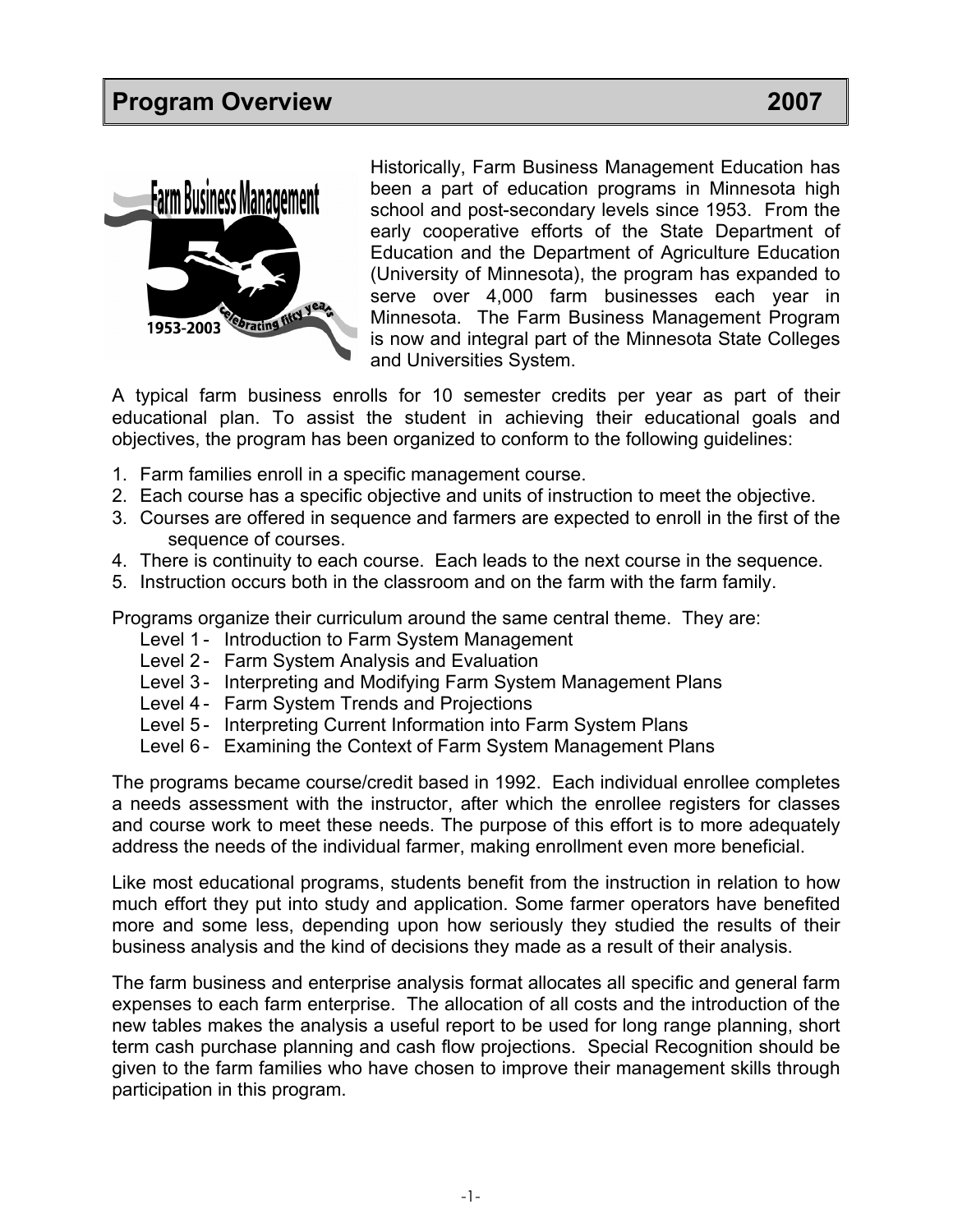| <b>Statement of Operator</b>                 | <b>Farms Sorted By Net Farm Income</b> |         |            |                 |
|----------------------------------------------|----------------------------------------|---------|------------|-----------------|
| Cash Farm Income - 2007                      |                                        |         |            |                 |
|                                              | Avg. Of                                |         |            |                 |
|                                              | <b>All Farms</b>                       | Low 20% | $40 - 60%$ | <b>High 20%</b> |
| Number of farms                              | 464                                    | 92      | 93         | 93              |
| <b>Cash Farm Income</b>                      |                                        |         |            |                 |
| Corn                                         | 143,726                                | 81,163  | 122,091    | 284,024         |
| Corn, Organic                                | 259                                    | 121     | 64         |                 |
| Corn, Seed                                   | 1,140                                  | 2,012   | 962        | 1,075           |
| Corn Silage                                  | 1,011                                  | 595     | 1,074      | 1,784           |
| Hay, Alfalfa/Mixed                           | 2,940                                  | 2,817   | 1,736      | 5,770           |
| Haylage, Alfalfa                             | 413                                    | 1,586   |            | 186             |
| Oats                                         | 404                                    | 489     | 458        | 457             |
| Peas                                         | 3,307                                  | 4,523   | 1,812      | 8,122           |
| Soybeans                                     | 73,630                                 | 33,327  | 59,047     | 140,375         |
| Soybeans Seed                                | 581                                    |         | 1,294      | 1,098           |
| Soybeans, Food                               | 790                                    |         |            | 3,940           |
| Straw/Stover                                 | 218                                    | 208     | 78         | 373             |
| Sweet Corn                                   | 1,791                                  | 1,854   | 1,514      | 2,718           |
| Wheat, Spring                                | 340                                    |         | 121        | 626             |
| <b>Barley Silage</b>                         | 27                                     | 116     |            |                 |
| Miscellaneous crop income                    | 284                                    | 338     | 4          | 63              |
| <b>Total Crop Income</b>                     | 230,861                                | 129,149 | 190,255    | 450,611         |
| <b>Sale of Market Livestock and Products</b> |                                        |         |            |                 |
| Beef Cow-Calf, Beef Calves                   | 2,305                                  | 2,747   | 2,412      | 3,542           |
| <b>Beef Replacement Heifers</b>              | 86                                     | 350     |            | 83              |
| Beef, Custom Fed                             | 484                                    | 75      | 1,859      |                 |
| Beef, Background Beef                        | 129                                    | 650     |            |                 |
| Beef, Finish Beef Calves                     | 9,865                                  | 21,570  | 3,643      | 5,338           |
| Beef, Finish Yrlg Steers                     | 2,299                                  | 1,323   | 2,728      | 1,138           |
| Dairy, Milk                                  | 229,317                                | 94,754  | 142,960    | 625,438         |
| Dairy, Dairy Calves                          | 2,880                                  | 1,173   | 1,800      | 6,442           |
| Dairy Heifers                                | 2,079                                  | 1,618   | 1502       | 1,911           |
| Dairy Steers                                 | 8,966                                  | 6,650   | 8,115      | 6,681           |
| Hogs, Farrow-Fin, Raised Hogs                | 30,302                                 | 7,700   | 4,787      | 41,562          |
| Hogs, Feeder Pigs                            | 646                                    | 2,933   | 256        |                 |
| Hogs, Finish Pigs                            | 67,505                                 | 240,613 | 8,005      | 61,944          |
| Hogs, Weaning to Finish                      | 29,875                                 | 31,410  | 847        | 71,784          |
| Hogs, Contractee                             | 2,323                                  |         | 56         | 7,161           |
| Hogs, Weaning Pigs                           | 1,514                                  |         | 3,414      | 2,253           |
| Hogs, Weaning to Feeder                      | 211                                    | 1,049   |            | 17              |
| Sheep, Market Lambs                          | 30                                     | 152     |            |                 |
| Cull breeding livestock                      | 10,002                                 | 5,517   | 6,142      | 22,749          |
| Contract livestock income                    | 1,965                                  |         | 9,802      |                 |
| Misc. livestock income                       | 1,058                                  | 124     | 13         | 3,123           |
| <b>Total Livestock Income</b>                | 403,841                                | 420,408 | 198,341    | 861,166         |
| <b>Other Farm Income</b>                     |                                        |         |            |                 |
| LDP payments/CCC Market Loan Gain            | 58                                     | 0       | 0          | 0               |
| Direct & CC govt payments                    | 11,578                                 | 6,961   | 7,132      | 23,896          |
| CRP payments                                 | 299                                    | 307     | 100        | 826             |
| Livestock government payments                | 714                                    | 311     | 789        | 1,668           |
| Other government payments                    | 2,033                                  | 1,052   | 3,470      | 2,332           |
| Custom work income                           | 16,830                                 | 13,965  | 22,043     | 24,750          |
| Patronage dividends, cash                    | 4,222                                  | 2,307   | 2,436      | 9,269           |
| Insurance income                             | 3,557                                  | 4,429   | 5,137      | 3,180           |
| Cash from hedging accts                      | 3,786                                  | 7,885   | 762        | 6,727           |
| Other farm income                            | 17,031                                 | 22,631  | 6,585      | 24,941          |
| <b>Total Other Farm Income</b>               | 60,108                                 | 59,848  | 48,454     | 97,589          |
| (A) Gross Cash Farm Income                   | 694,815                                | 609,404 | 437,051    | 1,409,366       |

#### Riverland Community College Farm Business Management 2 2 Copyright (c)2008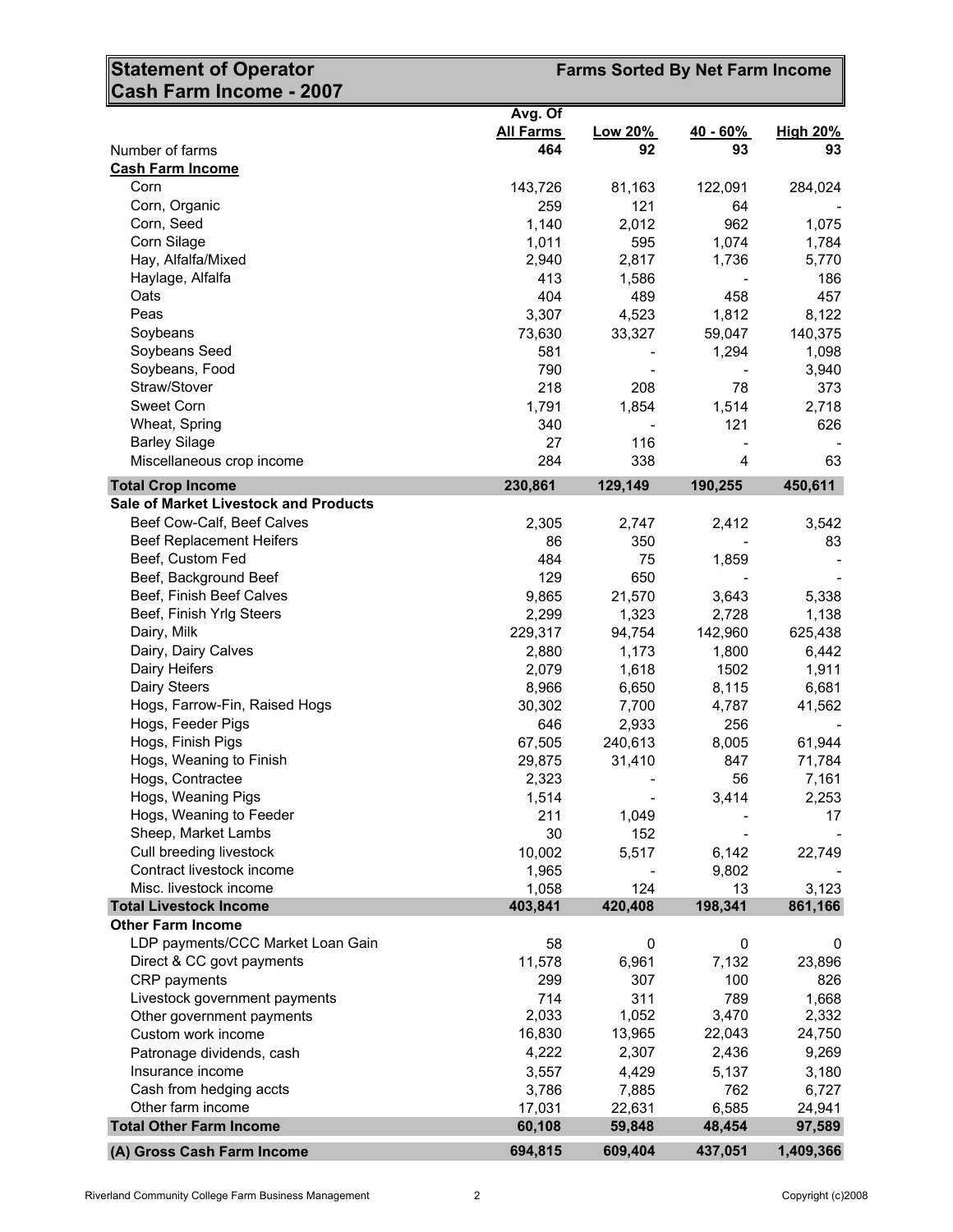| <b>Statement of Operator</b><br><b>Cash Farm Operating Expense - 2007</b> |                  |          | <b>Farms Sorted By Net Farm Income</b> |                 |
|---------------------------------------------------------------------------|------------------|----------|----------------------------------------|-----------------|
|                                                                           | Avg. Of          |          |                                        |                 |
|                                                                           | <b>All Farms</b> | Low 20%  | $40 - 60%$                             | <b>High 20%</b> |
| Number of farms                                                           | 464              | 92       | 93                                     | 93              |
| <b>Cash Farm Expense</b>                                                  |                  |          |                                        |                 |
| Seed                                                                      | 29,779           | 18,079   | 21,961                                 | 62,204          |
| Fertilizer                                                                | 38,559           | 16,541   | 32,587                                 | 81,610          |
| Crop chemicals                                                            | 16,272           | 8,899    | 11,835                                 | 33,762          |
| Non-chemical crop protection                                              | 39               | 190      |                                        |                 |
| Crop insurance                                                            | 10,041           | 5,990    | 7,728                                  | 20,104          |
| Drying fuel                                                               | 3,594            | 2,413    | 3,053                                  | 6,842           |
| Storage                                                                   | 684              | 439      | 920                                    | 1,133           |
| Irrigation energy                                                         | 213              | 452      | 99                                     | 432             |
| CCC buyback                                                               | 23,146           | 18,033   | 23,304                                 | 40,525          |
| Crop hauling and trucking                                                 | 896              | 582      | 1,025                                  | 1,566           |
| Crop marketing                                                            | 1,576            | 743      | 1,786                                  | 4,028           |
| Crop miscellaneous                                                        | 2,040            | 1,763    | 1,353                                  | 4,645           |
| <b>Total Crop Expense</b>                                                 | 126,839          | 74,124   | 105,651                                | 256,851         |
| <b>Livestock Expenses</b>                                                 |                  |          |                                        |                 |
| Feeder livestock purchase                                                 | 44,336           | 111,331  | 10,521                                 | 60,975          |
| Purchased feed                                                            | 115,922          | 152,013  | 45,249                                 | 233,878         |
| <b>Breeding fees</b>                                                      | 4,811            | 2,237    | 2,630                                  | 11,350          |
| Veterinary                                                                | 12,630           | 12,442   | 6,311                                  | 28,137          |
| <b>BST</b>                                                                | 2,735            | 1,633    | 771                                    | 9,025           |
| Supplies                                                                  | 8,811            | 6,394    | 5,727                                  | 19,045          |
| <b>DHIA</b>                                                               | 881              | 404      | 696                                    | 2,081           |
| Contract production exp.                                                  | 12,164           | 13,329   | 2,323                                  | 21,908          |
| Livestock custom hire                                                     | 332              | 174      | 104                                    | 1,146           |
| Livestock leases                                                          | 1,225            | 648      | 571                                    | 4,677           |
| Livestock hauling and trucking                                            | 5,016            | 6,290    | 2,510                                  | 9,627           |
| Livestock marketing                                                       | 3,129            | 4,296    | 1,097                                  | 5,819           |
| Bedding                                                                   | 3,605            | 1,641    | 2,388                                  | 10,159          |
| <b>Total Livestock Expense</b>                                            | 215,597          | 312,832  | 80,898                                 | 417,827         |
| <b>Other Farm Expenses</b>                                                |                  |          |                                        |                 |
| Interest                                                                  | 39,133           | 42,531   | 28,825                                 | 58,493          |
| Fuel & oil                                                                | 23,339           | 19,932   | 16,926                                 | 42,661          |
| Repairs                                                                   | 34,341           | 29,071   | 27,900                                 | 64,179          |
| Custom hire                                                               | 19,112           | 18,441   | 12,114                                 | 41,897          |
| Hired labor                                                               | 34,291           | 26,560   | 17,226                                 | 85,153          |
| Land rent                                                                 | 52,777           | 31,287   | 39,367                                 | 111,987         |
| Machinery leases                                                          | 2,831            | 1,249    | 3,416                                  | 5,665           |
| <b>Building leases</b>                                                    | 7,725            | 13,324   | 3,437                                  | 15,614          |
| Real estate taxes                                                         | 4,952            | 3,920    | 3,556                                  | 8,838           |
| Farm insurance                                                            | 6,707            | 6,001    | 5,402                                  | 12,195          |
| <b>Utilities</b>                                                          | 9,461            | 9,059    | 7,257                                  | 16,448          |
| Dues & professional fees                                                  | 2,421            | 1,701    | 1,670                                  | 4,861           |
| Hedging account deposits                                                  | 8,797            | 8,809    | 3,696                                  | 15,453          |
| Miscellaneous                                                             | 8,459            | 13,078   | 5,846                                  | 12,213          |
| <b>Total Other Expense</b>                                                | 254,346          | 224,963  | 176,638                                | 495,657         |
| (B) Total Cash Operating Expense                                          | 596,786          | 611,918  | 363,188                                | 1,170,335       |
| (C Net Cash Farm Income (A-B)                                             | 98,030           | $-2,514$ | 73,863                                 | 239,031         |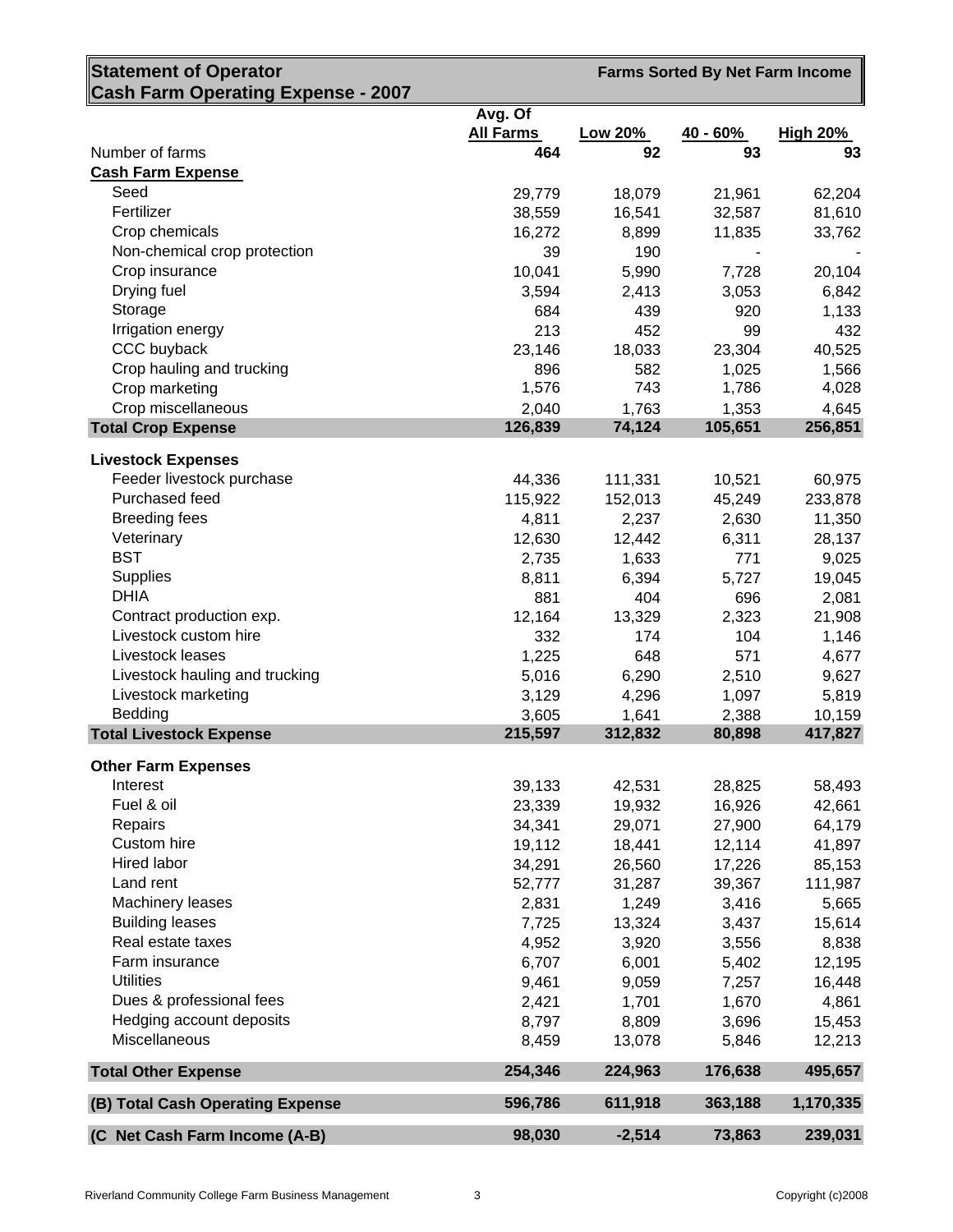#### **Detail of Accural Statement of Farm Profit & Loss - 2007**

**Farms Sorted By Net Farm Income** 

| <b>All Farms</b><br>40 - 60%<br>Low 20%<br><b>High 20%</b>                             |           |
|----------------------------------------------------------------------------------------|-----------|
| 464<br>92<br>93<br>Number of farms                                                     | 93        |
| <b>INVENTORY CHANGES</b>                                                               |           |
| Crops and feed<br>70,864<br>13,823<br>41,028                                           | 196,684   |
| Market livestock<br>4,869<br>3,341<br>10,075                                           | 12,777    |
| Accounts receivable<br>4,953<br>5,424<br>2,509                                         | 24,010    |
| 6,086<br>Prepaid expenses and supplies<br>11,159<br>$-3,642$                           | 44,143    |
| Accounts payable<br>$-3,489$<br>$-18,751$<br>$-4,226$                                  | 7,742     |
|                                                                                        |           |
| (D) Total Inventory Change<br>88,357<br>6,929<br>48,739                                | 285,356   |
| 4,414<br>(E) Net Operating Profit $(C + D)$<br>186,387<br>122,602                      | 524,387   |
| DEPRECIATION and OTHER CAPITAL ADJUSMENTS                                              |           |
| <b>Breeding livestock</b><br>111<br>$-780$<br>$-10,112$                                | 7,702     |
| Machinery and equipment<br>$-25,547$<br>$-17,802$<br>$-18,669$                         | $-52,783$ |
| <b>Buildings and improvements</b><br>$-9,511$<br>$-6,788$<br>$-7,817$                  | $-18,981$ |
| Other farm capital<br>292<br>617<br>537                                                | 3,429     |
| (F) Total Depreciation & Capital Adjustments<br>$-34,409$<br>$-35,277$<br>$-25,782$    | $-60,634$ |
| 151,978<br>$-30,862$<br>96,821<br>(G) Net Farm Income $(E + F)$ **                     | 463,754   |
| 2007 Operating<br><b>Net Farm Income</b><br><b>Five Year Summary</b><br><b>Expense</b> |           |
| 200000<br><b>OtherExp</b><br><b>Hired</b><br><b>Interest</b>                           | 151,978   |
| Feed<br>8.6%<br>Labor<br>6.6%<br><b>Bought</b>                                         |           |
| 103,637<br>150000<br><b>Repairs</b><br>5.7%<br>90,969<br>89.443<br>19.4%<br>5.8%       |           |
| 100000<br>44,430<br>Lvstk,<br><b>Fuel/Lubr</b><br>Vet,<br>3.9%                         |           |

\*\*(G) Net Farm Profit or Loss represents the dollars available on the returns in a farm business for Unpaid Family Labor and Management. Net worth growth occurs when the Net Farm Income plus Non-Farm Income exceeds the cost of Family Spending.

**0**

**2003 2004 2005 2006 2007**

**50000**

**Supplies 17.9%**

**Rent 8.8%**

**Crop 21.3%**

**Custom Hire 3.2%**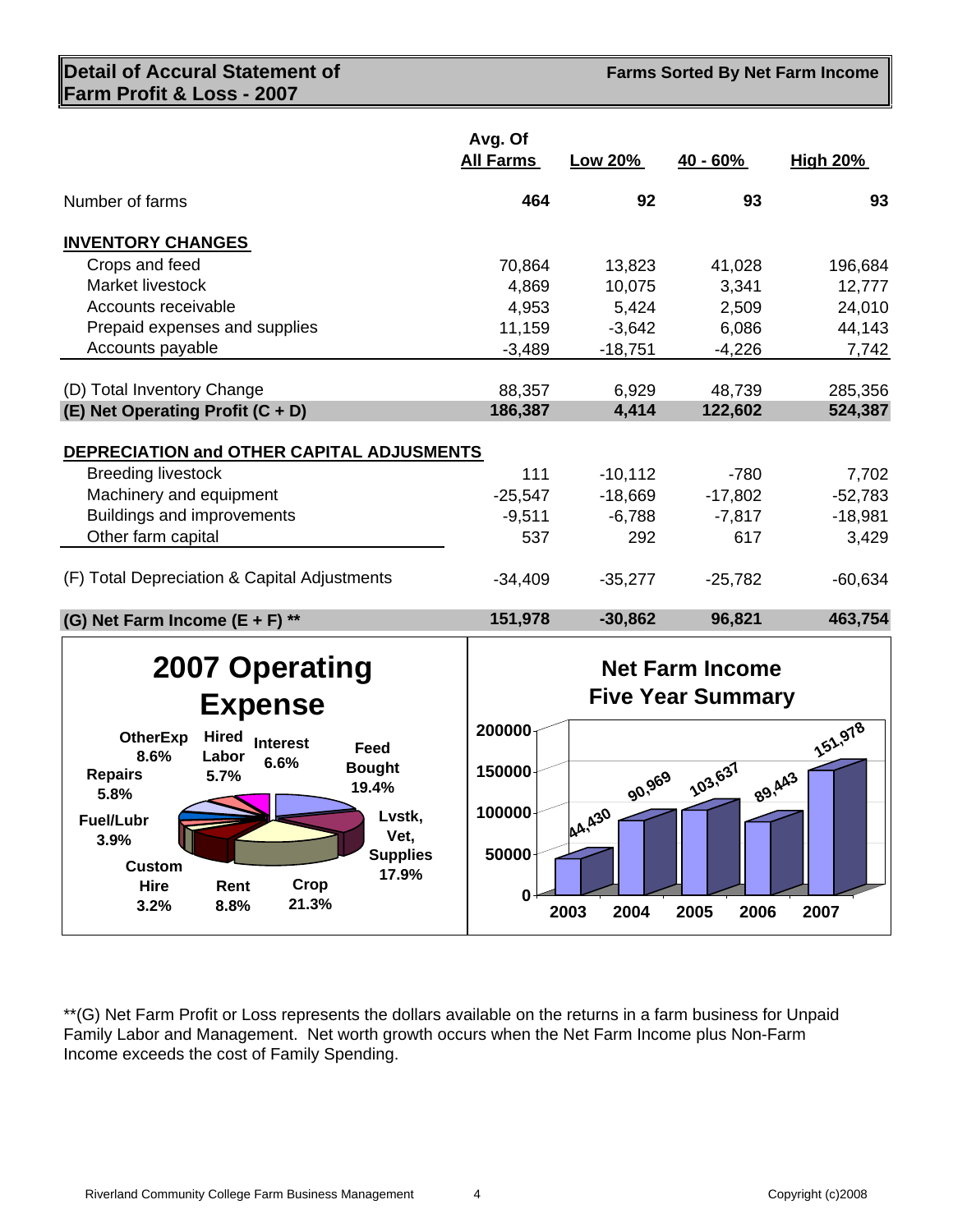#### **2007 Inventory Changes Depreciation & Capital Adjustments**

**Farms Sorted By Net Farm Income**

| 180                                                                  |                      |                        |                     |                      |
|----------------------------------------------------------------------|----------------------|------------------------|---------------------|----------------------|
|                                                                      | Avg Of               |                        |                     |                      |
|                                                                      | <b>All Farms</b>     | Low 20%                | $40 - 60%$          | <b>High 20%</b>      |
| Number of farms                                                      | 464                  | 92                     | 93                  | 93                   |
| Net cash farm income                                                 | 98,030               | $-2,514$               |                     | 239,031              |
|                                                                      |                      |                        | 73,863              |                      |
| <b>Inventory changes</b>                                             |                      |                        |                     |                      |
| <b>Crops and Feed</b>                                                |                      |                        |                     |                      |
| <b>Ending inventory</b>                                              | 262,504              | 107,341                | 159,125             | 643,587              |
| Beginning inventory                                                  | 191,640              | 93,518                 | 118,097             | 446,904              |
| Inventory change                                                     | 70,864               | 13,823                 | 41,028              | 196,684              |
| <b>Market Livestock</b>                                              |                      |                        |                     |                      |
| <b>Ending inventory</b>                                              | 65,277               | 125,157                | 20,411              | 88,993               |
| Beginning inventory                                                  | 60,408               | 115,081                | 17,070              | 76,216               |
| Inventory change                                                     | 4,869                | 10,075                 | 3,341               | 12,777               |
|                                                                      |                      |                        |                     |                      |
| <b>Accts Receivable &amp; Other Current Assets</b>                   |                      |                        |                     |                      |
| <b>Ending inventory</b>                                              | 35,216               | 28,879                 | 18,846              | 85,844               |
| Beginning inventory                                                  | 30,262               | 23,455                 | 16,337              | 61,834               |
| Inventory change                                                     | 4,953                | 5,424                  | 2,509               | 24,010               |
| <b>Prepaid Expenses and Supplies</b>                                 |                      |                        |                     |                      |
| <b>Ending inventory</b>                                              | 35,340               | 9,473                  | 15,982              | 111,678              |
| Beginning inventory                                                  | 24,181               | 13,115                 | 9,896               | 67,536               |
| Inventory change                                                     | 11,159               | $-3,642$               | 6,086               | 44,143               |
|                                                                      |                      |                        |                     |                      |
| <b>Accounts Payable &amp; Accrued Expenses</b>                       |                      |                        |                     |                      |
| Beginning inventory                                                  | 18,919               | 19,636                 | 14,396              | 32,773               |
| <b>Ending inventory</b>                                              | 22,408               | 38,388                 | 18,622              | 25,031               |
| Inventory change                                                     | $-3,489$             | $-18,751$              | $-4,226$            | 7,742                |
| <b>Total inventory change</b>                                        | 88,357               | 6,929                  | 48,739              | 285,356              |
| <b>Net operating profit</b>                                          | 186,387              | 4,414                  | 122,602             | 524,387              |
| Depreciation & Other Capital Adjustments                             |                      |                        |                     |                      |
|                                                                      |                      |                        |                     |                      |
| <b>Breeding Livestock</b>                                            |                      |                        |                     |                      |
| <b>Ending inventory</b>                                              | 118,980              | 57,429                 | 71,800              | 292,361              |
| Capital sales                                                        | 2,665                | 1,958                  | 1,132               | 7,354                |
| Beginning inventory                                                  | 113,978              | 61,056                 | 68,490              | 277,107              |
| Capital purchases                                                    | 7,556                | 8,442                  | 5,222               | 14,906               |
| Depreciation, capital adjust.                                        | 111                  | $-10,112$              | $-780$              | 7,702                |
| <b>Machinery and Equipment</b>                                       |                      |                        |                     |                      |
| Ending inventory                                                     | 248,448              | 162,532                | 185,752             | 481,436              |
| Capital sales                                                        | 4,451                | 3,555                  | 3,033               | 8,216                |
| Beginning inventory                                                  | 225,956              | 154,015                | 172,044             | 431,114              |
| Capital purchases                                                    | 52,489               | 30,741                 | 34,542              | 111,322              |
| Depreciation, capital adjust.                                        | $-25,547$            | $-18,669$              | $-17,802$           | $-52,783$            |
|                                                                      |                      |                        |                     |                      |
| <b>Buildings and Improvements</b>                                    |                      |                        |                     |                      |
| <b>Ending inventory</b><br>Capital sales                             | 185,236              | 141,272                | 146,575             | 353,981              |
| Beginning inventory                                                  | 172<br>170,844       | 351                    | 4                   | 505                  |
| Capital purchases                                                    |                      | 136,516                | 141,543             | 312,558              |
| Depreciation, capital adjust.                                        | 24,075<br>$-9,511$   | 11,894<br>$-6,788$     | 12,852<br>$-7,817$  | 60,909<br>$-18,981$  |
|                                                                      |                      |                        |                     |                      |
| <b>Other Capital Assets</b>                                          |                      |                        |                     |                      |
| <b>Ending inventory</b>                                              | 58,134               | 31,000                 | 49,563              | 120,868              |
| Capital sales                                                        | 592                  | 20                     | 230                 | 1,556                |
|                                                                      |                      |                        |                     |                      |
| Beginning inventory                                                  | 52,880               | 29,383                 | 46,210              | 110,791              |
| Capital purchases                                                    | 5,308                | 1,346                  | 2,966               | 8,204                |
| Depreciation, capital adjust.                                        | 537                  | 292                    | 617                 | 3,429                |
|                                                                      |                      |                        |                     |                      |
| <b>Total Depreciation and Capital Adjustments</b><br>Net farm income | $-34,409$<br>151,978 | $-35,277$<br>$-30,862$ | $-25,782$<br>96,821 | $-60,634$<br>463,754 |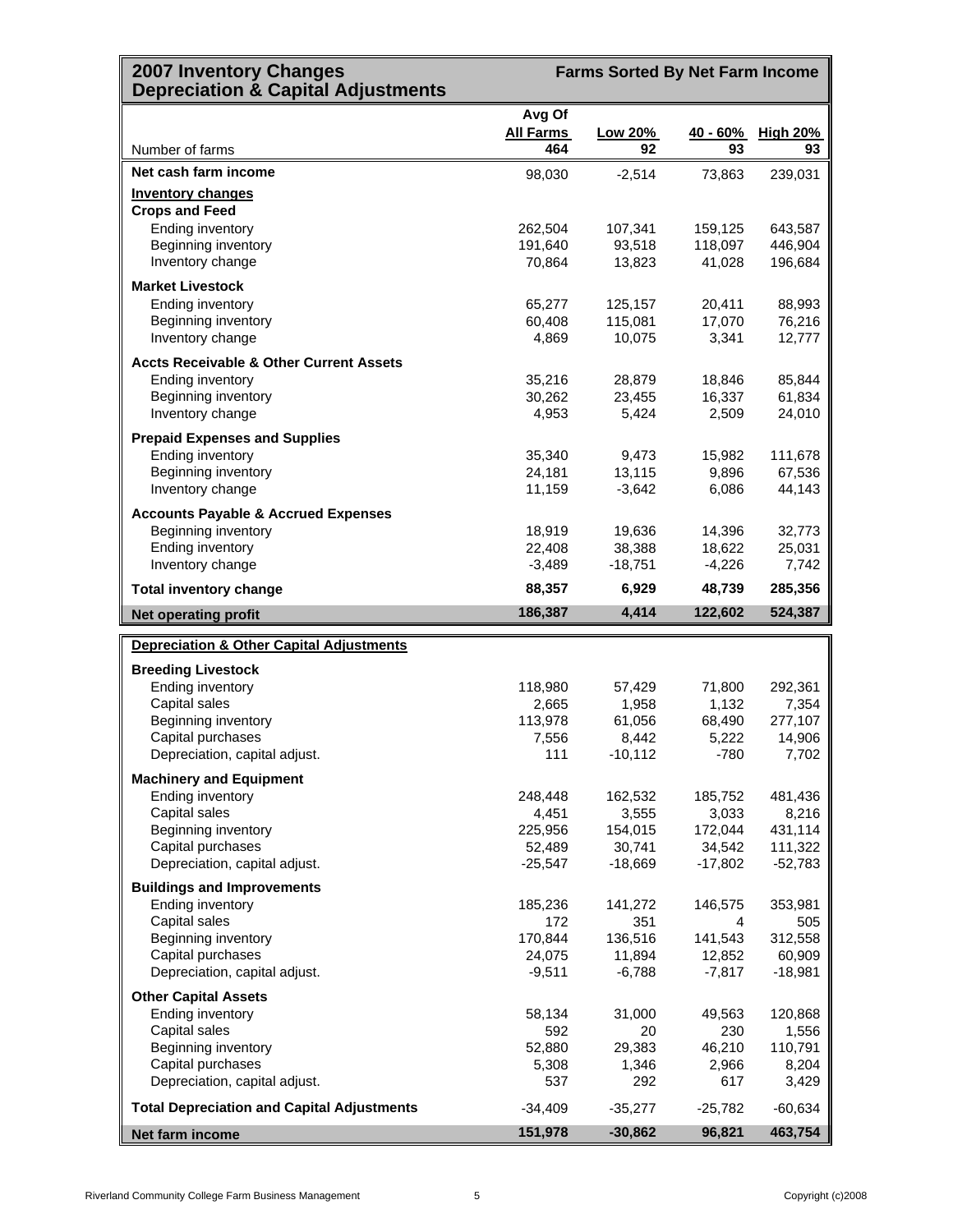# **Profitability & Liquidity Analysis - 2007**

| Avg. Of<br>Avg. Of                                                                                         |                      |
|------------------------------------------------------------------------------------------------------------|----------------------|
| Low 20%<br>All Farms Low 20%<br><u>40 - 60%</u><br>High 20% All Farms<br>40 - 60%                          | <b>High 20%</b>      |
| Number of farms<br>464<br>92<br>93<br>93<br>464<br>92                                                      | 93<br>93             |
| <b>Assets Valued at Cost</b><br><b>Assets Valued at Market</b>                                             |                      |
| 2007Profitability                                                                                          |                      |
| Net farm income<br>151,978<br>$-30,862$<br>96,821<br>463,754<br>173,983<br>2,069                           | 113,083<br>471,775   |
| Labor and management earnings<br>113,722<br>$-48,514$<br>72,323<br>375,091<br>119,098<br>$-30,966$         | 73,307<br>363,111    |
| Rate of return on assets<br>10.70%<br>12.10%<br>$-2.30%$<br>18.50%<br>10.00%<br>1.00%                      | 8.70%<br>14.50%      |
| Rate of return on equity<br>17.20%<br>$-24.10%$<br>14.90%<br>26.30%<br>14.30%<br>$-5.60%$                  | 11.50%<br>21.90%     |
| 33.20%<br>3.40%<br>Operating profit margin<br>24.20%<br>$-5.60%$<br>21.40%<br>27.70%                       | 25.30%<br>33.80%     |
| Asset turnover rate<br>50.10%<br>41.80%<br>49.70%<br>55.60%<br>36.10%<br>28.70%                            | 34.50%<br>42.90%     |
| Interest on farm net worth<br>38,256<br>17,651<br>24,498<br>88,663<br>54,885<br>33,035                     | 39,776<br>108,664    |
| Farm interest expense<br>42,925<br>61,513<br>40,602<br>31,539<br>40,602<br>42,925                          | 31,539<br>61,513     |
| Value of operator lbr and mgmt.<br>43,829<br>32,399<br>36,709<br>75,091<br>43,829<br>32,399                | 36,709<br>75,091     |
| Return on farm assets<br>148,751<br>$-20,337$<br>91,651<br>450,175<br>170,757<br>12,595                    | 107,914<br>458,196   |
| Average farm assets<br>1,228,577<br>874,082<br>859,239<br>2,439,939<br>1,704,404<br>1,273,439<br>1,239,513 | 3,163,389            |
| Return on farm equity<br>108,149<br>$-63,262$<br>60,111<br>388,663<br>130,155<br>$-30,330$                 | 76,374<br>396,684    |
| Average farm equity<br>262,269<br>627,838<br>404,087<br>1,476,727<br>913,204<br>542,773                    | 662,937<br>1,811,070 |
| Value of farm production<br>365,271<br>615,355<br>365,271<br>427,380<br>1,355,687<br>615,355               | 1,355,687<br>427,380 |
| Avg. Of                                                                                                    |                      |
| All Farms Low 20% 40 - 60% High 20%                                                                        |                      |
| 464<br>92<br>93<br>93<br>Number of farms                                                                   |                      |
| 2007 Liquidity (Cash)                                                                                      |                      |
| Net cash farm income<br>98,030<br>$-2,514$<br>73,863<br>239,031                                            |                      |
| Net nonfarm income<br>23,045<br>38,008<br>16,325<br>11,343                                                 |                      |
| Family living and taxes<br>45,628<br>56,280<br>41,568<br>87,112                                            |                      |
| Principal due on long term debt<br>17,270<br>28,304<br>14,179<br>14,553                                    |                      |
| Cash available for interm. debt<br>47,525<br>30,008<br>134,958<br>$-20,253$                                |                      |
| Average intermediate debt<br>132,502<br>276,116<br>159,195<br>116,563                                      |                      |
| **<br>Years to turnover interm. debt<br>3.9<br>2.0<br>3.3                                                  |                      |
| Expense as a % of income<br>86%<br>100%<br>83%<br>83%                                                      |                      |
| Interest as a % of income<br>6%<br>7%<br>7%<br>4%                                                          |                      |
| Working capital to gross income<br>30%<br>5%<br>18%<br>46%                                                 |                      |
| 2007 Liquidity (Accrual)                                                                                   |                      |
| Total accrual farm income<br>775,502<br>638,726<br>483,930<br>1,642,837                                    |                      |
| Total accrual operating expense<br>589,115<br>1,118,450<br>634,312<br>361,328                              |                      |
| Net accrual operating income<br>186,387<br>4,414<br>122,602<br>524,387                                     |                      |
| Net nonfarm income<br>23,045<br>38,008<br>16,325<br>11,343                                                 |                      |
| Family living and taxes<br>56,280<br>45,628<br>87,112<br>41,568                                            |                      |
| Principal due on long term debt<br>28,304<br>17,270<br>14,179<br>14,553                                    |                      |
| Available for intermediate debt<br>135,882<br>$-13,325$<br>78,747<br>420,314                               |                      |
| Average intermediate debt<br>159,195<br>132,502<br>116,563<br>276,116                                      |                      |
| **<br>Years to turnover interm. debt<br>1.2<br>1.5<br>0.7                                                  |                      |
| Expense as a % of income<br>76%<br>75%<br>99%<br>68%                                                       |                      |
| Interest as a % of income<br>5%<br>7%<br>7%<br>4%                                                          |                      |
| Working capital to gross income<br>27%<br>4%<br>16%<br>39%                                                 |                      |

\*\* Income insufficient to meet debt servicing requirements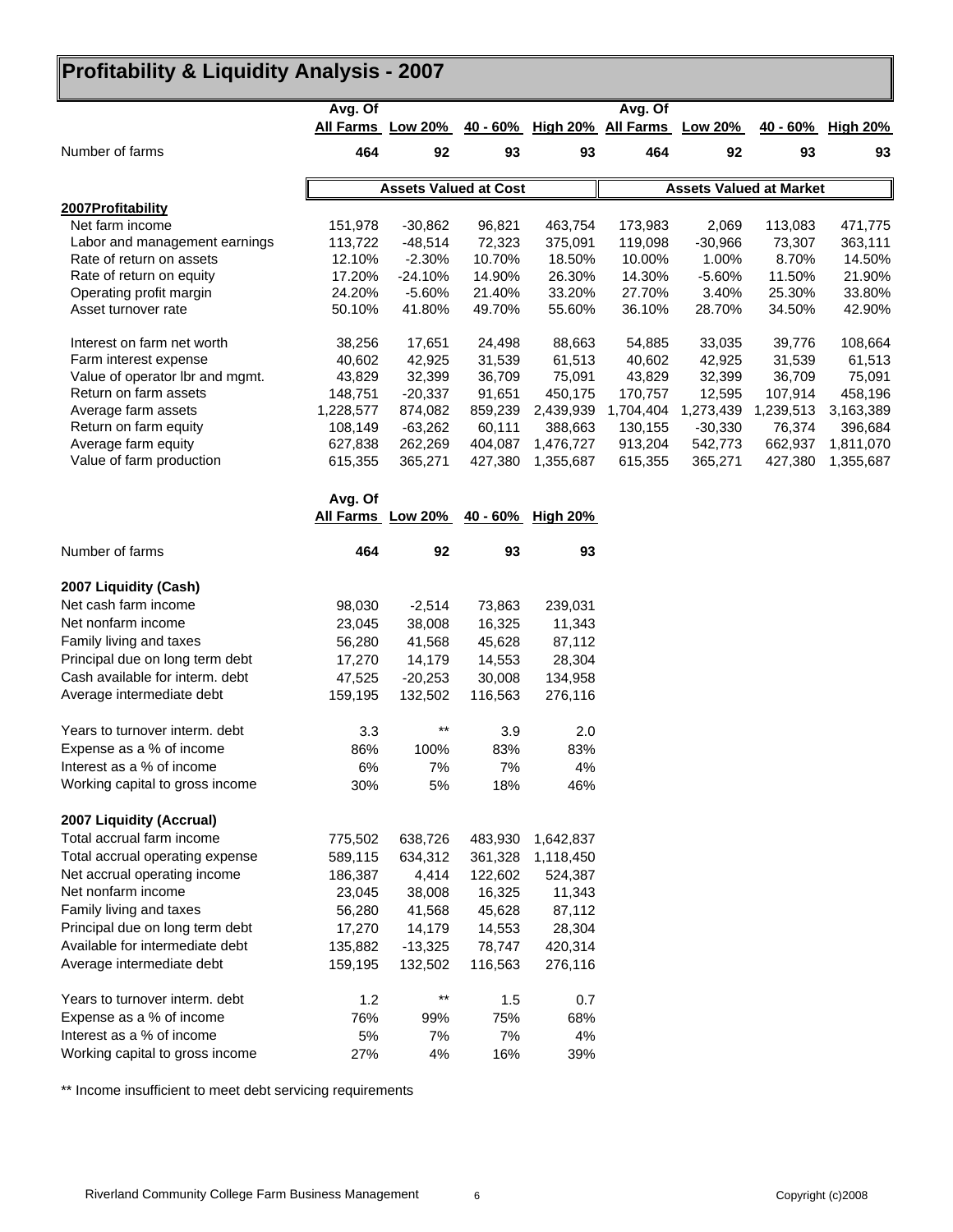| <b>Ending Balance Sheet - Assets at Cost Values - 2007</b>   |                      |                      |                      |                      |
|--------------------------------------------------------------|----------------------|----------------------|----------------------|----------------------|
|                                                              | Avg. Of              |                      |                      |                      |
|                                                              | <b>All Farms</b>     | Low 20%              | 40 - 60%             | <b>High 20%</b>      |
| Number of farms                                              | 464                  | 92                   | 93                   | 93                   |
| <b>ASSETS</b>                                                |                      |                      |                      |                      |
| <b>Current Farm Assets</b>                                   |                      |                      |                      |                      |
| Cash and checking balance                                    | 21,298               | 14,208               | 15,642               | 37,327               |
| Prepaid expenses & supplies<br>Growing crops                 | 35,340               | 9,473<br>437         | 15,982               | 111,678              |
| Accounts receivable                                          | 107<br>23,762        | 23,699               | 30<br>12,469         |                      |
| Hedging accounts                                             | 3,505                | 2,171                | 2,076                | 50,999<br>7,336      |
| Crops held for sale or feed                                  | 215,550              | 72,215               | 123,470              | 570,989              |
| Crops under government loan                                  | 63,062               | 44,159               | 56,474               | 92,623               |
| Market livestock held for sale                               | 65,277               | 125,157              | 20,411               | 88,993               |
| Other current assets                                         | 7,841                | 2,573                | 4,271                | 27,510               |
| <b>Total Current Farm Assets</b>                             | 435,743              | 294,091              | 250,824              | 987,455              |
|                                                              |                      |                      |                      |                      |
| <b>Intermediate Farm Assets</b><br><b>Breeding livestock</b> | 118,980              | 57,429               | 71,800               | 292,361              |
| Machinery and equipment                                      | 232,592              | 144,593              | 175,821              | 457,020              |
| <b>Titled vehicles</b>                                       | 15,856               | 17,939               | 9,931                | 24,416               |
| Other intermediate assets                                    | 24,982               | 12,922               | 14,267               | 50,102               |
| <b>Total Intermediate Farm Assets</b>                        | 392,410              | 232,883              | 271,819              | 823,900              |
|                                                              |                      |                      |                      |                      |
| <b>Long Term Farm Assets</b><br>Farm land                    |                      |                      |                      |                      |
| Buildings and improvements                                   | 287,376<br>185,236   | 246,306<br>141,272   | 222,914<br>146,575   | 452,161<br>353,981   |
| Other long-term assets                                       | 33,152               | 18,079               | 35,296               | 70,766               |
| Total long-term farm assets                                  | 505,764              | 405,656              | 404,785              | 876,908              |
| <b>Total Farm Assets</b>                                     | 1,333,917            | 932,630              | 927,427              | 2,688,263            |
|                                                              |                      |                      |                      |                      |
| <b>Total Nonfarm Assets</b><br><b>Total Assets</b>           | 179,202<br>1,513,119 | 160,039<br>1,092,669 | 148,281<br>1,075,708 | 232,435<br>2,920,698 |
|                                                              |                      |                      |                      |                      |
| <b>LIABILITIES</b><br><b>Current Farm Liabilities</b>        |                      |                      |                      |                      |
| Accrued interest                                             |                      | 6,798                |                      |                      |
| Accounts payable                                             | 7,379<br>15,001      | 31,574               | 7,895<br>10,705      | 10,431<br>14,579     |
| <b>Current notes</b>                                         | 129,399              | 169,006              | 90,495               | 197,357              |
| Government crop loans                                        | 30,161               | 21,311               | 27,055               | 43,575               |
| Principal due on term debt                                   | 45,238               | 36,934               | 35,391               | 75,263               |
| <b>Total Current Farm Liabilities</b>                        | 227,178              | 265,623              | 171,541              | 341,205              |
| <b>Total Intermediate Farm Liabilties</b>                    | 134,592              | 117,692              | 96,928               | 232,237              |
| <b>Total Long Term Farm Liabilities</b>                      | 283,264              | 294,458              | 220,948              | 438,718              |
| <b>Total Farm Liabilities</b>                                | 645,034              | 677,773              | 489,416              | 1,012,160            |
|                                                              |                      |                      |                      |                      |
| Total nonfarm liabilities<br><b>Total Liabilities</b>        | 28,004<br>673,038    | 44,493<br>722,266    | 24,156<br>513,572    | 16,534<br>1,028,694  |
|                                                              |                      |                      |                      |                      |
| Net Worth (farm and nonfarm)                                 | 840,081              | 370,403              | 562,137              | 1,892,004            |
| <b>Net Worth Change</b>                                      | 135,481              | $-10,582$            | 74,594               | 418,800              |
| <b>Ratio Analysis</b>                                        |                      |                      |                      |                      |
| Current farm liabilities / assets                            | 52%                  | 90%                  | 68%                  | 35%                  |
| Curr. & interm farm liab. / assets                           | 44%                  | 73%                  | 51%                  | 32%                  |
| Long term farm liab. / assets                                | 56%                  | 73%                  | 55%                  | 50%                  |
| Total debt to asset ratio                                    | 44%                  | 66%                  | 48%                  | 35%                  |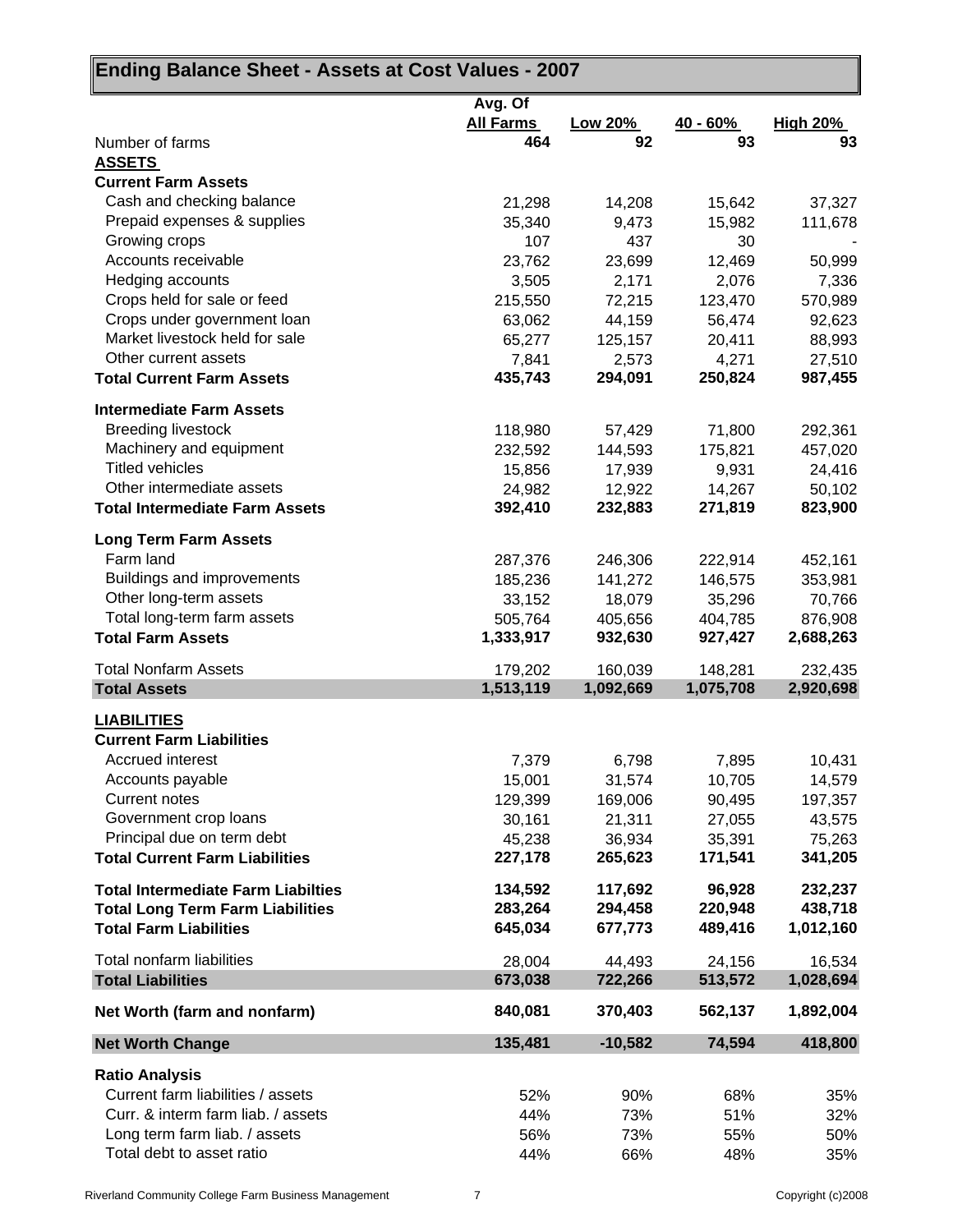| Ending Balance Sheet - Assets at Market Value - 2007 |                         |               |                  |                       |
|------------------------------------------------------|-------------------------|---------------|------------------|-----------------------|
|                                                      | Avg. Of                 |               |                  |                       |
| Number of farms                                      | <b>All Farms</b><br>464 | Low 20%<br>92 | $40 - 60%$<br>93 | <b>High 20%</b><br>93 |
| <b>ASSETS</b>                                        |                         |               |                  |                       |
| <b>Current Farm Assets</b>                           |                         |               |                  |                       |
| Cash and checking balance                            | 21,298                  | 14,208        | 15,642           | 37,327                |
| Prepaid expenses & supplies                          | 35,340                  | 9,473         | 15,982           | 111,678               |
| Growing crops                                        | 107                     | 437           | 30               |                       |
| Accounts receivable                                  | 23,762                  | 23,699        | 12,469           | 50,999                |
| Hedging accounts                                     | 3,505                   | 2,171         | 2,076            | 7,336                 |
| Crops held for sale or feed                          | 215,550                 | 72,215        | 123,470          | 570,989               |
| Crops under government loan                          | 63,062                  | 44,159        | 56,474           | 92,623                |
| Market livestock held for sale                       | 65,277                  | 125,157       | 20,411           | 88,993                |
| Other current assets                                 | 7,841                   | 2,573         | 4,271            | 27,510                |
| <b>Total Current Farm Assets</b>                     | 435,743                 | 294,091       | 250,824          | 987,455               |
| <b>Intermediate Farm Assets</b>                      |                         |               |                  |                       |
| <b>Breeding livestock</b>                            | 129,706                 | 66,214        | 85,290           | 315,389               |
| Machinery and equipment                              | 328,527                 | 232,170       | 245,903          | 625,738               |
| <b>Titled vehicles</b>                               | 22.947                  | 30,780        | 14,001           | 34,259                |
| Other intermediate assets                            | 33,139                  | 14,118        | 20,996           | 65,614                |
| <b>Total Intermediate Farm Assets</b>                | 514,320                 | 343,282       | 366,190          | 1,041,000             |
| <b>Long Term Farm Assets</b>                         |                         |               |                  |                       |
| Farm land                                            | 604,011                 | 516,615       | 469,398          | 905,678               |
| Buildings and improvements                           | 244,327                 | 183,839       | 193,948          | 445,470               |
| Other long-term assets                               | 40,134                  | 13,923        | 44,791           | 89,527                |
| <b>Total Long-Term Farm Assets</b>                   | 888,473                 | 714,377       | 708,138          | 1,440,674             |
| <b>Total Farm Assets</b>                             | 1,838,535               | 1,351,751     | 1,325,151        | 3,469,129             |
| <b>Total Nonfarm Assets</b>                          | 209,263                 | 197,918       | 175,345          | 269,732               |
| <b>Total Assets</b>                                  | 2,047,798               | 1,549,668     | 1,500,497        | 3,738,861             |
| <b>LIABILITIES</b>                                   |                         |               |                  |                       |
| <b>Current Farm Liabilities</b>                      |                         |               |                  |                       |
| Accrued interest                                     | 7,379                   | 6,798         | 7,895            | 10,431                |
| Accounts payable                                     | 15,001                  | 31,574        | 10,705           | 14,579                |
| Current notes                                        | 129,399                 | 169,006       | 90,495           | 197,357               |
| Government crop loans                                | 30,161                  | 21,311        | 27,055           | 43,575                |
| Principal due on term debt                           | 45,238                  | 36,934        | 35,391           | 75,263                |
| <b>Total Current Farm Liabilities</b>                | 227,178                 | 265,623       | 171,541          | 341,205               |
| <b>Total Intermediate Farm Liabilties</b>            | 134,592                 | 117,692       | 96,928           | 232,237               |
| <b>Total Long Term Farm Liabilities</b>              | 283,264                 | 294,458       | 220,948          | 438,718               |
| <b>Total Farm Liabilities</b>                        | 645,034                 | 677,773       | 489,416          | 1,012,160             |
| <b>Total Nonfarm Liabilities</b>                     | 28,004                  | 44,493        | 24,156           | 16,534                |
| <b>Total Liabilities Excluding Deferreds</b>         | 673,038                 | 722,266       | 513,572          | 1,028,694             |
| <b>Total Deferred Liabilities</b>                    | 217,453                 | 130,402       | 136,638          | 455,823               |
| <b>Total Liabilities</b>                             | 890,491                 | 852,668       | 650,210          | 1,484,517             |
| Retained earnings                                    | 840,081                 | 370,403       | 562,137          | 1,892,004             |
| Market valuation equity                              | 317,226                 | 326,597       | 288,150          | 362,340               |
| Net worth (farm and nonfarm)                         | 1,157,307               | 697,000       | 850,286          | 2,254,344             |
| Net worth excluding deferreds                        | 1,374,760               | 827,402       | 986,925          | 2,710,167             |
| <b>Net Worth Change</b>                              | 159,150                 | 23,846        | 91,781           | 431,073               |
| <b>Ratio Analysis</b>                                |                         |               |                  |                       |
| Current farm liabilities / assets                    | 52%                     | 90%           | 68%              | 35%                   |
| Curr. & interm farm liab. / assets                   | 38%                     | 60%           | 44%              | 28%                   |
| Long term farm liab. / assets                        | 32%                     | 41%           | 31%              | 30%                   |
| Total debt to asset ratio                            | 43%                     | 55%           | 43%              | 40%                   |
| Debt to assets excl deferreds                        | 33%                     | 47%           | 34%              | 28%                   |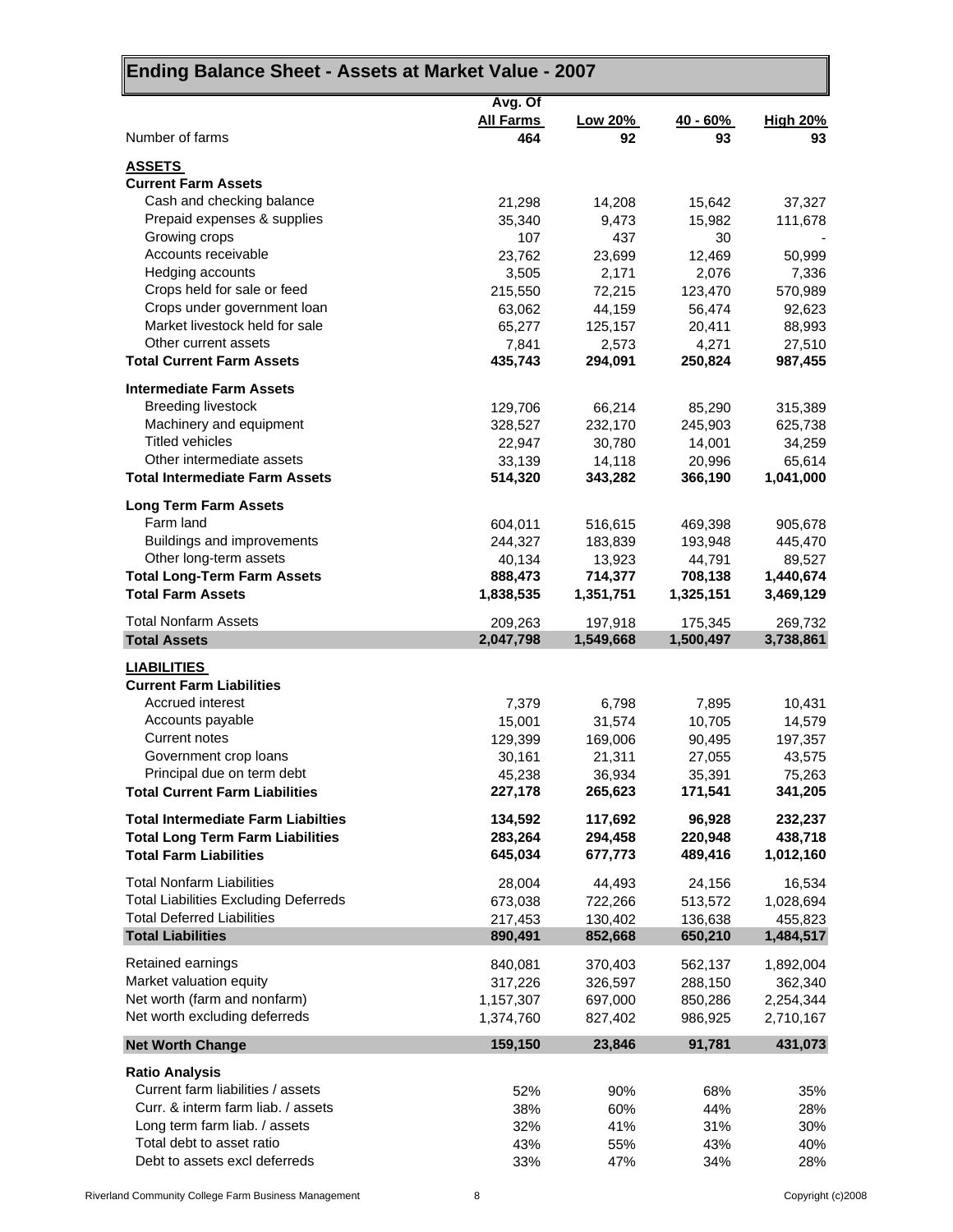| Financial Standards Measures - 2007 |                             |                |            |                 |
|-------------------------------------|-----------------------------|----------------|------------|-----------------|
|                                     | Avg. Of<br><b>All Farms</b> | <b>Low 20%</b> | $40 - 60%$ | <b>High 20%</b> |
| Number of farms                     | 464                         | 92             | 93         | 93              |
| <b>Liquidity</b>                    |                             |                |            |                 |
| <b>Current ratio</b>                | 1.92                        | 1.11           | 1.46       | 2.89            |
| Working capital                     | 208,565                     | 28,468         | 79,283     | 646,251         |
| <b>Solvency (Market)</b>            |                             |                |            |                 |
| Farm debt to asset ratio            | 46%                         | 59%            | 47%        | 42%             |
| Farm equity to asset ratio          | 54%                         | 41%            | 53%        | 58%             |
| Farm debt to equity ratio           | 87%                         | 145%           | 88%        | 72%             |
| <b>Profitability (Cost)</b>         |                             |                |            |                 |
| Rate of return on farm assets       | 12.10%                      | $-2.30%$       | 10.70%     | 18.50%          |
| Rate of return on farm equity       | 17.20%                      | $-24.10%$      | 14.90%     | 26.30%          |
| Operating profit margin             | 24.20%                      | $-5.60%$       | 21.40%     | 33.20%          |
| Net farm income                     | 151,978                     | $-30,862$      | 96,821     | 463,754         |
| <b>Repayment Capacity</b>           |                             |                |            |                 |
| Term debt coverage ratio            | 249%                        | 45%            | 200%       | 411%            |
| Capital replacement margin          | 107,145                     | $-34,686$      | 58,136     | 365,431         |
| <b>Efficiency</b>                   |                             |                |            |                 |
| Asset turnover rate (cost)          | 50.10%                      | 41.80%         | 49.70%     | 55.60%          |
| Operating expense ratio             | 70.70%                      | 92.60%         | 68.10%     | 64.30%          |
| Depreciation expense ratio          | 4.40%                       | 5.50%          | 5.30%      | 3.70%           |
| Interest expense ratio              | 5.20%                       | 6.70%          | 6.50%      | 3.70%           |
| Net farm income ratio               | 19.60%                      | $-4.80%$       | 20.00%     | 28.20%          |

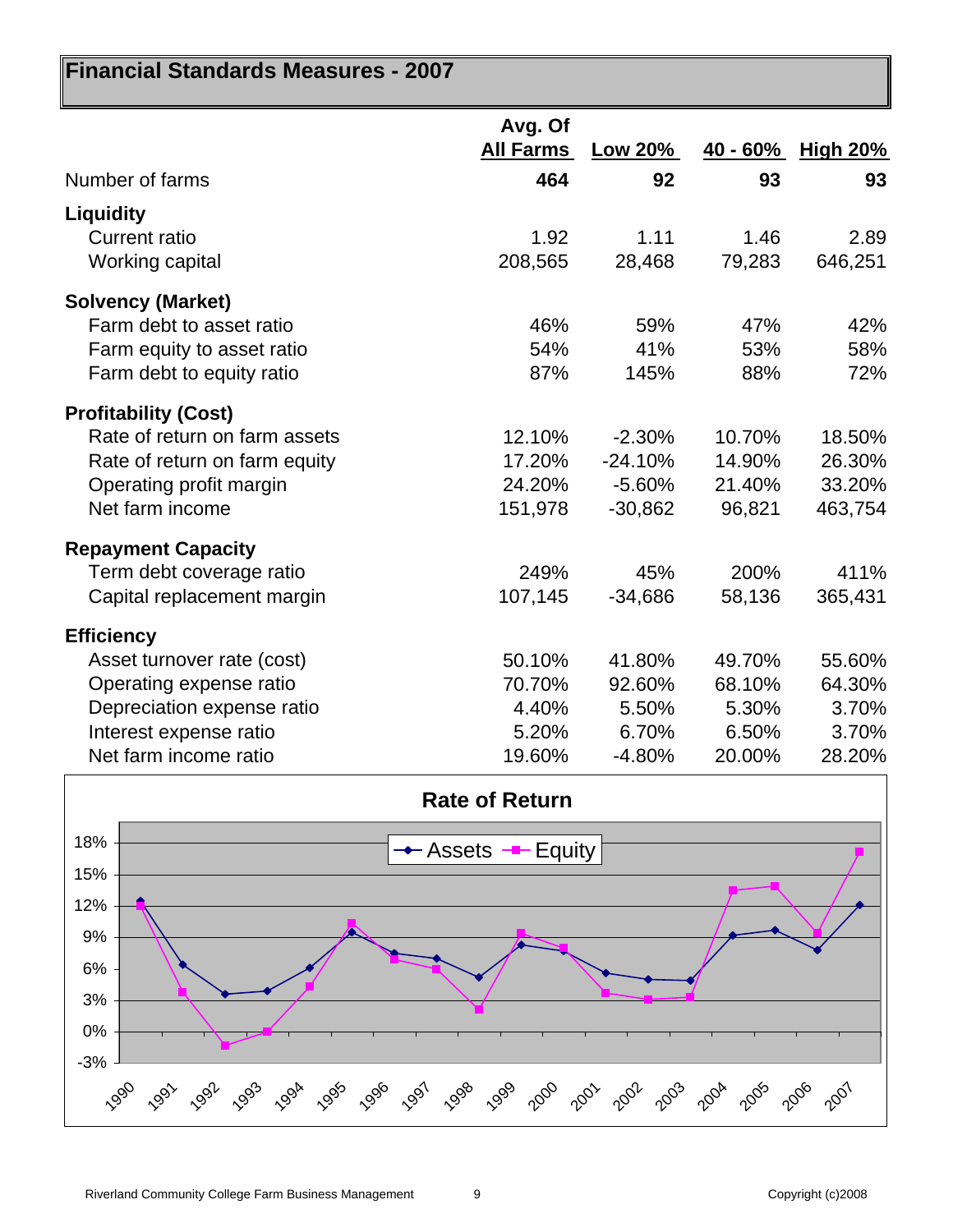

Note: The total of Liabilities plus Net Worth is equal to the Total Assets. This data includes both Farm and Non Farm Assets and Liabilities. (December 31)



Note: The Total Debt to Asset Ratio is a comparison of the Total Liabilities to the Total Assets. It is an indication of the amount debt held for each dollar of asset.



Assets & Liabilities. (Cost Basis)

**75.6 74.5 72.4 74.9 70.7 70.0 71.0 72.0 73.0 74.0 75.0 76.0 77.0 78.0 2003 2004 2005 2006 2007 Operating Expense Ratio**

Note: Operating Expense Ratio is an indication of the amount of every dollar of operation income which is spent on operation expense not including interest.



Note: The change in Net Worth includes Farm and Non-Farm Note: This ratio is a comparison of the Current Assets to the Current Liabilities. (December 31)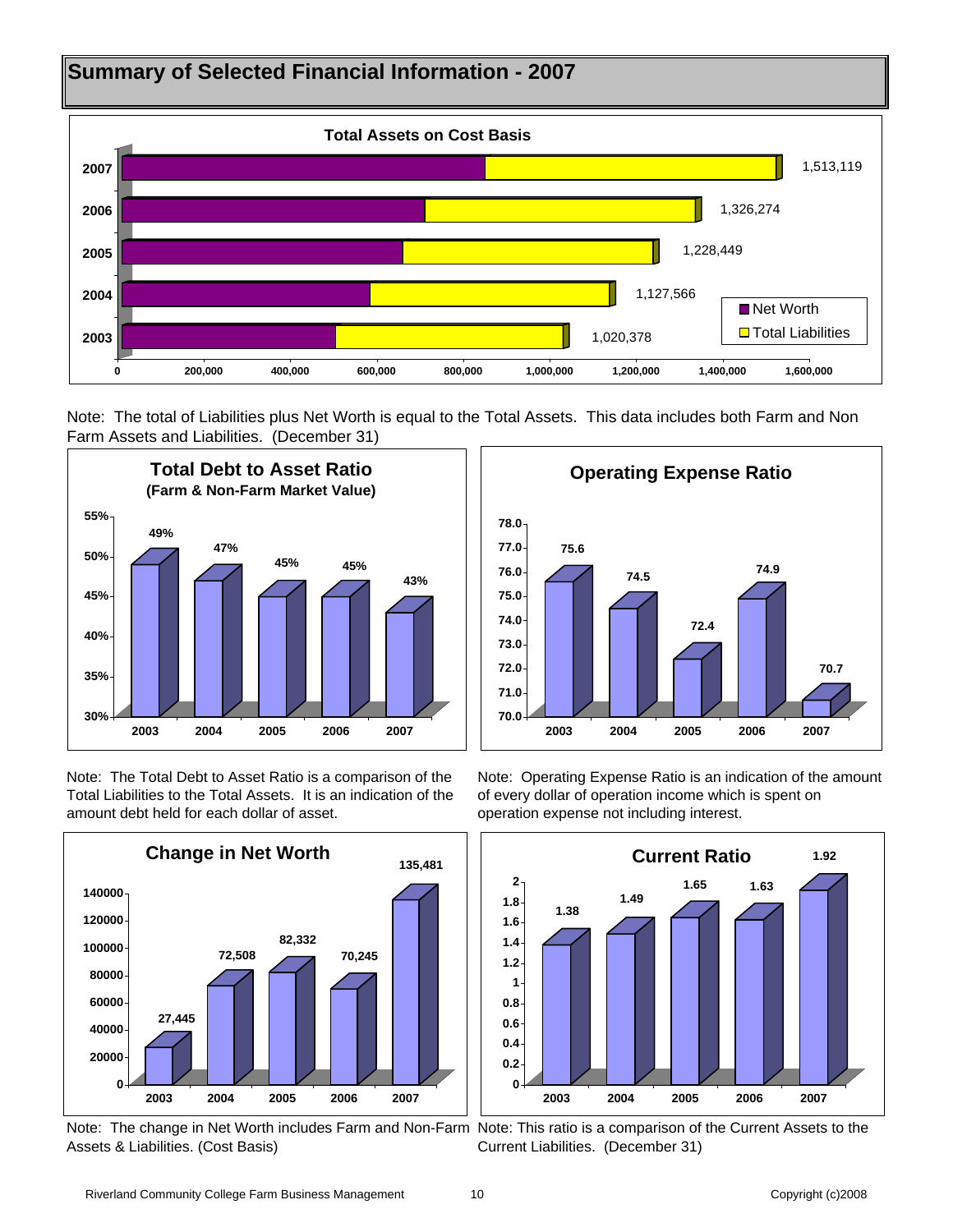# **Crop Production, Marketing & Labor Summary - 2007**

|                                                 | Avg. Of          |          |          |                     |
|-------------------------------------------------|------------------|----------|----------|---------------------|
|                                                 | <b>All Farms</b> | Low 20%  | 40 - 60% | <b>High 20%</b>     |
| Number of farms                                 | 464              | 92       | 93       | 93                  |
|                                                 |                  |          |          |                     |
| <b>Acreage Summary</b>                          |                  |          |          |                     |
| Total acres owned                               | 243              | 181      | 203      | 391                 |
| Total crop acres                                | 591              | 361      | 469      | 1,148               |
| Crop acres owned                                | 181              | 122      | 153      | 321                 |
| Crop acres cash rented                          | 399              | 236      | 312      | 824                 |
| Crop acres share rented<br>Total pasture acres  | 12<br>6          | 3<br>5   | 5<br>16  | 3<br>$\overline{7}$ |
|                                                 |                  |          |          |                     |
| <b>Average Price Received (Cash Sales Only)</b> |                  |          |          |                     |
| Corn per bushel                                 | 2.93             | 2.87     | 2.87     | 2.95                |
| Soybeans per bushel                             | 7.12             | 7.23     | 7.17     | 6.98                |
| Hay, Alfalfa per ton                            | 89.45            | 99.30    | 96.51    | 94.01               |
| Peas per lb                                     | 0.103            | 0.109    | 0.106    | 0.098               |
| Oats per bushel                                 | 2.28             | 2.19     | 2.48     | 2.20                |
| Sweet Corn per ton                              | 62.08            | 62.83    | 62.25    | 62.36               |
| Corn Silage per ton                             | 24.20            | 22.66    | 24.50    | 29.25               |
| Straw per ton                                   | 76.28            | 67.81    | 82.35    | 74.95               |
| Stover per ton                                  | 42.20            | 28.31    | 29.67    | 66.73               |
| Hay, Mixed per ton                              | 81.07            | 80.14    | 100.95   | 85.15               |
| Corn, Organic per bushel                        | 8.26             | 6.00     | 8.20     |                     |
| Soybeans, Organic per bushel                    | 13.84            | 13.84    |          |                     |
| <b>Average Yield Per Acre</b>                   |                  |          |          |                     |
| Corn (bushel)                                   | 174.81           | 166.86   | 166.50   | 183.77              |
| Soybeans (bushel)                               | 51.32            | 47.86    | 48.36    | 53.12               |
| Hay, Alfalfa (ton)                              | 4.80             | 4.26     | 4.52     | 5.11                |
| Corn Silage (ton)                               | 22.37            | 22.19    | 22.28    | 22.14               |
| $CRP($ \$)                                      | 121.09           | 90.71    | 94.66    | 108.92              |
| Peas (lb)                                       | 4,760.00         | 3721.73  | 4,978.68 | 5,083.52            |
| Oats (bushel)                                   | 89.27            | 83.16    | 103.37   | 100.00              |
| Sweet Corn (ton)                                | 6.48             | 6.54     | 6.58     | 6.70                |
| Hay, Mixed (ton)                                | 3.58             | 3.59     | 3.24     | 4.28                |
| Hay, Grass (ton)                                | 2.99             | 3.49     | 3.89     | 2.48                |
| Soybeans, Food (bushel)                         | 44.21            |          |          | 45.01               |
| Rented Out (\$)                                 |                  |          |          |                     |
| Corn, Organic (bushel)                          | 146.22           | 147.43   |          | 157.32              |
| Soybeans Seed (bushel)                          | 106.59           | 160.63   |          |                     |
|                                                 | 52.82            |          |          | 58.68               |
| Barley Silage (ton)                             | 4.89             |          | 3.60     | 5.09                |
| Hay, Alfalfa, Organic (ton)                     | 4.14             | 3.17     | 5.00     |                     |
| Oatlage (ton)                                   | 5.75             | 4.41     | 7.30     | 0.686               |
| <b>Labor Analysis</b>                           |                  |          |          |                     |
| <b>Number of farms</b>                          | 464              | 92       | 93       | 93                  |
| Total unpaid labor hours                        | 2,709            | 2,010    | 2,654    | 3,864               |
| Total hired labor hours                         | 2,647            | 1,952    | 1,195    | 6,913               |
| Total labor hours per farm                      | 5,356            | 3,962    | 3,849    | 10,777              |
| Unpaid hours per operator                       | 2,181            | 1,636    | 2,318    | 2,576               |
| Value of farm production / hour                 | 114.90           | 92.19    | 111.03   | 125.79              |
| Net farm income / unpaid hour                   | 56.11            | $-15.36$ | 36.48    | 120.03              |
| Average hourly hired labor wage                 | 13.92            | 13.36    | 16.45    | 13.40               |
| <b>Partnerships &amp; LLCs</b>                  |                  |          |          |                     |
| <b>Number of farms</b>                          | 59               | 7        | 7        | 26                  |
| Number of operators                             | 2.0              | 2.0      | 1.7      | 2.1                 |
| Owner withdrawals per farm                      | 83,782           | 40,636   | 33,081   | 114,973             |
| Withdrawals per operator                        | 37,837           | 20,318   | 14,178   | 47,342              |
| <b>Corporations</b>                             |                  |          |          |                     |
| <b>Number of farms</b>                          | 27               | 5        | 7        |                     |
| Number of operators                             | 2.3              | 3.2      | 1.9      | 2.2                 |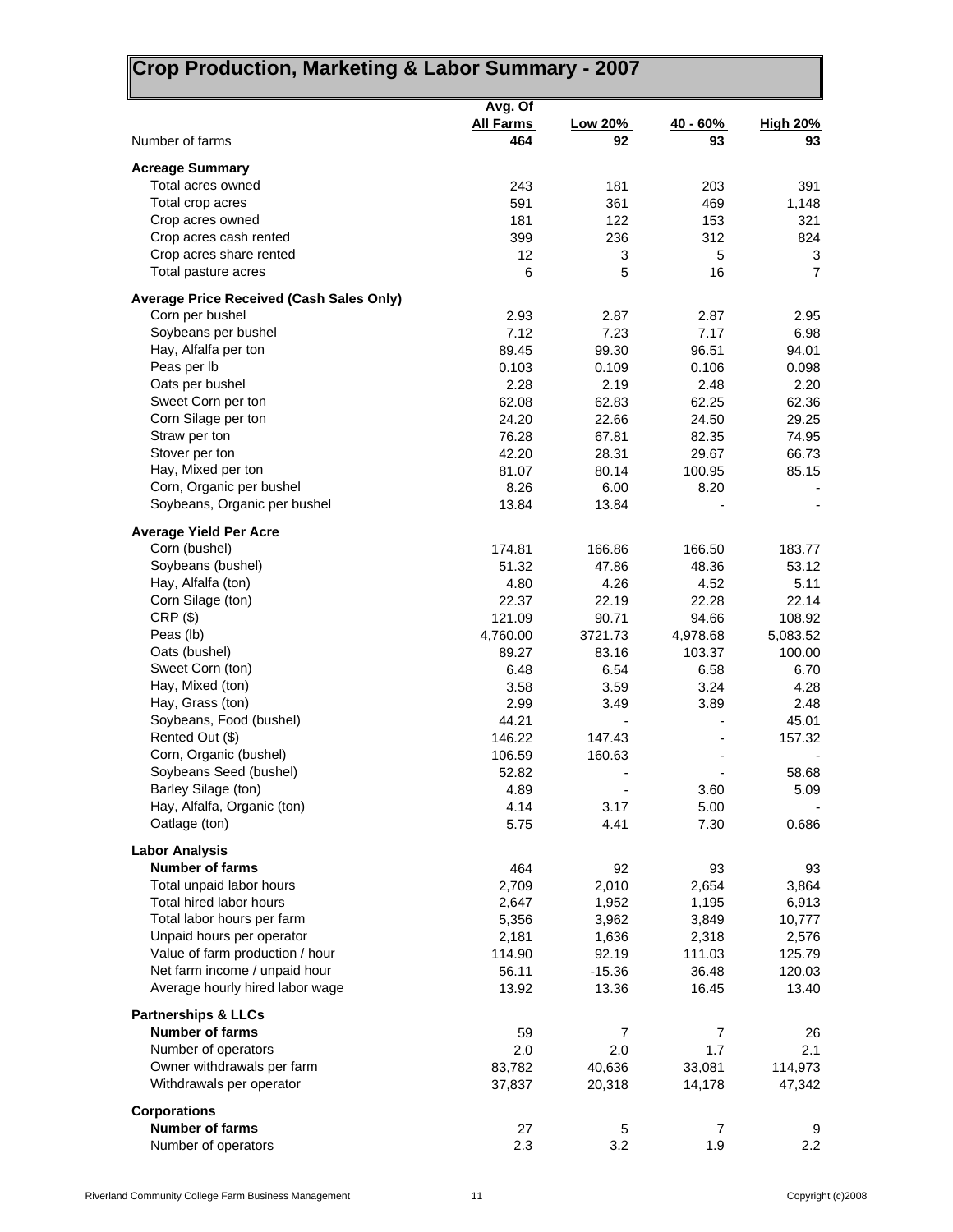|                                                                  | Avg. Of<br><b>All Farms</b> | <b>Low 20%</b> | <u>40 - 60%</u> | <b>High 20%</b>        |
|------------------------------------------------------------------|-----------------------------|----------------|-----------------|------------------------|
| Number of farms                                                  | 124                         | 27             | 27              | 22                     |
| <b>Average Family Size</b>                                       | 3.1                         | 2.6            | 3.4             | 3.2                    |
| <b>Family Living Expenses</b>                                    |                             |                |                 |                        |
| Food and meals expense                                           | 6,439                       | 4,620          | 6,612           | 7,870                  |
| Medical care                                                     | 3,502                       | 1,982          | 4,219           | 4,919                  |
| Health insurance                                                 | 3,143                       | 2,182          | 3,410           | 5,268                  |
| Cash donations                                                   | 2,096                       | 621            | 1,313           | 2,674                  |
| Household supplies                                               | 4,106                       | 1,636          | 3,693           | 6,395                  |
| Clothing                                                         | 1,547                       | 1,023          | 1,709           | 1,716                  |
| Personal care                                                    | 1,810                       | 1,317          | 2,048           | 1,739                  |
| Child / Dependent care                                           | 610                         | 979            | 406             | 473                    |
| Alimony and Child support                                        | 297                         | 1,010          | 250             | 127                    |
| Gifts<br>Education                                               | 2,226<br>1,522              | 1,504<br>1,629 | 1,287<br>808    | 5,408<br>1,949         |
| Recreation                                                       | 3,914                       |                | 3,061           | 6,456                  |
|                                                                  | 1,779                       | 2,432          |                 | 1,525                  |
| Utilities (household share)<br>Nonfarm vehicle operating expense | 3,276                       | 2,156<br>2,455 | 1,788<br>3,034  | 4,232                  |
| Household real estate taxes                                      | 217                         | 129            | 263             | 216                    |
| Dwelling rent                                                    | 107                         | 233            |                 | 47                     |
| Household repairs                                                | 1,226                       | 761            | 1,315           | 2,080                  |
| Nonfarm interest                                                 | 1,387                       | 2,191          | 885             | 918                    |
| Disability / Long term care insuran                              | 234                         | 34             | 365             | 204                    |
| Life insurance payments                                          | 2,209                       | 1,371          | 2,896           | 2,932                  |
| Nonfarm property insurance                                       | 181                         | 60             | 130             | 204                    |
| Miscellaneous                                                    | 2,922                       | 2,160          | 3,221           | 4,184                  |
| <b>Total Cash Family Living Expense</b>                          | 44,750                      | 32,486         | 42,713          | 61,537                 |
| Family living from the farm                                      | 291                         | 71             | 619             | 271                    |
| <b>Total Family Living</b>                                       | 45,040                      | 32,557         | 43,332          | 61,808                 |
| <b>Other Nonfarm Expenditures</b>                                |                             |                |                 |                        |
| Income taxes                                                     | 7,815                       | 7,201          | 4,136           | 14,102                 |
| Furnishing & appliance purchases                                 | 437                         | 897            | 212             | 310                    |
| Nonfarm vehicle purchases                                        | 3,338                       | 552            | 4,924           | 1,704                  |
| Nonfarm real estate purchases                                    | 2,494                       | 1,220          | $-2,359$        | 9,733                  |
| Other nonfarm capital purchases                                  | 2,629                       | 1,066          | 851             | 1,082                  |
| Nonfarm savings & investments                                    | 4,405                       | 978            | 8,424           | 7,152                  |
| <b>Total Other Nonfarm Expenditures</b>                          | 21,117                      | 11,913         | 16,188          | 34,082                 |
| <b>Total Cash Family Living, Investments</b>                     |                             |                |                 |                        |
| & Nonfarm Capital Purchases                                      | 65,867                      | 44,398         | 58,901          | 95,620                 |
|                                                                  | <b>All Farms</b>            | Low 20%        | <u>40 - 60%</u> | <b>High 20%</b>        |
| Number of farms                                                  | 464                         | 92             | 93              | 93                     |
| Nonfarm Income                                                   |                             |                |                 |                        |
| Nonfarm wages & salary                                           | 17,176                      | 27,578         | 13,560          | 8,436                  |
| Net nonfarm business income                                      | 361                         | 3,698          | $-2,919$        | $-2,574$               |
| Nonfarm rental income                                            | 668                         | 721            | 177             | 1,596                  |
|                                                                  | 706                         | 731            | 413             | 751                    |
| Nonfarm interest income                                          |                             |                |                 |                        |
| Nonfarm cash dividends                                           | 203                         | 51             | 73              | 441                    |
| Tax refunds                                                      | 1,091                       | 1,419          | 1,148           | 834                    |
| Other nonfarm income                                             | 2,840                       | 3,811          | 3,874           | 1,859                  |
| <b>Total Nonfarm Income</b>                                      | 23,045                      | 38,008         | 16,325          | 11,343                 |
| Gifts and inheritances                                           | 4,623                       | 2,014          | 4,396           |                        |
| <b>Nonfarm Net Worth</b><br><b>Nonfarm Debt To Asset Ratio</b>   | 181,259<br>13%              | 153,425<br>22% | 151,189<br>14%  | 4,330<br>253,198<br>6% |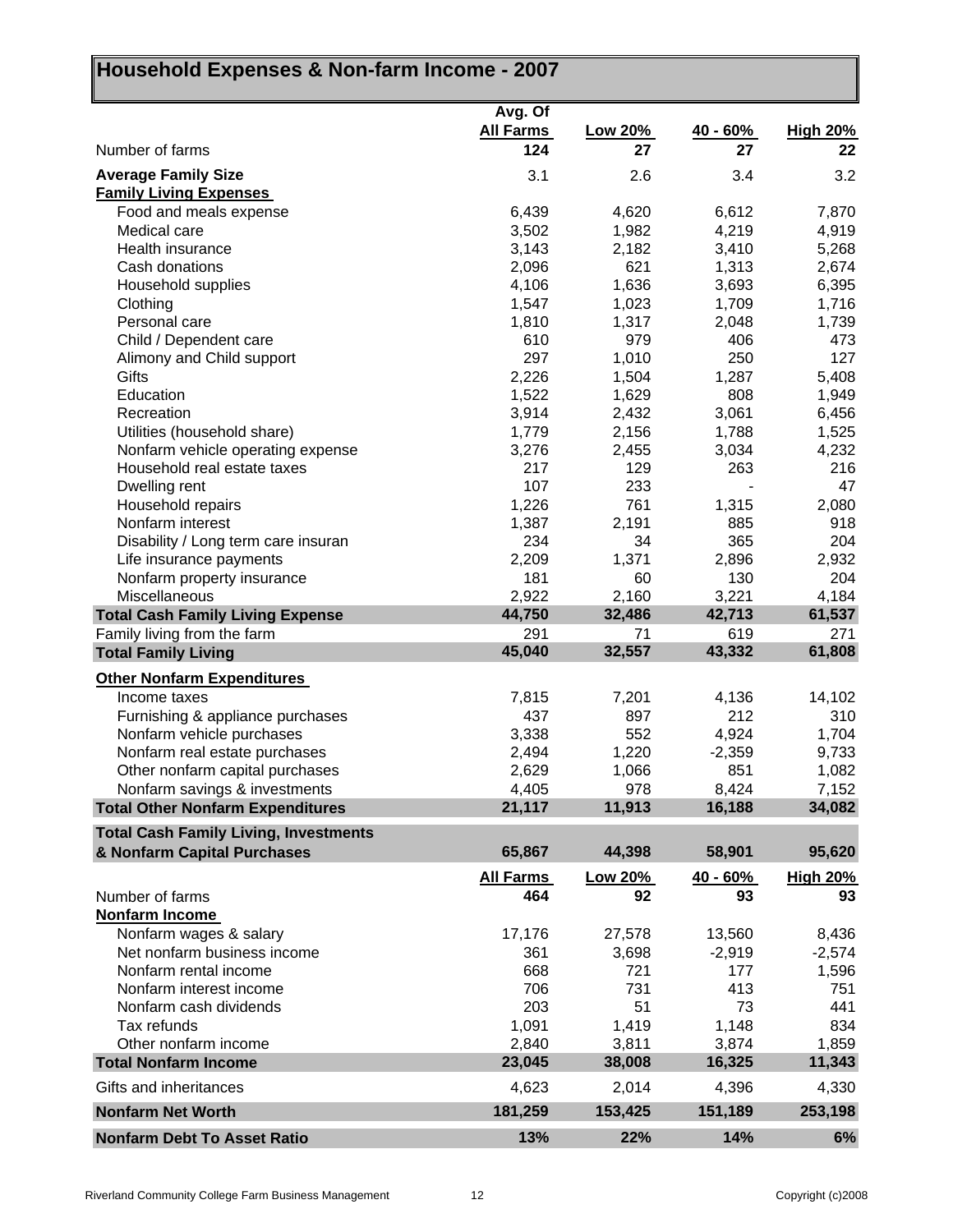### **Statement of Cash Flows - 2007**

|                                            | Avg. Of<br><b>All Farms</b> | <u>Low 20%</u> | 40 - 60%   | <b>High 20%</b> |
|--------------------------------------------|-----------------------------|----------------|------------|-----------------|
| Number of farms                            | 464                         | 92             | 93         | 93              |
| <b>Beginning Cash (farm &amp; nonfarm)</b> | 26,938                      | 20,961         | 15,660     | 41,598          |
| <b>Cash From Operating Activities</b>      |                             |                |            |                 |
| Gross cash farm income                     | 694,815                     | 609,404        | 437,051    | 1,409,366       |
| Net nonfarm income                         | 23,045                      | 38,008         | 16,325     | 11,343          |
| Total cash farm expense                    | -596,786                    | $-611,918$     | $-363,188$ | $-1,170,335$    |
| Apparent family living expense             | $-50,562$                   | $-36,818$      | $-43,304$  | $-77,241$       |
| Income and social security tax             | $-5,619$                    | $-4,751$       | $-2,324$   | $-9,871$        |
| <b>Cash From Operations</b>                | 64,893                      | $-6,075$       | 44,561     | 163,262         |
| <b>Cash From Investing Activities</b>      |                             |                |            |                 |
| Sale of breeding livestock                 | 2,665                       | 1,958          | 1,132      | 7,354           |
| Sale of machinery & equipment              | 4,178                       | 3,364          | 2,908      | 7,931           |
| Sale of titled vehicles                    | 273                         | 190            | 125        | 285             |
| Sale of farm land                          | 2,342                       | 3,304          |            | 1,534           |
| Sale of farm buildings                     | 172                         | 351            | 4          | 505             |
| Sale of other farm assets                  | 592                         | 20             | 230        | 1,556           |
| Sale of nonfarm assets                     | 5,240                       | 2,045          | 11,419     | 8,976           |
| Purchase of breeding livestock             | $-7,556$                    | $-8,442$       | $-5,222$   | $-14,906$       |
| Purchase of machinery & equip.             | $-48,731$                   | $-27,164$      | $-30,976$  | $-107,043$      |
| Purchase of titled vehicles                | $-3,758$                    | $-3,577$       | $-3,567$   | $-4,279$        |
| Purchase of farm land                      | $-26,454$                   | $-29,147$      | $-12,137$  | $-36,159$       |
| Purchase of farm buildings                 | $-24,075$                   | $-11,894$      | $-12,852$  | $-60,909$       |
| Purchase of other farm assets              | $-5,308$                    | $-1,346$       | $-2,966$   | $-8,204$        |
| Purchase of nonfarm assets                 | $-11,804$                   | $-7,142$       | $-10,160$  | $-14,369$       |
| <b>Cash From Investing Activities</b>      | $-112,226$                  | $-77,480$      | $-62,061$  | $-217,728$      |
| <b>Cash From Financing Activities</b>      |                             |                |            |                 |
| Money borrowed                             | 265,475                     | 260,927        | 182,076    | 470,678         |
| Cash gifts and inheritances                | 4,623                       | 2,014          | 4,396      | 4,330           |
| <b>Principal payments</b>                  | $-215,282$                  | $-173,258$     | $-160,474$ | $-410,523$      |
| Dividends paid                             | $-99$                       |                |            |                 |
| Gifts given                                | $-95$                       | -99            |            | $-374$          |
| <b>Cash From Financing Activities</b>      | 54,623                      | 89,585         | 25,998     | 64,110          |
| <b>Net Change in Cash Balance</b>          | 7,290                       | 6,030          | 8,498      | 9,644           |
| <b>Ending Cash (Farm &amp; Nonfarm)</b>    | 34,228                      | 26,992         | 24,158     | 51,242          |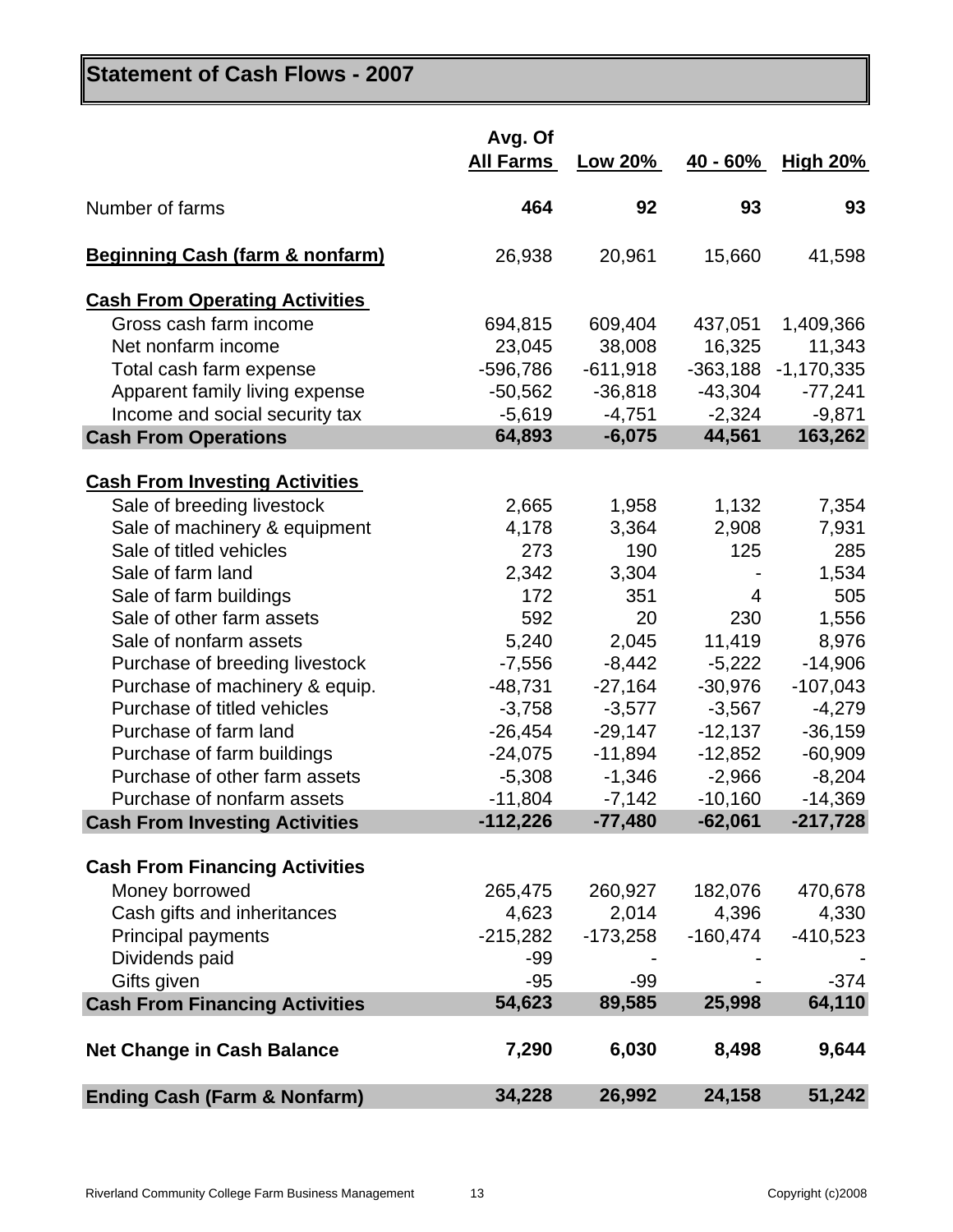| <b>All Farms</b><br>Type of Farm<br>Crop<br><b>Dairy</b><br><b>Beef</b><br>Hog<br><b>Beef</b><br>Other<br>Hog<br>464<br>172<br>127<br>23<br>27<br>24<br>16<br>73<br>Number of farms<br><b>Income Statement</b><br>Gross cash farm income<br>694,815<br>508,567<br>857,813<br>2,531,684<br>541,304<br>732,018<br>473,664<br>383,221<br>Total cash farm expense<br>596,786<br>431,614<br>714,600<br>2,425,455<br>428,275<br>615,798<br>418,230<br>315,925<br>Net cash farm income<br>67,297<br>98,030<br>76,953<br>143,214<br>106,229<br>113,029<br>116,220<br>55,434<br>Inventory change<br>88,357<br>126,654<br>89,550<br>57,379<br>53,273<br>63,068<br>53,271<br>5,043<br>Depreciation and capital<br>$-34,409$<br>$-33,178$<br>$-33,059$<br>$-60,141$<br>$-42,902$<br>$-49,535$<br>$-22,442$<br>$-26,852$<br>Net farm income<br>93,716<br>151,978<br>170,429<br>199,704<br>51,130<br>127,507<br>119,959<br>96,060<br>Median net farm income<br>98,272<br>108,057<br>104,307<br>91,840<br>117,721<br>71,110<br>58,368<br>138,645<br><b>Profitability (Cost)</b><br>Labor and management<br>113,722<br>133,765<br>160,907<br>$-28,080$<br>100,897<br>68,445<br>66,900<br>62,623<br>Rate of return on assets<br>14.7%<br>3.5%<br>11.7%<br>9.2%<br>12.1%<br>15.1%<br>7.0%<br>9.4%<br>Rate of return on equity<br>12.6%<br>17.2%<br>21.5%<br>23.3%<br>0.7%<br>16.7%<br>7.6%<br>11.0%<br>Operating profit margin<br>24.2%<br>26.9%<br>26.1%<br>8.1%<br>22.5%<br>18.4%<br>20.2%<br>28.4%<br>Asset turnover rate<br>50.1%<br>54.7%<br>58.0%<br>43.5%<br>52.1%<br>38.3%<br>45.5%<br>33.2%<br><b>Profitability (Market)</b><br>Labor and management<br>119,098<br>140,576<br>159,157<br>89,484<br>57,458<br>91,064<br>72,011<br>17,312<br>Rate of return on assets<br>4.8%<br>8.3%<br>10.0%<br>11.5%<br>12.7%<br>7.6%<br>5.7%<br>9.4%<br>Rate of return on equity<br>14.3%<br>17.2%<br>19.1%<br>4.6%<br>9.4%<br>6.2%<br>12.2%<br>11.2%<br>Operating profit margin<br>27.7%<br>30.7%<br>27.3%<br>13.9%<br>26.5%<br>19.9%<br>29.9%<br>36.7%<br>Asset turnover rate<br>36.1%<br>37.6%<br>46.4%<br>34.5%<br>28.7%<br>28.5%<br>31.5%<br>22.5%<br>Liquidity<br>Ending current ratio<br>1.92<br>1.96<br>2.27<br>1.70<br>2.34<br>1.66<br>1.59<br>1.80<br>Ending working capital<br>208,565<br>250,312<br>156,743<br>219,728<br>134,825<br>527,424<br>158,344<br>143,071<br>End working capital to gross<br>49.2%<br>18.3%<br>29.3%<br>30.2%<br>35.2%<br>30.0%<br>20.8%<br>30.0%<br>Term debt coverage ratio<br>191.5%<br>248.8%<br>320.8%<br>267.4%<br>86.3%<br>216.9%<br>166.7%<br>237.7%<br>Expense as a percent of<br>67.2%<br>74.8%<br>78.7%<br>77.8%<br>71.7%<br>76.0%<br>95.8%<br>70.9%<br>Interest as a percent of<br>5.2%<br>5.9%<br>4.7%<br>3.2%<br>6.6%<br>6.5%<br>6.2%<br>7.7%<br><b>Solvency (Cost)</b><br>Ending farm assets<br>1,333,917<br>1,274,010<br>1,342,341<br>2,805,440<br>978,294<br>1,788,975<br>1,007,983<br>1,084,651<br>Ending farm liabilities<br>645,034<br>594,650<br>635,917<br>1,462,260<br>510,720<br>492,977<br>537,193<br>901,967<br>Ending total assets<br>2,037,564<br>1,513,119<br>1,510,543<br>1,425,554<br>3,018,511<br>1,080,788<br>1,273,108<br>1,274,939<br>Ending total liabilities<br>673,038<br>639,473<br>514,043<br>921,834<br>528,599<br>647,952 1,477,269<br>567,161<br>Ending net worth<br>840,081<br>871,070<br>777,602 1,541,242<br>566,746<br>1,115,730<br>744,509<br>707,778<br>Net worth change<br>88,364<br>135,481<br>167,470<br>154,505<br>96,154<br>93,665<br>86,369<br>73,946<br>Ending farm debt to asset ratio<br>52%<br>52%<br>48%<br>47%<br>47%<br>50%<br>49%<br>50%<br>45%<br>43%<br>47%<br>Beg total debt to asset ratio<br>47%<br>50%<br>46%<br>53%<br>44%<br>End total debt to asset ratio<br>44%<br>42%<br>45%<br>49%<br>48%<br>45%<br>42%<br>44%<br><b>Solvency (Market)</b><br>Ending farm assets<br>1,838,535<br>1,826,458<br>1,675,988<br>3,534,284<br>1,764,120<br>2,377,075<br>1,455,016<br>1,597,686<br>Ending farm liabilities<br>845,615<br>853,283<br>780,475<br>1,801,885<br>746,871<br>1,141,389<br>629,021<br>715,122<br>Ending total assets<br>2,047,798 2,107,344<br>1,771,415<br>3,774,614<br>1,895,275<br>2,658,491<br>1,752,382<br>1,816,244<br>Ending total liabilities<br>903,858<br>671,462<br>890,491<br>795,897 1,823,235<br>756,563<br>1,170,188<br>757,291<br>Ending net worth<br>1,157,307<br>1,203,487<br>1,951,379 1,138,711<br>1,488,303<br>1,080,920 1,058,953<br>975,519<br>Net worth change<br>162,676<br>115,658<br>118,085<br>116,793<br>159,150<br>194,116<br>164,088<br>97,748<br>Ending farm debt to asset ratio<br>46%<br>46%<br>47%<br>51%<br>42%<br>48%<br>43%<br>45%<br>Beg total debt to asset ratio<br>44%<br>42%<br>45%<br>48%<br>47%<br>43%<br>39%<br>43%<br>End total debt to asset ratio<br>43%<br>43%<br>45%<br>48%<br>40%<br>44%<br>38%<br>42%<br><b>Nonfarm Information</b><br>Net nonfarm income<br>23,045<br>10,556<br>30,099<br>33,406<br>12,983<br>14,618<br>9,563<br>27,313<br>Farms reporting living<br>195<br>42<br>10<br>85<br>8<br>9<br>6<br>35<br>Total family living expense<br>37,617<br>40,600<br>33,626<br>44,275<br>37,629<br>27,115<br>41,064<br>20,950<br>Total living, invest, & capital<br>58,182<br>53,706<br>53,519<br>60,761<br>63,391<br>54,796<br>65,512<br>85,438<br><b>Crop Acres</b><br>Total acres owned<br>243<br>164<br>256<br>303<br>357<br>293<br>276<br>260<br>Total crop acres<br>591<br>889<br>310<br>705<br>500<br>773<br>576<br>334<br>Total crop acres owned<br>230<br>273<br>123<br>181<br>95<br>242<br>237<br>159<br>Total crop acres cash rented<br>399<br>638<br>212<br>435<br>263<br>481<br>446<br>170 | Selected Factors by           | Avg. Of |    |   |    | Crop and Crop and |                |   |
|-----------------------------------------------------------------------------------------------------------------------------------------------------------------------------------------------------------------------------------------------------------------------------------------------------------------------------------------------------------------------------------------------------------------------------------------------------------------------------------------------------------------------------------------------------------------------------------------------------------------------------------------------------------------------------------------------------------------------------------------------------------------------------------------------------------------------------------------------------------------------------------------------------------------------------------------------------------------------------------------------------------------------------------------------------------------------------------------------------------------------------------------------------------------------------------------------------------------------------------------------------------------------------------------------------------------------------------------------------------------------------------------------------------------------------------------------------------------------------------------------------------------------------------------------------------------------------------------------------------------------------------------------------------------------------------------------------------------------------------------------------------------------------------------------------------------------------------------------------------------------------------------------------------------------------------------------------------------------------------------------------------------------------------------------------------------------------------------------------------------------------------------------------------------------------------------------------------------------------------------------------------------------------------------------------------------------------------------------------------------------------------------------------------------------------------------------------------------------------------------------------------------------------------------------------------------------------------------------------------------------------------------------------------------------------------------------------------------------------------------------------------------------------------------------------------------------------------------------------------------------------------------------------------------------------------------------------------------------------------------------------------------------------------------------------------------------------------------------------------------------------------------------------------------------------------------------------------------------------------------------------------------------------------------------------------------------------------------------------------------------------------------------------------------------------------------------------------------------------------------------------------------------------------------------------------------------------------------------------------------------------------------------------------------------------------------------------------------------------------------------------------------------------------------------------------------------------------------------------------------------------------------------------------------------------------------------------------------------------------------------------------------------------------------------------------------------------------------------------------------------------------------------------------------------------------------------------------------------------------------------------------------------------------------------------------------------------------------------------------------------------------------------------------------------------------------------------------------------------------------------------------------------------------------------------------------------------------------------------------------------------------------------------------------------------------------------------------------------------------------------------------------------------------------------------------------------------------------------------------------------------------------------------------------------------------------------------------------------------------------------------------------------------------------------------------------------------------------------------------------------------------------------------------------------------------------------------------------------------------------------------------------------------------------------------------------------------------------------------------------------------------------------------------------------------------------------------------------------------------------------------------------------------------------------------------------------------------------------------------------------------------------------------------|-------------------------------|---------|----|---|----|-------------------|----------------|---|
|                                                                                                                                                                                                                                                                                                                                                                                                                                                                                                                                                                                                                                                                                                                                                                                                                                                                                                                                                                                                                                                                                                                                                                                                                                                                                                                                                                                                                                                                                                                                                                                                                                                                                                                                                                                                                                                                                                                                                                                                                                                                                                                                                                                                                                                                                                                                                                                                                                                                                                                                                                                                                                                                                                                                                                                                                                                                                                                                                                                                                                                                                                                                                                                                                                                                                                                                                                                                                                                                                                                                                                                                                                                                                                                                                                                                                                                                                                                                                                                                                                                                                                                                                                                                                                                                                                                                                                                                                                                                                                                                                                                                                                                                                                                                                                                                                                                                                                                                                                                                                                                                                                                                                                                                                                                                                                                                                                                                                                                                                                                                                                                                                                                           |                               |         |    |   |    |                   |                |   |
|                                                                                                                                                                                                                                                                                                                                                                                                                                                                                                                                                                                                                                                                                                                                                                                                                                                                                                                                                                                                                                                                                                                                                                                                                                                                                                                                                                                                                                                                                                                                                                                                                                                                                                                                                                                                                                                                                                                                                                                                                                                                                                                                                                                                                                                                                                                                                                                                                                                                                                                                                                                                                                                                                                                                                                                                                                                                                                                                                                                                                                                                                                                                                                                                                                                                                                                                                                                                                                                                                                                                                                                                                                                                                                                                                                                                                                                                                                                                                                                                                                                                                                                                                                                                                                                                                                                                                                                                                                                                                                                                                                                                                                                                                                                                                                                                                                                                                                                                                                                                                                                                                                                                                                                                                                                                                                                                                                                                                                                                                                                                                                                                                                                           |                               |         |    |   |    |                   |                |   |
|                                                                                                                                                                                                                                                                                                                                                                                                                                                                                                                                                                                                                                                                                                                                                                                                                                                                                                                                                                                                                                                                                                                                                                                                                                                                                                                                                                                                                                                                                                                                                                                                                                                                                                                                                                                                                                                                                                                                                                                                                                                                                                                                                                                                                                                                                                                                                                                                                                                                                                                                                                                                                                                                                                                                                                                                                                                                                                                                                                                                                                                                                                                                                                                                                                                                                                                                                                                                                                                                                                                                                                                                                                                                                                                                                                                                                                                                                                                                                                                                                                                                                                                                                                                                                                                                                                                                                                                                                                                                                                                                                                                                                                                                                                                                                                                                                                                                                                                                                                                                                                                                                                                                                                                                                                                                                                                                                                                                                                                                                                                                                                                                                                                           |                               |         |    |   |    |                   |                |   |
|                                                                                                                                                                                                                                                                                                                                                                                                                                                                                                                                                                                                                                                                                                                                                                                                                                                                                                                                                                                                                                                                                                                                                                                                                                                                                                                                                                                                                                                                                                                                                                                                                                                                                                                                                                                                                                                                                                                                                                                                                                                                                                                                                                                                                                                                                                                                                                                                                                                                                                                                                                                                                                                                                                                                                                                                                                                                                                                                                                                                                                                                                                                                                                                                                                                                                                                                                                                                                                                                                                                                                                                                                                                                                                                                                                                                                                                                                                                                                                                                                                                                                                                                                                                                                                                                                                                                                                                                                                                                                                                                                                                                                                                                                                                                                                                                                                                                                                                                                                                                                                                                                                                                                                                                                                                                                                                                                                                                                                                                                                                                                                                                                                                           |                               |         |    |   |    |                   |                |   |
|                                                                                                                                                                                                                                                                                                                                                                                                                                                                                                                                                                                                                                                                                                                                                                                                                                                                                                                                                                                                                                                                                                                                                                                                                                                                                                                                                                                                                                                                                                                                                                                                                                                                                                                                                                                                                                                                                                                                                                                                                                                                                                                                                                                                                                                                                                                                                                                                                                                                                                                                                                                                                                                                                                                                                                                                                                                                                                                                                                                                                                                                                                                                                                                                                                                                                                                                                                                                                                                                                                                                                                                                                                                                                                                                                                                                                                                                                                                                                                                                                                                                                                                                                                                                                                                                                                                                                                                                                                                                                                                                                                                                                                                                                                                                                                                                                                                                                                                                                                                                                                                                                                                                                                                                                                                                                                                                                                                                                                                                                                                                                                                                                                                           |                               |         |    |   |    |                   |                |   |
|                                                                                                                                                                                                                                                                                                                                                                                                                                                                                                                                                                                                                                                                                                                                                                                                                                                                                                                                                                                                                                                                                                                                                                                                                                                                                                                                                                                                                                                                                                                                                                                                                                                                                                                                                                                                                                                                                                                                                                                                                                                                                                                                                                                                                                                                                                                                                                                                                                                                                                                                                                                                                                                                                                                                                                                                                                                                                                                                                                                                                                                                                                                                                                                                                                                                                                                                                                                                                                                                                                                                                                                                                                                                                                                                                                                                                                                                                                                                                                                                                                                                                                                                                                                                                                                                                                                                                                                                                                                                                                                                                                                                                                                                                                                                                                                                                                                                                                                                                                                                                                                                                                                                                                                                                                                                                                                                                                                                                                                                                                                                                                                                                                                           |                               |         |    |   |    |                   |                |   |
|                                                                                                                                                                                                                                                                                                                                                                                                                                                                                                                                                                                                                                                                                                                                                                                                                                                                                                                                                                                                                                                                                                                                                                                                                                                                                                                                                                                                                                                                                                                                                                                                                                                                                                                                                                                                                                                                                                                                                                                                                                                                                                                                                                                                                                                                                                                                                                                                                                                                                                                                                                                                                                                                                                                                                                                                                                                                                                                                                                                                                                                                                                                                                                                                                                                                                                                                                                                                                                                                                                                                                                                                                                                                                                                                                                                                                                                                                                                                                                                                                                                                                                                                                                                                                                                                                                                                                                                                                                                                                                                                                                                                                                                                                                                                                                                                                                                                                                                                                                                                                                                                                                                                                                                                                                                                                                                                                                                                                                                                                                                                                                                                                                                           |                               |         |    |   |    |                   |                |   |
|                                                                                                                                                                                                                                                                                                                                                                                                                                                                                                                                                                                                                                                                                                                                                                                                                                                                                                                                                                                                                                                                                                                                                                                                                                                                                                                                                                                                                                                                                                                                                                                                                                                                                                                                                                                                                                                                                                                                                                                                                                                                                                                                                                                                                                                                                                                                                                                                                                                                                                                                                                                                                                                                                                                                                                                                                                                                                                                                                                                                                                                                                                                                                                                                                                                                                                                                                                                                                                                                                                                                                                                                                                                                                                                                                                                                                                                                                                                                                                                                                                                                                                                                                                                                                                                                                                                                                                                                                                                                                                                                                                                                                                                                                                                                                                                                                                                                                                                                                                                                                                                                                                                                                                                                                                                                                                                                                                                                                                                                                                                                                                                                                                                           |                               |         |    |   |    |                   |                |   |
|                                                                                                                                                                                                                                                                                                                                                                                                                                                                                                                                                                                                                                                                                                                                                                                                                                                                                                                                                                                                                                                                                                                                                                                                                                                                                                                                                                                                                                                                                                                                                                                                                                                                                                                                                                                                                                                                                                                                                                                                                                                                                                                                                                                                                                                                                                                                                                                                                                                                                                                                                                                                                                                                                                                                                                                                                                                                                                                                                                                                                                                                                                                                                                                                                                                                                                                                                                                                                                                                                                                                                                                                                                                                                                                                                                                                                                                                                                                                                                                                                                                                                                                                                                                                                                                                                                                                                                                                                                                                                                                                                                                                                                                                                                                                                                                                                                                                                                                                                                                                                                                                                                                                                                                                                                                                                                                                                                                                                                                                                                                                                                                                                                                           |                               |         |    |   |    |                   |                |   |
|                                                                                                                                                                                                                                                                                                                                                                                                                                                                                                                                                                                                                                                                                                                                                                                                                                                                                                                                                                                                                                                                                                                                                                                                                                                                                                                                                                                                                                                                                                                                                                                                                                                                                                                                                                                                                                                                                                                                                                                                                                                                                                                                                                                                                                                                                                                                                                                                                                                                                                                                                                                                                                                                                                                                                                                                                                                                                                                                                                                                                                                                                                                                                                                                                                                                                                                                                                                                                                                                                                                                                                                                                                                                                                                                                                                                                                                                                                                                                                                                                                                                                                                                                                                                                                                                                                                                                                                                                                                                                                                                                                                                                                                                                                                                                                                                                                                                                                                                                                                                                                                                                                                                                                                                                                                                                                                                                                                                                                                                                                                                                                                                                                                           |                               |         |    |   |    |                   |                |   |
|                                                                                                                                                                                                                                                                                                                                                                                                                                                                                                                                                                                                                                                                                                                                                                                                                                                                                                                                                                                                                                                                                                                                                                                                                                                                                                                                                                                                                                                                                                                                                                                                                                                                                                                                                                                                                                                                                                                                                                                                                                                                                                                                                                                                                                                                                                                                                                                                                                                                                                                                                                                                                                                                                                                                                                                                                                                                                                                                                                                                                                                                                                                                                                                                                                                                                                                                                                                                                                                                                                                                                                                                                                                                                                                                                                                                                                                                                                                                                                                                                                                                                                                                                                                                                                                                                                                                                                                                                                                                                                                                                                                                                                                                                                                                                                                                                                                                                                                                                                                                                                                                                                                                                                                                                                                                                                                                                                                                                                                                                                                                                                                                                                                           |                               |         |    |   |    |                   |                |   |
|                                                                                                                                                                                                                                                                                                                                                                                                                                                                                                                                                                                                                                                                                                                                                                                                                                                                                                                                                                                                                                                                                                                                                                                                                                                                                                                                                                                                                                                                                                                                                                                                                                                                                                                                                                                                                                                                                                                                                                                                                                                                                                                                                                                                                                                                                                                                                                                                                                                                                                                                                                                                                                                                                                                                                                                                                                                                                                                                                                                                                                                                                                                                                                                                                                                                                                                                                                                                                                                                                                                                                                                                                                                                                                                                                                                                                                                                                                                                                                                                                                                                                                                                                                                                                                                                                                                                                                                                                                                                                                                                                                                                                                                                                                                                                                                                                                                                                                                                                                                                                                                                                                                                                                                                                                                                                                                                                                                                                                                                                                                                                                                                                                                           |                               |         |    |   |    |                   |                |   |
|                                                                                                                                                                                                                                                                                                                                                                                                                                                                                                                                                                                                                                                                                                                                                                                                                                                                                                                                                                                                                                                                                                                                                                                                                                                                                                                                                                                                                                                                                                                                                                                                                                                                                                                                                                                                                                                                                                                                                                                                                                                                                                                                                                                                                                                                                                                                                                                                                                                                                                                                                                                                                                                                                                                                                                                                                                                                                                                                                                                                                                                                                                                                                                                                                                                                                                                                                                                                                                                                                                                                                                                                                                                                                                                                                                                                                                                                                                                                                                                                                                                                                                                                                                                                                                                                                                                                                                                                                                                                                                                                                                                                                                                                                                                                                                                                                                                                                                                                                                                                                                                                                                                                                                                                                                                                                                                                                                                                                                                                                                                                                                                                                                                           |                               |         |    |   |    |                   |                |   |
|                                                                                                                                                                                                                                                                                                                                                                                                                                                                                                                                                                                                                                                                                                                                                                                                                                                                                                                                                                                                                                                                                                                                                                                                                                                                                                                                                                                                                                                                                                                                                                                                                                                                                                                                                                                                                                                                                                                                                                                                                                                                                                                                                                                                                                                                                                                                                                                                                                                                                                                                                                                                                                                                                                                                                                                                                                                                                                                                                                                                                                                                                                                                                                                                                                                                                                                                                                                                                                                                                                                                                                                                                                                                                                                                                                                                                                                                                                                                                                                                                                                                                                                                                                                                                                                                                                                                                                                                                                                                                                                                                                                                                                                                                                                                                                                                                                                                                                                                                                                                                                                                                                                                                                                                                                                                                                                                                                                                                                                                                                                                                                                                                                                           |                               |         |    |   |    |                   |                |   |
|                                                                                                                                                                                                                                                                                                                                                                                                                                                                                                                                                                                                                                                                                                                                                                                                                                                                                                                                                                                                                                                                                                                                                                                                                                                                                                                                                                                                                                                                                                                                                                                                                                                                                                                                                                                                                                                                                                                                                                                                                                                                                                                                                                                                                                                                                                                                                                                                                                                                                                                                                                                                                                                                                                                                                                                                                                                                                                                                                                                                                                                                                                                                                                                                                                                                                                                                                                                                                                                                                                                                                                                                                                                                                                                                                                                                                                                                                                                                                                                                                                                                                                                                                                                                                                                                                                                                                                                                                                                                                                                                                                                                                                                                                                                                                                                                                                                                                                                                                                                                                                                                                                                                                                                                                                                                                                                                                                                                                                                                                                                                                                                                                                                           |                               |         |    |   |    |                   |                |   |
|                                                                                                                                                                                                                                                                                                                                                                                                                                                                                                                                                                                                                                                                                                                                                                                                                                                                                                                                                                                                                                                                                                                                                                                                                                                                                                                                                                                                                                                                                                                                                                                                                                                                                                                                                                                                                                                                                                                                                                                                                                                                                                                                                                                                                                                                                                                                                                                                                                                                                                                                                                                                                                                                                                                                                                                                                                                                                                                                                                                                                                                                                                                                                                                                                                                                                                                                                                                                                                                                                                                                                                                                                                                                                                                                                                                                                                                                                                                                                                                                                                                                                                                                                                                                                                                                                                                                                                                                                                                                                                                                                                                                                                                                                                                                                                                                                                                                                                                                                                                                                                                                                                                                                                                                                                                                                                                                                                                                                                                                                                                                                                                                                                                           |                               |         |    |   |    |                   |                |   |
|                                                                                                                                                                                                                                                                                                                                                                                                                                                                                                                                                                                                                                                                                                                                                                                                                                                                                                                                                                                                                                                                                                                                                                                                                                                                                                                                                                                                                                                                                                                                                                                                                                                                                                                                                                                                                                                                                                                                                                                                                                                                                                                                                                                                                                                                                                                                                                                                                                                                                                                                                                                                                                                                                                                                                                                                                                                                                                                                                                                                                                                                                                                                                                                                                                                                                                                                                                                                                                                                                                                                                                                                                                                                                                                                                                                                                                                                                                                                                                                                                                                                                                                                                                                                                                                                                                                                                                                                                                                                                                                                                                                                                                                                                                                                                                                                                                                                                                                                                                                                                                                                                                                                                                                                                                                                                                                                                                                                                                                                                                                                                                                                                                                           |                               |         |    |   |    |                   |                |   |
|                                                                                                                                                                                                                                                                                                                                                                                                                                                                                                                                                                                                                                                                                                                                                                                                                                                                                                                                                                                                                                                                                                                                                                                                                                                                                                                                                                                                                                                                                                                                                                                                                                                                                                                                                                                                                                                                                                                                                                                                                                                                                                                                                                                                                                                                                                                                                                                                                                                                                                                                                                                                                                                                                                                                                                                                                                                                                                                                                                                                                                                                                                                                                                                                                                                                                                                                                                                                                                                                                                                                                                                                                                                                                                                                                                                                                                                                                                                                                                                                                                                                                                                                                                                                                                                                                                                                                                                                                                                                                                                                                                                                                                                                                                                                                                                                                                                                                                                                                                                                                                                                                                                                                                                                                                                                                                                                                                                                                                                                                                                                                                                                                                                           |                               |         |    |   |    |                   |                |   |
|                                                                                                                                                                                                                                                                                                                                                                                                                                                                                                                                                                                                                                                                                                                                                                                                                                                                                                                                                                                                                                                                                                                                                                                                                                                                                                                                                                                                                                                                                                                                                                                                                                                                                                                                                                                                                                                                                                                                                                                                                                                                                                                                                                                                                                                                                                                                                                                                                                                                                                                                                                                                                                                                                                                                                                                                                                                                                                                                                                                                                                                                                                                                                                                                                                                                                                                                                                                                                                                                                                                                                                                                                                                                                                                                                                                                                                                                                                                                                                                                                                                                                                                                                                                                                                                                                                                                                                                                                                                                                                                                                                                                                                                                                                                                                                                                                                                                                                                                                                                                                                                                                                                                                                                                                                                                                                                                                                                                                                                                                                                                                                                                                                                           |                               |         |    |   |    |                   |                |   |
|                                                                                                                                                                                                                                                                                                                                                                                                                                                                                                                                                                                                                                                                                                                                                                                                                                                                                                                                                                                                                                                                                                                                                                                                                                                                                                                                                                                                                                                                                                                                                                                                                                                                                                                                                                                                                                                                                                                                                                                                                                                                                                                                                                                                                                                                                                                                                                                                                                                                                                                                                                                                                                                                                                                                                                                                                                                                                                                                                                                                                                                                                                                                                                                                                                                                                                                                                                                                                                                                                                                                                                                                                                                                                                                                                                                                                                                                                                                                                                                                                                                                                                                                                                                                                                                                                                                                                                                                                                                                                                                                                                                                                                                                                                                                                                                                                                                                                                                                                                                                                                                                                                                                                                                                                                                                                                                                                                                                                                                                                                                                                                                                                                                           |                               |         |    |   |    |                   |                |   |
|                                                                                                                                                                                                                                                                                                                                                                                                                                                                                                                                                                                                                                                                                                                                                                                                                                                                                                                                                                                                                                                                                                                                                                                                                                                                                                                                                                                                                                                                                                                                                                                                                                                                                                                                                                                                                                                                                                                                                                                                                                                                                                                                                                                                                                                                                                                                                                                                                                                                                                                                                                                                                                                                                                                                                                                                                                                                                                                                                                                                                                                                                                                                                                                                                                                                                                                                                                                                                                                                                                                                                                                                                                                                                                                                                                                                                                                                                                                                                                                                                                                                                                                                                                                                                                                                                                                                                                                                                                                                                                                                                                                                                                                                                                                                                                                                                                                                                                                                                                                                                                                                                                                                                                                                                                                                                                                                                                                                                                                                                                                                                                                                                                                           |                               |         |    |   |    |                   |                |   |
|                                                                                                                                                                                                                                                                                                                                                                                                                                                                                                                                                                                                                                                                                                                                                                                                                                                                                                                                                                                                                                                                                                                                                                                                                                                                                                                                                                                                                                                                                                                                                                                                                                                                                                                                                                                                                                                                                                                                                                                                                                                                                                                                                                                                                                                                                                                                                                                                                                                                                                                                                                                                                                                                                                                                                                                                                                                                                                                                                                                                                                                                                                                                                                                                                                                                                                                                                                                                                                                                                                                                                                                                                                                                                                                                                                                                                                                                                                                                                                                                                                                                                                                                                                                                                                                                                                                                                                                                                                                                                                                                                                                                                                                                                                                                                                                                                                                                                                                                                                                                                                                                                                                                                                                                                                                                                                                                                                                                                                                                                                                                                                                                                                                           |                               |         |    |   |    |                   |                |   |
|                                                                                                                                                                                                                                                                                                                                                                                                                                                                                                                                                                                                                                                                                                                                                                                                                                                                                                                                                                                                                                                                                                                                                                                                                                                                                                                                                                                                                                                                                                                                                                                                                                                                                                                                                                                                                                                                                                                                                                                                                                                                                                                                                                                                                                                                                                                                                                                                                                                                                                                                                                                                                                                                                                                                                                                                                                                                                                                                                                                                                                                                                                                                                                                                                                                                                                                                                                                                                                                                                                                                                                                                                                                                                                                                                                                                                                                                                                                                                                                                                                                                                                                                                                                                                                                                                                                                                                                                                                                                                                                                                                                                                                                                                                                                                                                                                                                                                                                                                                                                                                                                                                                                                                                                                                                                                                                                                                                                                                                                                                                                                                                                                                                           |                               |         |    |   |    |                   |                |   |
|                                                                                                                                                                                                                                                                                                                                                                                                                                                                                                                                                                                                                                                                                                                                                                                                                                                                                                                                                                                                                                                                                                                                                                                                                                                                                                                                                                                                                                                                                                                                                                                                                                                                                                                                                                                                                                                                                                                                                                                                                                                                                                                                                                                                                                                                                                                                                                                                                                                                                                                                                                                                                                                                                                                                                                                                                                                                                                                                                                                                                                                                                                                                                                                                                                                                                                                                                                                                                                                                                                                                                                                                                                                                                                                                                                                                                                                                                                                                                                                                                                                                                                                                                                                                                                                                                                                                                                                                                                                                                                                                                                                                                                                                                                                                                                                                                                                                                                                                                                                                                                                                                                                                                                                                                                                                                                                                                                                                                                                                                                                                                                                                                                                           |                               |         |    |   |    |                   |                |   |
|                                                                                                                                                                                                                                                                                                                                                                                                                                                                                                                                                                                                                                                                                                                                                                                                                                                                                                                                                                                                                                                                                                                                                                                                                                                                                                                                                                                                                                                                                                                                                                                                                                                                                                                                                                                                                                                                                                                                                                                                                                                                                                                                                                                                                                                                                                                                                                                                                                                                                                                                                                                                                                                                                                                                                                                                                                                                                                                                                                                                                                                                                                                                                                                                                                                                                                                                                                                                                                                                                                                                                                                                                                                                                                                                                                                                                                                                                                                                                                                                                                                                                                                                                                                                                                                                                                                                                                                                                                                                                                                                                                                                                                                                                                                                                                                                                                                                                                                                                                                                                                                                                                                                                                                                                                                                                                                                                                                                                                                                                                                                                                                                                                                           |                               |         |    |   |    |                   |                |   |
|                                                                                                                                                                                                                                                                                                                                                                                                                                                                                                                                                                                                                                                                                                                                                                                                                                                                                                                                                                                                                                                                                                                                                                                                                                                                                                                                                                                                                                                                                                                                                                                                                                                                                                                                                                                                                                                                                                                                                                                                                                                                                                                                                                                                                                                                                                                                                                                                                                                                                                                                                                                                                                                                                                                                                                                                                                                                                                                                                                                                                                                                                                                                                                                                                                                                                                                                                                                                                                                                                                                                                                                                                                                                                                                                                                                                                                                                                                                                                                                                                                                                                                                                                                                                                                                                                                                                                                                                                                                                                                                                                                                                                                                                                                                                                                                                                                                                                                                                                                                                                                                                                                                                                                                                                                                                                                                                                                                                                                                                                                                                                                                                                                                           |                               |         |    |   |    |                   |                |   |
|                                                                                                                                                                                                                                                                                                                                                                                                                                                                                                                                                                                                                                                                                                                                                                                                                                                                                                                                                                                                                                                                                                                                                                                                                                                                                                                                                                                                                                                                                                                                                                                                                                                                                                                                                                                                                                                                                                                                                                                                                                                                                                                                                                                                                                                                                                                                                                                                                                                                                                                                                                                                                                                                                                                                                                                                                                                                                                                                                                                                                                                                                                                                                                                                                                                                                                                                                                                                                                                                                                                                                                                                                                                                                                                                                                                                                                                                                                                                                                                                                                                                                                                                                                                                                                                                                                                                                                                                                                                                                                                                                                                                                                                                                                                                                                                                                                                                                                                                                                                                                                                                                                                                                                                                                                                                                                                                                                                                                                                                                                                                                                                                                                                           |                               |         |    |   |    |                   |                |   |
|                                                                                                                                                                                                                                                                                                                                                                                                                                                                                                                                                                                                                                                                                                                                                                                                                                                                                                                                                                                                                                                                                                                                                                                                                                                                                                                                                                                                                                                                                                                                                                                                                                                                                                                                                                                                                                                                                                                                                                                                                                                                                                                                                                                                                                                                                                                                                                                                                                                                                                                                                                                                                                                                                                                                                                                                                                                                                                                                                                                                                                                                                                                                                                                                                                                                                                                                                                                                                                                                                                                                                                                                                                                                                                                                                                                                                                                                                                                                                                                                                                                                                                                                                                                                                                                                                                                                                                                                                                                                                                                                                                                                                                                                                                                                                                                                                                                                                                                                                                                                                                                                                                                                                                                                                                                                                                                                                                                                                                                                                                                                                                                                                                                           |                               |         |    |   |    |                   |                |   |
|                                                                                                                                                                                                                                                                                                                                                                                                                                                                                                                                                                                                                                                                                                                                                                                                                                                                                                                                                                                                                                                                                                                                                                                                                                                                                                                                                                                                                                                                                                                                                                                                                                                                                                                                                                                                                                                                                                                                                                                                                                                                                                                                                                                                                                                                                                                                                                                                                                                                                                                                                                                                                                                                                                                                                                                                                                                                                                                                                                                                                                                                                                                                                                                                                                                                                                                                                                                                                                                                                                                                                                                                                                                                                                                                                                                                                                                                                                                                                                                                                                                                                                                                                                                                                                                                                                                                                                                                                                                                                                                                                                                                                                                                                                                                                                                                                                                                                                                                                                                                                                                                                                                                                                                                                                                                                                                                                                                                                                                                                                                                                                                                                                                           |                               |         |    |   |    |                   |                |   |
|                                                                                                                                                                                                                                                                                                                                                                                                                                                                                                                                                                                                                                                                                                                                                                                                                                                                                                                                                                                                                                                                                                                                                                                                                                                                                                                                                                                                                                                                                                                                                                                                                                                                                                                                                                                                                                                                                                                                                                                                                                                                                                                                                                                                                                                                                                                                                                                                                                                                                                                                                                                                                                                                                                                                                                                                                                                                                                                                                                                                                                                                                                                                                                                                                                                                                                                                                                                                                                                                                                                                                                                                                                                                                                                                                                                                                                                                                                                                                                                                                                                                                                                                                                                                                                                                                                                                                                                                                                                                                                                                                                                                                                                                                                                                                                                                                                                                                                                                                                                                                                                                                                                                                                                                                                                                                                                                                                                                                                                                                                                                                                                                                                                           |                               |         |    |   |    |                   |                |   |
|                                                                                                                                                                                                                                                                                                                                                                                                                                                                                                                                                                                                                                                                                                                                                                                                                                                                                                                                                                                                                                                                                                                                                                                                                                                                                                                                                                                                                                                                                                                                                                                                                                                                                                                                                                                                                                                                                                                                                                                                                                                                                                                                                                                                                                                                                                                                                                                                                                                                                                                                                                                                                                                                                                                                                                                                                                                                                                                                                                                                                                                                                                                                                                                                                                                                                                                                                                                                                                                                                                                                                                                                                                                                                                                                                                                                                                                                                                                                                                                                                                                                                                                                                                                                                                                                                                                                                                                                                                                                                                                                                                                                                                                                                                                                                                                                                                                                                                                                                                                                                                                                                                                                                                                                                                                                                                                                                                                                                                                                                                                                                                                                                                                           |                               |         |    |   |    |                   |                |   |
|                                                                                                                                                                                                                                                                                                                                                                                                                                                                                                                                                                                                                                                                                                                                                                                                                                                                                                                                                                                                                                                                                                                                                                                                                                                                                                                                                                                                                                                                                                                                                                                                                                                                                                                                                                                                                                                                                                                                                                                                                                                                                                                                                                                                                                                                                                                                                                                                                                                                                                                                                                                                                                                                                                                                                                                                                                                                                                                                                                                                                                                                                                                                                                                                                                                                                                                                                                                                                                                                                                                                                                                                                                                                                                                                                                                                                                                                                                                                                                                                                                                                                                                                                                                                                                                                                                                                                                                                                                                                                                                                                                                                                                                                                                                                                                                                                                                                                                                                                                                                                                                                                                                                                                                                                                                                                                                                                                                                                                                                                                                                                                                                                                                           |                               |         |    |   |    |                   |                |   |
|                                                                                                                                                                                                                                                                                                                                                                                                                                                                                                                                                                                                                                                                                                                                                                                                                                                                                                                                                                                                                                                                                                                                                                                                                                                                                                                                                                                                                                                                                                                                                                                                                                                                                                                                                                                                                                                                                                                                                                                                                                                                                                                                                                                                                                                                                                                                                                                                                                                                                                                                                                                                                                                                                                                                                                                                                                                                                                                                                                                                                                                                                                                                                                                                                                                                                                                                                                                                                                                                                                                                                                                                                                                                                                                                                                                                                                                                                                                                                                                                                                                                                                                                                                                                                                                                                                                                                                                                                                                                                                                                                                                                                                                                                                                                                                                                                                                                                                                                                                                                                                                                                                                                                                                                                                                                                                                                                                                                                                                                                                                                                                                                                                                           |                               |         |    |   |    |                   |                |   |
|                                                                                                                                                                                                                                                                                                                                                                                                                                                                                                                                                                                                                                                                                                                                                                                                                                                                                                                                                                                                                                                                                                                                                                                                                                                                                                                                                                                                                                                                                                                                                                                                                                                                                                                                                                                                                                                                                                                                                                                                                                                                                                                                                                                                                                                                                                                                                                                                                                                                                                                                                                                                                                                                                                                                                                                                                                                                                                                                                                                                                                                                                                                                                                                                                                                                                                                                                                                                                                                                                                                                                                                                                                                                                                                                                                                                                                                                                                                                                                                                                                                                                                                                                                                                                                                                                                                                                                                                                                                                                                                                                                                                                                                                                                                                                                                                                                                                                                                                                                                                                                                                                                                                                                                                                                                                                                                                                                                                                                                                                                                                                                                                                                                           |                               |         |    |   |    |                   |                |   |
|                                                                                                                                                                                                                                                                                                                                                                                                                                                                                                                                                                                                                                                                                                                                                                                                                                                                                                                                                                                                                                                                                                                                                                                                                                                                                                                                                                                                                                                                                                                                                                                                                                                                                                                                                                                                                                                                                                                                                                                                                                                                                                                                                                                                                                                                                                                                                                                                                                                                                                                                                                                                                                                                                                                                                                                                                                                                                                                                                                                                                                                                                                                                                                                                                                                                                                                                                                                                                                                                                                                                                                                                                                                                                                                                                                                                                                                                                                                                                                                                                                                                                                                                                                                                                                                                                                                                                                                                                                                                                                                                                                                                                                                                                                                                                                                                                                                                                                                                                                                                                                                                                                                                                                                                                                                                                                                                                                                                                                                                                                                                                                                                                                                           |                               |         |    |   |    |                   |                |   |
|                                                                                                                                                                                                                                                                                                                                                                                                                                                                                                                                                                                                                                                                                                                                                                                                                                                                                                                                                                                                                                                                                                                                                                                                                                                                                                                                                                                                                                                                                                                                                                                                                                                                                                                                                                                                                                                                                                                                                                                                                                                                                                                                                                                                                                                                                                                                                                                                                                                                                                                                                                                                                                                                                                                                                                                                                                                                                                                                                                                                                                                                                                                                                                                                                                                                                                                                                                                                                                                                                                                                                                                                                                                                                                                                                                                                                                                                                                                                                                                                                                                                                                                                                                                                                                                                                                                                                                                                                                                                                                                                                                                                                                                                                                                                                                                                                                                                                                                                                                                                                                                                                                                                                                                                                                                                                                                                                                                                                                                                                                                                                                                                                                                           |                               |         |    |   |    |                   |                |   |
|                                                                                                                                                                                                                                                                                                                                                                                                                                                                                                                                                                                                                                                                                                                                                                                                                                                                                                                                                                                                                                                                                                                                                                                                                                                                                                                                                                                                                                                                                                                                                                                                                                                                                                                                                                                                                                                                                                                                                                                                                                                                                                                                                                                                                                                                                                                                                                                                                                                                                                                                                                                                                                                                                                                                                                                                                                                                                                                                                                                                                                                                                                                                                                                                                                                                                                                                                                                                                                                                                                                                                                                                                                                                                                                                                                                                                                                                                                                                                                                                                                                                                                                                                                                                                                                                                                                                                                                                                                                                                                                                                                                                                                                                                                                                                                                                                                                                                                                                                                                                                                                                                                                                                                                                                                                                                                                                                                                                                                                                                                                                                                                                                                                           |                               |         |    |   |    |                   |                |   |
|                                                                                                                                                                                                                                                                                                                                                                                                                                                                                                                                                                                                                                                                                                                                                                                                                                                                                                                                                                                                                                                                                                                                                                                                                                                                                                                                                                                                                                                                                                                                                                                                                                                                                                                                                                                                                                                                                                                                                                                                                                                                                                                                                                                                                                                                                                                                                                                                                                                                                                                                                                                                                                                                                                                                                                                                                                                                                                                                                                                                                                                                                                                                                                                                                                                                                                                                                                                                                                                                                                                                                                                                                                                                                                                                                                                                                                                                                                                                                                                                                                                                                                                                                                                                                                                                                                                                                                                                                                                                                                                                                                                                                                                                                                                                                                                                                                                                                                                                                                                                                                                                                                                                                                                                                                                                                                                                                                                                                                                                                                                                                                                                                                                           |                               |         |    |   |    |                   |                |   |
|                                                                                                                                                                                                                                                                                                                                                                                                                                                                                                                                                                                                                                                                                                                                                                                                                                                                                                                                                                                                                                                                                                                                                                                                                                                                                                                                                                                                                                                                                                                                                                                                                                                                                                                                                                                                                                                                                                                                                                                                                                                                                                                                                                                                                                                                                                                                                                                                                                                                                                                                                                                                                                                                                                                                                                                                                                                                                                                                                                                                                                                                                                                                                                                                                                                                                                                                                                                                                                                                                                                                                                                                                                                                                                                                                                                                                                                                                                                                                                                                                                                                                                                                                                                                                                                                                                                                                                                                                                                                                                                                                                                                                                                                                                                                                                                                                                                                                                                                                                                                                                                                                                                                                                                                                                                                                                                                                                                                                                                                                                                                                                                                                                                           |                               |         |    |   |    |                   |                |   |
|                                                                                                                                                                                                                                                                                                                                                                                                                                                                                                                                                                                                                                                                                                                                                                                                                                                                                                                                                                                                                                                                                                                                                                                                                                                                                                                                                                                                                                                                                                                                                                                                                                                                                                                                                                                                                                                                                                                                                                                                                                                                                                                                                                                                                                                                                                                                                                                                                                                                                                                                                                                                                                                                                                                                                                                                                                                                                                                                                                                                                                                                                                                                                                                                                                                                                                                                                                                                                                                                                                                                                                                                                                                                                                                                                                                                                                                                                                                                                                                                                                                                                                                                                                                                                                                                                                                                                                                                                                                                                                                                                                                                                                                                                                                                                                                                                                                                                                                                                                                                                                                                                                                                                                                                                                                                                                                                                                                                                                                                                                                                                                                                                                                           |                               |         |    |   |    |                   |                |   |
|                                                                                                                                                                                                                                                                                                                                                                                                                                                                                                                                                                                                                                                                                                                                                                                                                                                                                                                                                                                                                                                                                                                                                                                                                                                                                                                                                                                                                                                                                                                                                                                                                                                                                                                                                                                                                                                                                                                                                                                                                                                                                                                                                                                                                                                                                                                                                                                                                                                                                                                                                                                                                                                                                                                                                                                                                                                                                                                                                                                                                                                                                                                                                                                                                                                                                                                                                                                                                                                                                                                                                                                                                                                                                                                                                                                                                                                                                                                                                                                                                                                                                                                                                                                                                                                                                                                                                                                                                                                                                                                                                                                                                                                                                                                                                                                                                                                                                                                                                                                                                                                                                                                                                                                                                                                                                                                                                                                                                                                                                                                                                                                                                                                           |                               |         |    |   |    |                   |                |   |
|                                                                                                                                                                                                                                                                                                                                                                                                                                                                                                                                                                                                                                                                                                                                                                                                                                                                                                                                                                                                                                                                                                                                                                                                                                                                                                                                                                                                                                                                                                                                                                                                                                                                                                                                                                                                                                                                                                                                                                                                                                                                                                                                                                                                                                                                                                                                                                                                                                                                                                                                                                                                                                                                                                                                                                                                                                                                                                                                                                                                                                                                                                                                                                                                                                                                                                                                                                                                                                                                                                                                                                                                                                                                                                                                                                                                                                                                                                                                                                                                                                                                                                                                                                                                                                                                                                                                                                                                                                                                                                                                                                                                                                                                                                                                                                                                                                                                                                                                                                                                                                                                                                                                                                                                                                                                                                                                                                                                                                                                                                                                                                                                                                                           |                               |         |    |   |    |                   |                |   |
|                                                                                                                                                                                                                                                                                                                                                                                                                                                                                                                                                                                                                                                                                                                                                                                                                                                                                                                                                                                                                                                                                                                                                                                                                                                                                                                                                                                                                                                                                                                                                                                                                                                                                                                                                                                                                                                                                                                                                                                                                                                                                                                                                                                                                                                                                                                                                                                                                                                                                                                                                                                                                                                                                                                                                                                                                                                                                                                                                                                                                                                                                                                                                                                                                                                                                                                                                                                                                                                                                                                                                                                                                                                                                                                                                                                                                                                                                                                                                                                                                                                                                                                                                                                                                                                                                                                                                                                                                                                                                                                                                                                                                                                                                                                                                                                                                                                                                                                                                                                                                                                                                                                                                                                                                                                                                                                                                                                                                                                                                                                                                                                                                                                           |                               |         |    |   |    |                   |                |   |
|                                                                                                                                                                                                                                                                                                                                                                                                                                                                                                                                                                                                                                                                                                                                                                                                                                                                                                                                                                                                                                                                                                                                                                                                                                                                                                                                                                                                                                                                                                                                                                                                                                                                                                                                                                                                                                                                                                                                                                                                                                                                                                                                                                                                                                                                                                                                                                                                                                                                                                                                                                                                                                                                                                                                                                                                                                                                                                                                                                                                                                                                                                                                                                                                                                                                                                                                                                                                                                                                                                                                                                                                                                                                                                                                                                                                                                                                                                                                                                                                                                                                                                                                                                                                                                                                                                                                                                                                                                                                                                                                                                                                                                                                                                                                                                                                                                                                                                                                                                                                                                                                                                                                                                                                                                                                                                                                                                                                                                                                                                                                                                                                                                                           |                               |         |    |   |    |                   |                |   |
|                                                                                                                                                                                                                                                                                                                                                                                                                                                                                                                                                                                                                                                                                                                                                                                                                                                                                                                                                                                                                                                                                                                                                                                                                                                                                                                                                                                                                                                                                                                                                                                                                                                                                                                                                                                                                                                                                                                                                                                                                                                                                                                                                                                                                                                                                                                                                                                                                                                                                                                                                                                                                                                                                                                                                                                                                                                                                                                                                                                                                                                                                                                                                                                                                                                                                                                                                                                                                                                                                                                                                                                                                                                                                                                                                                                                                                                                                                                                                                                                                                                                                                                                                                                                                                                                                                                                                                                                                                                                                                                                                                                                                                                                                                                                                                                                                                                                                                                                                                                                                                                                                                                                                                                                                                                                                                                                                                                                                                                                                                                                                                                                                                                           |                               |         |    |   |    |                   |                |   |
|                                                                                                                                                                                                                                                                                                                                                                                                                                                                                                                                                                                                                                                                                                                                                                                                                                                                                                                                                                                                                                                                                                                                                                                                                                                                                                                                                                                                                                                                                                                                                                                                                                                                                                                                                                                                                                                                                                                                                                                                                                                                                                                                                                                                                                                                                                                                                                                                                                                                                                                                                                                                                                                                                                                                                                                                                                                                                                                                                                                                                                                                                                                                                                                                                                                                                                                                                                                                                                                                                                                                                                                                                                                                                                                                                                                                                                                                                                                                                                                                                                                                                                                                                                                                                                                                                                                                                                                                                                                                                                                                                                                                                                                                                                                                                                                                                                                                                                                                                                                                                                                                                                                                                                                                                                                                                                                                                                                                                                                                                                                                                                                                                                                           |                               |         |    |   |    |                   |                |   |
|                                                                                                                                                                                                                                                                                                                                                                                                                                                                                                                                                                                                                                                                                                                                                                                                                                                                                                                                                                                                                                                                                                                                                                                                                                                                                                                                                                                                                                                                                                                                                                                                                                                                                                                                                                                                                                                                                                                                                                                                                                                                                                                                                                                                                                                                                                                                                                                                                                                                                                                                                                                                                                                                                                                                                                                                                                                                                                                                                                                                                                                                                                                                                                                                                                                                                                                                                                                                                                                                                                                                                                                                                                                                                                                                                                                                                                                                                                                                                                                                                                                                                                                                                                                                                                                                                                                                                                                                                                                                                                                                                                                                                                                                                                                                                                                                                                                                                                                                                                                                                                                                                                                                                                                                                                                                                                                                                                                                                                                                                                                                                                                                                                                           |                               |         |    |   |    |                   |                |   |
|                                                                                                                                                                                                                                                                                                                                                                                                                                                                                                                                                                                                                                                                                                                                                                                                                                                                                                                                                                                                                                                                                                                                                                                                                                                                                                                                                                                                                                                                                                                                                                                                                                                                                                                                                                                                                                                                                                                                                                                                                                                                                                                                                                                                                                                                                                                                                                                                                                                                                                                                                                                                                                                                                                                                                                                                                                                                                                                                                                                                                                                                                                                                                                                                                                                                                                                                                                                                                                                                                                                                                                                                                                                                                                                                                                                                                                                                                                                                                                                                                                                                                                                                                                                                                                                                                                                                                                                                                                                                                                                                                                                                                                                                                                                                                                                                                                                                                                                                                                                                                                                                                                                                                                                                                                                                                                                                                                                                                                                                                                                                                                                                                                                           |                               |         |    |   |    |                   |                |   |
|                                                                                                                                                                                                                                                                                                                                                                                                                                                                                                                                                                                                                                                                                                                                                                                                                                                                                                                                                                                                                                                                                                                                                                                                                                                                                                                                                                                                                                                                                                                                                                                                                                                                                                                                                                                                                                                                                                                                                                                                                                                                                                                                                                                                                                                                                                                                                                                                                                                                                                                                                                                                                                                                                                                                                                                                                                                                                                                                                                                                                                                                                                                                                                                                                                                                                                                                                                                                                                                                                                                                                                                                                                                                                                                                                                                                                                                                                                                                                                                                                                                                                                                                                                                                                                                                                                                                                                                                                                                                                                                                                                                                                                                                                                                                                                                                                                                                                                                                                                                                                                                                                                                                                                                                                                                                                                                                                                                                                                                                                                                                                                                                                                                           |                               |         |    |   |    |                   |                |   |
|                                                                                                                                                                                                                                                                                                                                                                                                                                                                                                                                                                                                                                                                                                                                                                                                                                                                                                                                                                                                                                                                                                                                                                                                                                                                                                                                                                                                                                                                                                                                                                                                                                                                                                                                                                                                                                                                                                                                                                                                                                                                                                                                                                                                                                                                                                                                                                                                                                                                                                                                                                                                                                                                                                                                                                                                                                                                                                                                                                                                                                                                                                                                                                                                                                                                                                                                                                                                                                                                                                                                                                                                                                                                                                                                                                                                                                                                                                                                                                                                                                                                                                                                                                                                                                                                                                                                                                                                                                                                                                                                                                                                                                                                                                                                                                                                                                                                                                                                                                                                                                                                                                                                                                                                                                                                                                                                                                                                                                                                                                                                                                                                                                                           |                               |         |    |   |    |                   |                |   |
|                                                                                                                                                                                                                                                                                                                                                                                                                                                                                                                                                                                                                                                                                                                                                                                                                                                                                                                                                                                                                                                                                                                                                                                                                                                                                                                                                                                                                                                                                                                                                                                                                                                                                                                                                                                                                                                                                                                                                                                                                                                                                                                                                                                                                                                                                                                                                                                                                                                                                                                                                                                                                                                                                                                                                                                                                                                                                                                                                                                                                                                                                                                                                                                                                                                                                                                                                                                                                                                                                                                                                                                                                                                                                                                                                                                                                                                                                                                                                                                                                                                                                                                                                                                                                                                                                                                                                                                                                                                                                                                                                                                                                                                                                                                                                                                                                                                                                                                                                                                                                                                                                                                                                                                                                                                                                                                                                                                                                                                                                                                                                                                                                                                           |                               |         |    |   |    |                   |                |   |
|                                                                                                                                                                                                                                                                                                                                                                                                                                                                                                                                                                                                                                                                                                                                                                                                                                                                                                                                                                                                                                                                                                                                                                                                                                                                                                                                                                                                                                                                                                                                                                                                                                                                                                                                                                                                                                                                                                                                                                                                                                                                                                                                                                                                                                                                                                                                                                                                                                                                                                                                                                                                                                                                                                                                                                                                                                                                                                                                                                                                                                                                                                                                                                                                                                                                                                                                                                                                                                                                                                                                                                                                                                                                                                                                                                                                                                                                                                                                                                                                                                                                                                                                                                                                                                                                                                                                                                                                                                                                                                                                                                                                                                                                                                                                                                                                                                                                                                                                                                                                                                                                                                                                                                                                                                                                                                                                                                                                                                                                                                                                                                                                                                                           |                               |         |    |   |    |                   |                |   |
|                                                                                                                                                                                                                                                                                                                                                                                                                                                                                                                                                                                                                                                                                                                                                                                                                                                                                                                                                                                                                                                                                                                                                                                                                                                                                                                                                                                                                                                                                                                                                                                                                                                                                                                                                                                                                                                                                                                                                                                                                                                                                                                                                                                                                                                                                                                                                                                                                                                                                                                                                                                                                                                                                                                                                                                                                                                                                                                                                                                                                                                                                                                                                                                                                                                                                                                                                                                                                                                                                                                                                                                                                                                                                                                                                                                                                                                                                                                                                                                                                                                                                                                                                                                                                                                                                                                                                                                                                                                                                                                                                                                                                                                                                                                                                                                                                                                                                                                                                                                                                                                                                                                                                                                                                                                                                                                                                                                                                                                                                                                                                                                                                                                           |                               |         |    |   |    |                   |                |   |
|                                                                                                                                                                                                                                                                                                                                                                                                                                                                                                                                                                                                                                                                                                                                                                                                                                                                                                                                                                                                                                                                                                                                                                                                                                                                                                                                                                                                                                                                                                                                                                                                                                                                                                                                                                                                                                                                                                                                                                                                                                                                                                                                                                                                                                                                                                                                                                                                                                                                                                                                                                                                                                                                                                                                                                                                                                                                                                                                                                                                                                                                                                                                                                                                                                                                                                                                                                                                                                                                                                                                                                                                                                                                                                                                                                                                                                                                                                                                                                                                                                                                                                                                                                                                                                                                                                                                                                                                                                                                                                                                                                                                                                                                                                                                                                                                                                                                                                                                                                                                                                                                                                                                                                                                                                                                                                                                                                                                                                                                                                                                                                                                                                                           |                               |         |    |   |    |                   |                |   |
|                                                                                                                                                                                                                                                                                                                                                                                                                                                                                                                                                                                                                                                                                                                                                                                                                                                                                                                                                                                                                                                                                                                                                                                                                                                                                                                                                                                                                                                                                                                                                                                                                                                                                                                                                                                                                                                                                                                                                                                                                                                                                                                                                                                                                                                                                                                                                                                                                                                                                                                                                                                                                                                                                                                                                                                                                                                                                                                                                                                                                                                                                                                                                                                                                                                                                                                                                                                                                                                                                                                                                                                                                                                                                                                                                                                                                                                                                                                                                                                                                                                                                                                                                                                                                                                                                                                                                                                                                                                                                                                                                                                                                                                                                                                                                                                                                                                                                                                                                                                                                                                                                                                                                                                                                                                                                                                                                                                                                                                                                                                                                                                                                                                           |                               |         |    |   |    |                   |                |   |
|                                                                                                                                                                                                                                                                                                                                                                                                                                                                                                                                                                                                                                                                                                                                                                                                                                                                                                                                                                                                                                                                                                                                                                                                                                                                                                                                                                                                                                                                                                                                                                                                                                                                                                                                                                                                                                                                                                                                                                                                                                                                                                                                                                                                                                                                                                                                                                                                                                                                                                                                                                                                                                                                                                                                                                                                                                                                                                                                                                                                                                                                                                                                                                                                                                                                                                                                                                                                                                                                                                                                                                                                                                                                                                                                                                                                                                                                                                                                                                                                                                                                                                                                                                                                                                                                                                                                                                                                                                                                                                                                                                                                                                                                                                                                                                                                                                                                                                                                                                                                                                                                                                                                                                                                                                                                                                                                                                                                                                                                                                                                                                                                                                                           |                               |         |    |   |    |                   |                |   |
|                                                                                                                                                                                                                                                                                                                                                                                                                                                                                                                                                                                                                                                                                                                                                                                                                                                                                                                                                                                                                                                                                                                                                                                                                                                                                                                                                                                                                                                                                                                                                                                                                                                                                                                                                                                                                                                                                                                                                                                                                                                                                                                                                                                                                                                                                                                                                                                                                                                                                                                                                                                                                                                                                                                                                                                                                                                                                                                                                                                                                                                                                                                                                                                                                                                                                                                                                                                                                                                                                                                                                                                                                                                                                                                                                                                                                                                                                                                                                                                                                                                                                                                                                                                                                                                                                                                                                                                                                                                                                                                                                                                                                                                                                                                                                                                                                                                                                                                                                                                                                                                                                                                                                                                                                                                                                                                                                                                                                                                                                                                                                                                                                                                           |                               |         |    |   |    |                   |                |   |
|                                                                                                                                                                                                                                                                                                                                                                                                                                                                                                                                                                                                                                                                                                                                                                                                                                                                                                                                                                                                                                                                                                                                                                                                                                                                                                                                                                                                                                                                                                                                                                                                                                                                                                                                                                                                                                                                                                                                                                                                                                                                                                                                                                                                                                                                                                                                                                                                                                                                                                                                                                                                                                                                                                                                                                                                                                                                                                                                                                                                                                                                                                                                                                                                                                                                                                                                                                                                                                                                                                                                                                                                                                                                                                                                                                                                                                                                                                                                                                                                                                                                                                                                                                                                                                                                                                                                                                                                                                                                                                                                                                                                                                                                                                                                                                                                                                                                                                                                                                                                                                                                                                                                                                                                                                                                                                                                                                                                                                                                                                                                                                                                                                                           |                               |         |    |   |    |                   |                |   |
|                                                                                                                                                                                                                                                                                                                                                                                                                                                                                                                                                                                                                                                                                                                                                                                                                                                                                                                                                                                                                                                                                                                                                                                                                                                                                                                                                                                                                                                                                                                                                                                                                                                                                                                                                                                                                                                                                                                                                                                                                                                                                                                                                                                                                                                                                                                                                                                                                                                                                                                                                                                                                                                                                                                                                                                                                                                                                                                                                                                                                                                                                                                                                                                                                                                                                                                                                                                                                                                                                                                                                                                                                                                                                                                                                                                                                                                                                                                                                                                                                                                                                                                                                                                                                                                                                                                                                                                                                                                                                                                                                                                                                                                                                                                                                                                                                                                                                                                                                                                                                                                                                                                                                                                                                                                                                                                                                                                                                                                                                                                                                                                                                                                           |                               |         |    |   |    |                   |                |   |
|                                                                                                                                                                                                                                                                                                                                                                                                                                                                                                                                                                                                                                                                                                                                                                                                                                                                                                                                                                                                                                                                                                                                                                                                                                                                                                                                                                                                                                                                                                                                                                                                                                                                                                                                                                                                                                                                                                                                                                                                                                                                                                                                                                                                                                                                                                                                                                                                                                                                                                                                                                                                                                                                                                                                                                                                                                                                                                                                                                                                                                                                                                                                                                                                                                                                                                                                                                                                                                                                                                                                                                                                                                                                                                                                                                                                                                                                                                                                                                                                                                                                                                                                                                                                                                                                                                                                                                                                                                                                                                                                                                                                                                                                                                                                                                                                                                                                                                                                                                                                                                                                                                                                                                                                                                                                                                                                                                                                                                                                                                                                                                                                                                                           |                               |         |    |   |    |                   |                |   |
|                                                                                                                                                                                                                                                                                                                                                                                                                                                                                                                                                                                                                                                                                                                                                                                                                                                                                                                                                                                                                                                                                                                                                                                                                                                                                                                                                                                                                                                                                                                                                                                                                                                                                                                                                                                                                                                                                                                                                                                                                                                                                                                                                                                                                                                                                                                                                                                                                                                                                                                                                                                                                                                                                                                                                                                                                                                                                                                                                                                                                                                                                                                                                                                                                                                                                                                                                                                                                                                                                                                                                                                                                                                                                                                                                                                                                                                                                                                                                                                                                                                                                                                                                                                                                                                                                                                                                                                                                                                                                                                                                                                                                                                                                                                                                                                                                                                                                                                                                                                                                                                                                                                                                                                                                                                                                                                                                                                                                                                                                                                                                                                                                                                           | Total crop acres share rented | 12      | 21 | 3 | 27 | 19                | $\overline{7}$ | 5 |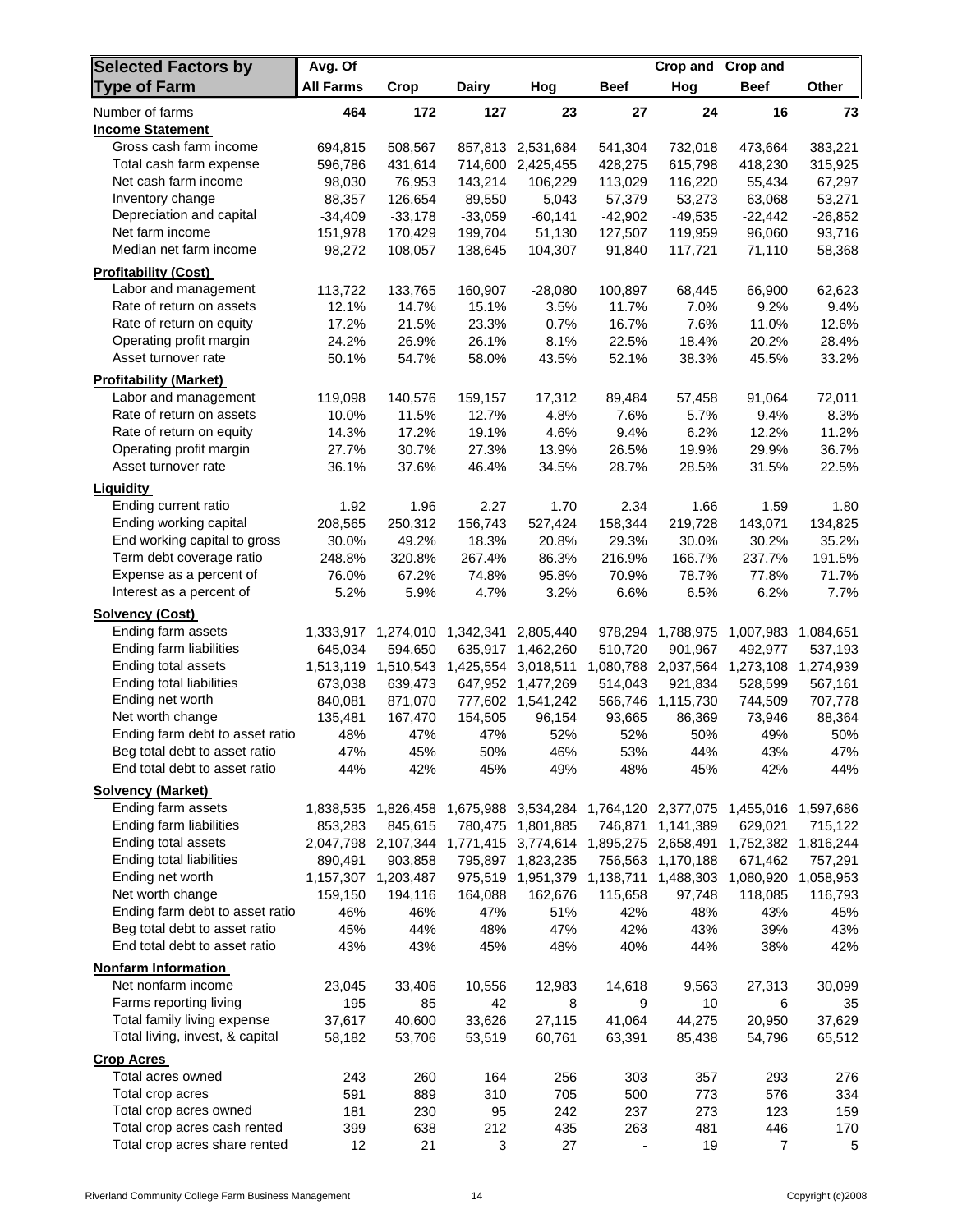| <b>Selected Factors by</b>       | Avg. Of          | Less than | 20 % -    | 40 % -    | 60% -     | Over           |
|----------------------------------|------------------|-----------|-----------|-----------|-----------|----------------|
| <b>Debt to Asset Ratio</b>       | <b>All Farms</b> | 20%       | 40%       | 60%       | 80%       | 80%            |
| Number of farms                  | 464              | 48        | 154       | 165       | 76        | 21             |
| <b>Income Statement</b>          |                  |           |           |           |           |                |
| Gross cash farm income           | 694,815          | 390,378   | 604,174   | 814,736   | 839,422   | 589,804        |
| Total cash farm expense          | 596,786          | 286,894   | 469,164   | 717,129   | 796,005   | 574,460        |
| Net cash farm income             | 98,030           | 103,485   | 135,010   | 97,606    | 43,418    | 15,344         |
| Inventory change                 | 88,357           | 69,862    | 113,650   | 87,955    | 61,725    | 44,696         |
| Depreciation and Capital Adjust  | $-34,409$        | $-15,312$ | $-39,411$ | $-34,364$ | $-34,468$ | $-41,525$      |
| Net farm income                  | 151,978          | 158,035   | 209,249   | 151,197   | 70,674    | 18,514         |
| Median net farm income           | 98,272           | 123,502   | 142,411   | 85,453    | 52,174    | 10,178         |
| <b>Profitability (Cost)</b>      |                  |           |           |           |           |                |
| Labor and management earnings    | 113,722          | 105,222   | 158,126   | 114,339   | 54,543    | 16,846         |
| Rate of return on assets         | 12.1%            | 13.5%     | 15.2%     | 11.5%     | 7.5%      | 4.1%           |
| Rate of return on equity         | 17.2%            | 14.2%     | 19.1%     | 17.7%     | 9.3%      | 27.3%          |
| Operating profit margin          | 24.2%            | 34.2%     | 30.3%     | 23.7%     | 13.0%     | 6.4%           |
| Asset turnover rate              | 50.1%            | 39.5%     | 50.1%     | 48.5%     | 57.6%     | 63.4%          |
|                                  |                  |           |           |           |           |                |
| <b>Profitability (Market)</b>    |                  |           |           |           |           |                |
| Labor and management earnings    | 119,098          | 117,766   | 176,037   | 111,167   | 48,664    | 21,810         |
| Rate of return on assets         | 10.0%            | 11.0%     | 12.8%     | 9.2%      | 6.1%      | 3.9%           |
| Rate of return on equity         | 14.3%            | 12.8%     | 17.2%     | 13.4%     | 6.2%      | $-51.2%$       |
| Operating profit margin          | 27.7%            | 43.4%     | 36.2%     | 25.9%     | 13.6%     | 8.1%           |
| Asset turnover rate              | 36.1%            | 25.4%     | 35.3%     | 35.4%     | 45.0%     | 48.2%          |
| Liquidity                        |                  |           |           |           |           |                |
| Ending current ratio             | 1.92             | 9.65      | 3.05      | 1.70      | 1.16      | 1.00           |
| Ending working capital           | 208,565          | 272,278   | 298,641   | 201,571   | 58,981    | $-1,316$       |
| End working capital to gross inc | 30.0%            | 69.7%     | 49.4%     | 24.7%     | 7.0%      | $-0.2%$        |
| Term debt coverage ratio         | 248.8%           | 1467.7%   | 361.6%    | 204.5%    | 136.7%    | 102.1%         |
| Expense as a percent of income   | 76.0%            | 61.4%     | 64.4%     | 79.3%     | 88.5%     | 90.6%          |
| Interest as a percent of income  | 5.2%             | 0.8%      | 3.9%      | 5.8%      | 6.7%      | 8.7%           |
| <b>Solvency (Cost)</b>           |                  |           |           |           |           |                |
| Ending farm assets               | 1,333,917        | 1,002,362 | 1,353,238 | 1,515,768 | 1,265,333 | 769,443        |
| Ending farm liabilities          | 645,034          | 67,583    | 413,595   | 843,410   | 987,079   | 865,587        |
| Ending total assets              | 1,513,119        | 1,455,766 | 1,539,660 | 1,652,500 | 1,375,862 | 851,183        |
| Ending total liabilities         | 673,038          | 71,882    | 432,445   | 875,224   | 1,032,674 | 921,323        |
| Ending net worth                 | 840,081          | 1,383,884 | 1,107,215 | 777,276   | 343,188   | $-70,140$      |
| Net worth change                 | 135,481          | 162,033   | 188,931   | 127,681   | 64,602    | 636            |
| Ending farm debt to asset ratio  | 48%              | 7%        | 31%       | 56%       | 78%       | 112%           |
| Beg total debt to asset ratio    | 47%              | $6\%$     | 32%       | 55%       | 76%       | 109%           |
| End total debt to asset ratio    | 44%              | 5%        | 28%       | 53%       | 75%       | 108%           |
|                                  |                  |           |           |           |           |                |
| <b>Solvency (Market)</b>         |                  |           |           |           |           |                |
| Ending farm assets               | 1,838,535        | 1,559,476 | 1,923,556 | 2,058,777 | 1,594,112 | 1,007,001      |
| Ending farm liabilities          | 853,283          | 241,399   | 653,426   | 1,073,436 | 1,135,681 | 965,712        |
| Ending total assets              | 2,047,798        | 2,053,211 | 2,137,783 | 2,228,357 | 1,722,320 | 1,134,780      |
| Ending total liabilities         | 890,491          | 266,497   | 681,199   | 1,112,892 | 1,187,212 | 1,030,289      |
| Ending net worth                 | 1,157,307        | 1,786,714 | 1,456,585 | 1,115,465 | 535,108   | 104,492        |
| Net worth change                 | 159,150          | 197,000   | 228,103   | 144,584   | 69,023    | 7,588          |
| Ending farm debt to asset ratio  | 46%              | 15%       | 34%       | 52%       | 71%       | 96%            |
| Beg total debt to asset ratio    | 45%              | 13%       | 34%       | 51%       | 69%       | 91%            |
| End total debt to asset ratio    | 43%              | 13%       | 32%       | 50%       | 69%       | 91%            |
| <b>Nonfarm Information</b>       |                  |           |           |           |           |                |
| Net nonfarm income               | 23,045           | 21,512    | 25,370    | 20,612    | 24,200    | 24,426         |
| Farms reporting living expenses  | 195              | 18        | 64        | 72        | 27        | 14             |
| Total family living expense      | 37,617           | 33,959    | 38,728    | 37,722    | 40,940    | 30,288         |
| Total living, invest, & capital  | 58,182           | 81,965    | 64,326    | 45,288    | 69,292    | 44,404         |
| <b>Crop Acres</b>                |                  |           |           |           |           |                |
| Total acres owned                | 243              | 311       | 297       | 252       | 127       | 45             |
| Total crop acres                 | 591              | 349       | 678       | 602       | 593       | 405            |
| Total crop acres owned           | 181              | 211       | 224       | 188       | 99        | 23             |
| Total crop acres cash rented     | 399              | 124       | 440       | 400       | 491       | 375            |
| Total crop acres share rented    | 12               | 15        | 13        | 14        | 3         | $\overline{7}$ |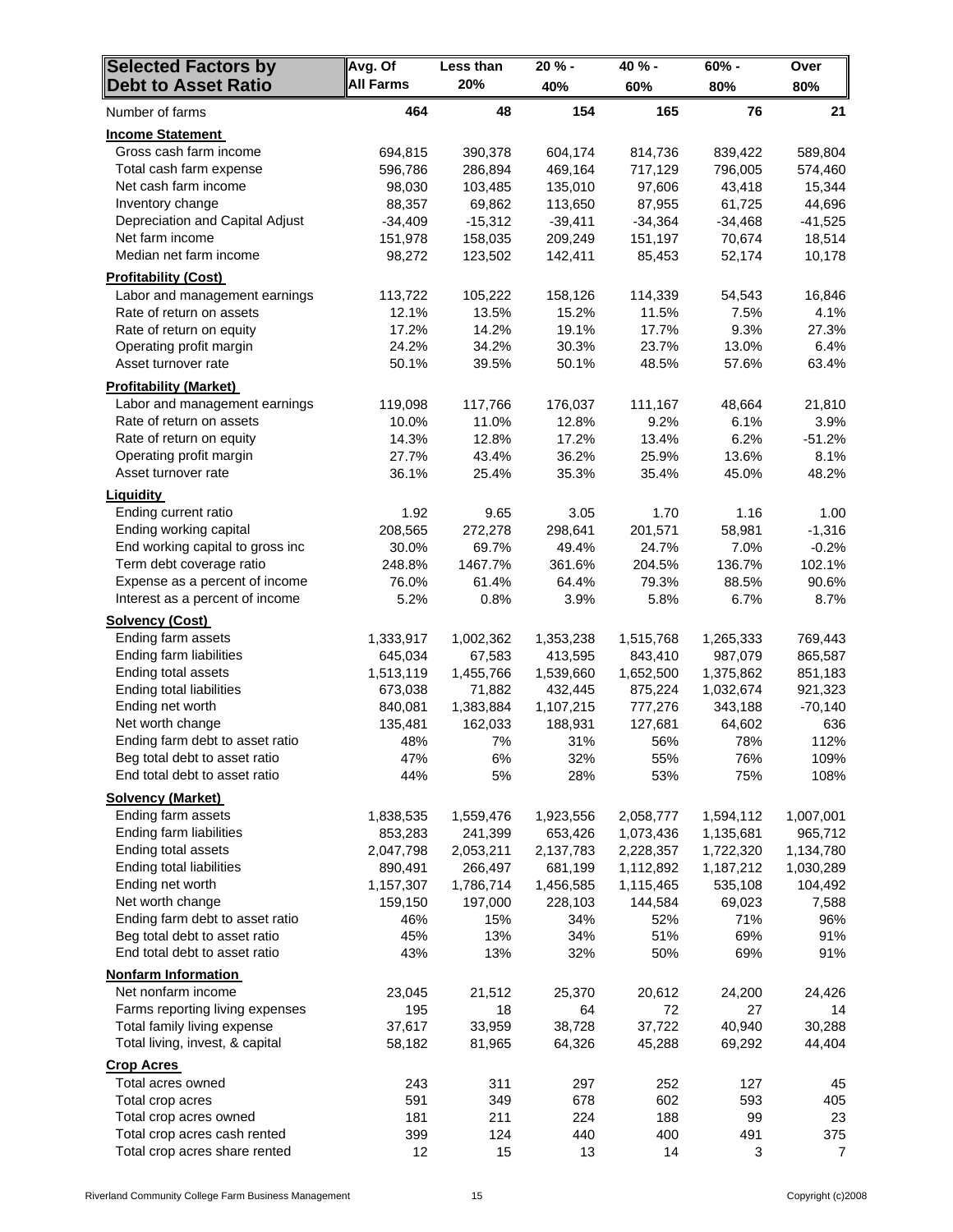| <b>Selected Factors by Size of</b>                           | Avg. Of           | Less than              |                  | $$50,001 - $100,001 -$ | $$250,001 -$      | $$500,001 -$       | Over               |
|--------------------------------------------------------------|-------------------|------------------------|------------------|------------------------|-------------------|--------------------|--------------------|
| <b>Farm (Gross Farm Income)</b>                              | <b>All Farms</b>  | \$50,000               | 100,000          | 250,000                | 500,000           | 1,000,000          | \$1,000,000        |
| Number of farms                                              | 464               | 13                     | 25               | 103                    | 135               | 107                | 81                 |
| <b>Income Statement</b>                                      |                   |                        |                  |                        |                   |                    |                    |
| Gross cash farm income                                       | 694,815           | 27,200                 | 78,889           | 171,751                | 361,428           | 699,848            | 2,206,194          |
| Total cash farm expense                                      | 596,786           | 39,319                 | 65,512           | 130,935                | 286,914           | 585,620            | 1,973,809          |
| Net cash farm income                                         | 98,030            | $-12,120$              | 13,377           | 40,815                 | 74,515            | 114,228            | 232,385            |
| Inventory change                                             | 88,357            | 4,492                  | 12,203           | 29,404                 | 59,270            | 107,122            | 223,978            |
| Depreciation and capital adjust<br>Net farm income           | $-34,409$         | $-6,140$               | $-7,953$         | $-13,319$              | $-26,060$         | $-40,511$          | $-79,787$          |
| Median net farm income                                       | 151,978<br>98,272 | $-13,767$<br>$-17,427$ | 17,627<br>18,750 | 56,900<br>51,380       | 107,724<br>97,232 | 180,839<br>162,873 | 376,576<br>324,927 |
| <b>Profitability (cost)</b>                                  |                   |                        |                  |                        |                   |                    |                    |
| Labor and management earnings                                | 113,722           | $-20,005$              | 3,398            | 42,873                 | 78,685            | 138,715            | 284,705            |
| Rate of return on assets                                     | 12.1%             | $-7.7%$                | 2.2%             | 10.2%                  | 11.5%             | 13.2%              | 12.8%              |
| Rate of return on equity                                     | 17.2%             | $-40.9%$               | $-0.5%$          | 14.4%                  | 15.5%             | 19.1%              | 18.8%              |
| Operating profit margin                                      | 24.2%             | $-69.9%$               | 10.1%            | 26.7%                  | 27.5%             | 25.3%              | 22.5%              |
| Asset turnover rate                                          | 50.1%             | 11.0%                  | 21.8%            | 38.1%                  | 41.9%             | 52.2%              | 56.9%              |
| <b>Profitability (market)</b>                                |                   |                        |                  |                        |                   |                    |                    |
| Labor and management earnings                                | 119,098           | $-19,615$              | 23,195           | 47,029                 | 86,599            | 137,289            | 292,740            |
| Rate of return on assets                                     | 10.0%             | $-4.0%$                | 6.1%             | 8.7%                   | 9.5%              | 10.2%              | 11.0%              |
| Rate of return on equity                                     | 14.3%             | $-15.2%$               | 7.1%             | 11.6%                  | 12.6%             | 14.4%              | 16.9%              |
| Operating profit margin                                      | 27.7%             | $-53.0%$               | 44.4%            | 34.8%                  | 34.6%             | 28.1%              | 24.1%              |
| Asset turnover rate                                          | 36.1%             | 7.6%                   | 13.6%            | 24.9%                  | 27.5%             | 36.3%              | 45.5%              |
| Liquidity                                                    |                   |                        |                  |                        |                   |                    |                    |
| Ending current ratio                                         | 1.92              | 1.98                   | 1.97             | 2.08                   | 1.91              | 1.86               | 1.93               |
| Ending working capital                                       | 208,565           | 21,608                 | 33,555           | 65,059                 | 127,130           | 232,609            | 579,034            |
| End working capital to gross inc<br>Term debt coverage ratio | 30.0%<br>248.8%   | 79.4%<br>100.7%        | 42.5%            | 37.9%                  | 35.2%             | 33.2%              | 26.2%<br>272.4%    |
| Expense as a percent of income                               | 76.0%             | 125.4%                 | 170.5%<br>71.5%  | 219.3%<br>64.6%        | 242.4%<br>67.7%   | 239.9%<br>72.2%    | 81.1%              |
| Interest as a percent of income                              | 5.2%              | 28.4%                  | 11.3%            | 7.8%                   | 7.0%              | 5.9%               | 4.1%               |
| <b>Solvency (cost)</b>                                       |                   |                        |                  |                        |                   |                    |                    |
| Ending farm assets                                           | 1,333,917         | 237,453                | 423,072          | 508,163                | 956,455           | 1,480,942          | 3,275,935          |
| Ending farm liabilities                                      | 645,034           | 168,957                | 176,796          | 257,405                | 439,916           | 724,473            | 1,595,794          |
| Ending total assets                                          | 1,513,119         | 392,351                | 626,157          | 645,892                | 1,185,829         | 1,662,424          | 3,417,775          |
| Ending total liabilities                                     | 673,038           | 240,650                | 223,425          | 289,399                | 465,926           | 754,544            | 1,606,561          |
| Ending net worth                                             | 840,081           | 151,701                | 402,731          | 356,493                | 719,903           | 907,880            | 1,811,214          |
| Net worth change                                             | 135,481           | 4,348                  | 25,418           | 53,519                 | 101,000           | 156,276            | 324,723            |
| Ending farm debt to asset ratio                              | 48%               | 71%                    | 42%              | 51%                    | 46%               | 49%                | 49%                |
| Beg total debt to asset ratio                                | 47%               | 61%                    | 36%              | 48%                    | 41%               | 48%                | 50%                |
| End total debt to asset ratio                                | 44%               | 61%                    | 36%              | 45%                    | 39%               | 45%                | 47%                |
| Solvency (market)                                            |                   |                        |                  |                        |                   |                    |                    |
| Ending farm assets                                           | 1,838,535         | 344,969                | 686,585          | 772,787                | 1,449,756         | 2,102,575          | 4,088,166          |
| Ending farm liabilities                                      | 853,283           | 194,016                | 244,039          | 333,730                | 602,938           | 980,081            | 2,057,540          |
| Ending total assets                                          | 2,047,798         | 577,385                | 928,491          | 932,381                | 1,708,820         | 2,315,724          | 4,258,661          |
| Ending total liabilities                                     | 890,491           | 278,609                | 298,624          | 371,139                | 641,625           | 1,018,764          | 2,077,109          |
| Ending net worth                                             | 1,157,307         | 298,776                | 629,867          | 561,242                | 1,067,195         | 1,296,960          | 2,181,552          |
| Net worth change                                             | 159,150           | 9,117                  | 59,001           | 69,153                 | 128,470           | 177,208            | 355,858            |
| Ending farm debt to asset ratio                              | 46%               | 56%                    | 36%              | 43%                    | 42%               | 47%                | 50%                |
| Beg total debt to asset ratio                                | 45%               | 48%                    | 33%              | 41%                    | 38%               | 45%                | 51%                |
| End total debt to asset ratio                                | 43%               | 48%                    | 32%              | 40%                    | 38%               | 44%                | 49%                |
| <b>Nonfarm Information</b>                                   |                   |                        |                  |                        |                   |                    |                    |
| Net nonfarm income<br>Farms reporting living expenses        | 23,045            | 57,065                 | 43,967           | 24,364                 | 28,127            | 20,389             | 4,486              |
| Total family living expense                                  | 195               | 7                      | 13               | 43                     | 55                | 52                 | 25                 |
| Total living, invest, & capital                              | 37,617            | 23,236<br>36,780       | 32,456           | 29,684<br>31,523       | 39,985<br>68,521  | 43,602<br>66,256   | 40,311<br>75,619   |
| <b>Crop Acres</b>                                            | 58,182            |                        | 48,315           |                        |                   |                    |                    |
| Total acres owned                                            | 243               | 61                     | 163              | 130                    | 243               | 287                | 384                |
| Total crop acres                                             | 591               | 59                     | 134              | 231                    | 454               | 818                | 1,203              |
| Total crop acres owned                                       | 181               | 19                     | 83               | 92                     | 177               | 231                | 289                |
| Total crop acres cash rented                                 | 399               | 32                     | 51               | 117                    | 269               | 569                | 914                |
| Total crop acres share rented                                | 12                | 8                      |                  | 23                     | 9                 | 18                 | 0                  |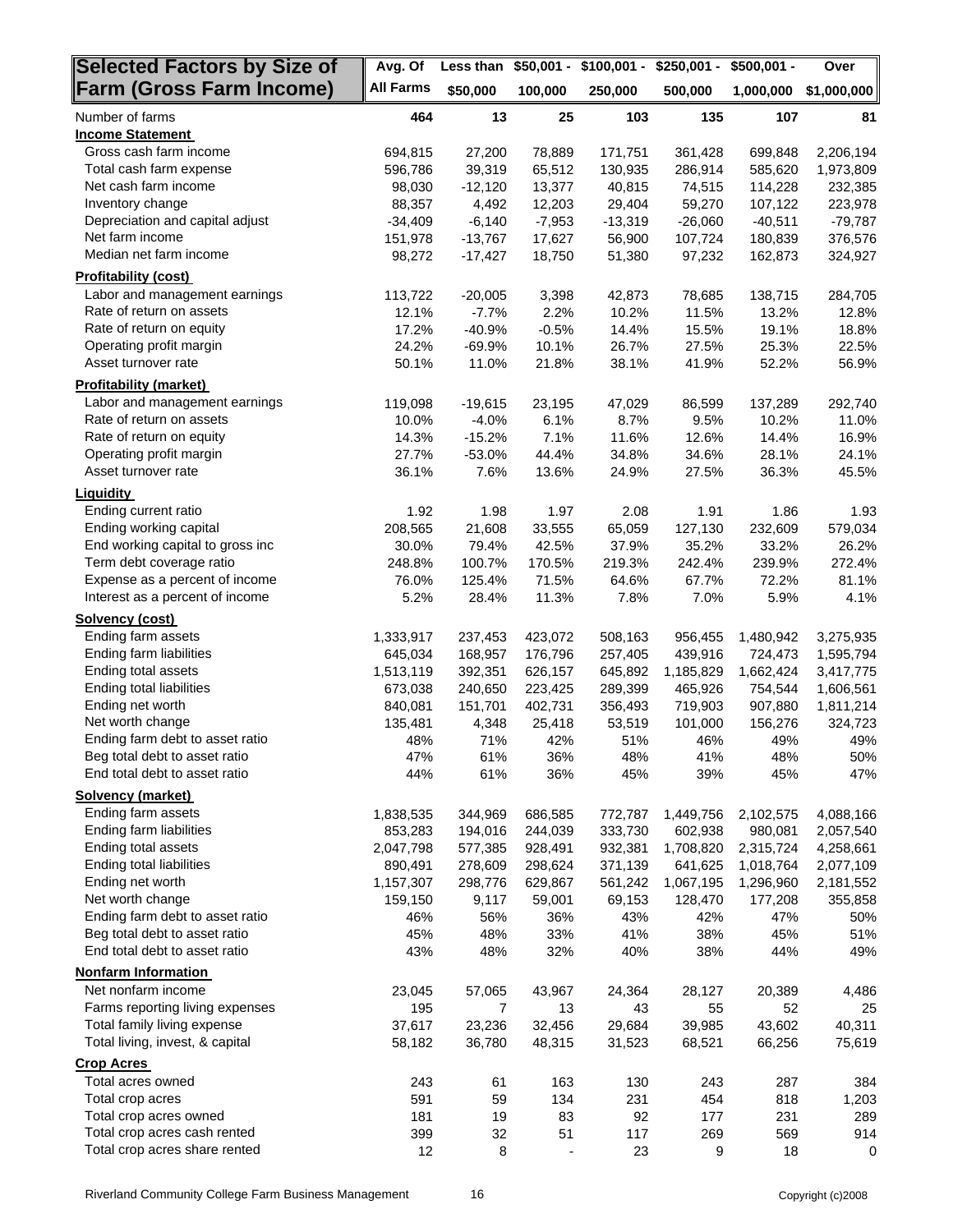| <b>Selected Factors by</b>                                     | Avg. Of          | <b>Under</b> | Age 31    | <b>Age 41</b> | Age 51     | Over       |
|----------------------------------------------------------------|------------------|--------------|-----------|---------------|------------|------------|
| Age of Operator                                                | <b>All Farms</b> | Age 31       | to 40     | to 50         | to 60      | Age 60     |
| Number of farms                                                | 464              | 48           | 83        | 133           | 139        | 61         |
| <b>Income Statement</b>                                        |                  |              |           |               |            |            |
| Gross cash farm income                                         | 694,815          | 278,717      | 563,622   | 945,319       | 708,711    | 622,904    |
| Total cash farm expense                                        | 596,786          | 228,448      | 480,927   | 847,011       | 595,963    | 500,569    |
| Net cash farm income                                           | 98,030           | 50,269       | 82,695    | 98,308        | 112,748    | 122,335    |
| Inventory change                                               | 88,357           | 40,307       | 65,764    | 115,340       | 91,139     | 91,738     |
| Depreciation and capital adjust                                | $-34,409$        | $-16,931$    | $-29,906$ | $-45,461$     | $-34,674$  | $-29,592$  |
| Net farm income                                                | 151,978          | 73,644       | 118,552   | 168,186       | 169,214    | 184,481    |
| Median net farm income                                         | 98,272           | 55,199       | 80,237    | 117,860       | 108,393    | 107,455    |
| <b>Profitability (Cost)</b>                                    |                  |              |           |               |            |            |
| Labor and management earnings                                  | 113,722          | 62,788       | 94,605    | 117,854       | 127,599    | 139,181    |
| Rate of return on assets                                       | 12.1%            | 14.4%        | 12.5%     | 10.4%         | 13.0%      | 13.6%      |
| Rate of return on equity                                       | 17.2%            | 29.0%        | 20.2%     | 14.2%         | 18.2%      | 18.0%      |
| Operating profit margin                                        | 24.2%            | 27.7%        | 23.0%     | 20.9%         | 26.4%      | 28.4%      |
| Asset turnover rate                                            | 50.1%            | 51.9%        | 54.6%     | 49.8%         | 49.2%      | 48.1%      |
| <b>Profitability (Market)</b>                                  |                  |              |           |               |            |            |
| Labor and management earnings                                  | 119,098          | 64,379       | 97,454    | 132,180       | 135,609    | 125,462    |
| Rate of return on assets                                       | 10.0%            | 13.3%        | 10.9%     | 9.2%          | 10.5%      | 9.6%       |
| Rate of return on equity                                       | 14.3%            | 25.1%        | 17.3%     | 13.0%         | 14.6%      | 12.7%      |
| Operating profit margin                                        | 27.7%            | 29.4%        | 25.0%     | 25.1%         | 31.2%      | 29.8%      |
| Asset turnover rate                                            | 36.1%            | 45.2%        | 43.7%     | 36.5%         | 33.7%      | 32.0%      |
| <b>Liquidity</b>                                               |                  |              |           |               |            |            |
| Ending current ratio                                           | 1.92             | 1.38         | 1.72      | 1.86          | 2.15       | 2.09       |
| Ending working capital                                         | 208,565          | 40,314       | 132,754   | 288,956       | 219,666    | 243,538    |
| End working capital to gross inc                               | 30.0%            | 14.5%        | 23.6%     | 30.6%         | 31.0%      | 39.1%      |
| Term debt coverage ratio                                       | 248.8%           | 247.5%       | 230.5%    | 229.2%        | 257.2%     | 318.0%     |
| Expense as a percent of income                                 | 76.0%            | 70.9%        | 76.4%     | 79.8%         | 74.0%      | 69.4%      |
| Interest as a percent of income                                | 5.2%             | 6.8%         | 5.6%      | 5.0%          | 5.0%       | 5.5%       |
| <b>Solvency (Cost)</b>                                         |                  |              |           |               |            |            |
| Ending farm assets                                             | 1,333,917        | 562,415      | 1,003,419 | 1,768,579     | 1,361,765  | 1,379,531  |
| Ending farm liabilities                                        | 645,034          | 360,275      | 564,129   | 871,801       | 612,019    | 559,995    |
| Ending total assets                                            | 1,513,119        | 656,004      | 1,144,540 | 1,941,256     | 1,556,812  | 1,656,042  |
| Ending total liabilities                                       | 673,038          | 408,431      | 616,859   | 900,853       | 626,927    | 566,057    |
| Ending net worth                                               | 840,081          | 247,572      | 527,681   | 1,040,403     | 929,885    | 1,089,984  |
| Net worth change                                               | 135,481          | 60,110       | 102,170   | 161,545       | 145,728    | 159,939    |
| Ending farm debt to asset ratio                                | 48%              | 64%          | 56%       | 49%           | 45%        | 41%        |
| Beg total debt to asset ratio                                  | 47%              | 65%          | 56%       | 48%           | 44%        | 37%        |
| End total debt to asset ratio                                  | 44%              | 62%          | 54%       | 46%           | 40%        | 34%        |
| <b>Solvency (Market)</b>                                       |                  |              |           |               |            |            |
| Ending farm assets                                             | 1,838,535        | 644,179      | 1,248,054 | 2,400,858     | 1,976,407  | 2,041,582  |
| Ending farm liabilities                                        | 853,283          | 395,060      | 677,693   | 1,151,657     | 839,008    | 834,748    |
| Ending total assets                                            | 2,047,798        | 748,522      | 1,421,871 | 2,613,418     | 2,200,462  | 2,340,743  |
| Ending total liabilities                                       | 890,491          | 447,830      | 735,901   | 1,192,141     | 861,874    | 856,670    |
| Ending net worth                                               | 1,157,307        | 300,692      | 685,969   | 1,421,277     | 1,338,588  | 1,484,072  |
| Net worth change<br>Ending farm debt to asset ratio            | 159,150          | 64,317       | 114,678   | 198,525       | 176,431    | 169,053    |
|                                                                | 46%              | 61%          | 54%       | 48%           | 42%        | 41%        |
| Beg total debt to asset ratio<br>End total debt to asset ratio | 45%              | 62%          | 53%       | 47%           | 41%        | 38%        |
|                                                                | 43%              | 60%          | 52%       | 46%           | 39%        | 37%        |
| <b>Nonfarm Information</b><br>Net nonfarm income               |                  |              |           |               |            |            |
|                                                                | 23,045           | 20,927       | 34,502    | 24,302        | 17,542     | 18,918     |
| Farms reporting living expenses                                | 195              | 19           | 40        | 59            | 57         | 20         |
| Total family living expense                                    | 37,617           | 28,857       | 39,277    | 43,116        | 34,270     | 35,931     |
| Total living, invest, & capital                                | 58,182           | 58,174       | 64,667    | 62,664        | 47,154     | 63,428     |
| <b>Crop Acres</b><br>Total acres owned                         |                  |              |           |               |            |            |
| Total crop acres                                               | 243              | 39           | 121       | 292           | 279        | 383        |
| Total crop acres owned                                         | 591              | 215<br>22    | 504       | 764           | 581        | 651        |
| Total crop acres cash rented                                   | 181<br>399       | 180          | 96<br>387 | 239<br>520    | 206<br>360 | 234<br>409 |
| Total crop acres share rented                                  | 12               | 13           | 21        | 5             | 15         | 8          |
|                                                                |                  |              |           |               |            |            |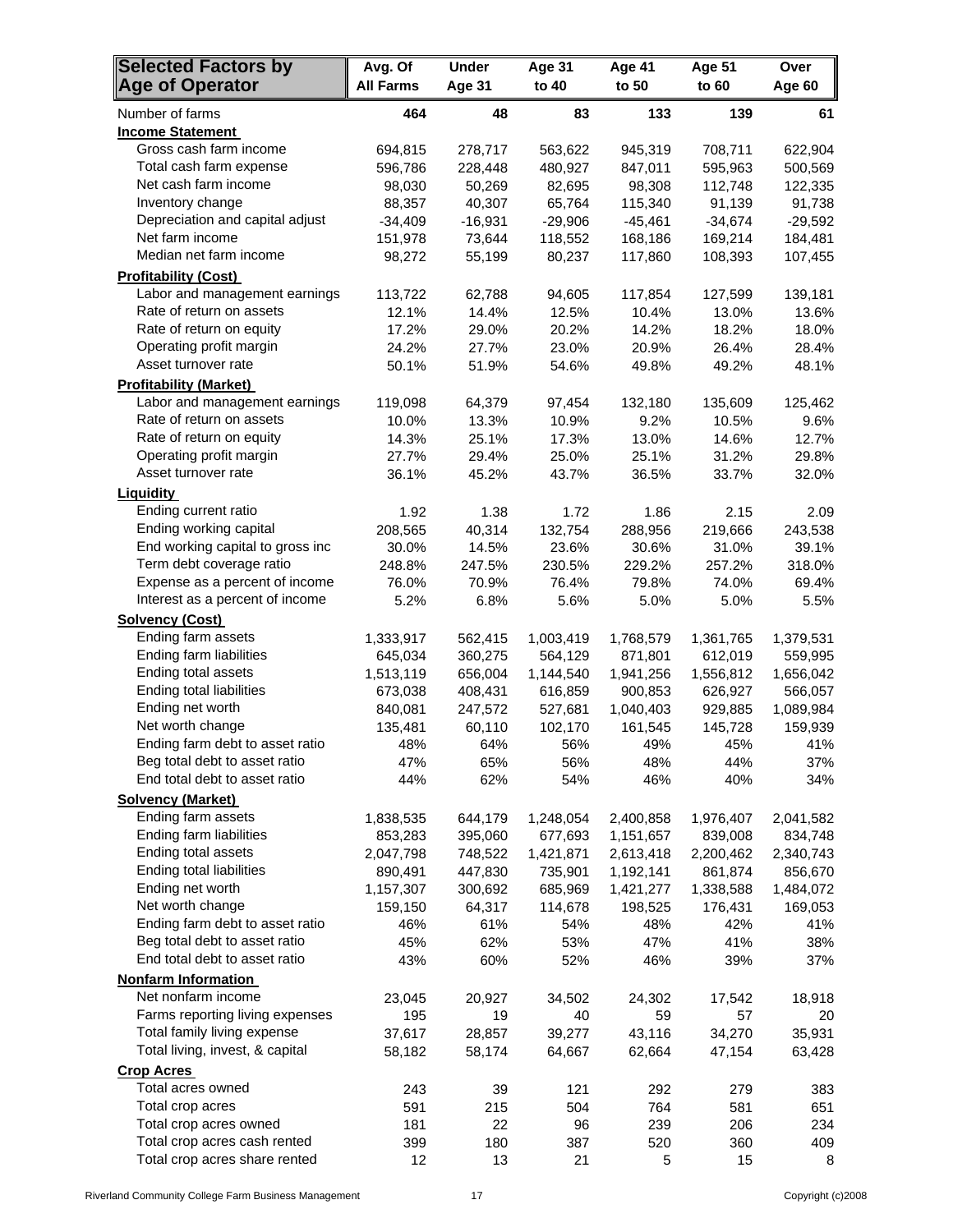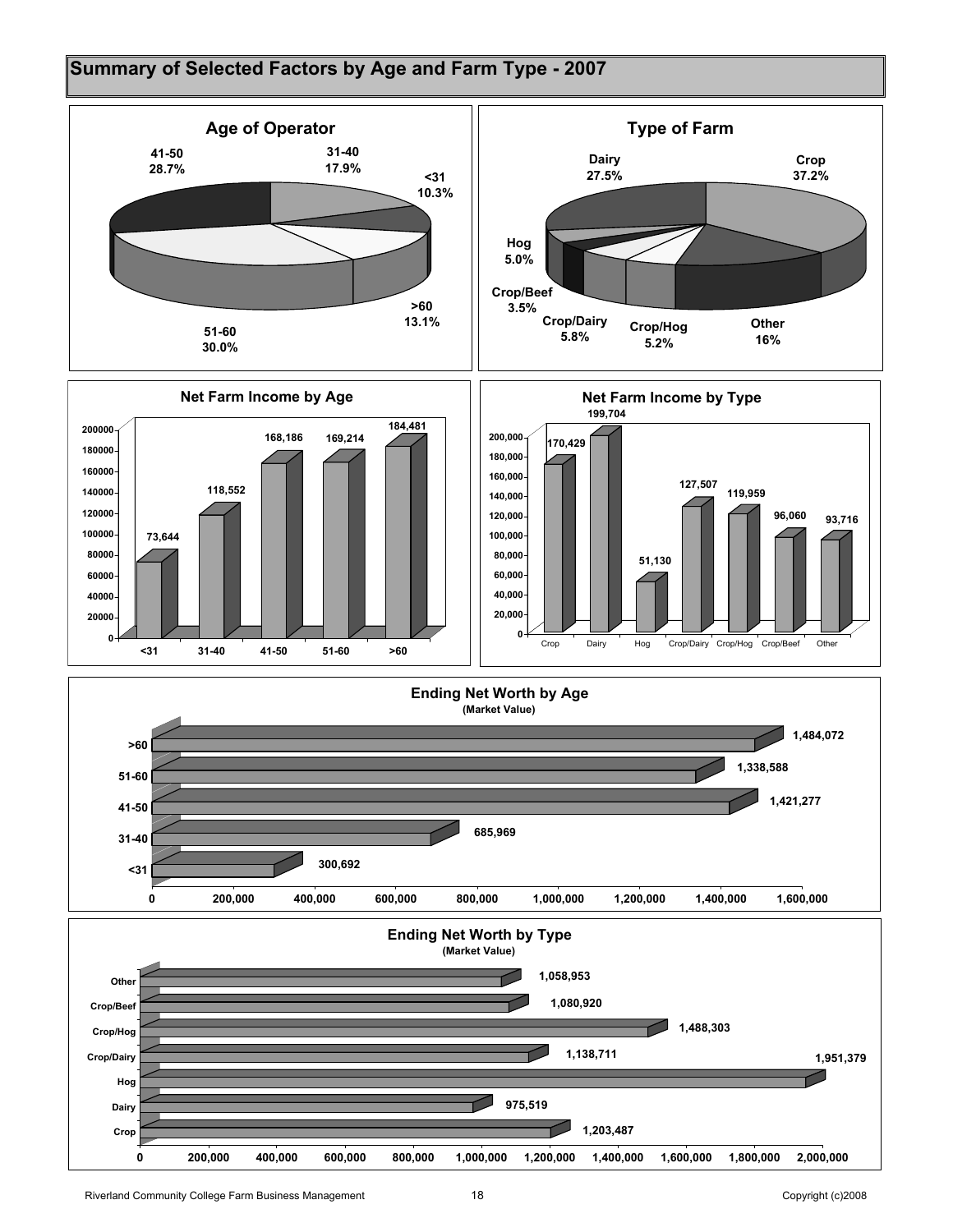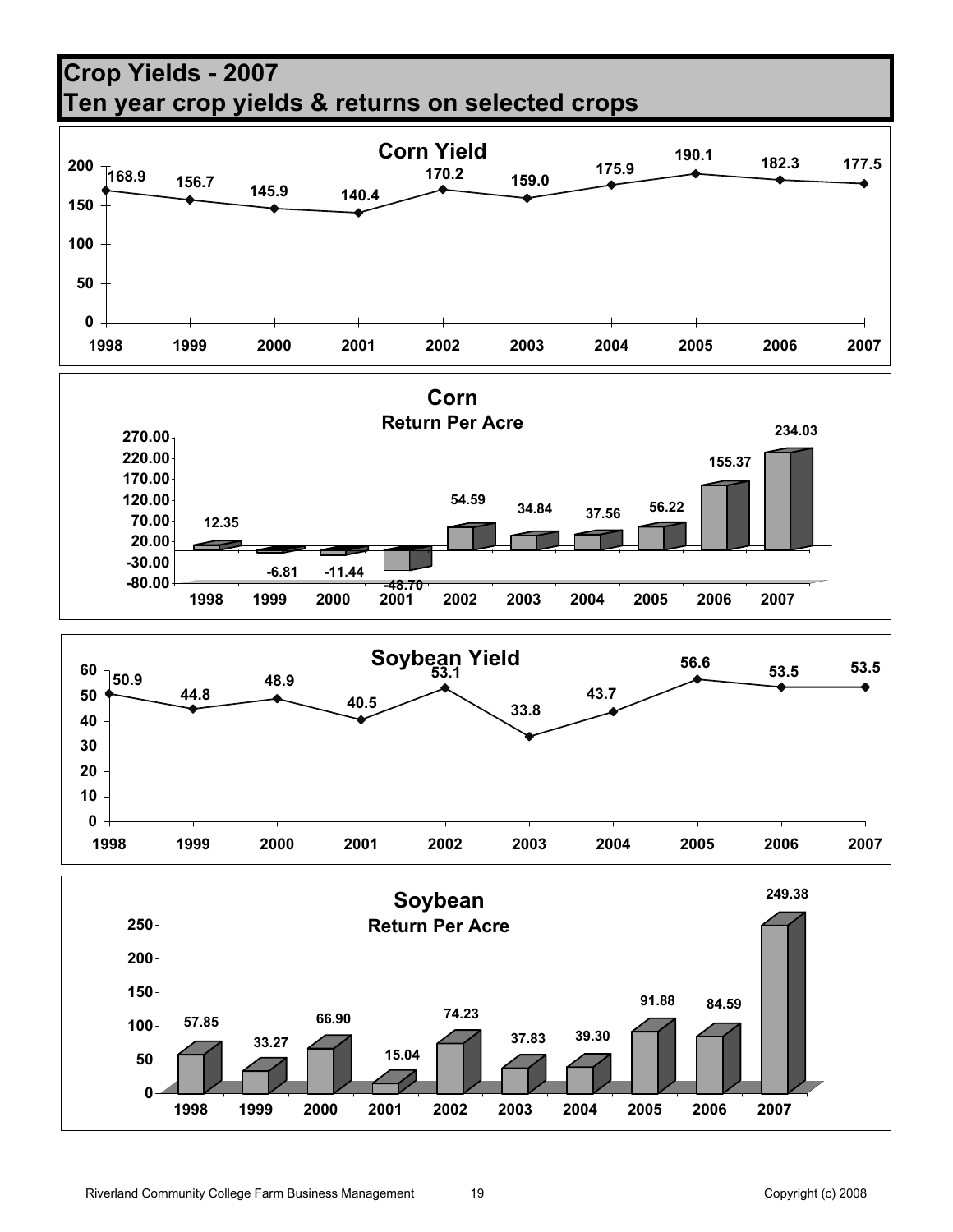## **Crop Yields - 2007 Ten year crop yields & returns on selected crops**







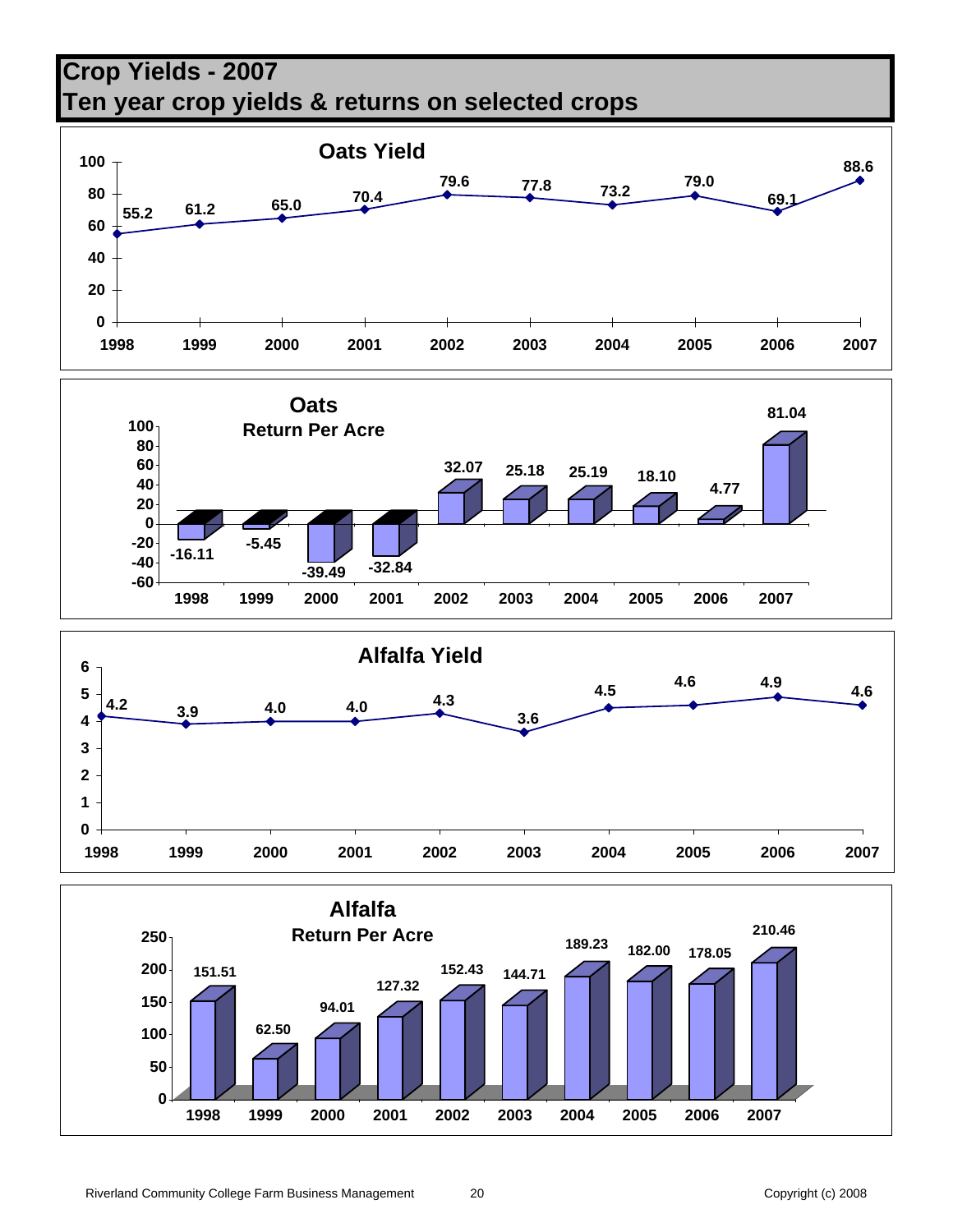| <b>Corn - 2007</b>                                                                |                          | <b>Corn on Owned Land</b>  |                | <b>Corn on Cash Rent</b> | Corn on<br><b>Share Rent</b> |                            |                         |
|-----------------------------------------------------------------------------------|--------------------------|----------------------------|----------------|--------------------------|------------------------------|----------------------------|-------------------------|
|                                                                                   | Avg. Of                  |                            |                | Avg. Of                  |                              |                            | Avg. Of                 |
|                                                                                   |                          | All Farms Low 20% High 20% |                |                          |                              | All Farms Low 20% High 20% | <b>All Farms</b>        |
| Number of fields                                                                  | 302                      | 50                         | 66             | 555                      | 93                           | 106                        | 15                      |
| Number of farms                                                                   | 238                      | 47                         | 48             | 269                      | 53                           | 54                         | 15                      |
| Acres                                                                             | 128.36                   | 109.84                     | 154.04         | 169.54                   | 186.03                       | 189.16                     | 174.87                  |
| Yield per acre (bu.)                                                              | 177.53                   | 151.40                     | 193.77         | 173.62                   | 158.60                       | 189.69                     | 184.31                  |
| Operators share of yield %                                                        | 100.00                   | 100.00                     | 100.00         | 100.00                   | 100.00                       | 100.00                     | 51.34                   |
| Value per bu.                                                                     | 3.72                     | 3.37                       | 3.99           | 3.66                     | 3.26                         | 3.96                       | 3.66                    |
| Other product return per acre                                                     | 0.08                     |                            |                | 0.24                     |                              |                            |                         |
| Total product return per acre                                                     | 660.55                   | 509.49                     | 772.82         | 636.43                   | 516.56                       | 750.80                     | 346.70                  |
| Miscellaneous income per acre                                                     | 5.49                     | 7.25                       | 11.52          | 7.37                     | 22.57                        | 2.41                       | $-8.58$                 |
| Gross return per acre                                                             | 666.05                   | 516.74                     | 784.34         | 643.80                   | 539.14                       | 753.21                     | 338.12                  |
| <b>Direct Expenses</b>                                                            |                          |                            |                |                          |                              |                            |                         |
| Seed                                                                              | 58.13                    | 55.04                      | 57.99          | 60.44                    | 60.25                        | 58.58                      | 39.73                   |
| Fertilizer                                                                        | 78.09                    | 73.98                      | 76.30          | 86.00                    | 87.49                        | 81.52                      | 53.80                   |
| Crop chemicals                                                                    | 27.73                    | 28.66                      | 24.45          | 26.40                    | 29.14                        | 21.54                      | 15.13                   |
| Non-chemical crop protect                                                         | $\overline{\phantom{a}}$ |                            |                | 0.10                     | 0.53                         |                            |                         |
| Crop insurance                                                                    | 20.43                    | 21.58                      | 20.32          | 21.40                    | 23.02                        | 18.62                      | 11.80                   |
| Drying fuel                                                                       | 11.80                    | 13.35                      | 10.81          | 10.05                    | 9.65                         | 10.14                      | 6.07                    |
| Storage                                                                           | 1.69                     | 4.78                       | 0.69           | 1.37                     | 1.87                         | 1.08                       |                         |
| Fuel & oil                                                                        | 23.56                    | 26.04                      | 22.77          | 22.60                    | 22.23                        | 22.89                      | 22.31                   |
| Repairs                                                                           | 33.93                    | 39.64                      | 29.28          | 29.06                    | 31.32                        | 25.59                      | 22.76                   |
| Custom hire                                                                       | 8.67                     | 16.57                      | 5.66           | 8.28                     | 18.18                        | 5.15                       | 6.59                    |
| Hired labor                                                                       | 0.42                     | 1.55                       | 0.01           | 0.23                     | 0.62                         | 0.03                       |                         |
| Land rent                                                                         |                          |                            |                | 130.21                   | 135.87                       | 128.11                     |                         |
| Machinery leases                                                                  |                          |                            |                | 0.44                     | 0.68                         | 0.02                       |                         |
| Hauling and trucking                                                              | 2.45                     | 1.33                       | 2.06           | 1.98                     | 1.87                         | 1.64                       |                         |
| Marketing                                                                         | 1.73                     | 1.63                       | 1.89           | 1.82                     | 3.26                         | 1.39                       | 2.35                    |
| Operating interest                                                                | 12.32                    | 20.33                      | 8.33           | 16.49                    | 22.28                        | 11.26                      | 10.68                   |
| Miscellaneous                                                                     | 2.68                     | 3.61                       | 3.41           | 1.24                     | 2.09                         | 1.84                       | 0.51                    |
| Total direct expenses per acre                                                    | 283.63                   | 308.08                     | 263.97         | 418.10                   | 450.37                       | 389.39                     | 191.73                  |
| Return over direct exp per acre                                                   | 382.42                   | 208.66                     | 520.36         | 225.70                   | 88.77                        | 363.82                     | 146.39                  |
| <b>Overhead Expenses</b>                                                          |                          |                            |                |                          |                              |                            |                         |
| Custom hire                                                                       | 3.01                     | 2.48                       | 2.22           | 3.98                     | 6.33                         | 2.72                       | 4.07                    |
| Hired labor                                                                       | 10.04                    | 10.54                      | 13.27          | 7.56                     | 7.18                         | 8.64                       | 8.80                    |
| <b>Machinery leases</b>                                                           |                          |                            |                |                          |                              |                            |                         |
| <b>Building leases</b>                                                            | 2.07<br>0.55             | 1.67<br>0.27               | 0.97<br>0.67   | 2.78<br>1.30             | 2.96<br>0.44                 | 1.59<br>1.14               | 1.11                    |
| RE & pers. property taxes                                                         | 18.94                    |                            | 20.54          |                          |                              |                            |                         |
| Farm insurance                                                                    | 6.04                     | 17.47<br>6.62              | 5.11           | 4.79                     | 5.17                         | 4.71                       | 3.45                    |
| <b>Utilities</b>                                                                  |                          |                            |                | 3.33                     |                              |                            | 3.88                    |
| Dues & professional fees                                                          | 4.58<br>1.81             | 6.72<br>1.27               | 3.53<br>1.31   | 1.87                     | 3.80<br>1.58                 | 3.50<br>1.54               | 1.20                    |
| Interest                                                                          | 56.48                    | 65.67                      |                | 10.03                    | 9.31                         | 7.87                       | 8.00                    |
| Mach & bldg depreciation                                                          | 38.75                    | 31.90                      | 54.00<br>44.56 | 33.10                    | 28.36                        | 39.45                      | 19.63                   |
| Miscellaneous                                                                     | 6.11                     | 5.80                       | 4.38           | 5.14                     | 7.54                         | 4.08                       | 3.80                    |
| Total overhead expenses per acre                                                  | 148.39                   | 150.39                     | 150.57         | 73.88                    | 72.68                        | 75.24                      | 53.93                   |
| Total dir & ovhd expenses per acre                                                | 432.02                   | 458.47                     | 414.54         | 491.98                   | 523.05                       | 464.63                     | 245.66                  |
| Net return per acre                                                               | 234.03                   | 58.27                      | 369.80         | 151.82                   | 16.09                        | 288.58                     | 92.46                   |
|                                                                                   |                          |                            |                |                          |                              |                            |                         |
| Government payments                                                               | 21.41                    | 21.75                      | 21.18          | 21.84                    | 23.15                        | 21.71                      | 12.01                   |
| Net return with govt pmts                                                         | 255.44                   | 80.02                      | 390.98         | 173.66                   | 39.24                        | 310.28                     | 104.47                  |
| Labor & management charge                                                         | 40.16                    | 43.70                      | 39.65          | 38.59                    | 35.25                        | 44.60                      | 28.49                   |
| Net return over lbr & mgt                                                         | 215.28                   | 36.32                      | 351.33         | 135.07                   | 3.98                         | 265.69                     | 75.99                   |
| <b>Cost of Production</b>                                                         |                          |                            |                |                          |                              |                            |                         |
| Total direct expense per bu.                                                      | 1.60                     | 2.03                       | 1.36           | 2.41                     | 2.84                         | 2.05                       | 2.03                    |
| Total dir & ovhd exp per bu.                                                      | 2.43                     | 3.03                       | 2.14           | 2.83                     | 3.30                         | 2.45                       | 2.60                    |
| Less govt & other income                                                          | 2.28                     | 2.84                       | 1.97           | 2.66                     | 3.01                         | 2.32                       | 2.56                    |
| With labor & management                                                           | 2.51                     | 3.13                       | 2.18           | 2.89                     | 3.23                         | 2.56                       | 2.86                    |
| Machinery cost per acre                                                           | 111.66                   | 120.65                     | 102.60         | 103.42                   | 111.81                       | 96.25                      | 81.05                   |
|                                                                                   | 2.94                     | 3.98                       | 3.06           | 2.47                     | 2.50                         |                            |                         |
| Est. labor hours per acre<br>Riverland Community College Farm Business Management |                          |                            |                |                          |                              |                            | 2.52 copyright (c) 2008 |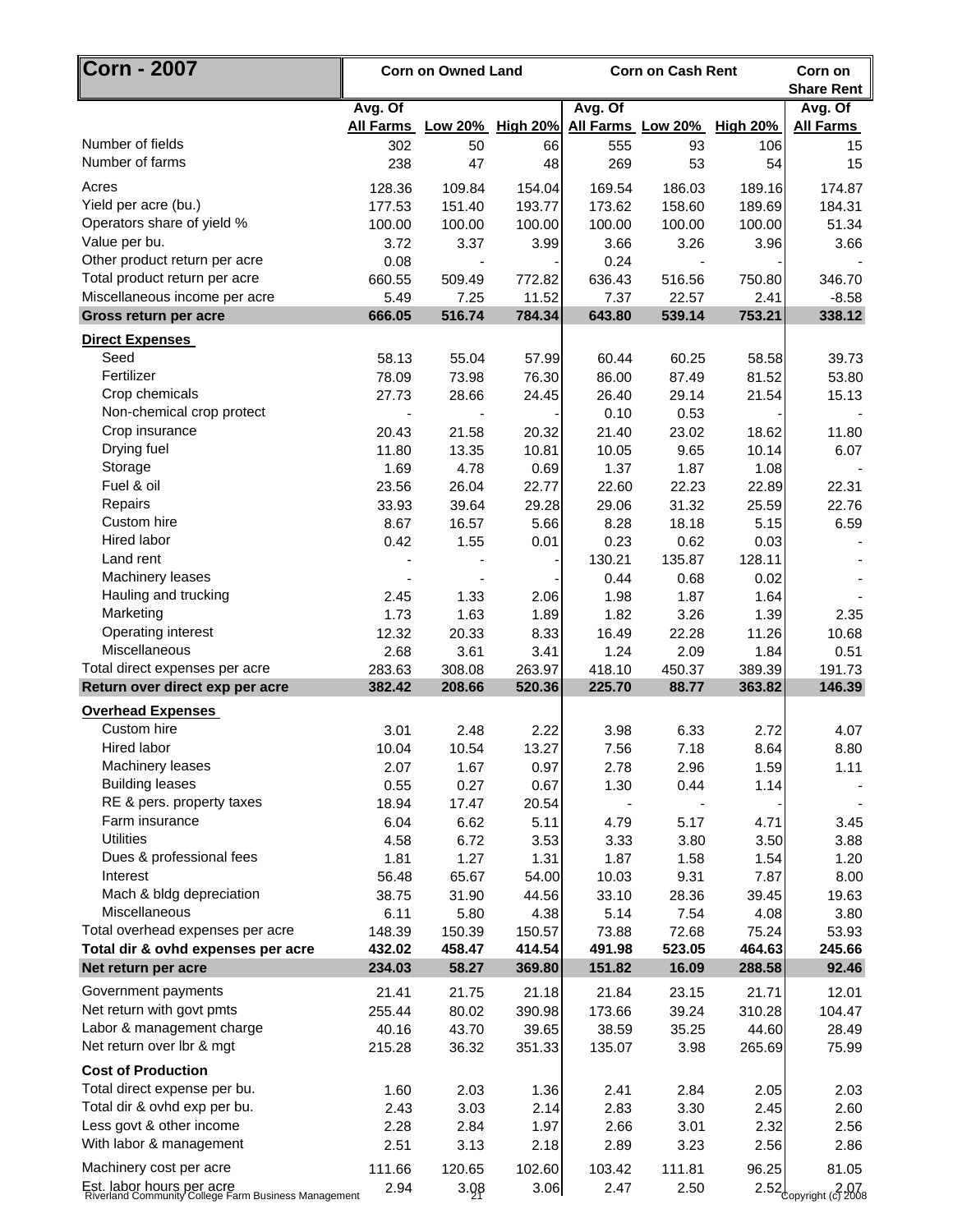| Soybeans - 2007                                |                   | <b>Soybeans on Owned Land</b> |                  | <b>Soybeans on Cash Rent</b>        | Soybeans on       |                  |                  |
|------------------------------------------------|-------------------|-------------------------------|------------------|-------------------------------------|-------------------|------------------|------------------|
|                                                |                   |                               |                  |                                     | <b>Share Rent</b> |                  |                  |
|                                                | Avg. Of           |                               |                  | Avg. Of                             |                   |                  | Avg. Of          |
|                                                | All Farms Low 20% |                               |                  | High 20% All Farms Low 20% High 20% |                   |                  | <b>All Farms</b> |
| Number of fields<br>Number of farms            | 191<br>162        | 35                            | 47               | 372                                 | 74                | 66               | 15               |
|                                                |                   | 32                            | 33               | 218                                 | 43                | 44               | 14               |
| Acres                                          | 95.48             | 64.54                         | 105.74           | 127.39                              | 97.82             | 162.09           | 113.55           |
| Yield per acre (bu.)                           | 53.50             | 45.19                         | 58.12            | 50.52                               | 44.86             | 56.54            | 54.12            |
| Operators share of yield %                     | 100.00            | 100.00                        | 100.00           | 100.00                              | 100.00            | 100.00<br>10.75  | 53.51            |
| Value per bu.<br>Other product return per acre | 9.56              | 7.95                          | 10.83            | 9.68<br>0.01                        | 7.80              |                  | 9.50             |
| Total product return per acre                  | 511.16            | 359.37                        | 629.33           | 488.96                              | 349.82            | 607.74           | 275.20           |
| Miscellaneous income per acre                  | 3.18              | 3.06                          | 4.38             | 4.31                                | 9.21              | 1.04             | $-0.88$          |
| Gross return per acre                          | 514.34            | 362.43                        | 633.72           | 493.27                              | 359.03            | 608.78           | 274.32           |
| <b>Direct Expenses</b>                         |                   |                               |                  |                                     |                   |                  |                  |
| Seed                                           | 32.78             | 34.15                         | 31.39            | 32.70                               | 33.99             | 30.17            | 24.32            |
| Fertilizer                                     | 3.51              | 8.53                          | 4.46             | 3.33                                | 8.27              | 1.31             |                  |
| Crop chemicals                                 | 25.68             | 26.38                         | 25.16            | 24.81                               | 27.84             | 24.59            | 19.83            |
| Crop insurance                                 | 15.91             | 15.79                         | 16.04            | 18.05                               | 19.37             | 18.09            | 10.28            |
| Storage                                        | 1.89              | 1.04                          | 1.68             | 1.24                                | 1.33              | 1.55             |                  |
| Fuel & oil                                     | 17.32             | 19.02                         | 16.2             | 17.32                               | 20.80             | 16.54            | 16.25            |
| Repairs                                        | 24.68             | 33.64                         | 20.97            | 22.01                               | 24.31             | 20.03            | 15.06            |
| Custom hire<br>Hired labor                     | 5.82<br>0.30      | 11.25                         | 6.45<br>0.61     | 5.79                                | 11.78             | 1.75             | 2.55             |
| Land rent                                      |                   |                               |                  | 129.10                              | 124.21            | 130.48           |                  |
| Hauling and trucking                           | 0.97              | 3.63                          | 0.88             | 0.76                                | 0.92              | 0.52             |                  |
| Marketing                                      | 0.95              | 0.87                          | 0.57             | 2.25                                | 1.20              | 0.90             |                  |
| Operating interest                             | 8.49              | 14.40                         | 6.45             | 12.11                               | 19.41             | 7.60             | 6.62             |
| Miscellaneous                                  | 2.12              | 0.85                          | 2.35             | 1.76                                | 2.27              | 1.54             | 0.98             |
| Total direct expenses per acre                 | 140.42            | 169.55                        | 133.21           | 271.23                              | 295.70            | 255.08           | 95.89            |
| Return over direct exp per acre                | 373.92            | 192.88                        | 500.51           | 222.04                              | 63.34             | 353.70           | 178.43           |
| <b>Overhead Expenses</b>                       |                   |                               |                  |                                     |                   |                  |                  |
| Custom hire                                    | 2.05              | 2.39                          | 1.16             | 2.17                                | 1.23              | 1.73             | 2.52             |
| Hired labor                                    | 6.17              | 5.47                          | 4.71             | 5.27                                | 6.70              | 6.69             | 5.50             |
| <b>Machinery leases</b>                        | 1.74              | 2.01                          | 0.72             | 2.27                                | 1.81              | 2.63             | 0.52             |
| RE & pers. property taxes                      | 19.45             | 16.94                         | 21.06            |                                     |                   |                  |                  |
| <b>Building leases</b><br>Farm insurance       | 4.36              | 4.43                          | 3.37             | 0.95<br>3.85                        | 1.39<br>4.41      | 0.23<br>3.84     | 2.43             |
| <b>Utilities</b>                               | 3.08              | 4.24                          | 2.36             | 2.59                                | 3.40              | 2.64             | 2.39             |
| Dues & professional fees                       | 1.56              | 0.66                          | 1.89             | 1.52                                | 1.04              | 1.33             | 1.71             |
| Interest                                       | 49.68             | 59.04                         | 48.89            | 7.91                                | 6.45              | 5.99             | 3.81             |
| Mach & bldg depreciation                       | 31.58             | 28.92                         | 32.76            | 26.22                               | 24.67             | 28.14            | 19.18            |
| Miscellaneous                                  | 4.88              | 7.45                          | 3.70             | 3.93                                | 6.17              | 3.12             | 1.96             |
| Total overhead expenses per acre               | 124.54            | 131.55                        | 120.63           | 56.67                               | 57.27             | 56.34            | 40.01            |
| Total dir & ovhd expenses per acre             | 264.96<br>249.38  | 301.10<br>61.33               | 253.83<br>379.88 | 327.90<br>165.36                    | 352.97<br>6.06    | 311.42<br>297.36 | 135.90<br>138.42 |
| Net return per acre                            |                   |                               |                  |                                     |                   |                  |                  |
| Government payments                            | 20.20             | 20.51                         | 20.97            | 21.02                               | 20.93             | 19.55            | 12.99            |
| Net return with govt pmts                      | 269.58            | 81.84                         | 400.85           | 186.38                              | 26.99             | 316.91           | 151.41           |
| Labor & management charge                      | 33.49             | 34.21                         | 30.24            | 29.79                               | 31.76             | 27.03            | 20.14            |
| Net return over lbr & mgt                      | 236.09            | 47.63                         | 370.61           | 156.59                              | $-4.77$           | 289.88           | 131.27           |
| <b>Cost of Production</b>                      |                   |                               |                  |                                     |                   |                  |                  |
| Total direct expense per bu.                   | 2.62              | 3.75                          | 2.29             | 5.37                                | 6.59              | 4.51             | 3.31             |
| Total dir & ovhd exp per bu.                   | 4.95              | 6.66                          | 4.37             | 6.49                                | 7.87              | 5.51             | 4.69             |
| Less govt & other income                       | 4.52              | 6.14                          | 3.93             | 5.99                                | 7.20              | 5.14             | 4.27             |
| With labor & management                        | 5.14              | 6.90                          | 4.45             | 6.58                                | 7.90              | 5.62             | 4.97             |
| Machinery cost per acre                        | 83.52             | 99.26                         | 73.99            | 78.92                               | 85.16             | 72.94            | 56.36            |
| Est. labor hours per acre                      | 2.18              | 2.85                          | 1.69             | 1.94                                | 2.50              | 1.81             | 1.50             |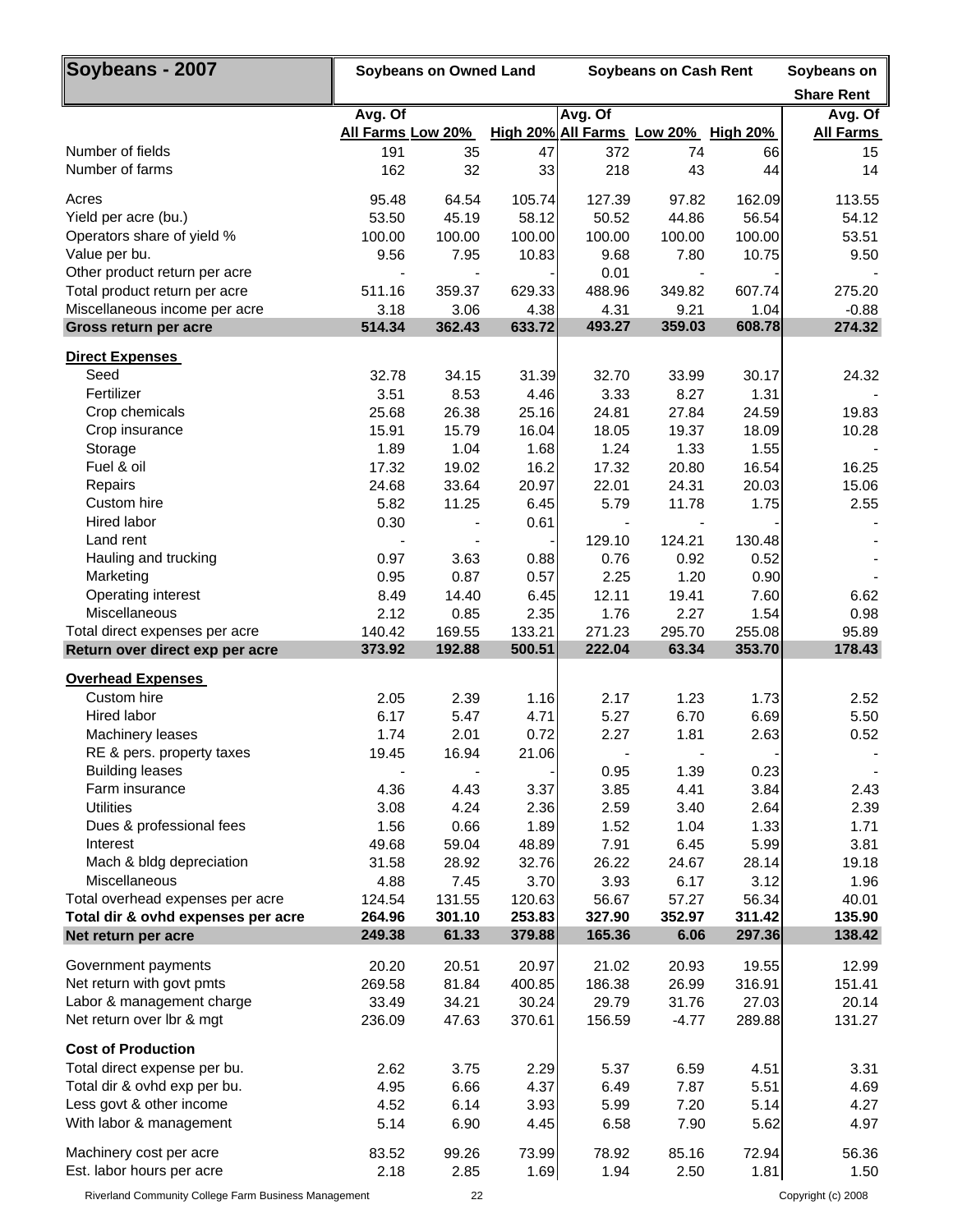| Corn Special Sorts - 2007<br><b>All on Cash Rented Land</b> | Avg of<br><b>All Farms</b> | Roundup<br>100% | No RR          | 100% Bt<br>w/Refuge | No Bt        | <b>Variable Rate</b><br><b>Application</b> | Auto-steer/<br><b>Swath Control</b> |
|-------------------------------------------------------------|----------------------------|-----------------|----------------|---------------------|--------------|--------------------------------------------|-------------------------------------|
|                                                             |                            |                 |                |                     |              |                                            |                                     |
| Number of fields<br>Number of farms                         | 555<br>269                 | 397<br>167      | 40<br>23       | 362<br>142          | 22<br>14     | 39<br>18                                   | 96<br>29                            |
| Acres                                                       | 169.54                     | 170.64          | 132.05         | 166.82              | 147.63       | 217.47                                     | 180.22                              |
| Yield per acre (bu.)                                        | 173.62                     | 175.49          | 165.92         | 175.30              | 172.19       | 179.02                                     | 176.25                              |
| Operators share of yield %                                  | 100.00                     | 100.00          | 100.00         | 100.00              | 100.00       | 100.00                                     | 100.00                              |
| Value per bu.                                               | 3.75                       | 3.75            | 3.75           | 3.75                | 3.75         | 3.75                                       | 3.75                                |
| Other product return per acre                               | 0.24                       | 0.34            |                | 0.38                |              |                                            | 1.27                                |
| Total product return per acre                               | 651.33                     | 658.42          | 622.21         | 657.78              | 645.73       | 671.33                                     | 662.25                              |
| Miscellaneous income per acre                               | 7.37<br>658.70             | 8.96<br>667.38  | 0.09<br>622.30 | 10.03<br>667.81     | 645.73       | 1.86<br>673.19                             | 4.34<br>666.59                      |
| Gross return per acre                                       |                            |                 |                |                     |              |                                            |                                     |
| Direct Expenses                                             |                            |                 |                |                     |              |                                            |                                     |
| Seed                                                        | 60.52                      | 62.81           | 50.72          | 62.15               | 51.61        | 60.05                                      | 59.58                               |
| Fertilizer                                                  | 86.05                      | 90.35           | 76.15          | 89.02               | 78.84        | 85.2                                       | 79.98                               |
| Crop chemicals<br>Non-chemical crop protect                 | 26.44                      | 22.80           | 40.94          | 24.27               | 37.55        | 27.34                                      | 25.96                               |
| Crop insurance                                              | 21.41                      | 22.04           | 19.28          | 22.55               | 18.17        | 27.12                                      | 0.53<br>21.93                       |
| Drying fuel                                                 | 10.05                      | 9.54            | 13.41          | 9.54                | 12.21        | 11.73                                      | 9.61                                |
| Storage                                                     | 1.37                       | 1.30            | 1.60           | 1.58                | 0.35         | 1.53                                       | 0.92                                |
| Fuel & oil                                                  | 22.63                      | 22.14           | 25.43          | 21.56               | 20.81        | 18.57                                      | 19.70                               |
| Repairs                                                     | 29.17                      | 28.61           | 32.33          | 28.05               | 30.89        | 32.48                                      | 28.85                               |
| Custom hire                                                 | 8.28                       | 7.60            | 1.88           | 8.68                | 4.31         | 4.25                                       | 8.23                                |
| Hired labor                                                 | 0.23                       | 0.08            | 0.84           | 0.22                | 1.37         |                                            | 0.63                                |
| Land rent                                                   | 130.34                     | 130.44          | 127.59         | 130.68              | 132.07       | 132.67                                     | 133.10                              |
| Machinery leases                                            | 0.44                       | 0.38            | 0.46           | 0.40                |              | 0.51                                       |                                     |
| Hauling and trucking                                        | 1.98                       | 1.78            | 1.96           | 1.80                | 5.05         | 0.57                                       |                                     |
| Marketing                                                   | 1.83                       | 1.76            | 0.34           | 1.89                | 0.88         | 1.41                                       | 1.79                                |
| Operating interest                                          | 16.49                      | 16.94           | 10.58          | 16.61               | 10.60        | 13.56                                      | 16.57                               |
| Miscellaneous                                               | 1.35                       | 1.21            | 0.88           | 1.58                | 0.89         | 2.61                                       | 3.28                                |
| Total direct expenses per acre                              | 418.10                     | 419.72          | 404.41         | 420.47              | 405.60       | 419.61                                     | 410.65                              |
| Return over direct exp per acre                             | 240.60                     | 247.67          | 217.89         | 247.33              | 240.13       | 253.58                                     | 255.94                              |
| <b>Overhead Expenses</b>                                    |                            |                 |                |                     |              | 6.20                                       | 7.92                                |
| Custom hire                                                 | 4.11                       | 3.70            | 3.06           | 3.30                | 2.72         | 1.18                                       | 1.49                                |
| Hired labor                                                 | 7.59                       | 7.34            | 13.74          | 7.56                | 6.49         | 8.59                                       | 8.28                                |
| Machinery leases                                            | 2.78                       | 2.70            | 4.34           | 2.71                | 3.05         | 3.62                                       | 2.86                                |
| <b>Building leases</b>                                      | 1.30                       | 1.18            | 3.48           | 1.17                | 1.11         | 2.21                                       | 0.97                                |
| Farm insurance                                              | 4.80                       | 4.74            | 5.41           | 4.85                | 4.75         | 4.25                                       | 3.87                                |
| <b>Utilities</b>                                            | 3.33                       | 3.31            | 2.66           | 3.26                | 3.00         | 3.21                                       | 3.01                                |
| Dues & professional fees<br>Interest                        | 1.87<br>10.03              | 1.74<br>9.46    | 2.14<br>7.59   | 1.91<br>9.64        | 3.21<br>8.89 | 3.11<br>8.48                               | 2.42<br>8.29                        |
| Mach & bldg depreciation                                    | 33.00                      | 33.71           | 42.24          | 34.59               | 28.71        | 40.98                                      | 43.33                               |
| Miscellaneous                                               | 5.15                       | 4.97            | 6.74           | 4.74                | 5.33         | 4.14                                       | 4.06                                |
| Total overhead expenses per acre                            | 73.88                      | 72.83           | 91.41          | 73.73               | 67.26        | 79.78                                      | 78.59                               |
| Total dir & ovhd expenses per acre                          | 491.98                     | 492.55          | 495.82         | 494.21              | 472.86       | 499.39                                     | 489.24                              |
| Net return per acre                                         | 166.72                     | 174.84          | 126.48         | 173.60              | 172.87       | 173.80                                     | 177.35                              |
| Government payments                                         | 21.84                      | 22.09           | 21.67          | 21.98               | 22.80        | 23.89                                      | 22.89                               |
| Net return with govt pmts                                   | 188.56                     | 196.93          | 148.15         | 195.58              | 195.68       | 197.69                                     | 200.24                              |
| Labor & management charge                                   | 38.59                      | 40.03           | 33.05          | 39.00               | 40.41        | 40.26                                      | 42.61                               |
| Net return over lbr & mgt                                   | 149.97                     | 156.90          | 115.10         | 156.58              | 155.26       | 157.42                                     | 157.63                              |
| <b>Cost of Production</b>                                   |                            |                 |                |                     |              | 5.73                                       | 5.17                                |
| Total direct expense per bu.                                | 2.41                       | 2.39            | 2.44           | 2.4                 | 2.36         | 2.34                                       | 2.33                                |
| Total dir & ovhd exp per bu.                                | 2.83                       | 2.81            | 2.99           | 2.82                | 2.75         | 2.79                                       | 2.78                                |
| Less govt & other income                                    | 2.66                       | 2.63            | 2.86           | 2.63                | 2.61         | 2.65                                       | 2.61                                |
| With labor & management                                     | 2.89                       | 2.86            | 3.06           | 2.86                | 2.85         | 2.87                                       | 2.86                                |
| Machinery cost per acre                                     | 103.42                     | 101.08          | 110.43         | 101.30              | 90.56        | 95.77                                      | 100.81                              |
| Est. labor hours per acre                                   | 2.47                       | 2.38            | 2.89           | 2.33                | 2.72         | 2.28                                       | 2.19                                |
| Riverland Community College Farm Business Management        |                            | 23              |                |                     |              |                                            | Copyright (c) 2008                  |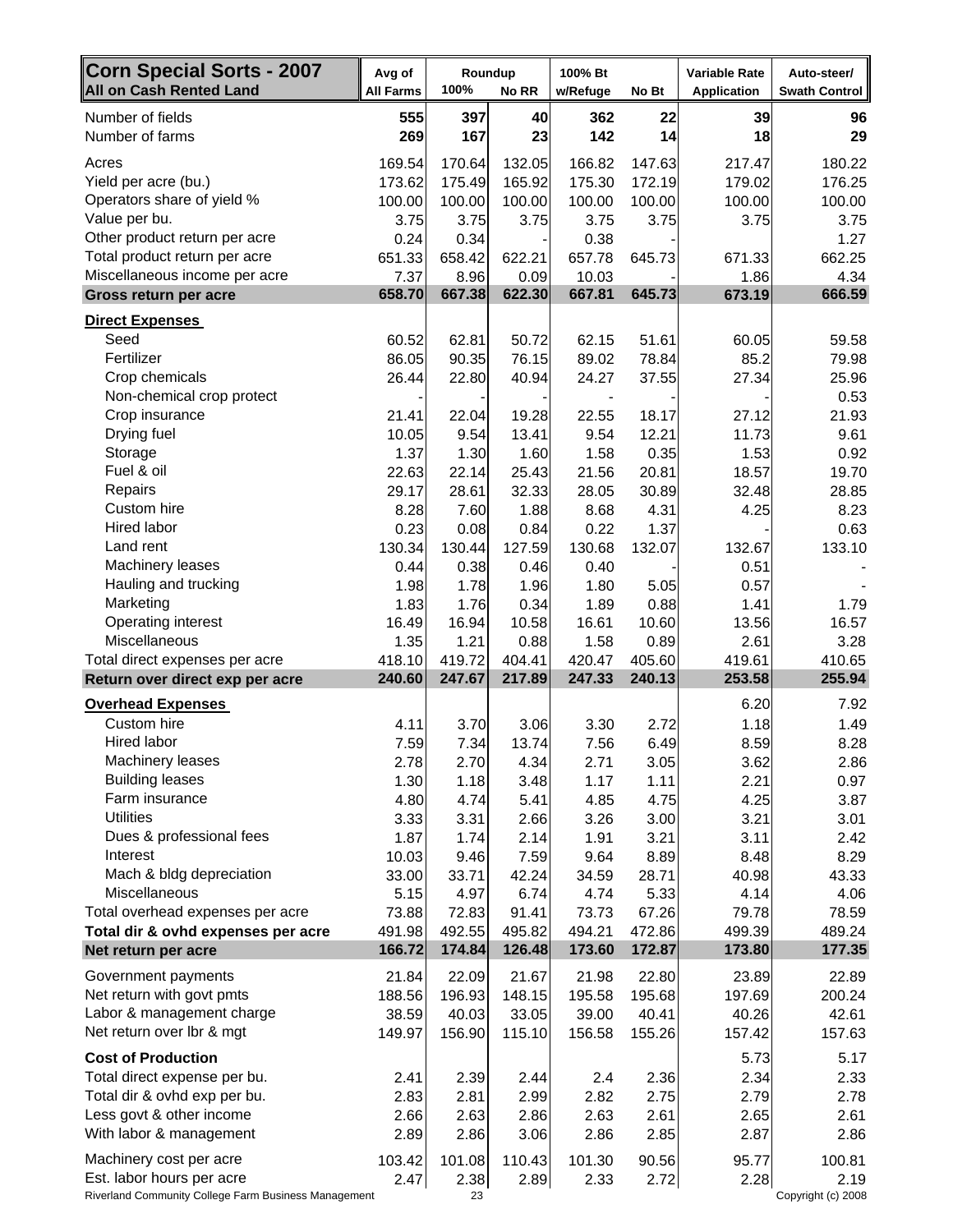| <b>Corn Special Sorts - 2007</b><br><b>All on Cash Rented Land</b> | Mold-<br>board           | Chisel/<br>Reduced | No<br>till | $10 - 18$                | <b>Row Width</b><br>$19 - 25$ | $26 - 32$  | > 32                 |
|--------------------------------------------------------------------|--------------------------|--------------------|------------|--------------------------|-------------------------------|------------|----------------------|
| Number of fields<br>Number of farms                                | 25<br>13                 | 448<br>212         | 9<br>8     | 11<br>3                  | 52<br>16                      | 433<br>210 | 10<br>$\overline{7}$ |
| Acres                                                              | 249.28                   | 165.88             | 151.29     | 121.62                   | 141.05                        | 178.92     | 76.97                |
| Yield per acre (bu.)                                               | 181.78                   | 173.82             | 158.82     | 171.43                   | 175.95                        | 173.74     | 166.13               |
| Operators share of yield %                                         | 100.00                   | 100.00             | 100.00     | 100.00                   | 100.00                        | 100.00     | 100.00               |
| Value per bu.                                                      | 3.75                     | 3.75               | 3.75       | 3.75                     | 3.75                          | 3.75       | 3.75                 |
| Other product return per acre                                      | $\overline{\phantom{a}}$ | 0.31               |            | $\overline{\phantom{a}}$ | 2.99                          | 0.01       |                      |
| Total product return per acre                                      | 681.68                   | 652.14             | 595.58     | 642.85                   | 662.87                        | 651.55     | 622.99               |
| Miscellaneous income per acre                                      | $\overline{\phantom{a}}$ | 8.90               | 1.31       |                          | 3.83                          | 8.24       | 0.61                 |
| Gross return per acre                                              | 681.68                   | 661.04             | 596.89     | 642.85                   | 666.70                        | 659.79     | 623.60               |
| <b>Direct Expenses</b>                                             |                          |                    |            |                          |                               |            |                      |
| Seed                                                               | 59.88                    | 60.68              | 64.51      | 62.26                    | 66.83                         | 59.98      | 52.41                |
| Fertilizer                                                         | 113.53                   | 84.35              | 108.77     | 92.33                    | 85.56                         | 85.93      | 90.37                |
| Crop chemicals                                                     | 21.55                    | 26.52              | 28.43      | 25.53                    | 30.50                         | 25.77      | 26.19                |
| Crop insurance                                                     | 24.03                    | 21.60              | 14.08      | 36.27                    | 20.47                         | 21.53      | 10.33                |
| Drying fuel                                                        | 6.14                     | 10.37              | 9.54       | 6.55                     | 9.10                          | 9.97       | 9.01                 |
| Storage                                                            | 0.38                     | 1.57               | 0.96       | 8.93                     | 0.89                          | 1.41       | 0.68                 |
| Fuel & oil                                                         | 24.66                    | 22.21              | 24.39      | 23.73                    | 20.31                         | 22.82      | 29.80                |
| Repairs                                                            | 23.32                    | 29.29              | 27.72      | 28.23                    | 35.29                         | 28.00      | 39.16                |
| Custom hire                                                        | 1.68                     | 8.58               | 2.25       | 7.88                     | 15.02                         | 7.62       | 8.31                 |
| Hired labor                                                        | $\overline{a}$           | $\blacksquare$     |            | $\blacksquare$           | 1.12                          | 0.11       | 1.59                 |
| Land rent                                                          | 130.96                   | 131.33             | 102.67     | 121.84                   | 135.56                        | 130.49     | 97.06                |
| Machinery leases                                                   | $\overline{\phantom{a}}$ | 0.35               | 1.47       | 7.82                     | 0.41                          | 0.20       |                      |
| Hauling and trucking                                               | 1.76                     | 2.08               | 4.47       | $\overline{\phantom{a}}$ | 1.54                          | 1.99       | 11.68                |
| Marketing                                                          | 0.63                     | 1.90               | 0.31       | 0.43                     | 0.46                          | 1.97       | 0.74                 |
| <b>Operating interest</b>                                          | 19.78                    | 15.63              | 17.32      | 16.94                    | 20.93                         | 16.47      | 4.79                 |
| Miscellaneous                                                      | 0.93                     | 1.55               | 1.04       | 2.56                     | 2.24                          | 1.31       | 0.07                 |
| Total direct expenses per acre                                     | 429.22                   | 418.01             | 407.93     | 441.30                   | 446.22                        | 415.57     | 382.19               |
| Return over direct exp per acre                                    | 252.46                   | 243.03             | 188.96     | 201.55                   | 220.48                        | 244.22     | 241.41               |
| <b>Overhead Expenses</b>                                           |                          |                    |            |                          |                               |            |                      |
| Custom hire                                                        | 0.46                     | 3.91               | 0.13       | 1.09                     | 0.84                          | 4.18       | 1.66                 |
| Hired labor                                                        | 7.07                     | 8.07               | 10.72      | 6.04                     | 12.41                         | 7.36       | 6.30                 |
| Machinery leases                                                   | 1.32                     | 2.92               | 0.13       | 0.87                     | 1.59                          | 3.10       |                      |
| <b>Building leases</b>                                             | 0.43                     | 1.48               | 0.28       |                          |                               | 1.53       | 2.11                 |
| Farm insurance                                                     | 5.28                     | 4.76               | 7.09       | 7.37                     | 4.61                          | 4.70       | 4.67                 |
| <b>Utilities</b>                                                   | 2.81                     | 3.27               | 5.27       | 4.26                     | 4.03                          | 3.10       | 3.59                 |
| Dues & professional fees                                           | 2.32                     | 1.55               | 3.66       | 0.99                     | 3.73                          | 1.40       | 4.39                 |
| Interest                                                           | 11.23                    | 9.36               | 13.30      | 0.63                     | 7.58                          | 9.98       | 19.50                |
| Mach & bldg depreciation                                           | 34.76                    | 33.36              | 34.44      | 37.50                    | 36.08                         | 32.75      | 24.99                |
| Miscellaneous                                                      | 3.10                     | 5.20               | 11.21      | 1.45                     | 5.39                          | 5.29       | 5.42                 |
| Total overhead expenses per acre                                   | 68.78                    | 73.88              | 86.23      | 60.21                    | 76.26                         | 73.27      | 72.63                |
| Total dir & ovhd expenses per acre                                 | 498.00                   | 491.89             | 494.16     | 501.51                   | 522.48                        | 488.84     | 454.82               |
| Net return per acre                                                | 183.68                   | 169.14             | 102.74     | 141.34                   | 144.22                        | 170.95     | 168.78               |
| Government payments                                                | 22.12                    | 21.75              | 21.38      | 24.85                    | 24.46                         | 21.68      | 20.08                |
| Net return with govt pmts                                          | 205.80                   | 190.90             | 124.12     | 166.19                   | 168.68                        | 192.64     | 188.86               |
| Labor & management charge                                          | 36.36                    | 39.45              | 32.02      | 46.62                    | 41.50                         | 37.70      | 58.06                |
| Net return over Ibr & mgt                                          | 169.44                   | 151.45             | 92.10      | 119.57                   | 127.17                        | 154.94     | 130.81               |
| <b>Cost of Production</b>                                          |                          |                    |            |                          |                               |            |                      |
| Total direct expense per bu.                                       | 2.36                     | 2.40               | 2.57       | 2.57                     | 2.54                          | 2.39       | 2.30                 |
| Total dir & ovhd exp per bu.                                       | 2.74                     | 2.83               | 3.11       | 2.93                     | 2.97                          | 2.81       | 2.74                 |
| Less govt & other income                                           | 2.62                     | 2.65               | 2.97       | 2.78                     | 2.79                          | 2.64       | 2.61                 |
| With labor & management                                            | 2.82                     | 2.88               | 3.17       | 3.05                     | 3.03                          | 2.86       | 2.96                 |
| Machinery cost per acre                                            | 92.57                    | 102.84             | 99.77      | 101.35                   | 104.35                        | 102.19     | 123.10               |
| Est. labor hours per acre                                          | 1.96                     | 2.46               | 3.82       | 2.27                     | 2.34                          | 2.40       | 4.77                 |
| Riverland Community College Farm Business Management               |                          | 24                 |            |                          |                               |            | Copyright (c) 2008   |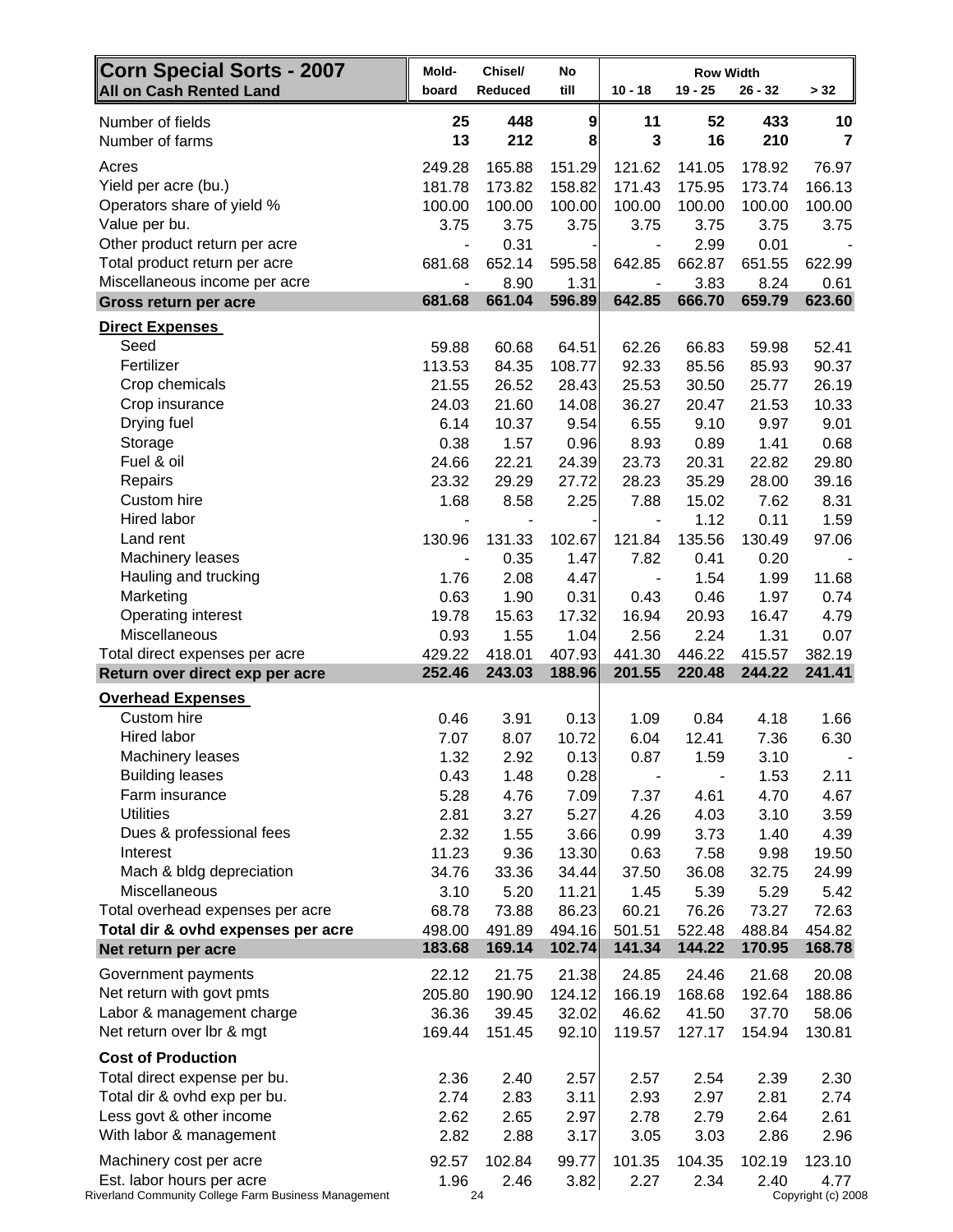| <b>Soybeans Special Sort - 2007</b> | Avg of           |               | Manure &   | No            | Auto-steer/          | <b>Variable Rate</b> | Inc Yield |
|-------------------------------------|------------------|---------------|------------|---------------|----------------------|----------------------|-----------|
| <b>All on Cash Rented Land</b>      | <b>All Farms</b> | <b>Manure</b> | Commercial | <b>Manure</b> | <b>Swath Control</b> | <b>Application</b>   | Monitor   |
| Number of fields                    | 372              | 6             | 17         | 175           | 56                   | 15                   | 144       |
| Number of farms                     | 218              | 4             | 17         | 86            | 21                   | 8                    | 61        |
| Acres                               | 127.39           | 84.02         | 205.71     | 119.63        | 134.79               | 171.89               | 123.51    |
| Yield per acre (bu.)                | 50.52            | 58.23         | 50.91      | 50.53         | 50.79                | 50.41                | 50.52     |
| Operators share of yield %          | 100.00           | 100.00        | 100.00     | 100.00        | 100.00               | 100.00               | 100.00    |
| Value per bu.                       | 9.75             | 9.75          | 9.75       | 9.75          | 9.75                 | 9.75                 | 9.75      |
| Other product return per acre       | 0.01             |               |            |               |                      |                      |           |
| Total product return per acre       | 492.63           | 567.78        | 496.34     | 492.70        | 495.21               | 491.50               | 492.56    |
| Miscellaneous income per acre       | 4.31             |               | 0.90       | 3.93          | 2.55                 | 1.05                 | 3.06      |
| Gross return per acre               | 496.94           | 567.78        | 497.24     | 496.63        | 497.75               | 492.54               | 495.61    |
| <b>Direct Expenses</b>              |                  |               |            |               |                      |                      |           |
| Seed                                | 32.70            | 26.22         | 26.06      | 31.46         | 30.43                | 35.51                | 30.95     |
| Fertilizer                          | 3.33             |               | 0.64       | 3.07          | 2.90                 | 7.23                 | 2.95      |
| Crop chemicals                      | 24.81            | 17.81         | 24.49      | 24.80         | 18.58                | 24.51                | 21.33     |
| Crop insurance                      | 18.05            | 17.75         | 16.00      | 16.88         | 17.77                | 19.35                | 18.76     |
| Fuel & oil                          | 1.24             | 1.29          | 0.22       | 1.13          | 1.35                 |                      | 1.70      |
| Repairs                             | 17.32            | 25.03         | 20.03      | 16.65         | 16.67                | 20.04                | 17.10     |
| Custom hire                         | 22.01            | 25.52         | 23.42      | 21.76         | 22.25                | 29.48                | 21.43     |
| Land rent                           | 5.79             |               | 3.31       | 3.43          | 6.35                 | 4.45                 | 4.13      |
| Machinery leases                    | 129.10           | 131.50        | 119.55     | 132.75        | 130.94               | 127.69               | 132.44    |
| Hauling and trucking                | 0.76             |               | 0.20       | 0.60          |                      |                      | 0.52      |
| Marketing                           | 2.25             |               | 0.23       | 1.50          | 2.23                 | 1.53                 | 3.03      |
| Operating interest                  | 12.11            | 4.48          | 12.04      | 10.97         | 11.65                | 15.85                | 12.57     |
| Miscellaneous                       | 1.76             | 2.38          | 1.11       | 1.35          | 1.56                 | 3.31                 | 1.68      |
| Total direct expenses per acre      | 271.23           | 251.98        | 247.28     | 266.34        | 262.68               | 288.97               | 268.58    |
| Return over direct exp per acre     | 225.71           | 315.80        | 249.96     | 230.28        | 235.07               | 203.58               | 227.03    |
| <b>Overhead Expenses</b>            |                  |               |            |               |                      |                      |           |
| Custom hire                         | 2.17             | 0.55          | 3.18       | 1.91          |                      |                      | 2.24      |
| Hired labor                         | 5.27             | 6.76          | 3.30       | 5.42          | 7.92                 | 6.20                 | 7.25      |
| Machinery leases                    | 2.27             | 6.12          | 0.53       | 2.68          | 1.90                 | 1.51                 | 2.79      |
| <b>Building leases</b>              | 0.95             | 1.03          | 0.75       | 0.53          | 0.77                 | 2.20                 | 1.32      |
| RE & pers. property taxes           |                  |               |            |               |                      |                      |           |
| Farm insurance                      | 3.85             | 6.97          | 3.61       | 3.71          | 3.18                 | 4.10                 | 3.89      |
| <b>Utilities</b>                    | 2.59             | 2.33          | 2.89       | 2.55          | 2.81                 | 4.09                 | 2.43      |
| Dues & professional fees            | 1.52             | 3.39          | 1.00       | 2.15          | 1.96                 | 0.77                 | 2.01      |
| Interest                            | 7.91             | 11.98         | 8.28       | 7.80          | 6.65                 | 10.51                | 9.38      |
| Mach & bldg depreciation            | 26.22            | 23.29         | 22.54      | 23.11         | 34.04                | 37.70                | 30.62     |
| Miscellaneous                       | 3.93             | 6.14          | 4.08       | 3.84          | 4.12                 | 6.38                 | 3.86      |
| Total overhead expenses per acre    | 56.67            | 68.58         | 50.16      | 53.67         | 63.34                | 73.46                | 65.79     |
| Total dir & ovhd expenses per acre  | 327.90           | 320.57        | 297.44     | 320.02        | 326.03               | 362.43               | 334.38    |
| Net return per acre                 | 169.04           | 247.22        | 199.80     | 176.61        | 171.73               | 130.11               | 161.24    |
| Government payments                 | 21.02            | 19.99         | 21.63      | 20.47         | 22.54                | 22.43                | 21.12     |
| Net return with govt pmts           | 190.05           | 267.20        | 221.43     | 197.08        | 194.27               | 152.54               | 182.36    |
| Labor & management charge           | 29.79            | 29.67         | 34.14      | 27.16         | 29.15                | 33.32                | 29.86     |
| Net return over lbr & mgt           | 160.27           | 237.54        | 187.29     | 169.92        | 165.12               | 119.22               | 152.50    |
| <b>Cost of Production</b>           |                  |               |            |               |                      |                      |           |
| Total direct expense per bu.        | 5.37             | 4.33          | 4.86       | 5.27          | 5.17                 | 5.73                 | 5.32      |
| Total dir & ovhd exp per bu.        | 6.49             | 5.50          | 5.84       | 6.33          | 6.42                 | 7.19                 | 6.62      |
| Less govt & other income            | 5.99             | 5.16          | 5.4        | 5.85          | 5.93                 | 6.72                 | 6.14      |
| With labor & management             | 6.58             | 5.67          | 6.07       | 6.39          | 6.50                 | 7.38                 | 6.73      |
|                                     |                  |               |            |               |                      |                      |           |
| Machinery cost per acre             | 78.92            | 90.08         | 78.56      | 73.22         | 80.58                | 90.68                | 81.34     |
| Est. labor hours per acre           | 1.94             | 3.05          | 1.76       | 1.91          | 1.83                 | 2.09                 | 1.77      |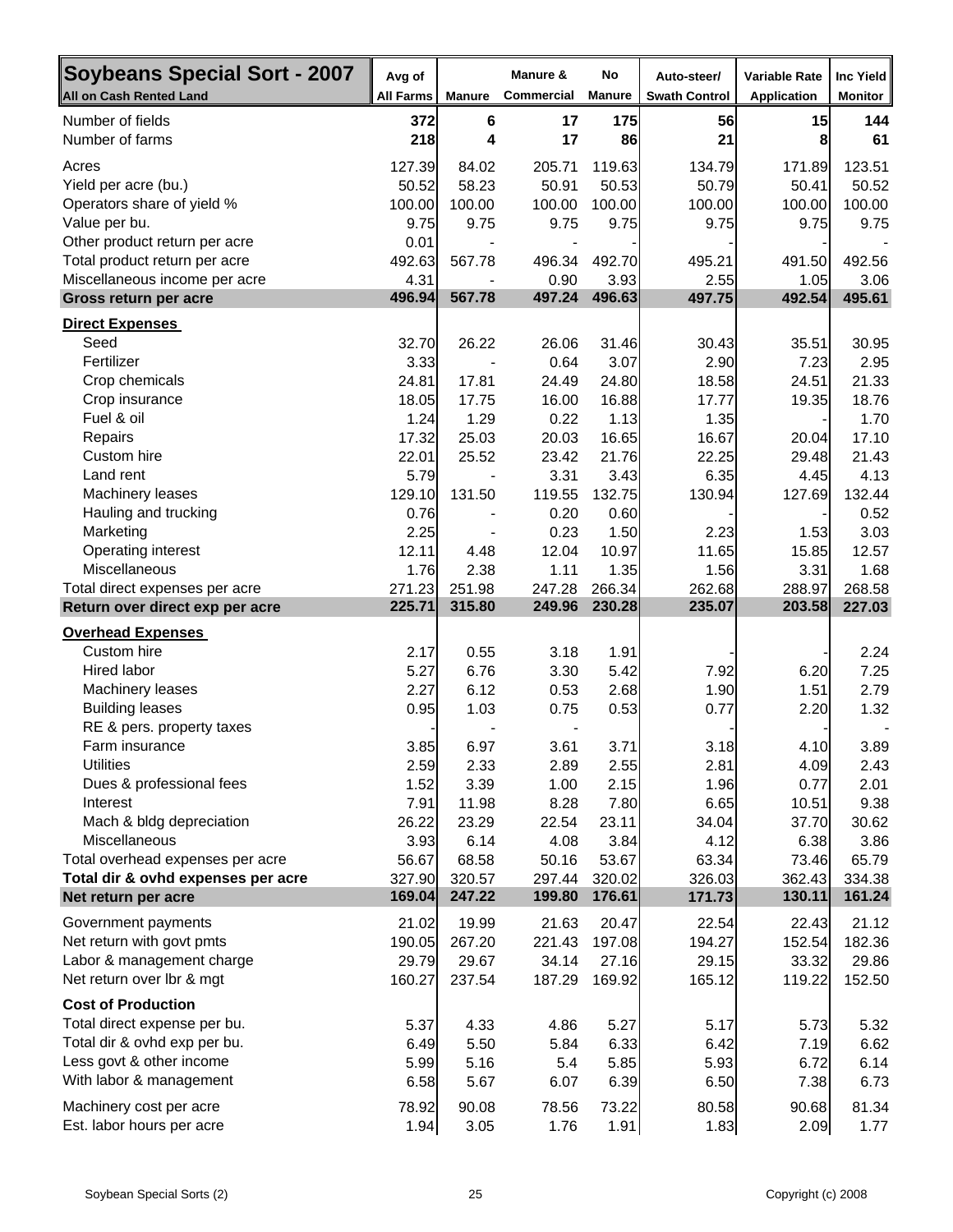| <b>Soybeans Special Sort - 2007</b>                    | Mold-                    | Chisel/        | No             |                              | <b>Row Width</b>         |                    |                |
|--------------------------------------------------------|--------------------------|----------------|----------------|------------------------------|--------------------------|--------------------|----------------|
| <b>All on Cash Rented Land</b>                         | board                    | <b>Reduced</b> | till           | < 10                         | $10 - 18$                | $19 - 25$          | $26 - 32$      |
| Number of fields<br>Number of farms                    | 12<br>9                  | 241<br>145     | 81<br>39       | 17<br>13                     | 97<br>44                 | 21<br>13           | 199<br>120     |
| Acres                                                  | 80.22                    | 133.83         | 110.12         | 110.02                       | 113.86                   | 138.39             | 130.89         |
| Yield per acre (bu.)                                   | 47.98                    | 50.84          | 48.50          | 51.83                        | 49.72                    | 52.84              | 50.59          |
| Operators share of yield %                             | 100.00                   | 100.00         | 100.00         | 100.00                       | 100.00                   | 100.00             | 100.00         |
| Value per bu.                                          | 9.75                     | 9.75           | 9.75           | 9.75                         | 9.75                     | 9.75               | 9.75           |
| Other product return per acre                          | $\overline{\phantom{a}}$ | 0.02           |                | $\qquad \qquad \blacksquare$ | $\overline{\phantom{a}}$ |                    |                |
| Total product return per acre                          | 467.80                   | 495.69         | 472.87         | 505.36                       | 484.77                   | 515.19             | 493.23         |
| Miscellaneous income per acre<br>Gross return per acre | 0.98<br>468.78           | 3.94<br>499.63 | 5.80<br>478.67 | 9.84<br>515.19               | 3.37<br>488.14           | 0.14<br>515.33     | 3.68<br>496.91 |
| <b>Direct Expenses</b>                                 |                          |                |                |                              |                          |                    |                |
| Seed                                                   | 34.97                    | 32.16          | 32.60          | 38.70                        | 34.05                    | 32.68              | 31.43          |
| Fertilizer                                             | 1.49                     | 2.76           | 6.21           | 3.37                         | 5.97                     | 4.36               | 2.38           |
| Crop chemicals                                         | 21.52                    | 23.76          | 27.53          | 36.10                        | 26.71                    | 25.70              | 22.71          |
| Crop insurance                                         | 12.62                    | 17.96          | 18.55          | 19.37                        | 18.59                    | 13.34              | 18.38          |
| Drying fuel                                            |                          |                |                | 0.77                         |                          | 0.01               | 0.03           |
| Storage                                                | 2.35                     | 1.55           | 0.71           | 0.72                         | 0.56                     | 0.83               | 1.86           |
| Fuel & oil                                             | 22.70                    | 17.61          | 15.81          | 18.15                        | 17.21                    | 17.04              | 17.17          |
| Repairs                                                | 25.27                    | 21.38          | 24.33          | 24.43                        | 23.69                    | 29.31              | 20.24          |
| Custom hire                                            | 3.28                     | 4.55           | 8.32           | 13.25                        | 5.34                     | 12.44              | 4.08           |
| Land rent                                              | 106.97                   | 132.33         | 118.78         | 120.25                       | 128.48                   | 132.58             | 129.49         |
| Machinery leases                                       | $\overline{\phantom{a}}$ | 0.12           | 0.05           | 0.22                         |                          |                    | 0.15           |
| Hauling and trucking                                   |                          | 0.81           | 0.72           |                              | 0.91                     | 0.97               | 0.75           |
| Marketing<br>Operating interest                        | 0.50                     | 2.16           | 2.63           | 5.82                         | 1.54                     | 0.23               | 2.17           |
| Miscellaneous                                          | 5.20<br>1.02             | 11.36<br>1.06  | 14.44<br>1.69  | 11.84<br>1.37                | 12.70<br>0.28            | 19.90<br>1.03      | 10.79<br>1.78  |
| Total direct expenses per acre                         | 237.88                   | 269.57         | 272.37         | 294.36                       | 276.04                   | 290.41             | 263.43         |
| Return over direct exp per acre                        | 230.90                   | 230.06         | 206.30         | 220.84                       | 212.10                   | 224.92             | 233.49         |
| <b>Overhead Expenses</b>                               |                          |                |                |                              |                          |                    |                |
| Custom hire                                            | 0.71                     | 2.25           | 2.66           | 2.16                         | 2.74                     | 0.23               | 2.21           |
| Hired labor                                            | 1.98                     | 6.49           | 3.83           | 6.32                         | 4.21                     | 9.58               | 5.54           |
| <b>Machinery leases</b>                                | 0.88                     | 1.95           | 3.70           | 3.03                         | 3.02                     | 1.91               | 2.07           |
| <b>Building leases</b>                                 | ÷,                       | 0.97           | 1.24           | 1.43                         | 1.55                     | 0.05               | 0.80           |
| Farm insurance                                         | 3.62                     | 3.84           | 3.91           | 4.81                         | 3.48                     | 3.83               | 3.79           |
| <b>Utilities</b>                                       | 3.25                     | 2.54           | 2.53           | 3.05                         | 2.18                     | 3.66               | 2.54           |
| Dues & professional fees                               | 1.56                     | 1.45           | 1.58           | 1.13                         | 1.47                     | 2.87               | 1.11           |
| Interest                                               | 3.09                     | 7.71           | 9.26           | 9.30                         | 8.46                     | 7.59               | 7.70           |
| Mach & bldg depreciation<br>Miscellaneous              | 25.20                    | 27.02          | 24.30          | 20.37                        | 23.31                    | 23.97              | 28.47          |
| Total overhead expenses per acre                       | 6.66<br>46.96            | 4.15<br>58.37  | 3.56<br>56.57  | 5.52<br>57.13                | 3.46<br>53.89            | 5.00<br>58.68      | 4.07<br>58.32  |
| Total dir & ovhd expenses per acre                     | 284.84                   | 327.94         | 328.94         | 351.49                       | 329.93                   | 349.09             | 321.74         |
| Net return per acre                                    | 183.94                   | 171.68         | 149.74         | 163.71                       | 158.21                   | 166.24             | 175.17         |
| Government payments                                    | 19.20                    | 20.87          | 21.33          | 19.45                        | 22.11                    | 25.14              | 20.22          |
| Net return with govt pmts                              | 203.14                   | 192.55         | 171.07         | 183.16                       | 180.32                   | 191.38             | 195.40         |
| Labor & management charge                              | 37.42                    | 30.15          | 28.36          | 28.93                        | 31.32                    | 32.70              | 28.82          |
| Net return over Ibr & mgt                              | 165.71                   | 162.40         | 142.70         | 154.23                       | 149.00                   | 158.69             | 166.57         |
| <b>Cost of Production</b>                              |                          |                |                |                              |                          |                    |                |
| Total direct expense per bu.                           | 4.96                     | 5.30           | 5.62           | 5.68                         | 5.55                     | 5.50               | 5.21           |
| Total dir & ovhd exp per bu.                           | 5.94<br>5.52             | 6.45           | 6.78<br>6.22   | 6.78                         | 6.64                     | 6.61               | 6.36           |
| Less govt & other income<br>With labor & management    | 6.30                     | 5.96<br>6.56   | 6.81           | 6.22<br>6.77                 | 6.12<br>6.75             | 6.13<br>6.75       | 5.89<br>6.46   |
|                                                        |                          |                |                |                              |                          |                    |                |
| Machinery cost per acre<br>Est. labor hours per acre   | 76.50<br>2.72            | 77.09<br>1.94  | 84.77<br>1.83  | 86.68<br>2.27                | 80.62<br>1.69            | 86.55<br>2.22      | 75.99<br>1.98  |
| Riverland Community College Farm Business Management   | 26                       |                |                |                              |                          | Copyright (c) 2008 |                |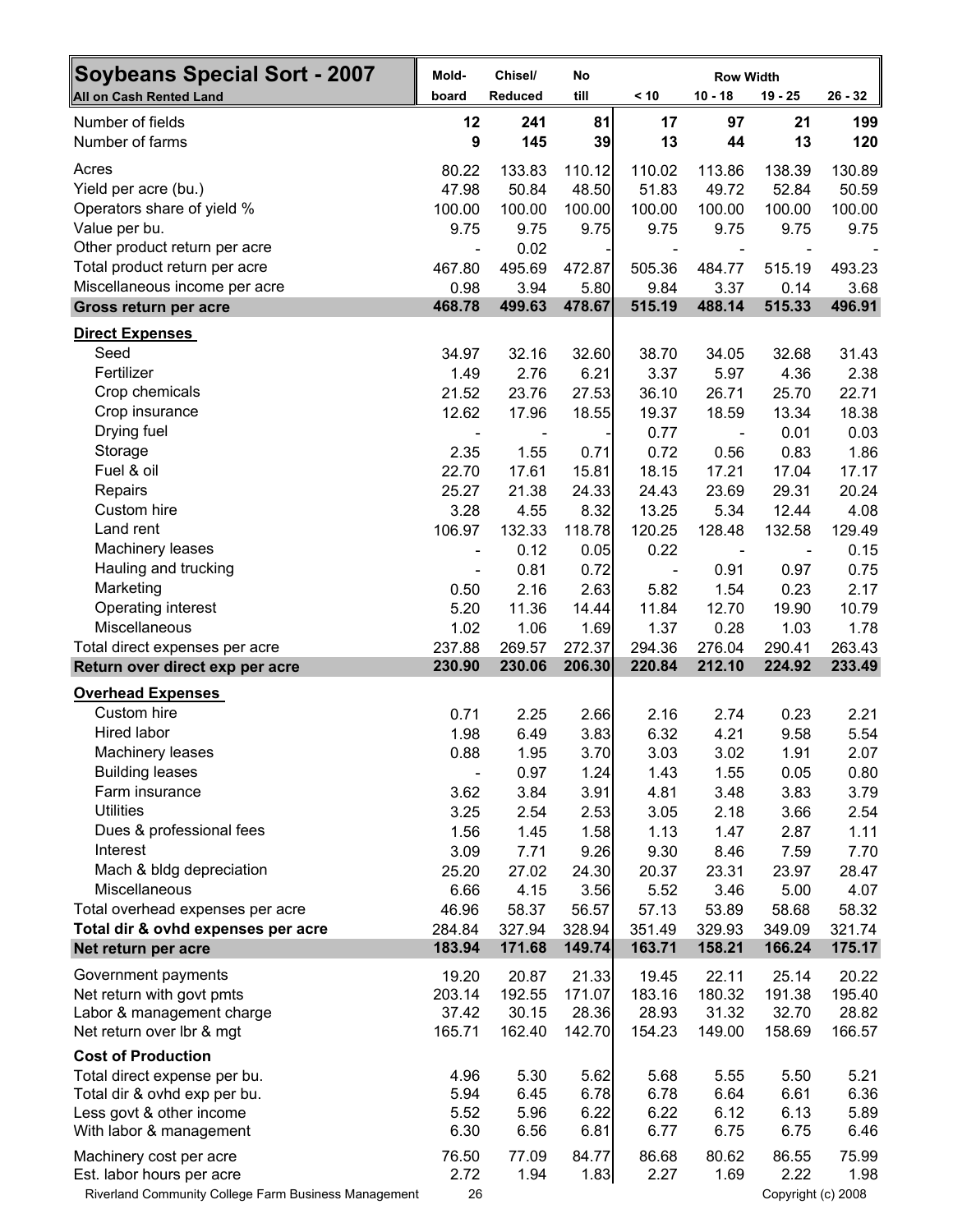| <b>Irrigated Corn/Soybeans - 2007</b>               | <b>Irrigated Corn</b><br><b>Owned Land Cash Rent</b> |                             | <b>Irrigated Soybeans</b><br><b>Owned Land Cash Rent</b> |                             | <b>Irrigated Hay, Alfalfa</b><br><b>Owned Land Cash Rent</b> |                             |
|-----------------------------------------------------|------------------------------------------------------|-----------------------------|----------------------------------------------------------|-----------------------------|--------------------------------------------------------------|-----------------------------|
|                                                     | Avg. Of<br><b>All Farms</b>                          | Avg. Of<br><b>All Farms</b> | Avg. Of<br><b>All Farms</b>                              | Avg. Of<br><b>All Farms</b> | Avg. Of<br><b>All Farms</b>                                  | Avg. Of<br><b>All Farms</b> |
| Number of fields<br>Number of farms                 | 9<br>9                                               | 14<br>13                    | 9<br>9                                                   | 8<br>8                      | 5<br>5                                                       | 5<br>5                      |
| Acres                                               | 201.89                                               | 294.89                      | 99.56                                                    | 105.88                      | 85.00                                                        | 87.80                       |
| Yield per acre (bu.)                                | 158.63                                               | 170.86                      | 44.85                                                    | 38.43                       | 3.98                                                         | 4.64                        |
| Operators share of yield %                          | 100.00                                               | 100.00                      | 100.00                                                   | 100.00                      | 100.00                                                       | 100.00                      |
| Value per bu.                                       | 3.93                                                 | 3.99                        | 9.85                                                     | 9.12                        | 133.30                                                       | 126.79                      |
| Total product return per acre                       | 623.35                                               | 681.46                      | 441.86                                                   | 350.32                      | 530.41                                                       | 587.83                      |
| Miscellaneous income per acre                       | 18.38                                                | 10.26                       | 3.65                                                     | 5.35                        |                                                              |                             |
| Gross return per acre                               | 641.73                                               | 691.72                      | 445.51                                                   | 355.67                      | 530.41                                                       | 587.83                      |
| <b>Direct Expenses</b>                              |                                                      |                             |                                                          |                             |                                                              |                             |
| Seed                                                | 61.32                                                | 63.98                       | 38.15                                                    | 32.58                       |                                                              |                             |
| Fertilizer                                          | 87.39                                                | 85.38                       | 4.13                                                     | 12.50                       | 38.89                                                        | 21.78                       |
| Crop chemicals                                      | 32.57                                                | 31.12                       | 21.76                                                    | 17.44                       | 8.97                                                         | 12.09                       |
| Crop insurance                                      | 8.28                                                 | 6.21                        | 11.87                                                    | 6.80                        |                                                              |                             |
| Drying fuel                                         | 15.07                                                | 14.02                       |                                                          |                             |                                                              |                             |
| Storage                                             | 0.23                                                 |                             | 1.54                                                     | 1.16                        |                                                              |                             |
| Irrigation energy                                   | 9.45                                                 | 6.92                        | 10.02                                                    | 7.79                        | 12.35                                                        | 16.41                       |
| Fuel & oil                                          | 25.16                                                | 30.72                       | 16.57                                                    | 23.40                       | 27.24                                                        | 28.09                       |
| Repairs<br>Custom hire                              | 33.24                                                | 51.89                       | 20.59                                                    | 29.62                       | 38.94                                                        | 50.22                       |
| Hired labor                                         | 5.81                                                 | 5.45<br>2.99                | 4.94                                                     | 4.56                        | 4.40                                                         | 12.15<br>18.59              |
| Land rent                                           |                                                      | 124.27                      | $\overline{\phantom{0}}$                                 |                             |                                                              | 119.11                      |
| Machinery leases                                    |                                                      | 2.85                        |                                                          | 123.33                      |                                                              | 17.61                       |
| Hauling and trucking                                | 3.15                                                 | 1.63                        | 5.17                                                     | 1.16                        |                                                              | 2.64                        |
| Marketing                                           | 2.15                                                 | 0.58                        | 1.11                                                     | 0.88                        |                                                              |                             |
| Operating interest                                  | 17.97                                                | 36.37                       | 16.19                                                    | 20.82                       | 9.25                                                         | 18.55                       |
| Miscellaneous                                       | 3.90                                                 | 3.07                        | 5.13                                                     | 6.41                        | 1.34                                                         | 2.70                        |
| Total direct expenses per acre                      | 305.72                                               | 467.44                      | 157.17                                                   | 288.43                      | 141.37                                                       | 319.94                      |
| Return over direct exp per acre                     | 336.01                                               | 224.28                      | 288.34                                                   | 67.24                       | 389.04                                                       | 267.89                      |
| <b>Overhead Expenses</b>                            |                                                      |                             |                                                          |                             |                                                              |                             |
| Custom hire                                         | 0.86                                                 | 0.73                        | 1.58                                                     | 0.62                        |                                                              |                             |
| Hired labor                                         | 16.26                                                | 38.50                       | 3.59                                                     | 19.05                       | 17.07                                                        | 10.78                       |
| RE & pers. property taxes                           | 17.79                                                |                             | 21.33                                                    |                             | 16.13                                                        |                             |
| <b>Building leases</b>                              |                                                      | 0.21                        |                                                          |                             |                                                              | 0.61                        |
| Farm insurance                                      | 11.17                                                | 14.21                       | 7.45                                                     | 11.23                       | 8.66                                                         | 10.24                       |
| <b>Utilities</b>                                    | 8.00                                                 | 4.91                        | 6.75                                                     | 5.52                        | 5.46                                                         | 6.31                        |
| Dues & professional fees                            | ÷,                                                   | 0.02                        |                                                          |                             |                                                              |                             |
| Interest<br>Mach & bldg depreciation                | 46.93<br>46.78                                       | 9.25<br>43.39               | 46.67<br>47.44                                           | 6.11<br>40.91               | 68.23<br>64.72                                               | 7.07                        |
| Miscellaneous                                       | 8.13                                                 | 10.13                       | 7.14                                                     | 7.68                        | 11.07                                                        | 52.46<br>14.59              |
| Total overhead expenses per acre                    | 155.91                                               | 121.34                      | 141.95                                                   | 91.12                       | 191.35                                                       | 102.05                      |
| Total dir & ovhd expenses per acre                  | 461.62                                               | 588.78                      | 299.12                                                   | 379.55                      | 332.72                                                       | 421.99                      |
| Net return per acre                                 | 180.11                                               | 102.94                      | 146.39                                                   | $-23.88$                    | 197.68                                                       | 165.84                      |
|                                                     |                                                      |                             |                                                          |                             |                                                              |                             |
| Government payments<br>Net return with govt pmts    | 25.40<br>205.51                                      | 20.75<br>123.69             | 15.71<br>162.10                                          | 13.36<br>$-10.52$           | 197.68                                                       | 165.84                      |
| Labor & management charge                           | 55.39                                                | 30.97                       | 52.50                                                    | 34.06                       | 78.82                                                        | 69.33                       |
| Net return over lbr & mgt                           | 150.12                                               | 92.72                       | 109.60                                                   | $-44.59$                    | 118.87                                                       | 96.52                       |
|                                                     |                                                      |                             |                                                          |                             |                                                              |                             |
| <b>Cost of Production</b>                           |                                                      |                             |                                                          |                             |                                                              |                             |
| Total direct expense per bu.                        | 1.93                                                 | 2.74                        | 3.50                                                     | 7.51                        | 35.53                                                        | 69.01                       |
| Total dir & ovhd exp per bu.                        | 2.91                                                 | 3.45                        | 6.67                                                     | 9.88                        | 83.62                                                        | 91.02                       |
| Less govt & other income<br>With labor & management | 2.63                                                 | 3.26                        | 6.24                                                     | 9.39                        | 83.62                                                        | 91.02<br>105.97             |
|                                                     | 2.98                                                 | 3.45                        | 7.41                                                     | 10.28                       | 103.43                                                       |                             |
| Machinery cost per acre                             | 115.79                                               | 137.05                      | 88.91                                                    | 99.21                       | 146.72                                                       | 144.59                      |
| Est. labor hours per acre                           | 3.83                                                 | 5.35                        | 2.33                                                     | 3.53                        | 5.27                                                         | 4.08                        |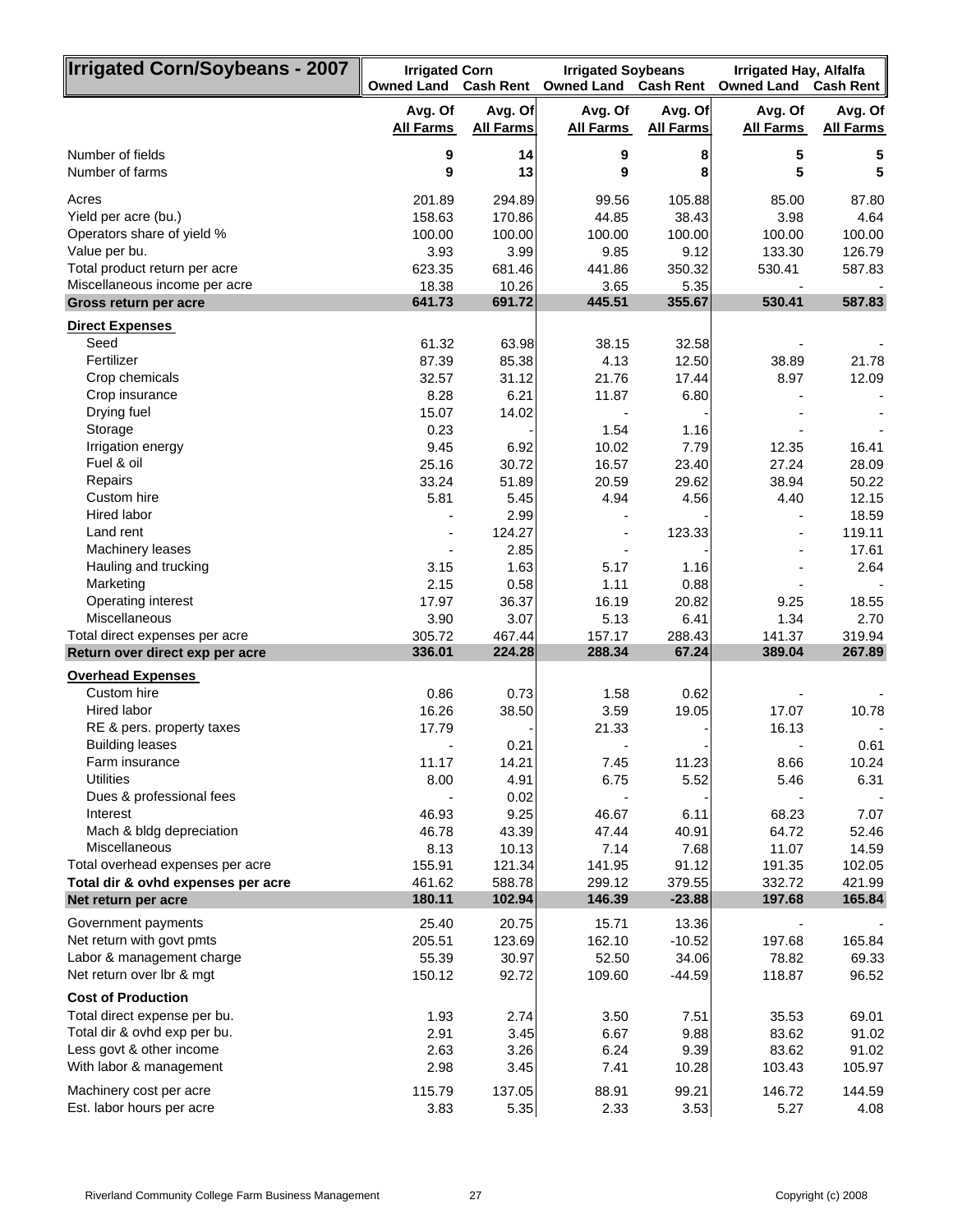| Sweet Corn & Peas - 2007                                               | <b>Sweet Corn</b><br>on Owned Land | <b>Sweet Corn</b><br>on Cash Rent | Peas on<br><b>Owned Land</b> | <b>Peas on Cash Rent</b>    |                   |                   |
|------------------------------------------------------------------------|------------------------------------|-----------------------------------|------------------------------|-----------------------------|-------------------|-------------------|
|                                                                        | Avg. Of<br><b>All Farms</b>        | Avg. Of<br><b>All Farms</b>       | Avg. Of<br><b>All Farms</b>  | Avg. Of<br><b>All Farms</b> | Low<br>20%        | High<br>20%       |
| Number of fields<br>Number of farms                                    | 11<br>11                           | 14<br>13                          | 11<br>11                     | 26<br>26                    | 5<br>5            | 6<br>6            |
|                                                                        |                                    |                                   |                              |                             |                   |                   |
| Acres<br>Yield per acre (ton)                                          | 65.68<br>6.91                      | 57.09<br>6.11                     | 63.56<br>4,935.58            | 45.33<br>4,717.65           | 71.40<br>3,492.97 | 41.50<br>6,030.25 |
| Operators share of yield %                                             | 100.00                             | 100.00                            | 100.00                       | 100.00                      | 100.00            | 100.00            |
| Value per ton                                                          | 59.08                              | 64.60                             | 0.11                         | 0.09                        | 0.10              | 0.09              |
| Total product return per acre                                          | 408.33                             | 394.78                            | 527.57                       | 437.36                      | 358.01            | 555.17            |
| Miscellaneous income per acre                                          |                                    | 4.00                              |                              | 0.29                        |                   |                   |
| Gross return per acre                                                  | 408.33                             | 398.78                            | 527.57                       | 437.65                      | 358.01            | 555.17            |
| <b>Direct Expenses</b>                                                 |                                    |                                   |                              |                             |                   |                   |
| Seed<br>Fertilizer                                                     |                                    |                                   |                              |                             |                   |                   |
| Crop chemicals                                                         | 55.08<br>43.51                     | 64.80<br>34.53                    | 13.57<br>13.88               | 19.42<br>13.31              | 24.48<br>17.73    | 26.19<br>14.22    |
| Crop insurance                                                         | 6.84                               | 5.27                              | 8.25                         | 9.93                        | 15.91             | 5.71              |
| Fuel & oil                                                             | 15.78                              | 17.72                             | 7.75                         | 8.99                        | 9.80              | 8.72              |
| Repairs                                                                | 18.16                              | 29.65                             | 12.79                        | 14.67                       | 14.20             | 13.71             |
| Custom hire                                                            |                                    |                                   |                              | 1.56                        |                   | 4.16              |
| Hired labor                                                            | 16.81                              | 10.32                             | 1.95                         |                             |                   |                   |
| Land rent                                                              |                                    | 108.28                            |                              | 130.21                      | 141.49            | 110.25            |
| Hauling and trucking<br>Marketing                                      | 1.22                               | 5.44                              |                              |                             |                   |                   |
| Operating interest                                                     | 8.22                               | 0.26<br>11.09                     | 1.88                         | 4.24                        | 3.77              | 7.15              |
| Miscellaneous                                                          | 10.44                              | 5.89                              | 0.50                         | 4.60                        | 0.59              | 4.40              |
| Total direct expenses per acre                                         | 176.07                             | 293.27                            | 60.57                        | 206.93                      | 227.98            | 194.51            |
| Return over direct exp per acre                                        | 232.25                             | 105.51                            | 467.01                       | 230.72                      | 130.03            | 360.66            |
| <b>Overhead Expenses</b>                                               |                                    |                                   |                              |                             |                   |                   |
| Custom hire                                                            | 0.58                               | 0.99                              | 0.50                         |                             |                   |                   |
| Hired labor                                                            | 9.29                               | 4.34                              | 7.56                         | 4.16                        | 4.00              | 8.78              |
| Machinery leases                                                       | 1.23                               | 4.51                              | 1.14                         | 0.89                        | 1.54              | 0.01              |
| RE & pers. property taxes<br><b>Building leases</b>                    | 21.85<br>0.26                      | 0.24                              | 16.99                        |                             |                   |                   |
| Farm insurance                                                         | 6.20                               | 3.66                              | 1.86                         | 2.76                        | 3.96              | 3.13              |
| <b>Utilities</b>                                                       | 3.61                               | 2.14                              | 2.14                         | 1.27                        | 1.19              | 2.66              |
| Dues & professional fees                                               | 0.42                               | 1.70                              | 0.29                         | 0.67                        | 0.81              | 0.88              |
| Interest                                                               | 38.87                              | 10.82                             | 18.27                        | 3.57                        | 3.71              | 1.67              |
| Mach & bldg depreciation                                               | 19.78                              | 17.51                             | 12.68                        | 11.22                       | 11.98             | 10.47             |
| Miscellaneous                                                          | 6.13                               | 10.87                             | 3.37                         | 3.06                        | 1.86              | 3.35              |
| Total overhead expenses per acre<br>Total dir & ovhd expenses per acre | 108.21<br>284.28                   | 56.77<br>350.04                   | 64.80<br>125.36              | 27.60<br>234.54             | 29.05<br>257.03   | 30.95<br>225.46   |
| Net return per acre                                                    | 124.05                             | 48.74                             | 402.21                       | 203.11                      | 100.98            | 329.71            |
|                                                                        |                                    |                                   |                              |                             |                   |                   |
| Government payments<br>Net return with govt pmts                       | 124.05                             | 48.74                             | 402.21                       | 203.11                      | 100.98            | 329.71            |
| Labor & management charge                                              | 25.74                              | 32.22                             | 10.54                        | 12.19                       | 9.92              | 19.86             |
| Net return over Ibr & mgt                                              | 98.30                              | 16.52                             | 391.67                       | 190.92                      | 91.06             | 309.85            |
| <b>Cost of Production</b>                                              |                                    |                                   |                              |                             |                   |                   |
| Total direct expense per ton                                           | 25.48                              | 47.99                             | 0.01                         | 0.04                        | 0.07              | 0.03              |
| Total dir & ovhd exp per ton                                           | 41.14                              | 57.28                             | 0.03                         | 0.05                        | 0.07              | 0.04              |
| Less govt & other income                                               | 41.14                              | 56.63                             | 0.03                         | 0.05                        | 0.07              | 0.04              |
| With labor & management                                                | 44.86                              | 61.90                             | 0.03                         | 0.05                        | 0.08              | 0.04              |
| Machinery cost per acre                                                | 74.25                              | 87.46                             | 35.41                        | 38.99                       | 37.92             | 36.68             |
| Est. labor hours per acre                                              | 2.19                               | 2.12                              | 1.28                         | 1.05                        | 1.11              | 1.21              |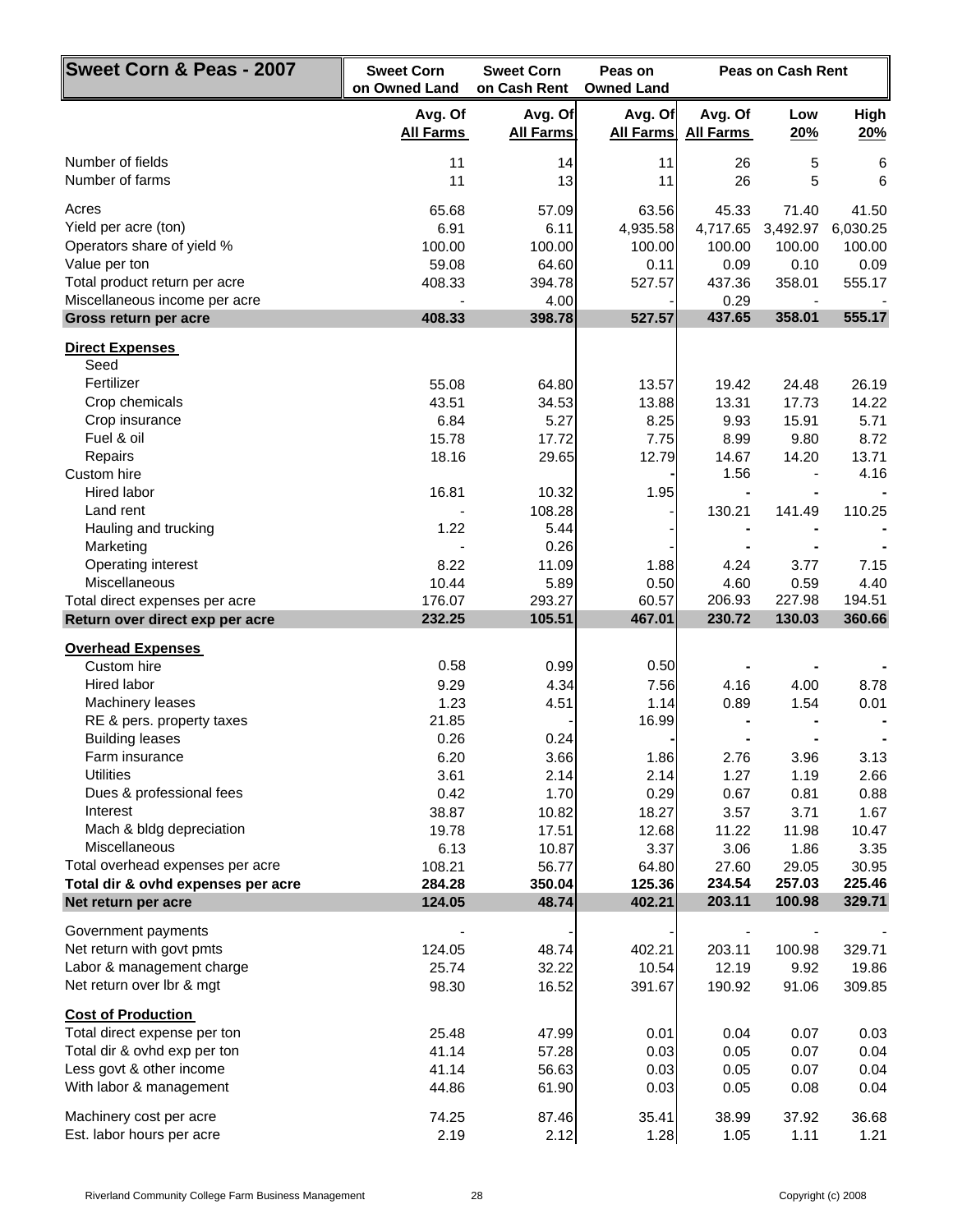| <b>Oats - 2007</b>                                     | <b>Oats on Owned Land</b>   | <b>Oats on Cash Rent</b>    |  |  |
|--------------------------------------------------------|-----------------------------|-----------------------------|--|--|
|                                                        | Avg. Of<br><b>All Farms</b> | Avg. Of<br><b>All Farms</b> |  |  |
| Number of fields                                       | 13                          | 12                          |  |  |
| Number of farms                                        | 13                          | 12                          |  |  |
| Acres                                                  | 16.27                       | 23.54                       |  |  |
| Yield per acre (bu.)                                   | 88.64                       | 89.53                       |  |  |
| Operators share of yield %                             | 100.00                      | 100.00                      |  |  |
| Value per bu.                                          | 2.42                        | 2.56                        |  |  |
| Other product return per acre                          | 5.79                        | 4.91                        |  |  |
| Total product return per acre                          | 220.53                      | 233.95                      |  |  |
| Miscellaneous income per acre<br>Gross return per acre | 57.28<br>277.81             | 46.43<br>280.38             |  |  |
|                                                        |                             |                             |  |  |
| <b>Direct Expenses</b>                                 |                             |                             |  |  |
| Seed                                                   | 17.99                       | 22.32                       |  |  |
| Fertilizer                                             | 6.32                        | 3.25                        |  |  |
| Crop chemicals<br>Crop insurance                       | 0.12<br>1.35                |                             |  |  |
| Fuel & oil                                             | 13.65                       | 1.32<br>11.48               |  |  |
| Repairs                                                | 18.74                       | 16.96                       |  |  |
| Custom hire                                            | 9.92                        | 13.14                       |  |  |
| Land rent                                              |                             | 116.44                      |  |  |
| Hauling and trucking                                   | 0.65                        |                             |  |  |
| Operating interest                                     | 1.31                        | 5.81                        |  |  |
| Miscellaneous                                          | 1.61                        | 1.69                        |  |  |
| Total direct expenses per acre                         | 71.66                       | 192.39                      |  |  |
| Return over direct exp per acre                        | 206.14                      | 87.99                       |  |  |
| <b>Overhead Expenses</b>                               |                             |                             |  |  |
| Custom hire                                            | 4.41                        | 1.46                        |  |  |
| Hired labor                                            | 6.30                        | 5.85                        |  |  |
| Machinery leases                                       | 1.22                        | 1.01                        |  |  |
| RE & pers. property taxes                              | 12.26                       |                             |  |  |
| Farm insurance                                         | 3.22                        | 3.24                        |  |  |
| <b>Utilities</b>                                       | 2.48                        | 2.27                        |  |  |
| Dues & professional fees                               | 1.52                        | 1.17                        |  |  |
| Interest                                               | 66.53                       | 9.67                        |  |  |
| Mach & bldg depreciation<br><b>Miscellaneous</b>       | 15.00                       | 12.26                       |  |  |
| Total overhead expenses per acre                       | 12.16<br>125.11             | 3.04<br>39.97               |  |  |
| Total dir & ovhd expenses per acre                     | 196.77                      | 232.37                      |  |  |
| Net return per acre                                    | 81.04                       | 48.02                       |  |  |
|                                                        |                             |                             |  |  |
| Government payments                                    | 6.27                        | 15.79                       |  |  |
| Net return with govt pmts                              | 87.31                       | 63.81                       |  |  |
| Labor & management charge<br>Net return over lbr & mgt | 20.59<br>66.72              | 16.37<br>47.44              |  |  |
|                                                        |                             |                             |  |  |
| <b>Cost of Production</b>                              |                             |                             |  |  |
| Total direct expense per bu.                           | 0.81                        | 2.15                        |  |  |
| Total dir & ovhd exp per bu.                           | 2.22                        | 2.60                        |  |  |
| Less govt & other income                               | 1.44                        | 1.85                        |  |  |
| With labor & management                                | 1.67                        | 2.03                        |  |  |
| Machinery cost per acre                                | 75.15                       | 64.89                       |  |  |
| Est. labor hours per acre                              | 1.80                        | 1.35                        |  |  |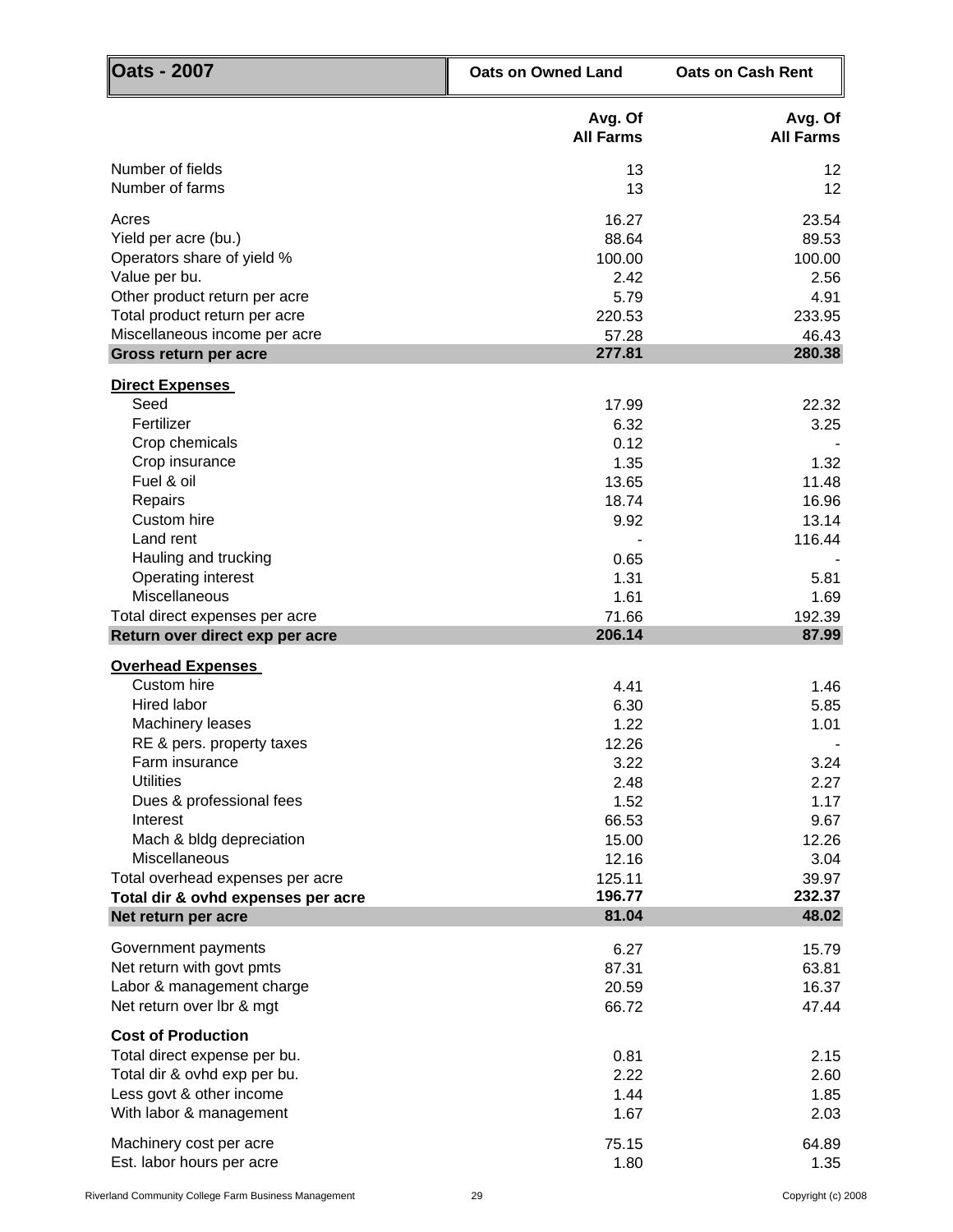| Corn Silage - 2007                                   |                 | <b>Corn Silage on Owned Land</b> |                            | <b>Corn Silage on Cash Rent</b>       |               |                    |  |
|------------------------------------------------------|-----------------|----------------------------------|----------------------------|---------------------------------------|---------------|--------------------|--|
|                                                      | Avg. Of         |                                  | All Farms Low 20% High 20% | Avg. Of<br>All Farms Low 20% High 20% |               |                    |  |
| Number of fields                                     | 76              | 15                               | 15                         | 71                                    | 16            | 15                 |  |
| Number of farms                                      | 75              | 15                               | 15                         | 66                                    | 13            | 14                 |  |
| Acres                                                | 43.26           | 39.87                            | 40.23                      | 64.71                                 | 74.55         | 38.65              |  |
| Yield per acre (ton)                                 | 23.59           | 19.43                            | 27.01                      | 21.38                                 | 19.69         | 24.78              |  |
| Operators share of yield %                           | 100.00          | 100.00                           | 100.00                     | 100.00                                | 100.00        | 100.00             |  |
| Value per ton                                        | 29.12           | 26.90                            | 30.70                      | 30.40                                 | 29.26         | 33.63              |  |
| Total product return per acre                        | 687.07          | 522.71                           | 829.11                     | 650.01                                | 576.21        | 833.36             |  |
| Miscellaneous income per acre                        | 11.43           |                                  | 56.53                      | 6.35                                  |               | 6.67               |  |
| Gross return per acre                                | 698.50          | 522.71                           | 885.64                     | 656.35                                | 576.21        | 840.03             |  |
| <b>Direct Expenses</b>                               |                 |                                  |                            |                                       |               |                    |  |
| Seed                                                 | 61.76           | 58.99                            | 61.62                      | 69.20                                 | 80.99         | 72.10              |  |
| Fertilizer                                           | 56.51           | 42.50                            | 68.41                      | 58.15                                 | 57.69         | 68.42              |  |
| Crop chemicals                                       | 32.69           | 38.40                            | 27.70                      | 39.31                                 | 48.83         | 28.65              |  |
| Crop insurance                                       | 14.62           | 14.26                            | 22.50                      | 13.64                                 | 12.55         | 7.66               |  |
| Storage                                              | 2.09            |                                  |                            | 4.57                                  | 9.36          |                    |  |
| Fuel & oil                                           | 28.91           | 26.60                            | 27.70                      | 30.83                                 | 28.06         | 34.79              |  |
| Repairs                                              | 37.80           | 35.60                            | 36.95                      | 43.10                                 | 48.78         | 62.52              |  |
| Custom hire                                          | 59.59           | 122.97                           | 17.99                      | 62.22                                 | 132.20        | 20.17              |  |
| Land rent                                            |                 |                                  |                            | 116.67                                | 122.93        | 119.68             |  |
| Operating interest<br>Miscellaneous                  | 9.39            | 10.99<br>23.07                   | 19.81                      | 8.52                                  | 10.28<br>3.68 | 15.14              |  |
| Total direct expenses per acre                       | 10.39<br>313.77 | 373.37                           | 4.93<br>287.63             | 4.64<br>450.86                        | 555.35        | 2.30<br>431.45     |  |
| Return over direct exp per acre                      | 384.73          | 149.34                           | 598.02                     | 205.50                                | 20.86         | 408.59             |  |
|                                                      |                 |                                  |                            |                                       |               |                    |  |
| <b>Overhead Expenses</b><br>Custom hire              | 5.67            | 5.05                             | 6.65                       | 24.37                                 | 8.96          | 7.50               |  |
| Hired labor                                          | 19.77           | 22.57                            | 22.18                      | 20.46                                 | 11.32         | 24.79              |  |
| Machinery leases                                     | 4.01            | 0.45                             | 1.17                       | 0.65                                  | 0.25          | 0.52               |  |
| <b>Building leases</b>                               | 0.65            | 0.21                             | 0.81                       | 4.66                                  | 2.94          | 0.11               |  |
| RE & pers. property taxes                            | 14.84           | 10.7                             | 17.85                      |                                       |               |                    |  |
| Farm insurance                                       | 6.21            | 5.03                             | 4.91                       | 3.81                                  | 2.42          | 6.20               |  |
| <b>Utilities</b>                                     | 4.89            | 5.45                             | 5.92                       | 3.01                                  | 3.21          | 5.36               |  |
| Dues & professional fees                             | 2.45            | 0.34                             | 0.88                       | 1.22                                  | 1.42          | 1.57               |  |
| Interest                                             | 72.11           | 81.96                            | 66.96                      | 8.53                                  | 9.14          | 3.00               |  |
| Mach & bldg depreciation                             | 38.33           | 32.31                            | 36.14                      | 28.40                                 | 11.98         | 31.69              |  |
| Miscellaneous                                        | 7.82            | 5.86                             | 11.47                      | 6.28                                  | 5.91          | 4.86               |  |
| Total overhead expenses per acre                     | 176.74          | 169.92                           | 174.93                     | 101.40                                | 57.56         | 85.60              |  |
| Total dir & ovhd expenses per acre                   | 490.51          | 543.29                           | 462.55                     | 552.26                                | 612.90        | 517.05             |  |
| Net return per acre                                  | 207.99          | $-20.58$                         | 423.09                     | 104.10                                | $-36.70$      | 322.99             |  |
| Government payments                                  | 19.77           | 18.33                            | 20.52                      | 18.41                                 | 25.44         | 15.63              |  |
| Net return with govt pmts                            | 227.76          | $-2.25$                          | 443.61                     | 122.50                                | $-11.25$      | 338.62             |  |
| Labor & management charge                            | 37.72           | 43.87                            | 37.81                      | 29.36                                 | 27.61         | 23.34              |  |
| Net return over lbr & mgt                            | 190.03          | $-46.12$                         | 405.80                     | 93.15                                 | $-38.87$      | 315.27             |  |
| <b>Cost of Production</b>                            |                 |                                  |                            |                                       |               |                    |  |
| Total direct expense per ton                         | 13.30           | 19.21                            | 10.65                      | 21.09                                 | 28.20         | 17.41              |  |
| Total dir & ovhd exp per ton                         | 20.79           | 27.96                            | 17.12                      | 25.83                                 | 31.13         | 20.87              |  |
| Less govt & other income                             | 19.47           | 27.01                            | 14.27                      | 24.67                                 | 29.83         | 19.97              |  |
| With labor & management                              | 21.07           | 29.27                            | 15.67                      | 26.05                                 | 31.24         | 20.91              |  |
| Machinery cost per acre                              | 179.64          | 225.37                           | 131.83                     | 194.91                                | 235.94        | 155.60             |  |
| Est. labor hours per acre                            | 4.95            | 5.73                             | 4.55                       | 4.49                                  | 2.24          | 5.63               |  |
| Riverland Community College Farm Business Management |                 | 30                               |                            |                                       |               | Copyright (c) 2008 |  |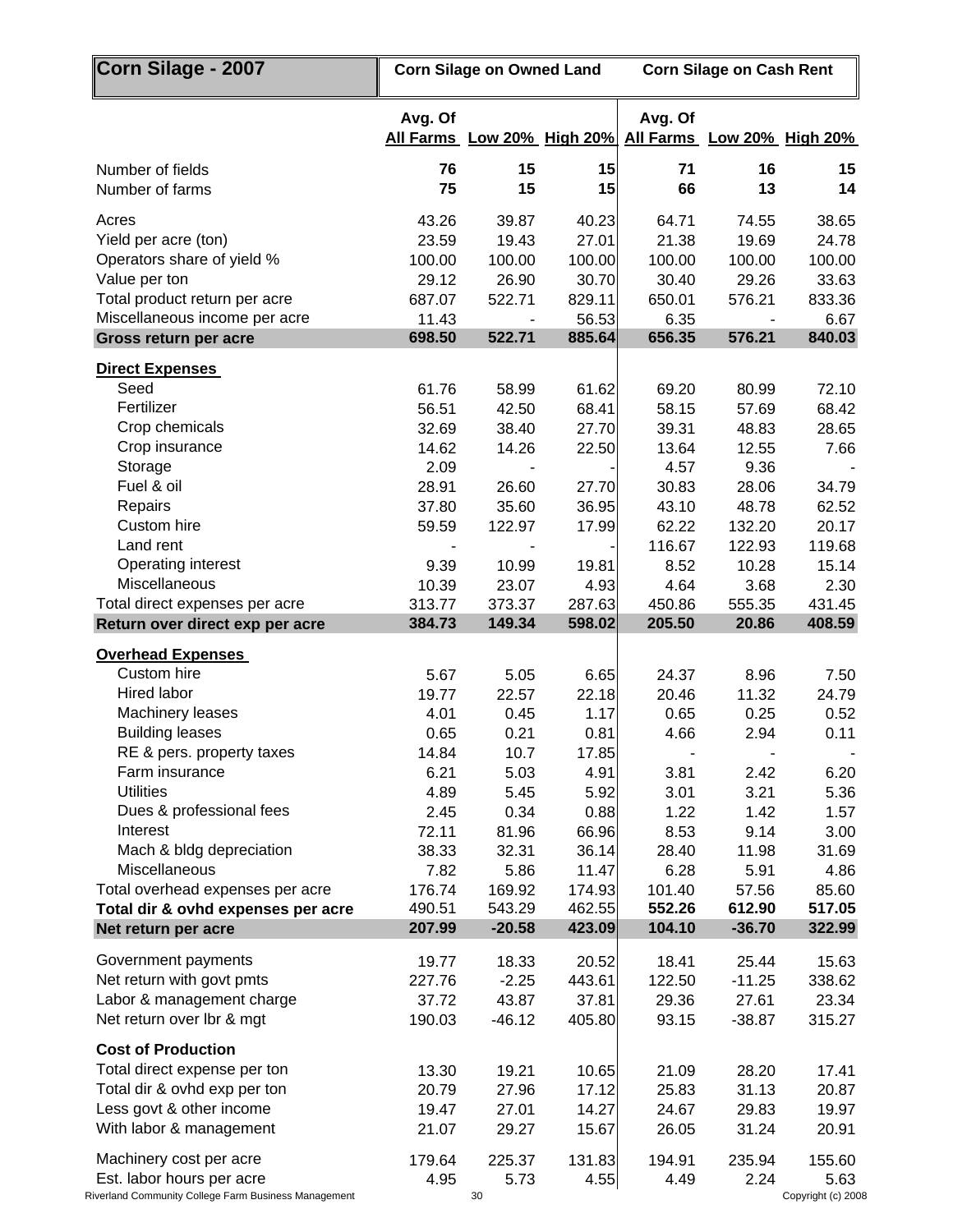| Hay, Alfalfa - 2007                                                               | Hay, Alfalfa<br>on Owned Land |                   |                  | Hay, Alfalfa<br>on Cash Rent |                 |                                 |  |
|-----------------------------------------------------------------------------------|-------------------------------|-------------------|------------------|------------------------------|-----------------|---------------------------------|--|
|                                                                                   | Avg. Of<br><b>All Farms</b>   | Low 20%           | <b>High 20%</b>  | Avg. Of<br><b>All Farms</b>  | Low 20%         | <b>High 20%</b>                 |  |
| Number of fields                                                                  | 99                            | 22                | 20               | 111                          | 21              | 21                              |  |
| Number of farms                                                                   | 93                            | 18                | 19               | 100                          | 20              | 20                              |  |
| Acres                                                                             | 58.55                         | 42.41             | 55.43            | 73.51                        | 52.40           | 81.34                           |  |
| Yield per acre (ton)                                                              | 4.64                          | 3.73              | 5.71             | 4.91                         | 3.55            | 5.59                            |  |
| Operators share of yield %                                                        | 100.00                        | 100.00            | 100.00           | 100.00                       | 100.00          | 100.00                          |  |
| Value per ton                                                                     | 110.45                        | 90.22             | 126.44           | 113.17                       | 104.53          | 128.56                          |  |
| Total product return per acre                                                     | 513.03                        | 336.75            | 722.29           | 556.22                       | 371.56          | 719.15                          |  |
| Miscellaneous income per acre                                                     | 5.21                          | 1.06              | 4.49             | 1.30                         |                 |                                 |  |
| Gross return per acre                                                             | 518.24                        | 337.81            | 726.78           | 557.52                       | 371.56          | 719.15                          |  |
| <b>Direct Expenses</b>                                                            |                               |                   |                  |                              |                 |                                 |  |
| Fertilizer                                                                        | 22.78                         | 15.28             | 26.65            | 40.16                        | 41.60           | 29.11                           |  |
| Crop chemicals                                                                    | 11.28                         | 9.93              | 14.65            | 10.22                        | 10.85           | 12.70                           |  |
| Crop insurance                                                                    |                               |                   |                  | 1.10                         |                 | 1.14                            |  |
| Storage                                                                           | 1.03                          |                   |                  | 1.81                         | 4.87            |                                 |  |
| Fuel & oil                                                                        | 27.14                         | 35.62             | 26.80            | 28.32                        | 24.95           | 36.68                           |  |
| Repairs                                                                           | 36.24                         | 37.97             | 31.81            | 37.52                        | 42.20           | 37.14                           |  |
| Custom hire<br><b>Land Rent</b>                                                   | 39.95                         | 71.65             | 25.23            | 49.08                        | 71.13           | 14.02                           |  |
| Machinery leases                                                                  | 0.14                          |                   | 0.71             | 116.88                       | 111.80          | 110.45                          |  |
| Hauling and trucking                                                              | 0.18                          |                   | 0.93             |                              |                 |                                 |  |
| Operating interest                                                                | 8.99                          | 13.12             | 13.84            | 8.15                         | 9.58            | 7.44                            |  |
| Miscellaneous                                                                     | 8.45                          | 24.37             | 2.33             | 6.67                         | 7.34            | 4.32                            |  |
| Total direct expenses per acre                                                    | 156.18                        | 207.95            | 142.96           | 299.91                       | 324.34          | 253.00                          |  |
| Return over direct exp per acre                                                   | 362.06                        | 129.86            | 583.81           | 257.61                       | 47.22           | 466.15                          |  |
| <b>Overhead Expenses</b>                                                          |                               |                   |                  |                              |                 |                                 |  |
| Custom hire                                                                       | 7.50                          | 4.69              | 11.40            | 19.62                        | 8.17            | 43.11                           |  |
| <b>Hired labor</b>                                                                | 16.83                         | 10.93             | 16.79            | 18.55                        | 8.91            | 24.40                           |  |
| Machinery leases                                                                  | 3.89                          | 2.72              | 0.89             | 1.89                         | 0.61            | 0.61                            |  |
| <b>Building leases</b>                                                            | 0.61                          | 0.30              | 1.03             | 4.01                         | 2.66            | 0.94                            |  |
| RE & pers. property taxes                                                         | 13.95                         | 15.70             | 15.52            |                              |                 |                                 |  |
| Farm insurance                                                                    | 5.37                          | 5.70              | 4.64             | 4.10                         | 3.64            | 4.50                            |  |
| <b>Utilities</b>                                                                  | 5.25                          | 5.56              | 5.45             | 2.85                         | 3.85            | 3.14                            |  |
| Dues & professional fees                                                          | 1.37                          | 1.64              | 1.25             | 1.41                         | 1.26            | 0.94                            |  |
| Interest                                                                          | 54.11                         | 51.84             | 72.41            | 9.55                         | 5.18            | 9.50                            |  |
| Mach & bldg depreciation                                                          | 34.74                         | 25.45             | 42.05            | 28.67                        | 16.03           | 32.21                           |  |
| Miscellaneous                                                                     | 7.97                          | 5.82              | 8.24             | 6.12                         | 5.40            | 4.32                            |  |
| Total overhead expenses per acre                                                  | 151.60                        | 130.35            | 179.66           | 96.77<br>396.69              | 55.72<br>380.06 | 123.68<br>376.68                |  |
| Total dir & ovhd expenses per acre<br>Net return per acre                         | 307.78<br>210.46              | 338.30<br>$-0.49$ | 322.62<br>404.15 | 160.83                       | $-8.50$         | 342.47                          |  |
|                                                                                   |                               |                   |                  |                              |                 |                                 |  |
| Government payments                                                               | 8.94                          | 11.40             | 9.63             | 6.48                         | 7.67            | 8.66                            |  |
| Net return with govt pmts                                                         | 219.4                         | 10.91             | 413.79           | 167.31                       | $-0.83$         | 351.12                          |  |
| Labor & management charge                                                         | 34.56                         | 27.11             | 32.26            | 31.58                        | 33.79           | 30.63                           |  |
| Net return over lbr & mgt                                                         | 184.84                        | $-16.20$          | 381.53           | 135.73                       | $-34.62$        | 320.49                          |  |
| <b>Cost of Production</b>                                                         |                               |                   |                  |                              |                 |                                 |  |
| Total direct expense per ton                                                      | 33.62                         | 55.71             | 25.03            | 61.02                        | 91.25           | 45.23                           |  |
| Total dir & ovhd exp per ton                                                      | 66.26                         | 90.64             | 56.48            | 80.71                        | 106.92          | 67.34                           |  |
| Less govt & other income                                                          | 63.22                         | 87.30             | 54.01            | 79.13                        | 104.76          | 65.79                           |  |
| With labor & management                                                           | 70.66                         | 94.57             | 59.65            | 85.55                        | 114.27          | 71.27                           |  |
| Machinery cost per acre                                                           | 154.90                        | 187.94            | 145.16           | 170.67                       | 163.50          | 168.66                          |  |
| Est. labor hours per acre<br>Riverland Community College Farm Business Management | $4.37_{31}$                   | 3.99              | 4.29             | 4.39                         |                 | 3.03 4.71<br>Copyright (c) 2008 |  |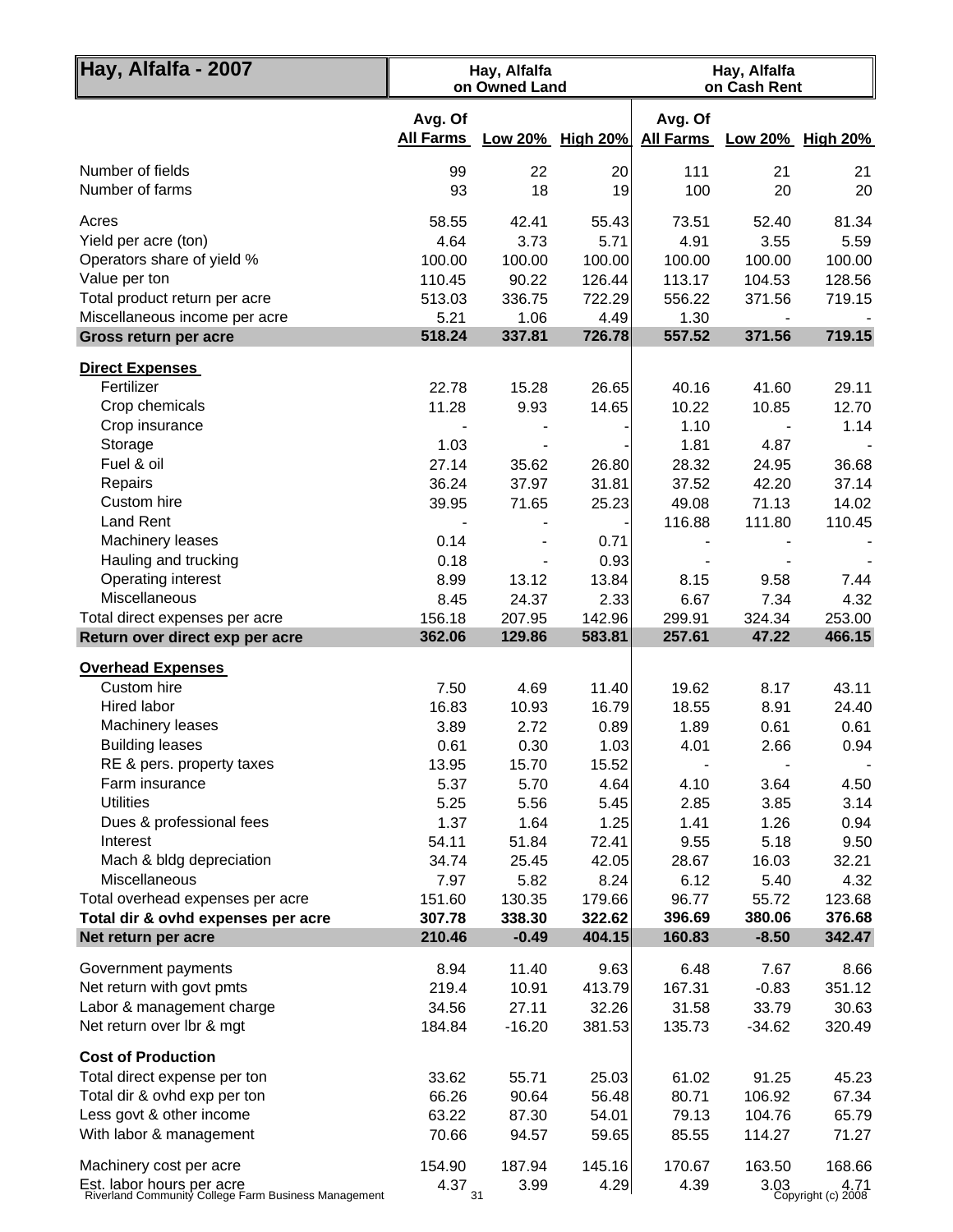| Hay, Grass & Mixed - 2007                   | Hay, Grass<br>on Owned Land | Hay, Grass<br>on Cash Rent  | Hay, Mixed<br>on Owned Land | Hay, Mixed<br>on Cash Rent  |  |
|---------------------------------------------|-----------------------------|-----------------------------|-----------------------------|-----------------------------|--|
|                                             | Avg. Of<br><b>All Farms</b> | Avg. Of<br><b>All Farms</b> | Avg. Of<br><b>All Farms</b> | Avg. Of<br><b>All Farms</b> |  |
| Number of fields                            | 6                           | 7                           | 7                           | 7                           |  |
| Number of farms                             | 6                           | 7                           | $\overline{7}$              | $\overline{7}$              |  |
| Acres                                       | 13.47                       | 26.50                       | 15.95                       | 15.50                       |  |
| Yield per acre (ton)                        | 2.95                        | 2.60                        | 2.82                        | 4.36                        |  |
| Operators share of yield %<br>Value per ton | 100.00<br>81.34             | 100.00                      | 100.00<br>88.97             | 100.00<br>94.63             |  |
| Total product return per acre               | 240.10                      | 87.92<br>228.84             | 250.98                      | 412.71                      |  |
| Miscellaneous income per acre               |                             | 9.70                        |                             |                             |  |
| Gross return per acre                       | 240.10                      | 238.54                      | 250.98                      | 412.71                      |  |
|                                             |                             |                             |                             |                             |  |
| <b>Direct Expenses</b><br>Seed              |                             |                             | 5.74                        | 2.31                        |  |
| Fertilizer                                  | 3.16                        | 36.15                       | 20.16                       | 24.38                       |  |
| Crop chemicals                              |                             | 2.01                        | 0.72                        | 11.51                       |  |
| Fuel & oil                                  | 18.36                       | 16.18                       | 18.73                       | 14.16                       |  |
| Repairs                                     | 15.96                       | 26.89                       | 21.98                       | 26.99                       |  |
| Custom hire                                 | 0.99                        | 54.34                       | 9.64                        | 12.26                       |  |
| Land rent                                   |                             | 112.65                      |                             | 120.68                      |  |
| Hired labor                                 |                             |                             |                             | 1.98                        |  |
| Operating interest<br>Miscellaneous         | 6.09                        | 4.38<br>0.69                | 2.44<br>2.15                | 9.31                        |  |
| Total direct expenses per acre              | 44.55                       | 253.28                      | 81.54                       | 223.59                      |  |
| Return over direct exp per acre             | 195.54                      | $-14.74$                    | 169.43                      | 189.13                      |  |
| <b>Overhead Expenses</b>                    |                             |                             |                             |                             |  |
| Custom hire                                 | 14.01                       | 1.10                        | 4.21                        | 2.75                        |  |
| Hired labor                                 | 5.29                        | 5.39                        | 6.91                        | 0.64                        |  |
| Machinery leases                            |                             | 0.68                        |                             |                             |  |
| <b>Building leases</b>                      | 0.35                        | 2.99                        |                             |                             |  |
| RE & pers. property taxes                   | 19.27                       |                             | 16.02                       |                             |  |
| Farm insurance                              | 2.45                        | 2.97                        | 5.06                        | 3.13                        |  |
| <b>Utilities</b>                            | 2.80                        | 1.35                        | 1.86                        | 2.02                        |  |
| Dues & professional fees                    | 0.55                        | 0.78                        | 2.68                        | 4.32                        |  |
| Interest<br>Mach & bldg depreciation        | 37.16<br>20.28              | 5.65<br>14.14               | 78.27<br>33.52              | 17.89<br>18.31              |  |
| Miscellaneous                               | 3.83                        | 2.72                        | 10.57                       | 3.16                        |  |
| Total overhead expenses per acre            | 105.99                      | 37.77                       | 159.11                      | 52.23                       |  |
| Total dir & ovhd expenses per acre          | 150.55                      | 291.05                      | 240.66                      | 275.81                      |  |
| Net return per acre                         | 89.55                       | $-52.51$                    | 10.32                       | 136.90                      |  |
| Government payments                         | 9.55                        | 5.56                        | 5.04                        | 16.02                       |  |
| Net return with govt pmts                   | 99.10                       | $-46.95$                    | 15.36                       | 152.92                      |  |
| Labor & management charge                   | 18.85                       | 21.56                       | 43.07                       | 28.52                       |  |
| Net return over lbr & mgt                   | 80.25                       | $-68.50$                    | $-27.72$                    | 124.41                      |  |
| <b>Cost of Production</b>                   |                             |                             |                             |                             |  |
| Total direct expense per ton                | 15.09                       | 97.32                       | 28.91                       | 51.27                       |  |
| Total dir & ovhd exp per ton                | 51.00                       | 111.83                      | 85.31                       | 63.24                       |  |
| Less govt & other income                    | 47.77                       | 105.96                      | 83.53                       | 59.57                       |  |
| With labor & management                     | 54.16                       | 114.24                      | 98.80                       | 66.10                       |  |
| Machinery cost per acre                     | 74.87                       | 118.53                      | 87.38                       | 90.72                       |  |
| Est. labor hours per acre                   | 1.97                        | 1.89                        | 3.23                        | 2.59                        |  |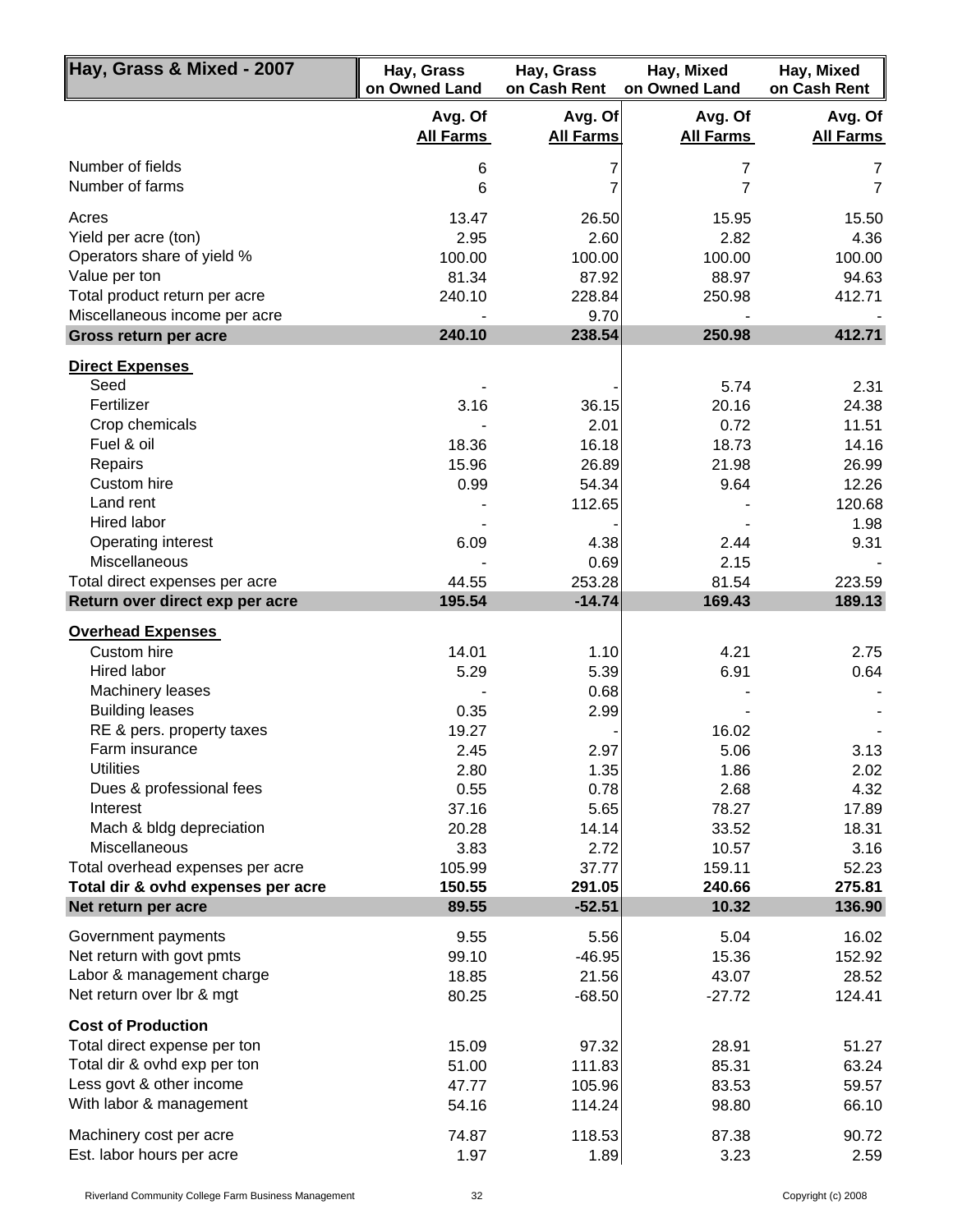| Hay, Alfalfa Establishment - 2007  | Est DC, Hay, Alfalfa<br>on Owned Land |                         |                 | Est DC, Hay, Alfalfa<br>on Cash Rent |                 |                 |
|------------------------------------|---------------------------------------|-------------------------|-----------------|--------------------------------------|-----------------|-----------------|
|                                    | Avg. Of<br><b>All Farms</b>           | Low 20 %                | <b>High 20%</b> | Avg. Of<br><b>All Farms</b>          | Low 20 %        | <b>High 20%</b> |
| Number of fields                   | 35                                    | 7                       | 7               | 35                                   | 6               | 7               |
| Number of farms                    | 35                                    | $\overline{\mathbf{r}}$ | 7               | 34                                   | 6               | $\overline{7}$  |
| Acres                              | 25.61                                 | 24.12                   | 31.50           | 41.11                                | 36.07           | 66.74           |
| Yield per acre (ton)               | 2.07                                  | 0.87                    | 3.32            | 2.79                                 | 1.39            | 3.93            |
| Operators share of yield %         | 100.00                                | 100.00                  | 100.00          | 100.00                               | 100.00          | 100.00          |
| Value per ton                      | 102.74                                | 44.65                   | 112.17          | 100.31                               | 95.48           | 112.22          |
| Total product return per acre      | 212.59                                | 38.63                   | 372.23          | 280.15                               | 132.36          | 440.80          |
| Miscellaneous income per acre      |                                       |                         |                 |                                      |                 |                 |
| Gross return per acre              | 212.59                                | 38.63                   | 372.23          | 280.15                               | 132.36          | 440.80          |
| <b>Direct Expenses</b>             |                                       |                         |                 |                                      |                 |                 |
| Seed                               | 64.28                                 | 60.35                   | 56.27           | 65.47                                | 69.15           | 65.64           |
| Fertilizer                         | 15.89                                 | 15.66                   | 4.80            | 16.80                                | 51.09           | 4.91            |
| Crop chemicals                     | 13.03                                 | 7.74                    | 12.83           | 8.63                                 | 4.30            | 9.82            |
| Storage                            | 0.59                                  |                         | 2.39            | 0.80                                 |                 | 0.75            |
| Fuel & oil                         | 27.46                                 | 33.64                   | 31.78           | 28.36                                | 19.04           | 30.11           |
| Repairs<br>Custom hire             | 41.80                                 | 51.20                   | 46.66           | 34.58                                | 34.95           | 30.90           |
| Land rent                          | 18.74                                 | 5.66                    | 7.63            | 23.08<br>94.57                       | 35.87<br>128.12 | 18.38<br>82.57  |
| Machinery leases                   |                                       |                         |                 | 0.47                                 |                 | 1.44            |
| Operating interest                 | 9.22                                  | 17.89                   | 6.91            | 9.52                                 | 7.06            | 5.85            |
| Miscellaneous                      | 1.31                                  | 2.46                    | 1.23            | 3.61                                 | 0.43            | 6.49            |
| Total direct expenses per acre     | 192.33                                | 194.61                  | 170.50          | 285.90                               | 350.01          | 256.86          |
| Return over direct exp per acre    | 20.26                                 | $-155.98$               | 201.73          | $-5.74$                              | $-217.65$       | 183.95          |
| <b>Overhead Expenses</b>           |                                       |                         |                 |                                      |                 |                 |
| Custom hire                        | 11.29                                 | 20.35                   | 21.60           | 2.64                                 | 0.87            | 3.54            |
| Hired labor                        | 16.68                                 | 13.22                   | 23.08           | 14.66                                | 14.63           | 16.19           |
| Machinery leases                   | 1.97                                  | 0.29                    | 1.36            | 0.66                                 | 0.29            |                 |
| <b>Building leases</b>             | 0.80                                  |                         | 0.96            | 3.80                                 | 0.25            | 5.34            |
| RE & pers. property taxes          | 13.85                                 | 15.86                   | 10.34           |                                      |                 |                 |
| Farm insurance                     | 5.41                                  | 5.21                    | 6.71            | 4.57                                 | 3.20            | 6.82            |
| <b>Utilities</b>                   | 5.47                                  | 2.59                    | 8.81            | 2.91                                 | 3.07            | 3.33            |
| Dues & professional fees           | 1.49                                  | 1.51                    | 1.61            | 0.85                                 | 0.90            | 0.96            |
| Interest                           | 56.50                                 | 51.69                   | 49.77           | 7.15                                 | 20.86           | 4.12            |
| Mach & bldg depreciation           | 34.96                                 | 46.71                   | 29.64           | 27.03                                | 22.41           | 30.45           |
| Miscellaneous                      | 9.95                                  | 4.77                    | 4.94            | 6.54                                 | 9.58            | 5.27            |
| Total overhead expenses per acre   | 158.38                                | 162.20                  | 158.82          | 70.81                                | 76.07           | 76.03           |
| Total dir & ovhd expenses per acre | 350.71                                | 356.80                  | 329.32          | 356.70                               | 426.08          | 332.88          |
| Net return per acre                | $-138.12$                             | $-318.17$               | 42.91           | $-76.55$                             | $-293.71$       | 107.92          |
| Government payments                | 6.24                                  | 7.43                    | 3.77            | 3.94                                 | 0.92            | 1.64            |
| Net return with govt pmts          | $-131.88$                             | $-310.74$               | 46.68           | $-72.61$                             | $-292.80$       | 109.56          |
| Labor & management charge          | 35.75                                 | 43.98                   | 44.57           | 39.71                                | 39.07           | 45.28           |
| Net return over lbr & mgt          | $-167.63$                             | $-354.72$               | 2.11            | $-112.33$                            | $-331.86$       | 64.28           |
| <b>Cost of Production</b>          |                                       |                         |                 |                                      |                 |                 |
| Total direct expense per ton       | 92.95                                 | 224.94                  | 51.38           | 102.37                               | 252.46          | 65.39           |
| Total dir & ovhd exp per ton       | 169.49                                | 412.41                  | 99.24           | 127.72                               | 307.33          | 84.75           |
| Less govt & other income           | 166.48                                | 403.82                  | 98.11           | 126.31                               | 306.67          | 84.33           |
| With labor & management            | 183.75                                | 454.66                  | 111.54          | 140.53                               | 334.85          | 95.86           |
| Machinery cost per acre            | 141.77                                | 163.23                  | 137.97          | 119.53                               | 131.07          | 118.10          |
| Est. labor hours per acre          | 4.50                                  | 5.10                    | 5.23            | 4.17                                 | 4.61            | 4.01            |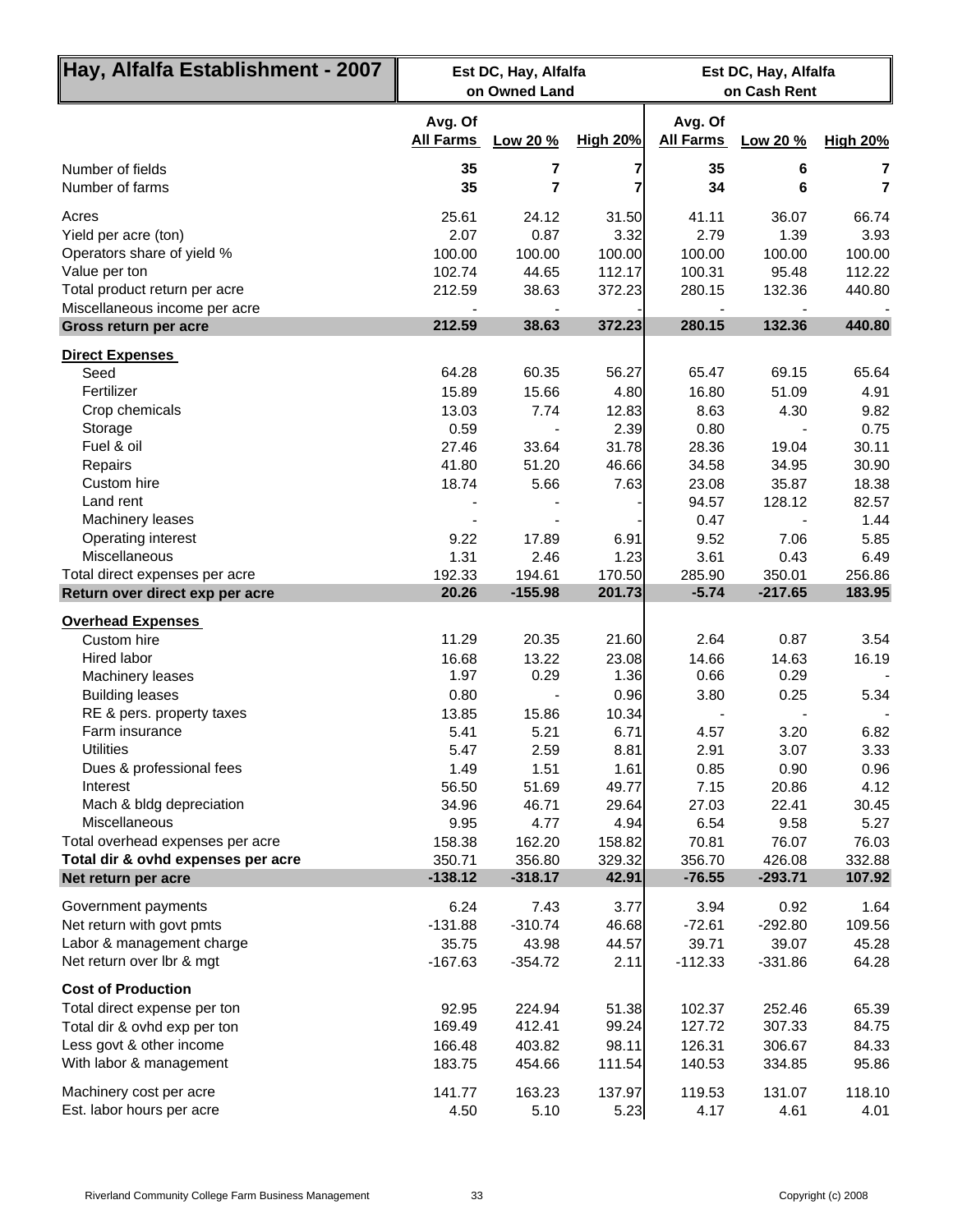| Pasture, CRP &                                            | Pasture on                  | Pasture on                  |                                       | <b>CRP</b> on      |                | Rented Out                  |  |  |
|-----------------------------------------------------------|-----------------------------|-----------------------------|---------------------------------------|--------------------|----------------|-----------------------------|--|--|
| <b>Rented Out - 2007</b>                                  | <b>Owned Land</b>           | <b>Cash Rent</b>            |                                       | <b>Owned Land</b>  |                | Owned Land                  |  |  |
|                                                           | Avg. Of<br><b>All Farms</b> | Avg. Of<br><b>All Farms</b> | Avg. Of<br>All Farms Low 20% High 20% |                    |                | Avg. Of<br><b>All Farms</b> |  |  |
| Number of fields                                          | 12                          | 11                          | 38                                    | 8                  | 7              | 9                           |  |  |
| Number of farms                                           | 11                          | 10                          | 35                                    | 7                  |                | 9                           |  |  |
| Acres                                                     | 86.17                       | 58.99                       | 14.97                                 | 21.10              | 12.09          | 233.29                      |  |  |
| Yield per acre (aum)                                      | 25.72                       | 31.46                       | 103.33                                | 62.29              | 164.61         | 145.75                      |  |  |
| Operators share of yield %                                | 100.00                      | 100.00                      | 100.00                                | 100.00             | 100.00         | 100.00                      |  |  |
| Value per aum                                             | 1.60                        | 1.33                        | 1.00                                  | 1.00               | 1.00           | 1.00                        |  |  |
| Total product return per acre                             | 41.05                       | 41.70                       | 103.33                                | 62.29              | 164.61         | 145.75                      |  |  |
| Miscellaneous income per acre                             |                             |                             |                                       |                    |                |                             |  |  |
| Gross return per acre                                     | 41.05                       | 41.70                       | 103.33                                | 62.29              | 164.61         | 145.75                      |  |  |
| <b>Direct Expenses</b>                                    |                             |                             |                                       |                    |                |                             |  |  |
| Seed                                                      |                             |                             | 2.78                                  |                    | 3.85           |                             |  |  |
| Fertilizer                                                | 1.86                        | 8.34                        |                                       |                    |                |                             |  |  |
| Crop chemicals                                            | 1.33                        | 2.47                        |                                       |                    |                |                             |  |  |
| Fuel & oil<br>Repairs                                     | 2.59                        | 2.49                        | 1.86<br>2.71                          | 1.47<br>2.28       | 2.11           | 1.52                        |  |  |
| Land rent                                                 | 2.88                        | 2.88<br>60.32               |                                       |                    | 3.84           | 2.07                        |  |  |
| Operating interest                                        | 0.78                        | 0.97                        | 1.22                                  | 1.62               | 0.54           | 1.09                        |  |  |
| Miscellaneous                                             | 0.05                        |                             | 0.12                                  |                    |                | 0.40                        |  |  |
| Total direct expenses per acre                            | 9.51                        | 77.47                       | 8.70                                  | 5.36               | 10.34          | 5.07                        |  |  |
| Return over direct exp per acre                           | 31.54                       | $-35.76$                    | 94.62                                 | 56.93              | 154.27         | 140.68                      |  |  |
| <b>Overhead Expenses</b>                                  |                             |                             |                                       |                    |                |                             |  |  |
| Custom hire                                               | 1.67                        |                             |                                       |                    |                |                             |  |  |
| Hired labor                                               | 0.52                        | 0.68                        | 0.88                                  | 0.83               | 0.89           | 0.66                        |  |  |
| Machinery leases                                          | 0.60                        | 0.62                        |                                       |                    |                |                             |  |  |
| RE & pers. property taxes                                 | 12.74                       |                             | 18.88                                 | 22.20              | 16.78          | 23.82                       |  |  |
| Farm insurance                                            |                             | 0.49                        | 0.58                                  | 0.46               | 0.49           | 2.44                        |  |  |
| <b>Utilities</b>                                          |                             |                             | 0.42                                  | 0.35               | 0.54           | 0.88                        |  |  |
| Interest                                                  | 34.27                       | 1.33                        | 50.25                                 | 103.30             | 40.87          | 25.68                       |  |  |
| Mach & bldg depreciation                                  | 3.03                        | 2.97                        | 4.04                                  | 2.95               | 4.82           | 4.54                        |  |  |
| Miscellaneous                                             | 1.40                        | 1.35                        | 1.05                                  | 1.21               | 0.79           | 2.86                        |  |  |
| Total overhead expenses per acre                          | 54.23                       | 7.44                        | 76.09                                 | 131.30             | 65.17          | 60.89                       |  |  |
| Total dir & ovhd expenses per acre<br>Net return per acre | 63.74<br>$-22.69$           | 84.91<br>$-43.21$           | 84.79<br>18.53                        | 136.66<br>$-74.36$ | 75.52<br>89.09 | 65.96<br>79.79              |  |  |
|                                                           |                             |                             |                                       |                    |                |                             |  |  |
| Government payments                                       | 2.66                        | 0.76                        |                                       |                    |                | 0.19                        |  |  |
| Net return with govt pmts                                 | $-20.03$                    | $-42.44$                    | 18.53                                 | $-74.36$           | 89.09          | 79.98                       |  |  |
| Labor & management charge<br>Net return over lbr & mgt    | 2.84                        | 2.64                        | 4.54                                  | 4.05               | 3.44           | 9.56                        |  |  |
|                                                           | $-22.87$                    | $-45.08$                    | 14.00                                 | $-78.41$           | 85.65          | 70.42                       |  |  |
| <b>Cost of Production</b>                                 |                             |                             |                                       |                    |                |                             |  |  |
| Total direct expense per aum                              | 0.37                        | 2.46                        | 0.08                                  | 0.09               | 0.06           | 0.03                        |  |  |
| Total dir & ovhd exp per aum                              | 2.48                        | 2.7                         | 0.82                                  | 2.19               | 0.46           | 0.45                        |  |  |
| Less govt & other income<br>With labor & management       | 2.37                        | 2.67                        | 0.82                                  | 2.19               | 0.46           | 0.45                        |  |  |
|                                                           | 2.49                        | 2.76                        | 0.86                                  | 2.26               | 0.48           | 0.52                        |  |  |
| Machinery cost per acre                                   | 11.75                       | 10.61                       | 9.16                                  | 7.72               | 11.04          | 6.83                        |  |  |
| Est. labor hours per acre                                 | 0.30                        | 0.33                        | 0.27                                  | 0.25               | 0.33           | 0.38                        |  |  |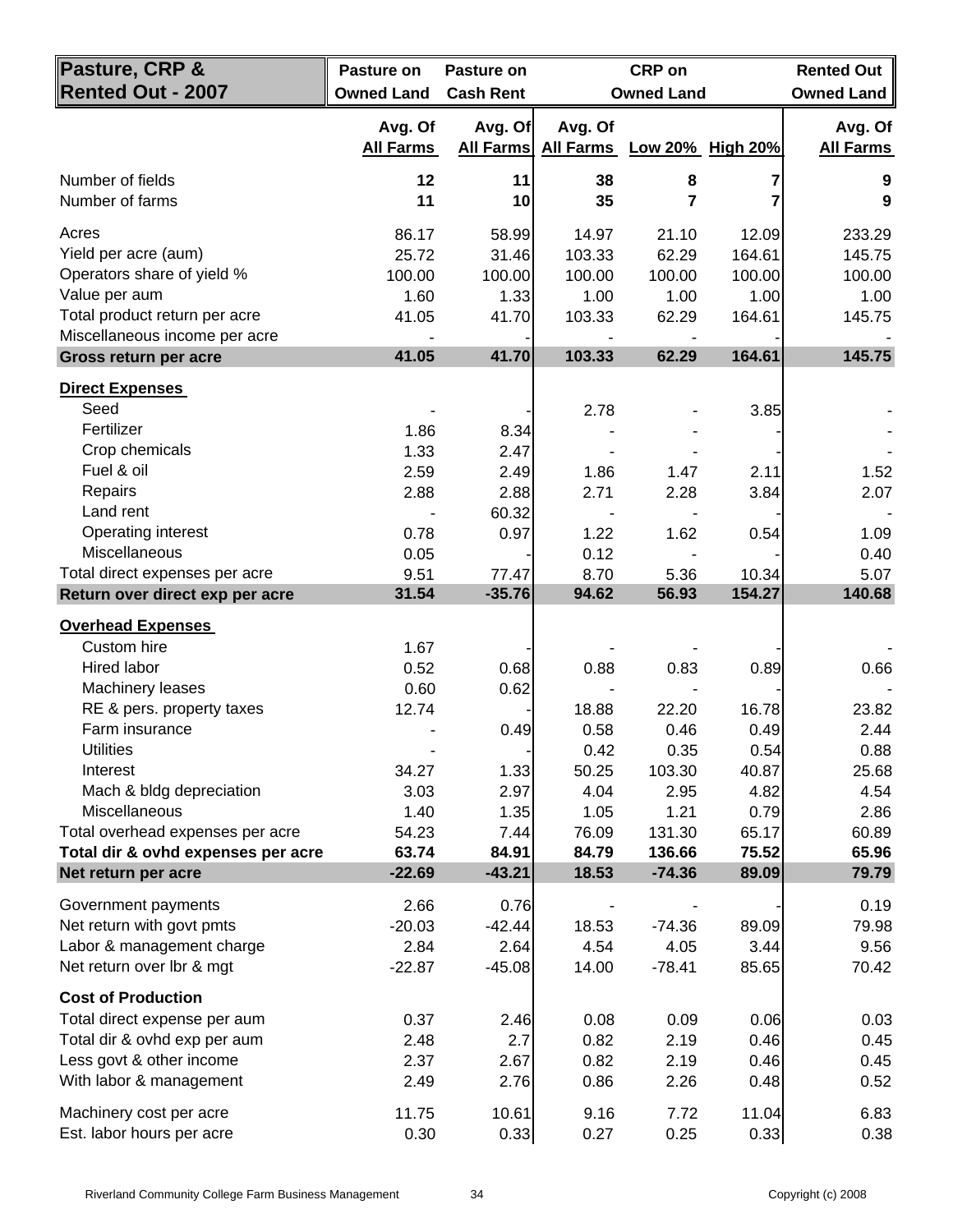## **Livestock Graphs**

Indicating the relative profitability of the livestock industry





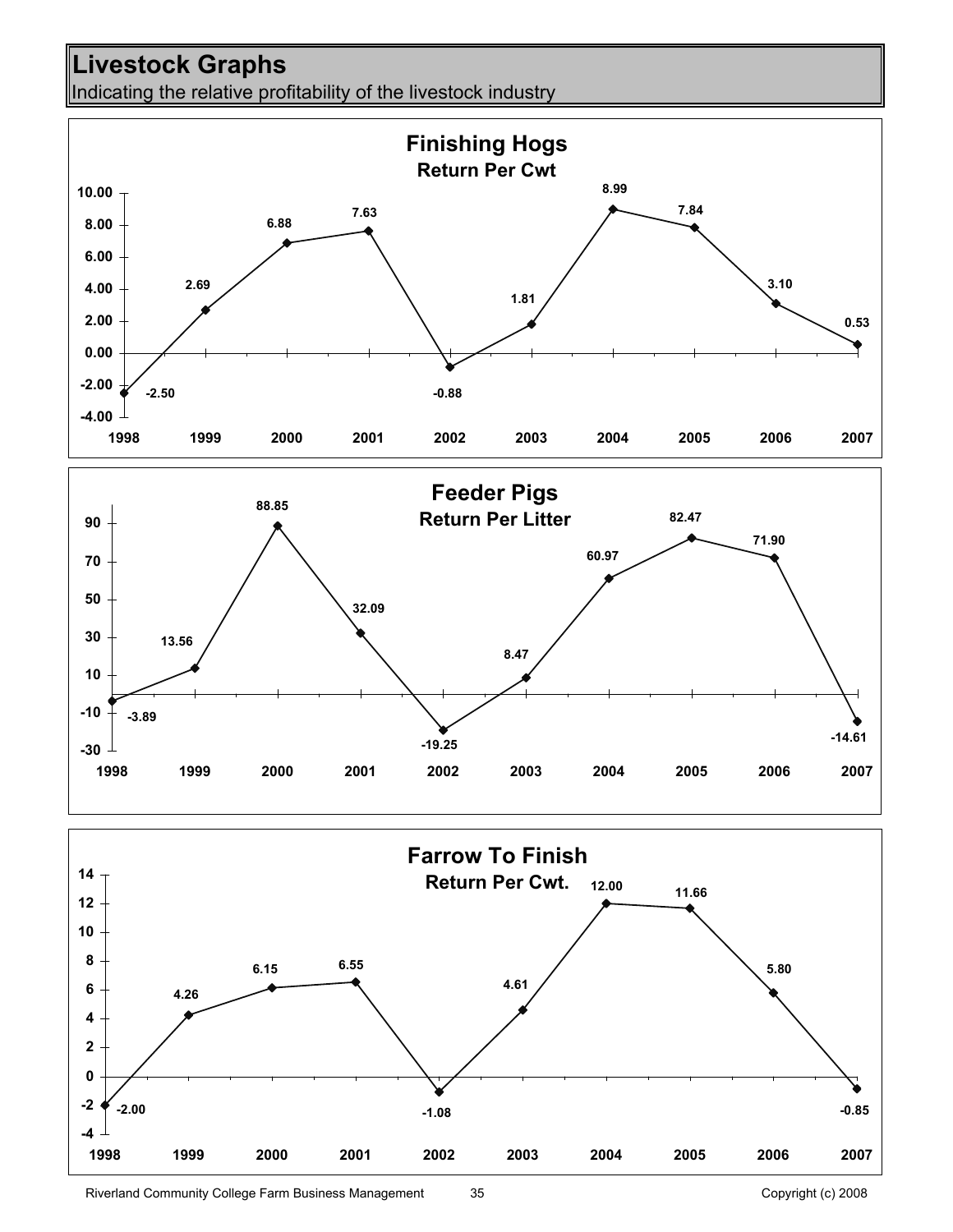## **Livestock Graphs**

Indicating the relative profitability of the livestock industry

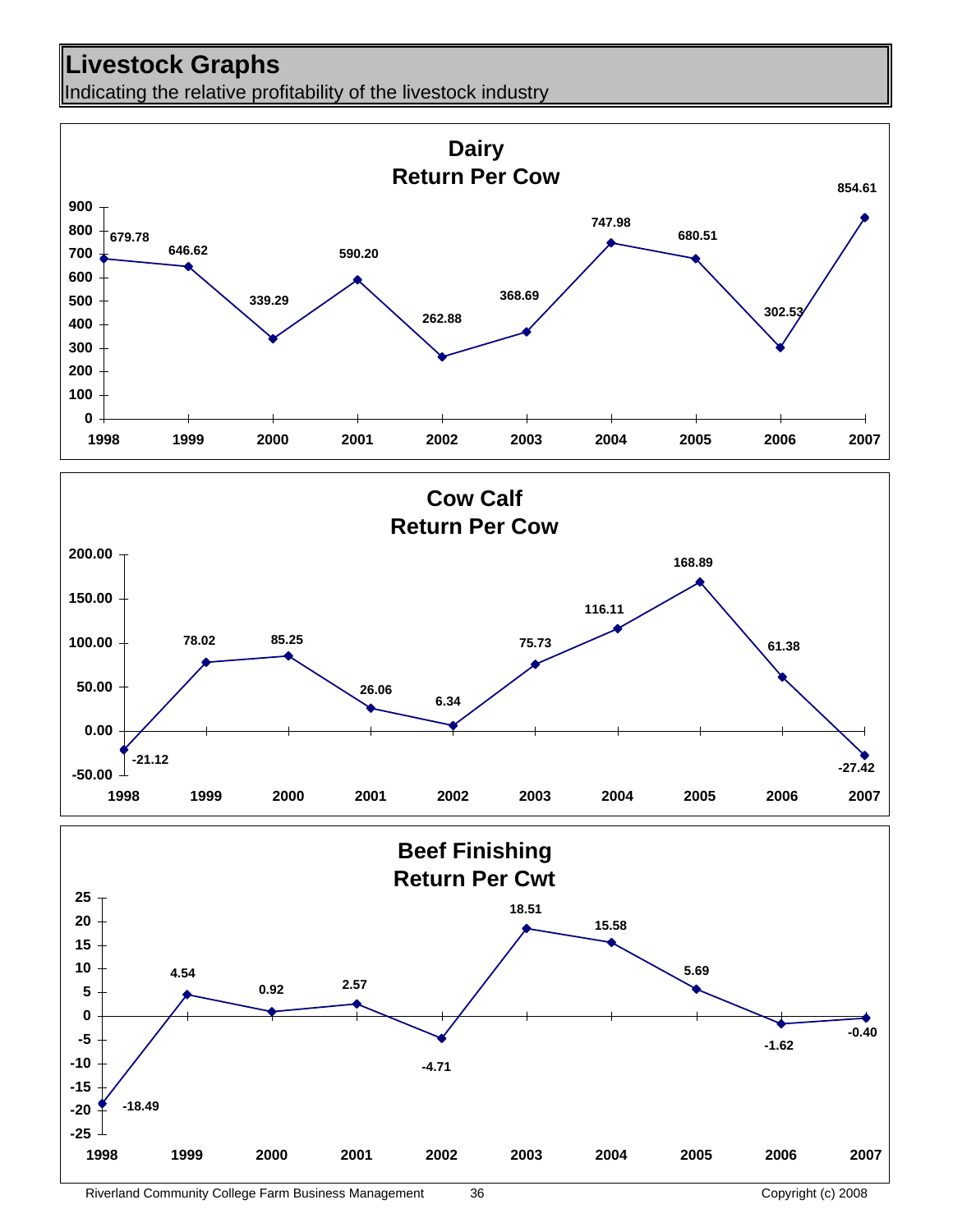| <b>Hogs, Farrow To Finish - 2007</b><br><b>MN Statewide Avg Per Cwt. Produced</b> | Avg of All Farms | Farms Sorted by Return to Overhead<br><b>Low 20%</b><br>40 - 60%<br><b>High 20%</b> |          |                   |                |                  |                    |               |
|-----------------------------------------------------------------------------------|------------------|-------------------------------------------------------------------------------------|----------|-------------------|----------------|------------------|--------------------|---------------|
| Number of farms                                                                   | 38               |                                                                                     | 7        |                   | $\overline{7}$ |                  | 8                  |               |
|                                                                                   | Quantity         | Value                                                                               | Quantity | Value             | Quantity       | Value            | Quantity           | Value         |
| Raised Hogs sold (lb)                                                             | 94.16            | 44.90                                                                               | 89.81    | 40.32             | 97.36          | 46.69            | 94.45              | 45.98         |
| Transferred out (lb)                                                              | 0.11             | 0.08                                                                                | 1.77     | 0.91              | $\blacksquare$ | $\blacksquare$   | 0.07               | 0.06          |
| Cull sales (lb)                                                                   | 4.41             | 1.26                                                                                | 7.69     | 2.36              | 4.18           | 1.16             | 3.57               | 1.16          |
| Butchered (lb)                                                                    | 0.11             | 0.05                                                                                | 0.44     | 0.18              | 0.58           | 0.28             | 0.06               | 0.03          |
| Less purchased (lb)                                                               | $-0.91$          | $-1.10$                                                                             | $-0.30$  | $-0.54$           | $-1.48$        | $-1.55$          | $-1.06$            | $-1.26$       |
| Less transferred in (lb)                                                          | $-0.13$          | $-0.11$                                                                             | $-1.48$  | $-0.74$           | $\blacksquare$ | $\blacksquare$   |                    | $-0.03$       |
| Inventory change (lb)                                                             | 2.25             | $-0.09$                                                                             | 2.05     | $-2.67$           | $-0.63$        | $-3.50$          | 2.90               | 0.72          |
| Total production (lb)                                                             | 100.00           | 45.00                                                                               | 100.00   | 39.83             | 100.00         | 43.09            | 100.00             | 46.65         |
| Other income                                                                      |                  | 0.21                                                                                |          |                   |                |                  |                    | 0.31          |
| <b>Gross return</b>                                                               |                  | 45.21                                                                               |          | 39.83             |                | 43.09            |                    | 46.96         |
|                                                                                   |                  |                                                                                     |          |                   |                |                  |                    |               |
| <b>Direct Expenses</b><br>Corn (bu.)                                              | 3.82             | 12.54                                                                               | 5.24     | 17.31             | 3.91           | 12.63            | 3.72               | 11.81         |
| Complete Ration (lb.)                                                             | 20.67            | 3.57                                                                                | 15.74    | 2.17              | 50.19          | 5.79             | 24.79              | 4.54          |
| Creep / Starter (lb.)                                                             |                  |                                                                                     |          |                   |                |                  |                    |               |
| Protein Vit Minerals (lb.)                                                        | 0.42             | 0.19                                                                                |          | $\blacksquare$    | 1.68           | 0.84             | 0.12               | 0.06          |
|                                                                                   | 58.62            | 11.09                                                                               | 94.15    | 17.42             | 66.04          | 12.59            | 56.91              | 9.49          |
| Corn Distillers Grn (dry) (lb.)                                                   | 12.62            | 0.76                                                                                |          | $\blacksquare$    |                | $\blacksquare$   | 19.03              | 1.14          |
| Other feed stuffs                                                                 | 0.08             | 0.29                                                                                | 0.16     | 0.66              | 0.06           | 0.19             | 0.01               | 0.33          |
| <b>Breeding fees</b>                                                              |                  | 0.62                                                                                |          |                   |                | 0.50             |                    | 0.76          |
| Veterinary                                                                        |                  | 2.11                                                                                |          | 2.09              |                | 1.49             |                    | 2.15          |
| Supplies                                                                          |                  | 1.09                                                                                |          | 1.60              |                | 1.17             |                    | 0.35          |
| Contract production exp.                                                          |                  | 0.01                                                                                |          | 0.30              |                |                  |                    |               |
| Fuel & oil                                                                        |                  | 0.71                                                                                |          | 2.31              |                | 0.92             |                    | 0.65          |
| Repairs                                                                           |                  | 0.95                                                                                |          | 1.81              |                | 1.55             |                    | 0.68          |
| Custom hire                                                                       |                  | 1.66                                                                                |          | 0.39              |                | 0.24             |                    | 2.46          |
| Hauling and trucking                                                              |                  | 0.24                                                                                |          | 0.64              |                | 0.12             |                    | 0.20          |
| Marketing                                                                         |                  | 0.22                                                                                |          | 0.23              |                | 0.57             |                    | 0.20          |
| Operating interest                                                                |                  | 0.39                                                                                |          | 1.81              |                | 0.38             |                    | 0.32          |
| Total direct expenses                                                             |                  | 36.44                                                                               |          | 48.72             |                | 38.98            |                    | 35.12         |
| Return over direct expense                                                        |                  | 8.77                                                                                |          | $-8.89$           |                | 4.10             |                    | 11.84         |
| <b>Overhead Expenses</b>                                                          |                  |                                                                                     |          |                   |                |                  |                    |               |
| Custom hire                                                                       |                  | 0.32                                                                                |          | 0.57              |                | 0.10             |                    | 0.41          |
| Hired labor                                                                       |                  | 3.48                                                                                |          | 1.11              |                | 1.16             |                    | 3.85          |
| <b>Building leases</b>                                                            |                  | 1.33                                                                                |          |                   |                |                  |                    | 1.75          |
| Farm insurance                                                                    |                  | 0.48                                                                                |          | 1.14              |                | 0.36             |                    | 0.36          |
| <b>Utilities</b>                                                                  |                  | 0.75                                                                                |          | 1.55              |                | 1.23             |                    | 0.68          |
| Dues & professional fees                                                          |                  | 0.14                                                                                |          | 0.07              |                | 0.37             |                    | 0.10          |
| Interest                                                                          |                  | 0.91                                                                                |          | 2.14              |                | 1.57             |                    | 0.86          |
|                                                                                   |                  |                                                                                     |          |                   |                |                  |                    | 1.44          |
| Mach & bldg depreciation<br><b>Miscellaneous</b>                                  |                  | 1.70                                                                                |          | 2.31              |                | 2.18             |                    |               |
|                                                                                   |                  | 0.50                                                                                |          | 0.76              |                | 0.31             |                    | 0.39          |
| Total overhead expenses                                                           |                  | 9.62                                                                                |          | 9.65              |                | 7.28             |                    | 9.84          |
| Total dir & ovhd expenses                                                         |                  | 46.06<br>$-0.85$                                                                    |          | 58.37<br>$-18.54$ |                | 46.26<br>$-3.18$ |                    | 44.96<br>2.00 |
| Net return                                                                        |                  |                                                                                     |          |                   |                |                  |                    |               |
| Labor & management charge                                                         |                  | 1.91                                                                                |          | 4.63              |                | 2.97             |                    | 1.34          |
| Net return over lbr & mgt                                                         |                  | $-2.76$                                                                             |          | $-23.18$          |                | $-6.15$          |                    | 0.65          |
| <b>Cost of Production</b>                                                         |                  |                                                                                     |          |                   |                |                  |                    |               |
| Total direct expense per cwt.                                                     |                  | 36.44                                                                               |          | 48.72             |                | 38.98            |                    | 35.12         |
| Total dir& ovhd expense per cwt.                                                  |                  | 46.06                                                                               |          | 58.37             |                | 46.26            |                    | 44.96         |
| With other revenue adjustments                                                    |                  | 45.84                                                                               |          | 57.86             |                | 45.98            |                    | 44.70         |
| With labor and management                                                         |                  | 47.75                                                                               |          | 62.50             |                | 48.95            |                    | 46.05         |
| Est. labor hours per unit                                                         |                  | 0.27                                                                                |          | 0.73              |                | 0.40             |                    | 0.20          |
| <b>Other Information</b>                                                          |                  |                                                                                     |          |                   |                |                  |                    |               |
| Average number of sows                                                            |                  | 246.7                                                                               |          | 75.4              |                | 104.3            |                    | 695.4         |
| Litters farrowed                                                                  |                  | 519                                                                                 |          | 127               |                | 187              |                    | 1,559         |
| Litters per sow                                                                   |                  | 2.10                                                                                |          | 1.69              |                | 1.80             |                    | 2.24          |
|                                                                                   |                  |                                                                                     |          |                   |                |                  |                    |               |
| Litters per crate                                                                 |                  | 11.81                                                                               |          | 6.71              |                | 10.02            |                    | 13.87         |
| Pigs born per litter                                                              |                  | 10.71                                                                               |          | 9.67              |                | 9.61             |                    | 11.10         |
| Pigs weaned per litter                                                            |                  | 9.65                                                                                |          | 8.25              |                | 8.74             |                    | 10.01         |
| Pigs weaned per sow                                                               |                  | 20.47                                                                               |          | 14.10             |                | 16.03            |                    | 22.65         |
| Number sold per litter                                                            |                  | 8.38                                                                                |          | 6.06              |                | 7.57             |                    | 8.94          |
| Lbs of feed / lb of gain                                                          |                  | 3.08                                                                                |          | 4.11              |                | 3.40             |                    | 3.10          |
| Feed cost / cwt. of gain                                                          |                  | 28.43                                                                               |          | 37.56             |                | 32.04            |                    | 27.36         |
| Feed cost per litter                                                              |                  | 661.2                                                                               |          | 644.8             |                | 632.49           |                    | 667.05        |
| Avg wgt/Raised Hog sold                                                           |                  | 262                                                                                 |          | 260               |                | 254              |                    | 258           |
| Avg price / cwt                                                                   |                  | 47.69                                                                               |          | 44.89             |                | 47.96            |                    | 48.68         |
| Riverland Community College Farm Business Management                              |                  | 37                                                                                  |          |                   |                |                  | Copyright (c) 2008 |               |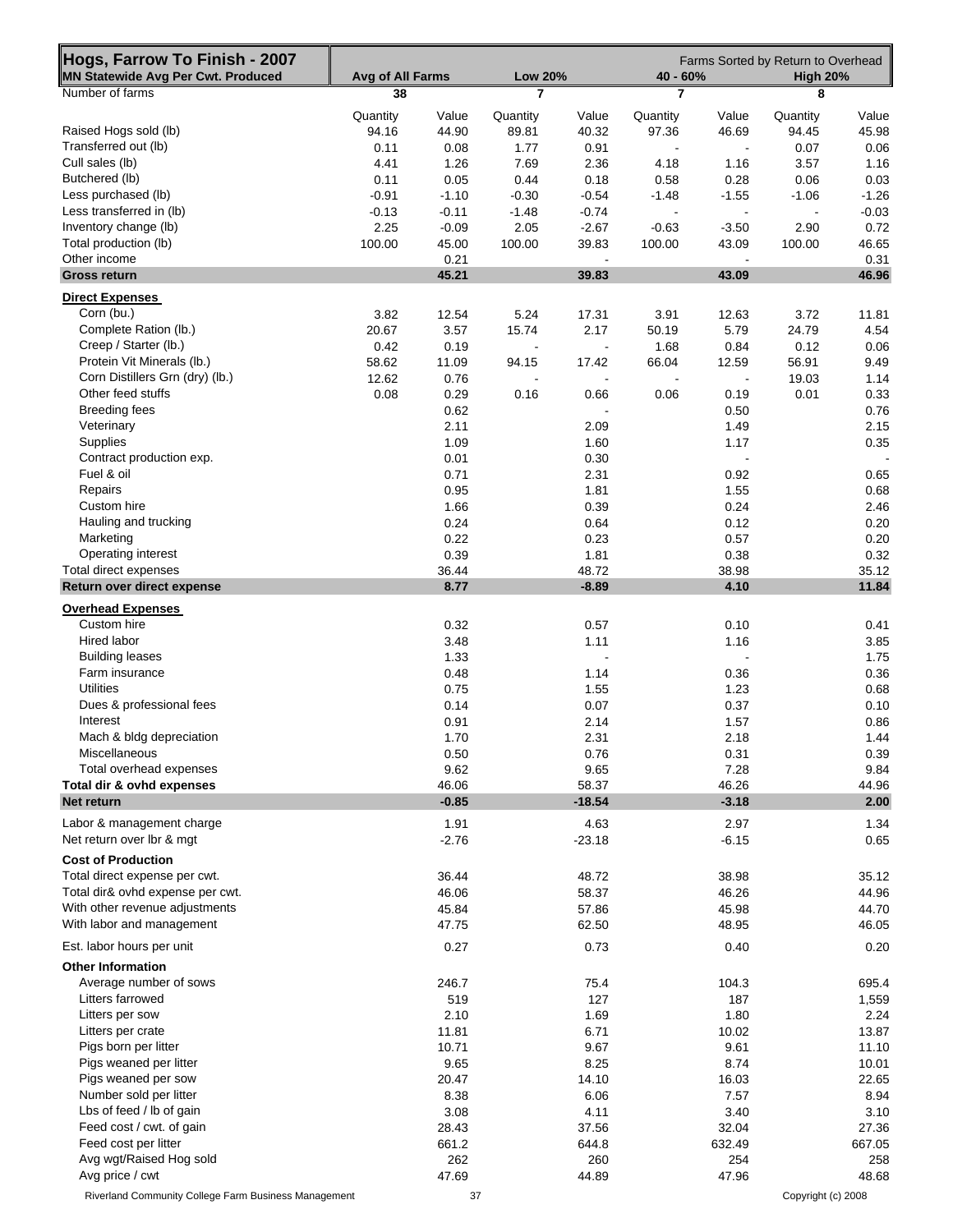| Hogs, Farrow To Finish - 2007<br><b>MN Statewide Avg Per Litter</b> | Avg of All Farms |                  | <b>Low 20%</b>    |                 | $40 - 60%$               |                          | Farms Sorted by Return to Overhead<br><b>High 20%</b> |                  |  |
|---------------------------------------------------------------------|------------------|------------------|-------------------|-----------------|--------------------------|--------------------------|-------------------------------------------------------|------------------|--|
| Number of farms                                                     | 38               |                  | 7                 |                 | 7                        |                          | 8                                                     |                  |  |
|                                                                     |                  |                  |                   |                 |                          |                          |                                                       |                  |  |
| Raised Hogs sold (lb)                                               | Quantity         | Value            | Quantity          | Value           | Quantity                 | Value                    | Quantity                                              | Value            |  |
| Transferred out (lb)                                                | 2,189.99<br>2.63 | 1,044.31<br>1.80 | 1,542.01<br>30.46 | 692.23<br>15.68 | 1,922.01                 | 921.73<br>$\blacksquare$ | 2,302.76<br>1.80                                      | 1,120.97<br>1.53 |  |
| Cull sales (lb)                                                     | 102.51           | 29.35            | 132.10            | 40.57           | 82.48                    | 22.89                    | 87.00                                                 | 28.22            |  |
| Butchered (lb)                                                      | 2.55             | 1.12             | 7.57              | 3.03            | 11.36                    | 5.49                     | 1.57                                                  | 0.63             |  |
| Less purchased (lb)                                                 | $-21.16$         | $-25.49$         | $-5.10$           | $-9.22$         | $-29.28$                 | $-30.50$                 | $-25.76$                                              | $-30.73$         |  |
| Less transferred in (lb)                                            | $-3.04$          | $-2.50$          | $-25.36$          | $-12.68$        | $\overline{\phantom{a}}$ |                          |                                                       | $-0.66$          |  |
| Inventory change (lb)                                               | 52.22            | $-1.99$          | 35.26             | $-45.81$        | $-12.46$                 | $-69.05$                 | 70.61                                                 | 17.47            |  |
| Total production (lb)                                               | 2,325.70         | 1,046.59         | 1,716.94          | 683.79          | 1,974.10                 | 850.55                   | 2,437.97                                              | 1,137.42         |  |
| Other income                                                        |                  | 4.87             |                   |                 |                          |                          |                                                       | 7.48             |  |
| <b>Gross return</b>                                                 |                  | 1,051.46         |                   | 683.79          |                          | 850.55                   |                                                       | 1,144.91         |  |
| <b>Direct Expenses</b>                                              |                  |                  |                   |                 |                          |                          |                                                       |                  |  |
| Corn (bu.)                                                          | 88.75            | 291.67           | 90.03             | 297.18          | 77.22                    | 249.29                   | 90.80                                                 | 287.88           |  |
| Complete Ration (lb.)                                               | 480.79           | 82.99            | 270.26            | 37.24           | 990.85                   | 114.33                   | 604.49                                                | 110.59           |  |
| Protein Vit Minerals (lb.)                                          | 9.77             | 4.36             | $\blacksquare$    | $\blacksquare$  | 33.08                    | 16.61                    | 2.99                                                  | 1.47             |  |
| Other feed stuffs                                                   | 1,363.41         | 257.87           | 1,616.49          | 299.13          | 1,303.66                 | 248.46                   | 1,387.36                                              | 231.31           |  |
| <b>Breeding fees</b>                                                | 293.42           | 17.62            |                   | $\overline{a}$  |                          | $\blacksquare$           | 463.84                                                | 27.85            |  |
| Veterinary                                                          | 1.80             | 6.69             |                   |                 |                          | 3.80                     | 0.13                                                  | 7.96             |  |
| <b>Supplies</b>                                                     |                  | 14.47            | 2.83              | 11.25           | 1.12                     |                          |                                                       | 18.55            |  |
| Contract production exp.                                            |                  |                  |                   |                 |                          | 9.92                     |                                                       |                  |  |
|                                                                     |                  | 49.05            |                   | 35.84           |                          | 29.50                    |                                                       | 52.32            |  |
| Fuel & oil                                                          |                  | 25.54            |                   | 32.57           |                          | 23.01                    |                                                       | 8.44             |  |
| Repairs                                                             |                  | 16.59            |                   | 39.58           |                          | 18.20                    |                                                       | 15.79            |  |
| Custom hire                                                         |                  | 22.16            |                   | 31.10           |                          | 30.68                    |                                                       | 16.65            |  |
| Livestock leases                                                    |                  | 38.64            |                   | 6.61            |                          | 4.68                     |                                                       | 59.87            |  |
| Hauling and trucking                                                |                  | 5.67             |                   | 10.96           |                          | 2.29                     |                                                       | 4.96             |  |
| Marketing                                                           |                  | 5.18             |                   | 3.99            |                          | 11.16                    |                                                       | 4.93             |  |
| Operating interest                                                  |                  | 9.02             |                   | 31.03           |                          | 7.60                     |                                                       | 7.68             |  |
| Total direct expenses                                               |                  | 847.50           |                   | 836.50          |                          | 769.52                   |                                                       | 856.24           |  |
| Return over direct expense                                          |                  | 203.96           |                   | $-152.70$       |                          | 81.03                    |                                                       | 288.67           |  |
| <b>Overhead Expenses</b>                                            |                  |                  |                   |                 |                          |                          |                                                       |                  |  |
| Custom hire                                                         |                  | 7.55             |                   | 9.84            |                          | 1.96                     |                                                       | 9.99             |  |
| Hired labor                                                         |                  | 80.92            |                   | 19.11           |                          | 22.88                    |                                                       | 93.89            |  |
| <b>Building leases</b>                                              |                  | 30.99            |                   |                 |                          |                          |                                                       | 42.70            |  |
| Farm insurance                                                      |                  | 11.06            |                   | 19.52           |                          | 7.12                     |                                                       | 8.76             |  |
| Utilities                                                           |                  | 17.51            |                   | 26.59           |                          | 24.32                    |                                                       | 16.59            |  |
| Dues & professional fees                                            |                  | 3.33             |                   | 1.12            |                          | 7.22                     |                                                       | 2.39             |  |
| Interest                                                            |                  | 21.18            |                   | 36.72           |                          | 31.05                    |                                                       | 21.02            |  |
| Mach & bldg depreciation                                            |                  | 39.60            |                   | 39.66           |                          | 43.08                    |                                                       | 35.20            |  |
| Miscellaneous                                                       |                  | 11.60            |                   | 13.10           |                          | 6.15                     |                                                       | 9.44             |  |
| Total overhead expenses                                             |                  | 223.74           |                   | 165.66          |                          | 143.79                   |                                                       | 239.98           |  |
| Total dir & ovhd expenses                                           |                  | 1,071.24         |                   | 1,002.16        |                          | 913.30                   |                                                       | 1,096.22         |  |
| Net return                                                          |                  | $-19.78$         |                   | $-318.37$       |                          | $-62.75$                 |                                                       | 48.69            |  |
| Labor & management charge                                           |                  | 44.43            |                   | 79.56           |                          | 58.56                    |                                                       | 32.74            |  |
| Net return over Ibr & mgt                                           |                  | $-64.21$         |                   | $-397.93$       |                          | $-121.31$                |                                                       | 15.94            |  |
|                                                                     |                  |                  |                   |                 |                          |                          |                                                       |                  |  |
| <b>Cost of Production</b>                                           |                  |                  |                   |                 |                          |                          |                                                       |                  |  |
| Total direct expense per cwt.                                       |                  | 36.44            |                   | 48.72           |                          | 38.98                    |                                                       | 35.12            |  |
| Total dir& ovhd expense per cwt.                                    |                  | 46.06            |                   | 58.37           |                          | 46.26                    |                                                       | 44.96            |  |
| With other revenue adjustments                                      |                  | 45.84            |                   | 57.86           |                          | 45.98                    |                                                       | 44.70            |  |
| With labor and management                                           |                  | 47.75            |                   | 62.50           |                          | 48.95                    |                                                       | 46.05            |  |
| Est. labor hours per unit                                           |                  | 6.33             |                   | 12.58           |                          | 7.97                     |                                                       | 4.80             |  |
| <b>Other Information</b>                                            |                  |                  |                   |                 |                          |                          |                                                       |                  |  |
| Average number of sows                                              |                  |                  |                   |                 |                          |                          |                                                       |                  |  |
| Litters farrowed                                                    |                  | 246.7            |                   | 75.4<br>127     |                          | 104.3                    |                                                       | 695.4            |  |
|                                                                     |                  | 519              |                   |                 |                          | 187                      |                                                       | 1,559            |  |
| Litters per sow                                                     |                  | 2.10             |                   | 1.69            |                          | 1.80                     |                                                       | 2.24             |  |
| Litters per crate                                                   |                  | 11.81            |                   | 6.71            |                          | 10.02                    |                                                       | 13.87            |  |
| Pigs born per litter                                                |                  | 10.71            |                   | 9.67            |                          | 9.61                     |                                                       | 11.10            |  |
| Pigs weaned per litter                                              |                  | 9.65             |                   | 8.25            |                          | 8.74                     |                                                       | 10.01            |  |
| Pigs weaned per sow                                                 |                  | 20.47            |                   | 14.10           |                          | 16.03                    |                                                       | 22.65            |  |
| Number sold per litter                                              |                  | 8.38             |                   | 6.06            |                          | 7.57                     |                                                       | 8.94             |  |
| Lbs of feed / lb of gain                                            |                  | 3.08             |                   | 4.11            |                          | 3.40                     |                                                       | 3.10             |  |
| Feed cost / cwt. of gain                                            |                  | 28.43            |                   | 37.56           |                          | 32.04                    |                                                       | 27.36            |  |
| Feed cost per litter                                                |                  | 661.20           |                   | 644.80          |                          | 632.49                   |                                                       | 667.05           |  |
| Avg wgt/Raised Hog sold                                             |                  | 262              |                   | 260             |                          | 254                      |                                                       | 258              |  |
| Avg price / cwt                                                     |                  | 47.69            |                   | 44.89           |                          | 47.96                    |                                                       | 48.68            |  |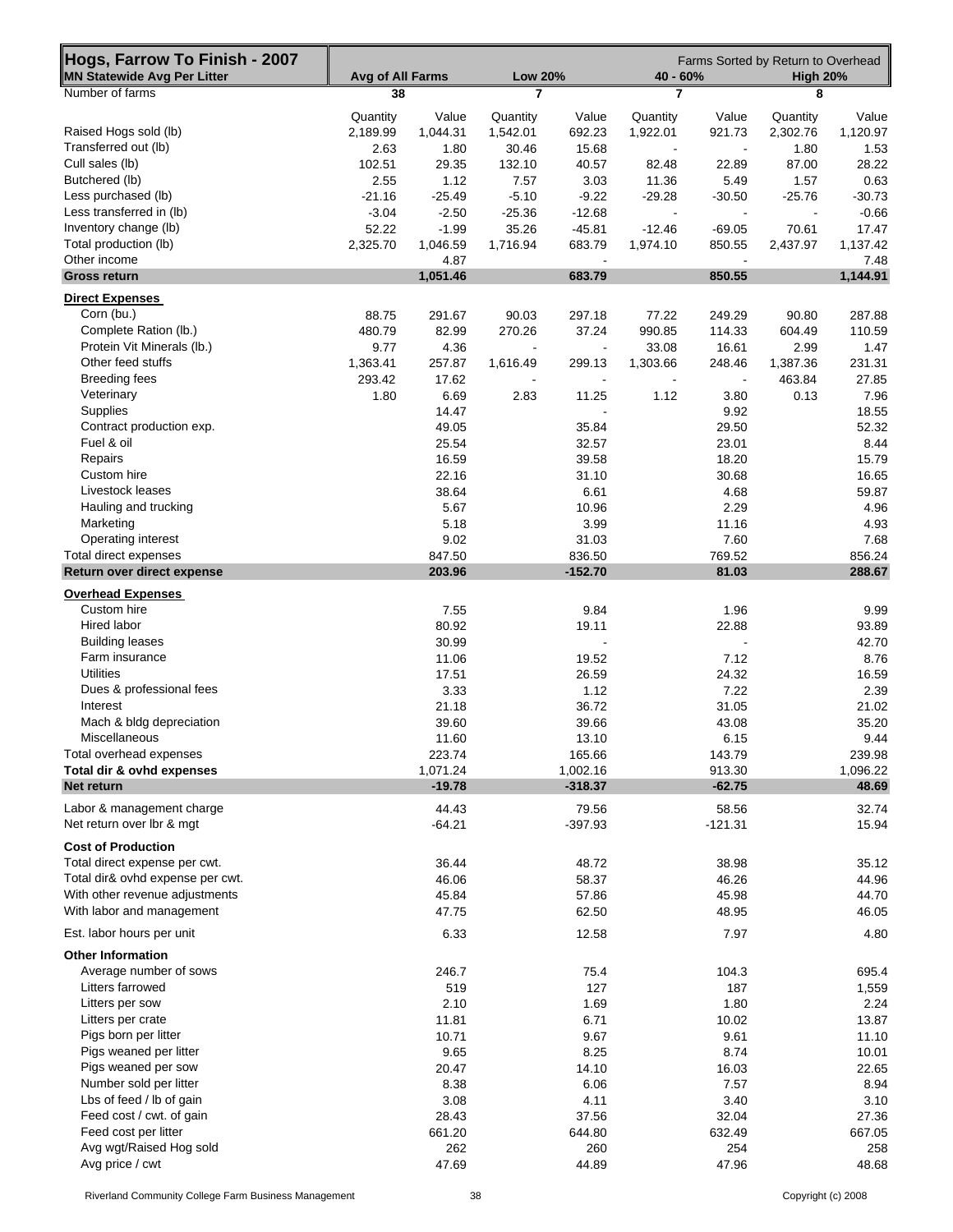| Hogs, Feeder Pig Production - 2007<br><b>MN Statewide Average of All Farms</b> | <b>Per Head Sold/Trans</b> |                | Farms Sorted by Return to Overhead<br><b>Average Per Litter</b> |                 |
|--------------------------------------------------------------------------------|----------------------------|----------------|-----------------------------------------------------------------|-----------------|
| Number of farms                                                                | 6                          |                | 6                                                               |                 |
|                                                                                |                            |                |                                                                 |                 |
| Feeder Pigs sold (hd)                                                          | Quantity<br>0.68           | Value<br>31.83 | Quantity<br>5.43                                                | Value<br>252.87 |
| Transferred out (hd)                                                           | 0.32                       | 14.93          | 2.51                                                            | 118.64          |
| Cull sales (hd)                                                                | 0.03                       | 3.42           | 0.20                                                            | 27.18           |
| Less purchased (hd)                                                            | $-0.02$                    | $-3.35$        | $-0.15$                                                         | $-26.64$        |
| Less transferred in (hd)                                                       | $-0.01$                    | $-1.18$        | $-0.07$                                                         | $-9.38$         |
| Inventory change (hd)                                                          | 0.03                       | $-3.23$        | 0.27                                                            | $-25.63$        |
| Total production (hd)                                                          | 0.00                       | 42.43          | 0.00                                                            | 337.05          |
| Other income                                                                   |                            |                |                                                                 |                 |
| <b>Gross return</b>                                                            |                            | 42.43          |                                                                 | 337.05          |
| <b>Direct Expenses</b>                                                         |                            |                |                                                                 |                 |
| Corn (bu.)                                                                     | 2.40                       | 7.82           | 19.05                                                           | 62.16           |
| Complete Ration (lb.)                                                          | 10.38                      | 0.83           | 82.49                                                           | 6.57            |
| Protein Vit Minerals (lb.)                                                     | 53.62                      | 11.83          | 426.00                                                          | 93.98           |
| Other feed stuffs                                                              | 0.26                       | 0.44           | 2.06                                                            | 3.47            |
| <b>Breeding fees</b>                                                           |                            | 1.49           |                                                                 | 11.80           |
| Veterinary                                                                     |                            | 2.05           |                                                                 | 16.28           |
| Supplies                                                                       |                            | 1.97           |                                                                 | 15.61           |
| Fuel & oil                                                                     |                            | 1.59           |                                                                 | 12.62           |
| Repairs                                                                        |                            | 2.30           |                                                                 | 18.28           |
| Custom hire                                                                    |                            | 0.71           |                                                                 | 5.63            |
| Marketing                                                                      |                            | 0.13           |                                                                 | 1.05            |
| Bedding                                                                        |                            | 0.04           |                                                                 | 0.29            |
| Operating interest<br>Total direct expenses                                    |                            | 1.09<br>32.28  |                                                                 | 8.69<br>256.44  |
| Return over direct expense                                                     |                            | 10.15          |                                                                 | 80.61           |
|                                                                                |                            |                |                                                                 |                 |
| <b>Overhead Expenses</b><br>Hired labor                                        |                            | 3.15           |                                                                 | 25.04           |
| <b>Building leases</b>                                                         |                            | 2.79           |                                                                 | 22.19           |
| RE & pers. property taxes                                                      |                            | 0.17           |                                                                 | 1.39            |
| Farm insurance                                                                 |                            | 0.41           |                                                                 | 3.25            |
| <b>Utilities</b>                                                               |                            | 1.52           |                                                                 | 12.08           |
| Interest                                                                       |                            | 1.20           |                                                                 | 9.54            |
| Mach & bldg depreciation                                                       |                            | 2.10           |                                                                 | 16.69           |
| Miscellaneous                                                                  |                            | 0.63           |                                                                 | 5.03            |
| Total overhead expenses                                                        |                            | 11.99          |                                                                 | 95.22           |
| Total dir & ovhd expenses                                                      |                            | 44.27          |                                                                 | 351.66          |
| <b>Net return</b>                                                              |                            | $-1.84$        |                                                                 | $-14.61$        |
| Labor & management charge                                                      |                            | 4.30           |                                                                 | 34.14           |
| Net return over Ibr & mgt                                                      |                            | $-6.14$        |                                                                 | $-48.75$        |
| <b>Cost of Production</b>                                                      |                            |                |                                                                 |                 |
| Total direct expense per head                                                  |                            | 32.28          |                                                                 | 32.28           |
| Total dir& ovhd expense per head                                               |                            | 44.27          |                                                                 | 44.27           |
| With other revenue adjustments                                                 |                            | 47.58          |                                                                 | 47.58           |
| With labor and management                                                      |                            | 51.88          |                                                                 | 51.88           |
| Est. labor hours per unit                                                      |                            | 0.54           |                                                                 | 4.27            |
| <b>Other Information</b>                                                       |                            |                |                                                                 |                 |
| Average number of sows                                                         |                            | 203.0          |                                                                 | 203.0           |
| Litters farrowed                                                               |                            | 378            |                                                                 | 378             |
| Litters per sow                                                                |                            | 1.86           |                                                                 | 1.86            |
| Litters per crate                                                              |                            | 9.45           |                                                                 | 9.45            |
| Pigs born per litter                                                           |                            | 10.17          |                                                                 | 10.17           |
| Pigs weaned per litter                                                         |                            | 8.76           |                                                                 | 8.76            |
| Pigs weaned per sow                                                            |                            | 16.36          |                                                                 | 16.36           |
| Number sold per litter                                                         |                            | 7.94           |                                                                 | 7.94            |
| Feed cost per litter                                                           |                            | 166.18         |                                                                 | 166.18          |
| Avg wgt/Feeder Pig sold                                                        |                            | 38             |                                                                 | 38              |
| Avg price / head                                                               |                            | 46.53          |                                                                 | 46.53           |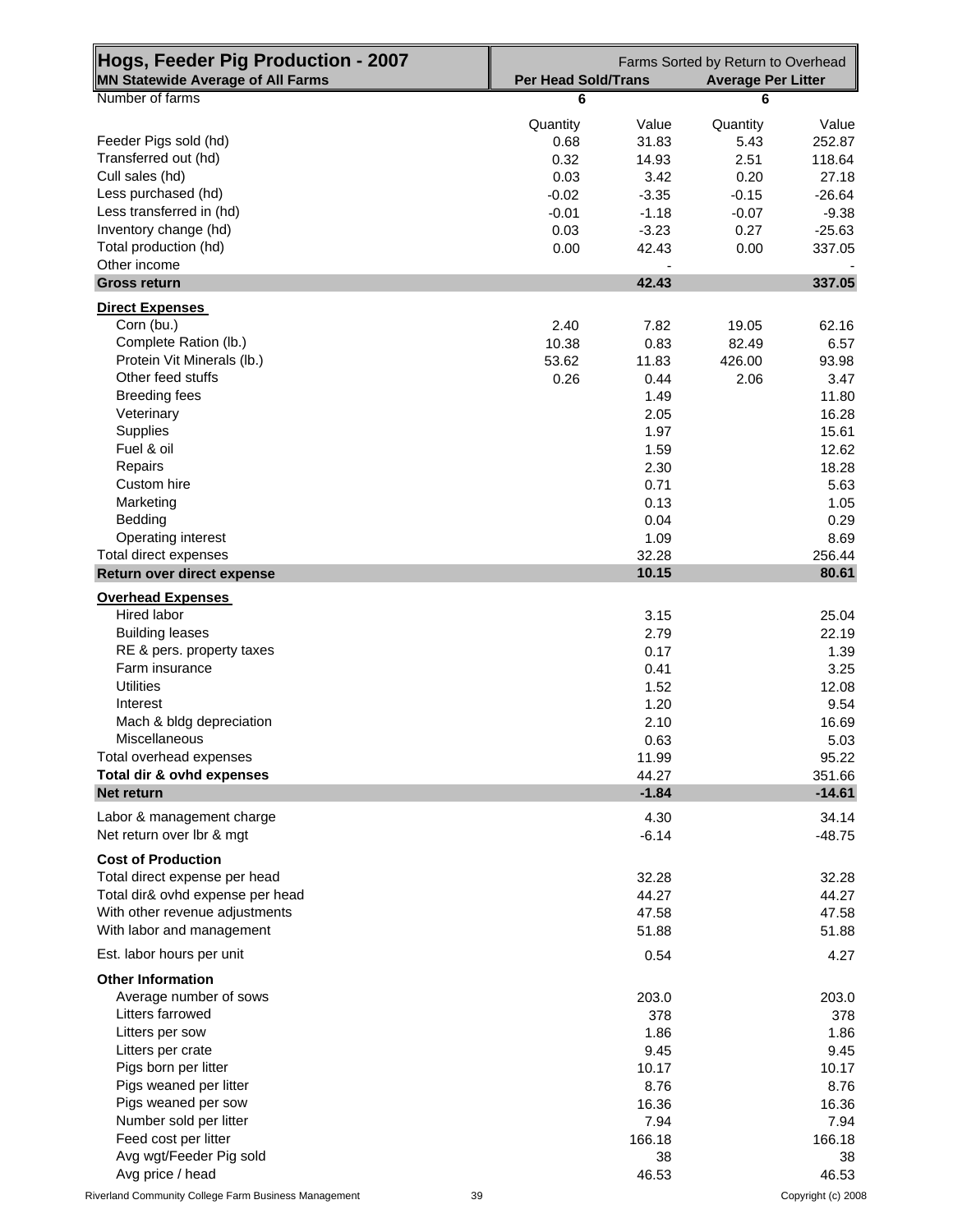| Hogs, Finish Feeder Pigs - 2007<br><b>MN Statewide Avg Per Cwt. Produced</b> | Avg of<br><b>All Farms</b> |               | <b>Up to 500</b>         |                | 501 - 1000               |               | 1001 - 2500              |                | Farms Sorted by Return to Overhead<br>2501 - 5000 |                          | <b>Over 5000</b>         |                |
|------------------------------------------------------------------------------|----------------------------|---------------|--------------------------|----------------|--------------------------|---------------|--------------------------|----------------|---------------------------------------------------|--------------------------|--------------------------|----------------|
| Number of farms                                                              | 85                         |               | 8                        |                | 8                        |               | 17                       |                | 14                                                |                          | 38                       |                |
|                                                                              |                            |               |                          |                |                          |               |                          |                |                                                   |                          |                          |                |
| Raised Hogs sold (lb)                                                        | Quantity<br>117.07         | 56.05         | Value Quantity<br>113.75 | 56.19          | Value Quantity<br>120.53 | 54.71         | Value Quantity<br>125.27 | 57.64          | Value Quantity<br>120.98                          | 57.31                    | Value Quantity<br>116.18 | Value<br>55.85 |
| Transferred out (lb)                                                         | 0.99                       | 0.45          | 9.21                     | 4.27           | 0.25                     | 0.13          | 0.39                     | 0.17           | 0.38                                              | 0.17                     | 1.06                     | 0.48           |
| Cull sales (lb)                                                              | 0.11                       | 0.02          | $\blacksquare$           | $\blacksquare$ | 0.16                     | 0.06          | $\overline{\phantom{a}}$ | $\blacksquare$ | $\tilde{\phantom{a}}$                             | $\blacksquare$           | 0.13                     | 0.03           |
| Butchered (lb)                                                               | 0.06                       | 0.02          | 0.36                     | 0.18           | 1.16                     | 0.19          | 0.02                     | 0.01           | 0.34                                              | 0.11                     | 0.02                     | 0.01           |
| Less purchased (lb)                                                          | -12.75                     | $-16.97$      | $-13.80$                 | $-15.56$       | $-17.04$                 | $-19.41$      | $-23.86$                 | $-24.91$       | $-17.09$                                          | $-20.95$                 | $-11.62$                 | $-16.09$       |
| Less transferred in (lb)                                                     | $-6.62$                    | $-5.46$       | $-6.33$                  | $-6.75$        | $-2.59$                  | $-2.59$       |                          |                | $-3.15$                                           | $-3.67$                  | $-7.39$                  | $-5.98$        |
| Inventory change (lb)                                                        | 1.14                       | $-0.07$       | $-3.19$                  | $-4.78$        | $-2.47$                  | $-4.77$       | $-1.83$                  | $-1.94$        | $-1.46$                                           | $-2.44$                  | 1.62                     | 0.33           |
| Total production (lb)<br>Other income                                        | 100.00                     | 34.05<br>0.46 | 100.00                   | 33.55          | 100.00                   | 28.31         | 100.00                   | 30.96<br>0.34  | 100.00                                            | 30.54<br>0.56            | 100.00                   | 34.63<br>0.46  |
| <b>Gross return</b>                                                          |                            | 34.51         |                          | 33.55          |                          | 28.31         |                          | 31.30          |                                                   | 31.10                    |                          | 35.09          |
| <b>Direct Expenses</b>                                                       |                            |               |                          |                |                          |               |                          |                |                                                   |                          |                          |                |
| Barley (bu.)                                                                 | 0.00                       | 0.01          |                          |                | 0.20                     | 0.72          |                          |                |                                                   |                          |                          |                |
| Corn (bu.)                                                                   | 1.94                       | 6.16          | 5.00                     | 16.51          | 4.10                     | 13.61         | 3.62                     | 11.42          | 3.39                                              | 11.06                    | 1.67                     | 5.26           |
| Soybeans (bu.)                                                               | 0.00                       | 0.03          |                          |                | $\overline{\phantom{a}}$ |               | $\overline{\phantom{a}}$ | ä,             | 0.05                                              | 0.38                     |                          |                |
| Complete Ration (lb.)                                                        | 137.03                     | 11.54         | 19.75                    | 2.67           | 39.76                    | 5.49          | 35.73                    | 3.42           | 41.21                                             | 4.12                     | 153.67                   | 12.83          |
| Protein Vit Minerals (lb.)                                                   | 39.02                      | 5.60          | 43.95                    | 11.56          | 46.52                    | 7.73          | 58.68                    | 8.10           | 57.79                                             | 7.81                     | 35.95                    | 5.20           |
| Other feed stuffs                                                            | 0.36                       | 0.04          | 0.70                     | 0.24           | 0.13                     | 0.33          | 3.44                     | 0.26           | 1.88                                              | 0.14                     | 0.03                     | 0.02           |
| Veterinary<br>Supplies                                                       |                            | 0.63<br>0.39  |                          | 0.30<br>1.46   |                          | 0.65<br>0.18  |                          | 0.40<br>0.75   |                                                   | 0.52<br>0.22             |                          | 0.66<br>0.38   |
| Contract production exp.                                                     |                            | 2.06          |                          | $\overline{a}$ |                          |               |                          |                |                                                   | 0.65                     |                          | 2.35           |
| Fuel & oil                                                                   |                            | 0.31          |                          | 0.92           |                          | 0.89          |                          | 0.45           |                                                   | 0.69                     |                          | 0.26           |
| Repairs                                                                      |                            | 0.46          |                          | 2.30           |                          | 1.30          |                          | 1.02           |                                                   | 1.07                     |                          | 0.35           |
| Custom hire                                                                  |                            | 0.63          |                          |                |                          |               |                          | 0.18           |                                                   | 0.27                     |                          | 0.7            |
| Hired labor                                                                  |                            | 0.26          |                          |                |                          |               |                          |                |                                                   | $\blacksquare$           |                          | 0.3            |
| <b>Building leases</b>                                                       |                            | 0.02          |                          |                |                          |               |                          | 0.32           |                                                   | $\overline{\phantom{a}}$ |                          |                |
| <b>Utilities</b>                                                             |                            | 0.05          |                          |                |                          |               |                          | 0.19           |                                                   | 0.02                     |                          | 0.04           |
| Hauling and trucking                                                         |                            | 0.65          |                          |                |                          | 0.28          |                          | 0.26           |                                                   | 0.51                     |                          | 0.69           |
| Marketing                                                                    |                            | 0.48          |                          | 0.64           |                          | 0.68          |                          | 0.18           |                                                   | 0.37                     |                          | 0.50           |
| Operating interest<br>Total direct expenses                                  |                            | 0.72<br>30.03 |                          | 1.04<br>37.64  |                          | 0.66<br>32.52 |                          | 0.41<br>27.38  |                                                   | 0.89<br>28.72            |                          | 0.72<br>30.26  |
| Return over direct expense                                                   |                            | 4.48          |                          | $-4.09$        |                          | $-4.21$       |                          | 3.93           |                                                   | 2.38                     |                          | 4.83           |
| <b>Overhead Expenses</b>                                                     |                            |               |                          |                |                          |               |                          |                |                                                   |                          |                          |                |
| Custom hire                                                                  |                            | 0.07          |                          | 0.10           |                          | 0.19          |                          | 0.01           |                                                   | 0.31                     |                          | 0.05           |
| Hired labor                                                                  |                            | 0.36          |                          | 0.81           |                          | 1.51          |                          | 0.45           |                                                   | 0.43                     |                          | 0.34           |
| <b>Building leases</b>                                                       |                            | 1.58          |                          | 2.39           |                          |               |                          | 0.19           |                                                   | 0.63                     |                          | 1.77           |
| RE & pers. property taxes                                                    |                            | 0.06          |                          | 0.18           |                          | 0.12          |                          | 0.17           |                                                   | 0.07                     |                          | 0.05           |
| Farm insurance                                                               |                            | 0.18          |                          | 0.49           |                          | 0.32          |                          | 0.33           |                                                   | 0.41                     |                          | 0.15           |
| <b>Utilities</b>                                                             |                            | 0.28          |                          | 0.88           |                          | 0.83          |                          | 0.52           |                                                   | 0.58                     |                          | 0.23           |
| Interest                                                                     |                            | 0.40          |                          | 2.20           |                          | 0.73          |                          | 0.76           |                                                   | 1.00                     |                          | 0.31           |
| Mach & bldg depreciation<br>Miscellaneous                                    |                            | 0.61<br>0.42  |                          | 1.50<br>0.52   |                          | 1.46<br>0.71  |                          | 0.96<br>0.45   |                                                   | 1.42<br>0.54             |                          | 0.50<br>0.40   |
| Total overhead expenses                                                      |                            | 3.95          |                          | 9.07           |                          | 5.86          |                          | 3.83           |                                                   | 5.38                     |                          | 3.78           |
| Total dir & ovhd expenses                                                    |                            | 33.98         |                          | 46.71          |                          | 38.37         |                          | 31.20          |                                                   | 34.10                    |                          | 34.04          |
| Net return                                                                   |                            | 0.53          |                          | $-13.16$       |                          | $-10.06$      |                          | 0.10           |                                                   | $-3.00$                  |                          | 1.05           |
| Labor & management charge                                                    |                            | 1.13          |                          | 3.36           |                          | 4.04          |                          | 3.00           |                                                   | 2.42                     |                          | 0.86           |
| Net return over lbr & mgt                                                    |                            | $-0.60$       |                          | $-16.53$       |                          | $-14.10$      |                          | $-2.90$        |                                                   | $-5.43$                  |                          | 0.19           |
| <b>Cost of Production</b>                                                    |                            |               |                          |                |                          |               |                          |                |                                                   |                          |                          |                |
| Total direct expense per cwt.                                                |                            | 44.45         |                          | 52.50          |                          | 48.89         |                          | 43.15          |                                                   | 45.87                    |                          | 44.32          |
| Total dir& ovhd expense per cwt.                                             |                            | 47.79         |                          | 59.88          |                          | 53.73         |                          | 46.19          |                                                   | 50.30                    |                          | 47.55          |
| With other revenue adjustments                                               |                            | 47.41         |                          | 59.88          |                          | 53.73         |                          | 45.92          |                                                   | 49.84                    |                          | 47.16          |
| With labor and management                                                    |                            | 48.37         |                          | 62.62          |                          | 57.08         |                          | 48.31          |                                                   | 51.83                    |                          | 47.89          |
| Est. labor hours per unit                                                    |                            | 0.09          |                          | 0.34           |                          | 0.45          |                          | 0.27           |                                                   | 0.19                     |                          | 0.07           |
| <b>Other Information</b>                                                     |                            |               |                          |                |                          |               |                          |                |                                                   |                          |                          |                |
| No. purchased or trans in                                                    |                            | 7,290         |                          | 232            |                          | 646           |                          | 1,873          |                                                   | 3,601                    |                          | 13,957         |
| Number sold or trans out                                                     |                            | 6,744         |                          | 242            |                          | 623           |                          | 1,875          |                                                   | 3,441                    |                          | 12,797         |
| Percentage death loss                                                        |                            | 4.9           |                          | 6.8            |                          | 6.8           |                          | 3.4            |                                                   | 6.4                      |                          | 4.8            |
| Avg. daily gain (lbs)                                                        |                            | 1.47          |                          | 1.33           |                          | 1.23          |                          | 1.56           |                                                   | 1.39                     |                          | 1.48           |
| Lbs of conc / lb of gain<br>Lbs of feed / lb of gain                         |                            | 2.85<br>2.85  |                          | 3.44<br>3.44   |                          | 3.29<br>3.29  |                          | 3.01<br>3.01   |                                                   | 2.94<br>2.94             |                          | 2.83<br>2.83   |
| Feed cost per cwt of gain                                                    |                            | 23.38         |                          | 30.98          |                          | 27.89         |                          | 23.21          |                                                   | 23.52                    |                          | 23.31          |
| Feed cost per head                                                           |                            | 52.91         |                          | 67.48          |                          | 59.63         |                          | 49.72          |                                                   | 51.52                    |                          | 53.14          |
| Average purchase weight                                                      |                            | 35            |                          | 43             |                          | 41            |                          | 50             |                                                   | 42                       |                          | 33             |
| Average sales weight                                                         |                            | 264           |                          | 233            |                          | 258           |                          | 261            |                                                   | 263                      |                          | 264            |
| Avg purch price / head                                                       |                            | 46.89         |                          | 48.67          |                          | 46.26         |                          | 51.82          |                                                   | 51.33                    |                          | 45.99          |
| Avg sales price / cwt                                                        |                            | 47.88         |                          | 49.40          |                          | 45.39         |                          | 46.01          |                                                   | 47.37                    |                          | 48.07          |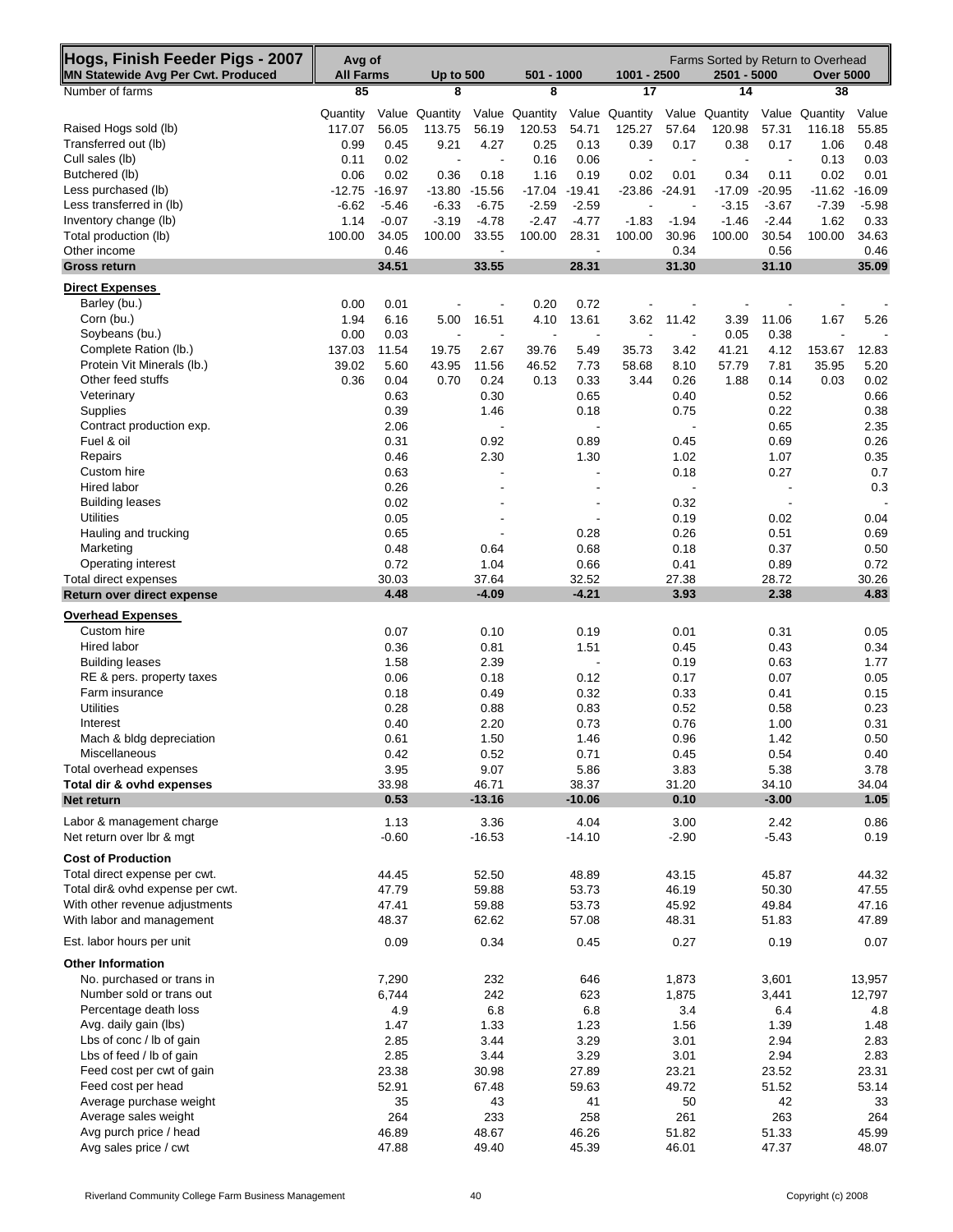| Hogs, Finish Feeder Pigs - 2007<br>MN Statewide Avg Per Cwt. Produced | Avg of All Farms | 40 - 60%      |                      | Farms Sorted by Return to Overhead<br><b>High 20%</b> |                |               |                    |               |
|-----------------------------------------------------------------------|------------------|---------------|----------------------|-------------------------------------------------------|----------------|---------------|--------------------|---------------|
| Number of farms                                                       | 85               |               | <b>Low 20%</b><br>19 |                                                       | 17             |               | 18                 |               |
|                                                                       |                  |               |                      |                                                       |                |               |                    |               |
| Finish Hogs sold (lb)                                                 | Quantity         | Value         | Quantity             | Value                                                 | Quantity       | Value         | Quantity<br>118.29 | Value         |
| Transferred out (lb)                                                  | 117.07<br>0.99   | 56.05<br>0.45 | 117.05<br>0.01       | 54.81<br>0.01                                         | 123.70<br>0.48 | 58.64<br>0.22 | 2.92               | 55.92<br>1.37 |
| Cull sales (lb)                                                       | 0.11             | 0.02          | 0.11                 | 0.02                                                  | 0.03           | 0.01          |                    |               |
| Butchered (lb)                                                        | 0.06             | 0.02          | 0.05                 | 0.01                                                  | $\blacksquare$ | 0.00          | 0.04               | 0.02          |
| Less purchased (lb)                                                   | $-12.75$         | $-16.97$      | $-6.32$              | $-10.00$                                              | $-15.32$       | $-17.38$      | $-16.54$           | $-15.78$      |
| Less transferred in (lb)                                              | $-6.62$          | $-5.46$       | $-16.53$             | $-16.34$                                              | $-8.59$        | $-8.90$       | $-7.22$            | $-2.20$       |
| Inventory change (lb)                                                 | 1.14             | $-0.07$       | 5.62                 | 0.52                                                  | $-0.31$        | $-1.74$       | 2.52               | 0.92          |
| Total production (lb)                                                 | 100.00           | 34.05         | 100.00               | 29.03                                                 | 100.00         | 30.86         | 100.00             | 40.24         |
| Other income                                                          |                  | 0.46          |                      | $-0.14$                                               |                | 0.62          |                    | 0.03          |
| <b>Gross return</b>                                                   |                  | 34.51         |                      | 28.89                                                 |                | 31.48         |                    | 40.27         |
| <b>Direct Expenses</b>                                                |                  |               |                      |                                                       |                |               |                    |               |
| Corn (bu.)                                                            | 1.94             | 6.16          | 2.63                 | 8.77                                                  | 3.56           | 11.75         | 2.14               | 6.33          |
| Complete Ration (lb.)                                                 | 137.03           | 11.54         | 81.98                | 7.94                                                  | 9.72           | 0.87          | 119.52             | 8.33          |
| Protein Vit Minerals (lb.)                                            | 39.02            | 5.60          | 56.46                | 8.88                                                  | 76.49          | 12.26         | 39.12              | 5.18          |
| Other feed stuffs                                                     | 0.36             | 0.08          | 0.11                 | 0.10                                                  | 0.04           | 0.30          | 0.43               | 0.03          |
| Veterinary                                                            |                  | 0.63          |                      | 0.68                                                  |                | 0.50          |                    | 0.29          |
| <b>Supplies</b>                                                       |                  | 0.46          |                      | 0.16                                                  |                | 0.25          |                    | 0.40          |
| Contract production exp.                                              |                  | 2.06          |                      | 4.22                                                  |                | 0.10          |                    | 1.92          |
| Fuel & oil                                                            |                  | 0.31          |                      | 0.25                                                  |                | 0.47          |                    | 0.36          |
| Repairs                                                               |                  | 0.46          |                      | 0.36                                                  |                | 0.68          |                    | 0.59          |
| Custom hire                                                           |                  | 0.63          |                      | 0.70                                                  |                | 0.45          |                    | 0.96          |
| Hired labor                                                           |                  | 0.26          |                      |                                                       |                |               |                    | 0.12          |
| Hauling and trucking                                                  |                  | 0.65          |                      | 0.72                                                  |                | 0.51          |                    | 0.70          |
| Marketing                                                             |                  | 0.48          |                      | 0.27                                                  |                | 0.29          |                    | 0.18          |
| Operating interest                                                    |                  | 0.72          |                      | 0.35                                                  |                | 0.59          |                    | 0.47          |
| Total direct expenses                                                 |                  | 30.03         |                      | 33.42                                                 |                | 29.01         |                    | 25.86         |
| Return over direct expense                                            |                  | 4.48          |                      | $-4.53$                                               |                | 2.47          |                    | 14.41         |
| <b>Overhead Expenses</b>                                              |                  |               |                      |                                                       |                |               |                    |               |
| Custom hire                                                           |                  | 0.07          |                      | 0.02                                                  |                | 0.22          |                    | 0.01          |
| Hired labor                                                           |                  | 0.36          |                      | 0.40                                                  |                | 0.47          |                    | 0.42          |
| Machinery leases                                                      |                  | 0.15          |                      | 0.01                                                  |                | 0.28          |                    | 0.50          |
| <b>Building leases</b>                                                |                  | 1.58          |                      | 0.04                                                  |                | 1.46          |                    | 1.31          |
| Farm insurance                                                        |                  | 0.18          |                      | 0.12                                                  |                | 0.33          |                    | 0.21          |
| <b>Utilities</b>                                                      |                  | 0.28          |                      | 0.31                                                  |                | 0.50          |                    | 0.26          |
| Interest                                                              |                  | 0.40          |                      | 0.35                                                  |                | 0.72          |                    | 0.45          |
| Mach & bldg depreciation                                              |                  | 0.61          |                      | 0.24                                                  |                | 1.39          |                    | 0.79          |
| Miscellaneous                                                         |                  | 0.33          |                      | 0.18                                                  |                | 0.61          |                    | 0.43          |
| Total overhead expenses                                               |                  | 3.95          |                      | 1.66                                                  |                | 5.97          |                    | 4.37          |
| Total dir & ovhd expenses                                             |                  | 33.98         |                      | 35.08                                                 |                | 34.97         |                    | 30.22         |
| Net return                                                            |                  | 0.53          |                      | $-6.19$                                               |                | $-3.49$       |                    | 10.05         |
| Labor & management charge                                             |                  | 1.13          |                      | 1.20                                                  |                | 1.96          |                    | 0.91          |
| Net return over Ibr & mgt                                             |                  | $-0.60$       |                      | $-7.40$                                               |                | $-5.46$       |                    | 9.14          |
| <b>Cost of Production</b>                                             |                  |               |                      |                                                       |                |               |                    |               |
| Total direct expense per cwt.                                         |                  | 44.45         |                      | 50.58                                                 |                | 45.91         |                    | 35.40         |
| Total dir& ovhd expense per cwt.                                      |                  | 47.79         |                      | 52.00                                                 |                | 50.71         |                    | 39.00         |
| With other revenue adjustments                                        |                  | 47.41         |                      | 52.12                                                 |                | 50.21         |                    | 38.98         |
| With labor and management                                             |                  | 48.37         |                      | 53.14                                                 |                | 51.79         |                    | 39.73         |
| Est. labor hours per unit                                             |                  |               |                      |                                                       |                |               |                    |               |
|                                                                       |                  | 0.09          |                      | 0.09                                                  |                | 0.22          |                    | 0.08          |
| <b>Other Information</b>                                              |                  |               |                      |                                                       |                |               |                    |               |
| No. purchased or trans in                                             |                  | 7,290         |                      | 6,565                                                 |                | 3,634         |                    | 8,088         |
| Number sold or trans out                                              |                  | 6,744         |                      | 5,827                                                 |                | 3,651         |                    | 7,519         |
| Percentage death loss                                                 |                  | 4.9           |                      | 4.1                                                   |                | 3.9           |                    | 4.4           |
| Avg. daily gain (lbs)                                                 |                  | 1.47          |                      | 1.52                                                  |                | 1.38          |                    | 1.56          |
| Lbs of conc / lb of gain                                              |                  | 2.85          |                      | 2.87                                                  |                | 2.88          |                    | 2.79          |
| Lbs of feed / lb of gain                                              |                  | 2.85          |                      | 2.87                                                  |                | 2.88          |                    | 2.79          |
| Feed cost per cwt of gain                                             |                  | 23.38         |                      | 25.69                                                 |                | 25.18         |                    | 19.87         |
| Feed cost per head                                                    |                  | 52.91         |                      | 56.44                                                 |                | 52.96         |                    | 43.06         |
| Average purchase weight                                               |                  | 35            |                      | 29                                                    |                | 49            |                    | 48            |
| Average sales weight                                                  |                  | 264           |                      | 261                                                   |                | 260           |                    | 268           |
| Avg purch price / head<br>Avg sales price / cwt                       |                  | 46.89         |                      | 45.98                                                 |                | 55.52         |                    | 46.08         |
|                                                                       |                  | 47.88         |                      | 46.83                                                 |                | 47.41         |                    | 47.28         |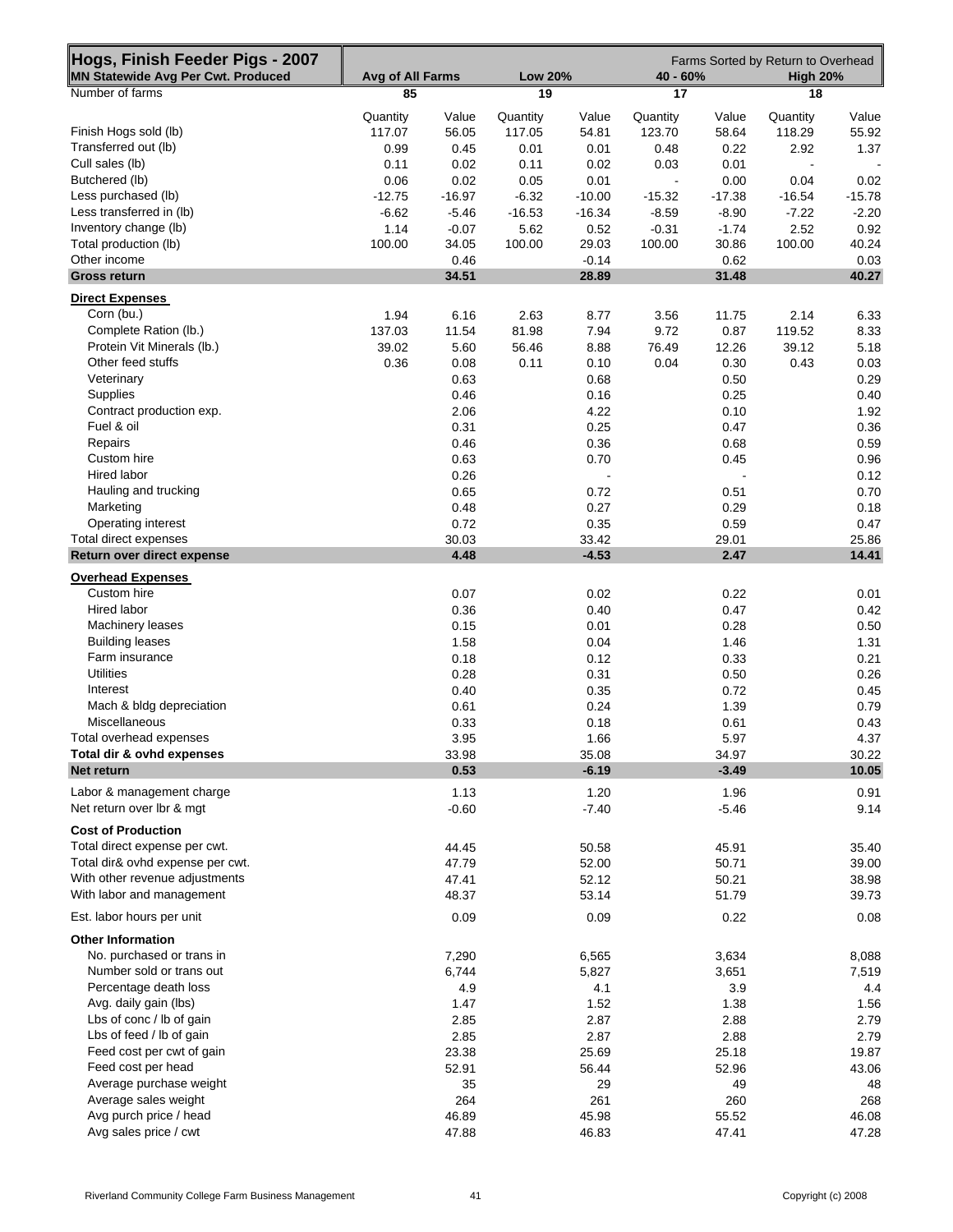| Hogs, Finish Feeder Pigs - 2007    |                  |          | Farms Sorted by Return to Overhead |          |                |          |                 |          |
|------------------------------------|------------------|----------|------------------------------------|----------|----------------|----------|-----------------|----------|
| <b>MN Statewide - Avg Per Head</b> | Avg of All Farms |          | <b>Low 20%</b>                     |          | 40 - 60%       |          | <b>High 20%</b> |          |
| Number of farms                    | 85               |          | 19                                 |          | 17             |          | 18              |          |
|                                    | Quantity         | Value    | Quantity                           | Value    | Quantity       | Value    | Quantity        | Value    |
| Finish Hogs sold (lb)              | 264.92           | 126.84   | 257.15                             | 120.41   | 260.20         | 123.35   | 256.37          | 121.20   |
| Transferred out (lb)               | 2.23             | 1.02     | 0.02                               | 0.01     | 1.02           | 0.47     | 6.32            | 2.97     |
| Cull sales (lb)                    | 0.26             | 0.05     | 0.24                               | 0.05     | 0.06           | 0.03     |                 |          |
| Butchered (lb)                     | 0.13             | 0.04     | 0.12                               | 0.02     | $\blacksquare$ | 0.00     | 0.08            | 0.03     |
| Less purchased (lb)                | $-28.85$         | $-38.40$ | $-13.88$                           | $-21.96$ | $-32.22$       | $-36.55$ | $-35.85$        | $-34.21$ |
| Less transferred in (lb)           | $-14.98$         | $-12.35$ | $-36.30$                           | $-35.91$ | $-18.06$       | $-18.72$ | $-15.65$        | $-4.78$  |
| Inventory change (lb)              | 2.58             | $-0.15$  | 12.34                              | 1.14     | $-0.66$        | $-3.66$  | 5.45            | 2.00     |
| Total production (lb)              | 226.29           | 77.06    | 219.69                             | 63.77    | 210.34         | 64.91    | 216.72          | 87.21    |
| Other income                       |                  | 1.03     |                                    | $-0.31$  |                | 1.30     |                 | 0.06     |
| <b>Gross return</b>                |                  | 78.09    |                                    | 63.46    |                | 66.21    |                 | 87.27    |
| <b>Direct Expenses</b>             |                  |          |                                    |          |                |          |                 |          |
| Corn (bu.)                         | 4.39             | 13.94    | 5.79                               | 19.26    | 7.49           | 24.71    | 4.63            | 13.72    |
| Complete Ration (lb.)              | 310.08           | 26.12    | 180.10                             | 17.45    | 20.45          | 1.82     | 259.03          | 18.04    |
| Protein Vit Minerals (lb.)         | 88.30            | 12.68    | 124.04                             | 19.51    | 160.88         | 25.80    | 84.78           | 11.22    |
| Other feed stuffs                  | 0.82             | 0.18     | 0.23                               | 0.22     | 0.08           | 0.64     | 0.92            | 0.07     |
| Veterinary                         |                  | 1.44     |                                    | 1.50     |                | 1.04     |                 | 0.64     |
| Supplies                           |                  | 1.03     |                                    | 0.35     |                | 0.52     |                 | 0.86     |
| Contract production exp.           |                  | 4.67     |                                    | 9.28     |                | 0.20     |                 | 4.16     |
| Fuel & oil                         |                  |          |                                    |          |                |          |                 |          |
|                                    |                  | 0.70     |                                    | 0.55     |                | 0.99     |                 | 0.78     |
| Repairs                            |                  | 1.04     |                                    | 0.80     |                | 1.43     |                 | 1.28     |
| Custom hire                        |                  | 1.42     |                                    | 1.54     |                | 0.96     |                 | 2.09     |
| <b>Hired labor</b>                 |                  | 0.58     |                                    |          |                |          |                 | 0.25     |
| Hauling and trucking               |                  | 1.46     |                                    | 1.59     |                | 1.07     |                 | 1.51     |
| Marketing                          |                  | 1.08     |                                    | 0.60     |                | 0.60     |                 | 0.40     |
| Operating interest                 |                  | 1.62     |                                    | 0.78     |                | 1.24     |                 | 1.02     |
| Total direct expenses              |                  | 67.95    |                                    | 73.41    |                | 61.01    |                 | 56.04    |
| Return over direct expense         |                  | 10.14    |                                    | $-9.96$  |                | 5.20     |                 | 31.24    |
| <b>Overhead Expenses</b>           |                  |          |                                    |          |                |          |                 |          |
| Custom hire                        |                  | 0.17     |                                    | 0.03     |                | 0.47     |                 | 0.02     |
| Hired labor                        |                  | 0.82     |                                    | 0.89     |                | 0.98     |                 | 0.90     |
| Machinery leases                   |                  | 0.33     |                                    | 0.01     |                | 0.58     |                 | 1.08     |
| <b>Building leases</b>             |                  | 3.57     |                                    | 0.09     |                | 3.06     |                 | 2.85     |
| Farm insurance                     |                  | 0.41     |                                    | 0.26     |                | 0.69     |                 | 0.45     |
| <b>Utilities</b>                   |                  | 0.63     |                                    | 0.67     |                | 1.06     |                 | 0.57     |
| Interest                           |                  | 0.90     |                                    | 0.78     |                | 1.51     |                 | 0.96     |
| Mach & bldg depreciation           |                  | 1.37     |                                    | 0.53     |                | 2.92     |                 | 1.70     |
| Miscellaneous                      |                  | 0.74     |                                    | 0.39     |                | 1.28     |                 | 0.93     |
| Total overhead expenses            |                  | 8.93     |                                    | 3.65     |                | 12.55    |                 | 9.46     |
| Total dir & ovhd expenses          |                  | 76.88    |                                    | 77.07    |                | 73.56    |                 | 65.50    |
| Net return                         |                  | 1.21     |                                    | $-13.61$ |                | $-7.35$  |                 | 21.77    |
| Labor & management charge          |                  | 2.57     |                                    | 2.64     |                | 4.13     |                 | 1.96     |
| Net return over Ibr & mgt          |                  |          |                                    | $-16.25$ |                | $-11.48$ |                 | 19.81    |
|                                    |                  | $-1.36$  |                                    |          |                |          |                 |          |
| <b>Cost of Production</b>          |                  |          |                                    |          |                |          |                 |          |
| Total direct expense per cwt.      |                  | 44.45    |                                    | 50.58    |                | 45.91    |                 | 35.40    |
| Total dir& ovhd expense per cwt.   |                  | 47.79    |                                    | 52.00    |                | 50.71    |                 | 39.00    |
| With other revenue adjustments     |                  | 47.41    |                                    | 52.12    |                | 50.21    |                 | 38.98    |
| With labor and management          |                  | 48.37    |                                    | 53.14    |                | 51.79    |                 | 39.73    |
| Est. labor hours per unit          |                  | 0.21     |                                    | 0.21     |                | 0.47     |                 | 0.17     |
| <b>Other Information</b>           |                  |          |                                    |          |                |          |                 |          |
| No. purchased or trans in          |                  | 7,290    |                                    | 6,565    |                | 3,634    |                 | 8,088    |
| Number sold or trans out           |                  | 6,744    |                                    | 5,827    |                | 3,651    |                 | 7,519    |
| Percentage death loss              |                  | 4.9      |                                    | 4.1      |                | 3.9      |                 | 4.4      |
| Avg. daily gain (lbs)              |                  | 1.47     |                                    | 1.52     |                | 1.38     |                 | 1.56     |
| Lbs of conc / lb of gain           |                  | 2.85     |                                    | 2.87     |                | 2.88     |                 | 2.79     |
| Lbs of feed / lb of gain           |                  |          |                                    |          |                |          |                 |          |
|                                    |                  | 2.85     |                                    | 2.87     |                | 2.88     |                 | 2.79     |
| Feed cost per cwt of gain          |                  | 23.38    |                                    | 25.69    |                | 25.18    |                 | 19.87    |
| Feed cost per head                 |                  | 52.91    |                                    | 56.44    |                | 52.96    |                 | 43.06    |
| Average purchase weight            |                  | 35       |                                    | 29       |                | 49       |                 | 48       |
| Average sales weight               |                  | 264      |                                    | 261      |                | 260      |                 | 268      |
| Avg purch price / head             |                  | 46.89    |                                    | 45.98    |                | 55.52    |                 | 46.08    |
| Avg sales price / cwt              |                  | 47.88    |                                    | 46.83    |                | 47.41    |                 | 47.28    |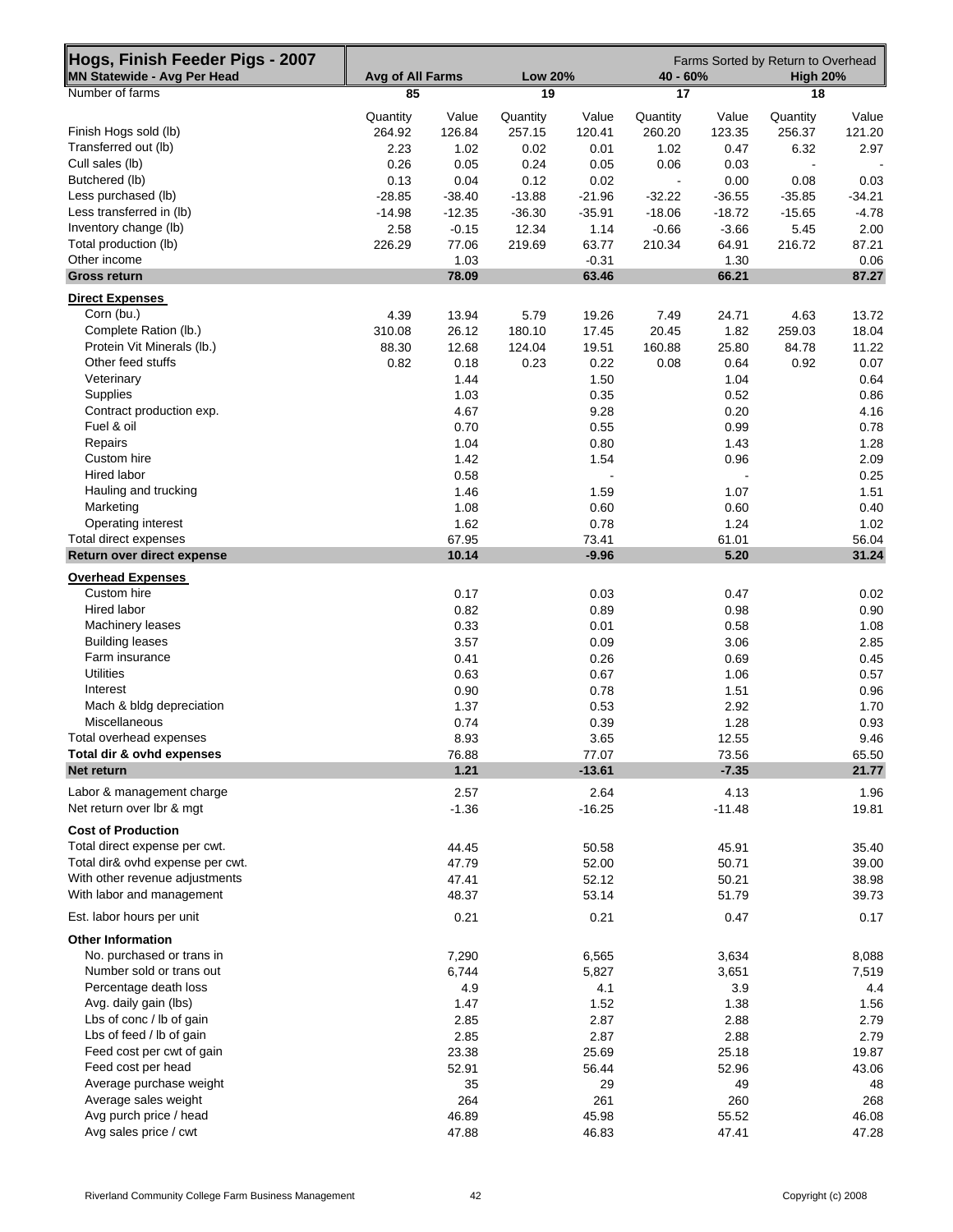| Hogs, Farrow to Weaning - 2007       |                       |          |                 |                          |                                | Farms Sorted by Return to Overhead |                 |                          |
|--------------------------------------|-----------------------|----------|-----------------|--------------------------|--------------------------------|------------------------------------|-----------------|--------------------------|
| MN Statewide - Avg of All Farms      | <b>Avg Per Litter</b> |          | <b>High 20%</b> |                          | <b>Avg Per Head Sold/Trans</b> |                                    | <b>High 20%</b> |                          |
| Number of farms                      | 21                    |          | 5               |                          | 21                             |                                    | 5               |                          |
|                                      | Quantity              | Value    | Quantity        | Value                    | Quantity                       | Value                              | Quantity        | Value                    |
| Weaning Pigs sold (hd)               | 5.04                  | 171.35   | 6.90            | 248.58                   | 0.54                           | 18.35                              | 0.71            | 25.73                    |
| Transferred out (hd)                 | 4.30                  | 120.72   | 2.77            | 87.70                    | 0.46                           | 12.93                              | 0.29            | 9.08                     |
| Cull sales (hd)                      | 0.22                  | 27.85    | 0.23            | 29.57                    | 0.02                           | 2.98                               | 0.02            | 3.06                     |
| Butchered (hd)                       | 0.00                  | 0.02     | 0.00            |                          | 0.00                           | 0.00                               | 0.00            |                          |
| Less purchased (hd)                  | $-0.09$               | $-19.74$ | $-0.08$         | $-14.99$                 | $-0.01$                        | $-2.11$                            | $-0.01$         | $-1.55$                  |
| Less transferred in (hd)             | $-0.14$               | $-19.33$ | $-0.06$         | $-9.11$                  | $-0.01$                        | $-2.07$                            | $-0.01$         | $-0.94$                  |
| Inventory change (hd)                | 0.00                  | $-3.34$  | $-0.17$         | 0.60                     | 0.00                           | $-0.36$                            | $-0.02$         | 0.06                     |
| Total production (hd)                | 0.00                  | 277.55   | 0.00            | 342.35                   | 0.00                           | 29.72                              | 0.00            | 35.44                    |
| Other income                         |                       | 1.69     |                 |                          |                                | 0.18                               |                 |                          |
| <b>Gross return</b>                  |                       | 279.24   |                 | 342.35                   |                                | 29.90                              |                 | 35.44                    |
| <b>Direct Expenses</b>               |                       |          |                 |                          |                                |                                    |                 |                          |
| Corn (bu.)                           | 8.32                  | 26.20    | 6.84            | 22.54                    | 0.89                           | 2.80                               | 0.71            | 2.33                     |
| Soybeans (bu.)                       | 0.06                  | 0.50     |                 |                          | 0.01                           | 0.05                               |                 |                          |
| Complete Ration (lb.)                | 507.92                | 45.80    | 538.27          | 40.90                    | 54.38                          | 4.90                               | 55.71           | 4.23                     |
| Protein Vit Minerals (lb.)           | 284.68                | 24.10    | 570.10          | 22.33                    | 30.48                          | 2.58                               | 59.01           | 2.31                     |
| Other feed stuffs                    | 4.10                  | 1.15     | 9.30            | 2.50                     | 0.44                           | 0.12                               | 0.96            | 0.26                     |
| <b>Breeding fees</b>                 |                       | 15.18    |                 | 15.90                    |                                | 1.63                               |                 | 1.65                     |
| Veterinary                           |                       | 16.61    |                 | 14.21                    |                                | 1.78                               |                 | 1.47                     |
| <b>Supplies</b>                      |                       | 8.31     |                 | 6.61                     |                                | 0.89                               |                 | 0.68                     |
| Fuel & oil                           |                       | 4.47     |                 | 2.49                     |                                | 0.48                               |                 | 0.26                     |
| Repairs                              |                       | 8.38     |                 | 10.43                    |                                | 0.90                               |                 | 1.08                     |
| Custom hire                          |                       | 5.29     |                 | 5.17                     |                                | 0.57                               |                 | 0.54                     |
| Hired labor                          |                       | 17.84    |                 | $\overline{\phantom{a}}$ |                                | 1.91                               |                 | $\overline{\phantom{a}}$ |
| Livestock leases                     |                       | 2.67     |                 |                          |                                | 0.29                               |                 |                          |
| Hauling and trucking                 |                       | 0.73     |                 | 0.06                     |                                | 0.08                               |                 | 0.01                     |
| Marketing                            |                       | 0.16     |                 |                          |                                | 0.02                               |                 |                          |
| Operating interest                   |                       | 3.22     |                 | 0.62                     |                                | 0.34                               |                 | 0.06                     |
| Total direct expenses                |                       | 180.61   |                 | 143.77                   |                                | 19.34                              |                 | 14.88                    |
| Return over direct expense           |                       | 98.63    |                 | 198.57                   |                                | 10.56                              |                 | 20.55                    |
| <b>Overhead Expenses</b>             |                       |          |                 |                          |                                |                                    |                 |                          |
| Hired labor                          |                       | 37.87    |                 | 67.10                    |                                | 4.05                               |                 | 6.95                     |
| Machinery leases                     |                       | 2.44     |                 |                          |                                | 0.26                               |                 |                          |
| <b>Building leases</b>               |                       | 7.35     |                 | 12.93                    |                                | 0.79                               |                 | 1.34                     |
| RE & pers. Property taxes            |                       | 0.42     |                 | 0.13                     |                                | 0.05                               |                 | 0.01                     |
| Farm insurance                       |                       |          |                 |                          |                                |                                    |                 |                          |
| <b>Utilities</b>                     |                       | 5.24     |                 | 5.78                     |                                | 0.56                               |                 | 0.60                     |
|                                      |                       | 13.54    |                 | 11.08                    |                                | 1.45                               |                 | 1.15                     |
| Dues & professional fees<br>Interest |                       | 2.67     |                 | 1.56                     |                                | 0.29                               |                 | 0.16                     |
|                                      |                       | 7.26     |                 | 7.06                     |                                | 0.78                               |                 | 0.73                     |
| Mach & bldg depreciation             |                       | 13.49    |                 | 13.23                    |                                | 1.44                               |                 | 1.37                     |
| Miscellaneous                        |                       | 3.45     |                 | 3.95                     |                                | 0.37                               |                 | 0.41                     |
| Total overhead expenses              |                       | 93.73    |                 | 122.82                   |                                | 10.04                              |                 | 12.71                    |
| Total dir & ovhd expenses            |                       | 274.34   |                 | 266.60                   |                                | 29.38                              |                 | 27.59                    |
| Net return                           |                       | 4.90     |                 | 75.75                    |                                | 0.52                               |                 | 7.84                     |
| Labor & management charge            |                       | 17.38    |                 | 18.89                    |                                | 1.86                               |                 | 1.95                     |
| Net return over Ibr & mgt            |                       | $-12.48$ |                 | 56.87                    |                                | $-1.34$                            |                 | 5.89                     |
| <b>Cost of Production</b>            |                       |          |                 |                          |                                |                                    |                 |                          |
| Total direct expense per head        |                       | 19.34    |                 | 14.88                    |                                | 19.34                              |                 | 14.88                    |
| Total dir& ovhd expense per head     |                       | 29.38    |                 | 27.59                    |                                | 29.38                              |                 | 27.59                    |
| With other revenue adjustments       |                       | 28.86    |                 | 26.13                    |                                | 28.86                              |                 | 26.13                    |
| With labor and management            |                       | 30.72    |                 | 28.09                    |                                | 30.72                              |                 | 28.09                    |
| Est. labor hours per unit            |                       | 2.95     |                 | 3.20                     |                                | 0.32                               |                 | 0.33                     |
|                                      |                       |          |                 |                          |                                |                                    |                 |                          |
| <b>Other Information</b>             |                       |          |                 |                          |                                |                                    |                 |                          |
| Average number of sows               |                       | 1,013.40 |                 | 1,316.40                 |                                | 1,013.40                           |                 | 1,316.40                 |
| Litters farrowed                     |                       | 2,172    |                 | 3,000                    |                                | 2,172                              |                 | 3,000                    |
| Litters per sow                      |                       | 2.14     |                 | 2.28                     |                                | 2.14                               |                 | 2.28                     |
| Litters per crate                    |                       | 13.14    |                 | 14.62                    |                                | 13.14                              |                 | 14.62                    |
| Pigs born per litter                 |                       | 10.66    |                 | 11.09                    |                                | 10.66                              |                 | 11.09                    |
| Pigs weaned per litter               |                       | 9.45     |                 | 9.69                     |                                | 9.45                               |                 | 9.69                     |
| Pigs weaned per sow                  |                       | 20.13    |                 | 22.21                    |                                | 20.13                              |                 | 22.21                    |
| Number sold per litter               |                       | 9.34     |                 | 9.66                     |                                | 9.34                               |                 | 9.66                     |
| Feed cost per litter                 |                       | 97.75    |                 | 88.26                    |                                | 97.75                              |                 | 88.26                    |
| Avg wgt/Weaning Pig sold             |                       | 12       |                 | 12                       |                                | 12                                 |                 | 12                       |
| Avg price / head                     |                       | 34.01    |                 | 36.05                    |                                | 34.01                              |                 | 36.05                    |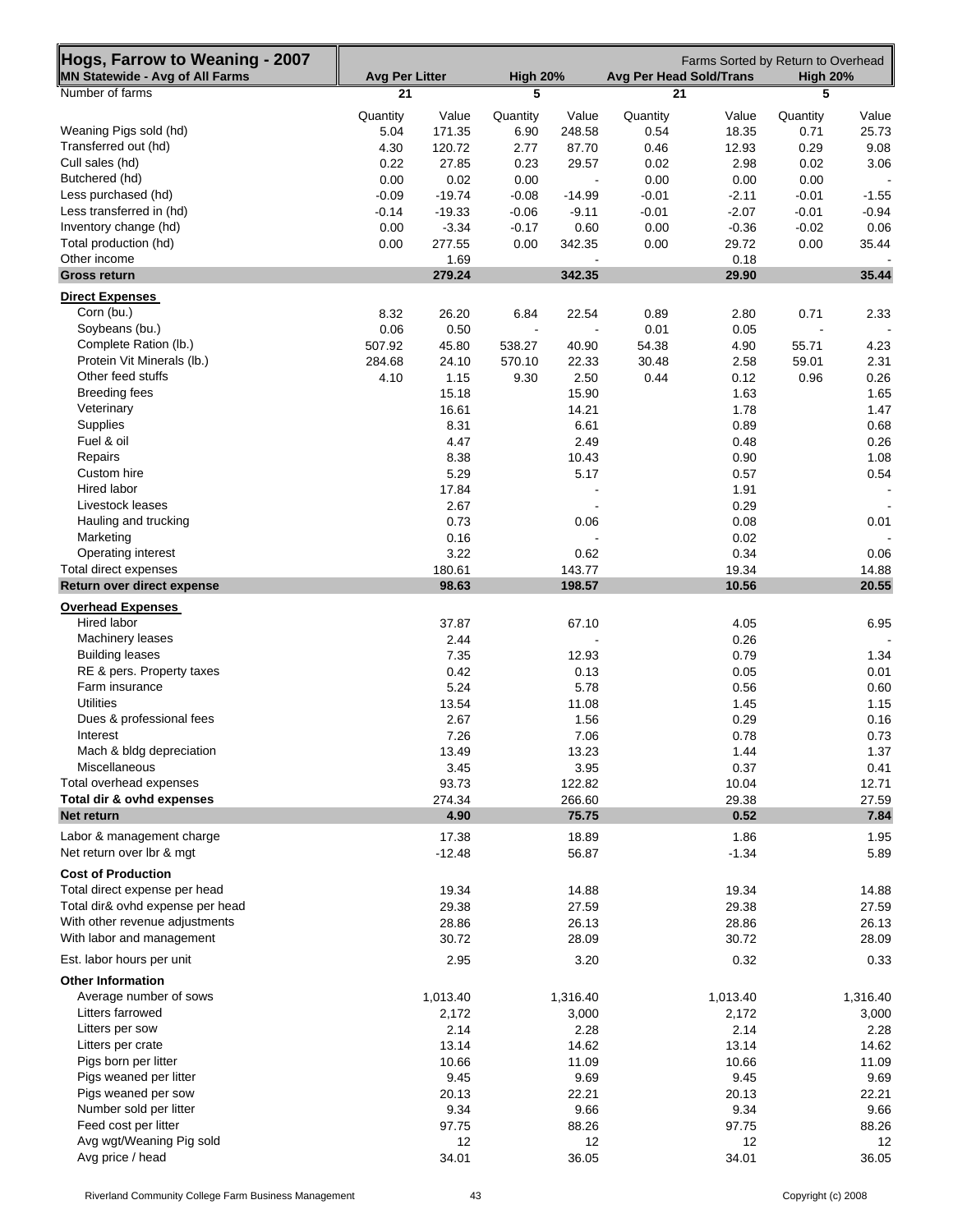| Hogs, Weaning to Feeder - 2007<br>MN Statewide Average of All Farms | Farms Sorted by Return to Overhead<br><b>Per Head Sold/Trans</b> |              |
|---------------------------------------------------------------------|------------------------------------------------------------------|--------------|
| Number of farms                                                     | 6                                                                |              |
|                                                                     | Quantity                                                         | Value        |
| Wean-Fdr Pig sold (hd)                                              | 0.04                                                             | 2.08         |
| Transferred out (hd)                                                | 0.96                                                             | 34.22        |
| Less purchased (hd)                                                 | $-0.02$                                                          | $-0.60$      |
| Less transferred in (hd)                                            | $-1.06$                                                          | $-18.80$     |
| Inventory change (hd)                                               | 0.04                                                             | 1.41         |
| Total production (hd)                                               | 0.00                                                             | 18.31        |
| Other income                                                        |                                                                  |              |
| <b>Gross return</b>                                                 |                                                                  | 18.31        |
| <b>Direct Expenses</b>                                              |                                                                  |              |
| Corn (bu.)                                                          | 0.21                                                             | 0.67         |
| Soybeans (bu.)                                                      | 0.01                                                             | 0.10         |
| Complete Ration (lb.)<br>Creep / Starter (lb.)                      | 45.40                                                            | 7.64         |
| Protein Vit Minerals (lb.)                                          | 2.13                                                             | 0.80         |
| Other feed stuffs                                                   | 6.77                                                             | 1.48         |
| Veterinary                                                          | 0.00                                                             | 0.02<br>0.42 |
| Supplies                                                            |                                                                  | 0.72         |
| Contract production exp.                                            |                                                                  | 0.84         |
| Fuel & oil                                                          |                                                                  | 0.11         |
| Repairs                                                             |                                                                  | 0.18         |
| Custom hire                                                         |                                                                  | 0.20         |
| Hired labor                                                         |                                                                  | 0.75         |
| Operating interest                                                  |                                                                  | 0.05         |
| Total direct expenses                                               |                                                                  | 13.98        |
| Return over direct expense                                          |                                                                  | 4.33         |
| <b>Overhead Expenses</b>                                            |                                                                  |              |
| Hired labor                                                         |                                                                  | 0.42         |
| <b>Building leases</b>                                              |                                                                  | 0.13         |
| Farm insurance                                                      |                                                                  | 0.09         |
| <b>Utilities</b>                                                    |                                                                  | 0.26         |
| Interest                                                            |                                                                  | 0.33         |
| Mach & bldg depreciation                                            |                                                                  | 0.40         |
| Miscellaneous                                                       |                                                                  | 0.10         |
| Total overhead expenses                                             |                                                                  | 1.73         |
| Total dir & ovhd expenses                                           |                                                                  | 15.71        |
| Net return                                                          |                                                                  | 2.59         |
| Labor & management charge                                           |                                                                  | 0.48         |
| Net return over lbr & mgt                                           |                                                                  | 2.11         |
| <b>Cost of Production</b>                                           |                                                                  |              |
| Total direct expense per head                                       |                                                                  | 31.98        |
| Total dir& ovhd expense per head                                    |                                                                  | 33.71        |
| With other revenue adjustments                                      |                                                                  | 33.71        |
| With labor and management                                           |                                                                  | 34.19        |
| Est. labor hours per unit                                           |                                                                  | 0.07         |
| <b>Other Information</b>                                            |                                                                  |              |
| No. purchased or trans in                                           |                                                                  | 14,403       |
| Number sold or trans out                                            |                                                                  | 13,259       |
| Average number of head                                              |                                                                  | 2,867        |
| Percentage death loss                                               |                                                                  | 3.9          |
| Feed cost per average head                                          |                                                                  | 49.50        |
| Feed cost/head sold+trans                                           |                                                                  | 10.70        |
| Avg. purchase weight                                                |                                                                  | 12           |
| Avg. sales weight                                                   |                                                                  | 58           |
| Avg. purch price / head                                             |                                                                  | 24.81        |
| Avg. sales price / head                                             |                                                                  | 51.03        |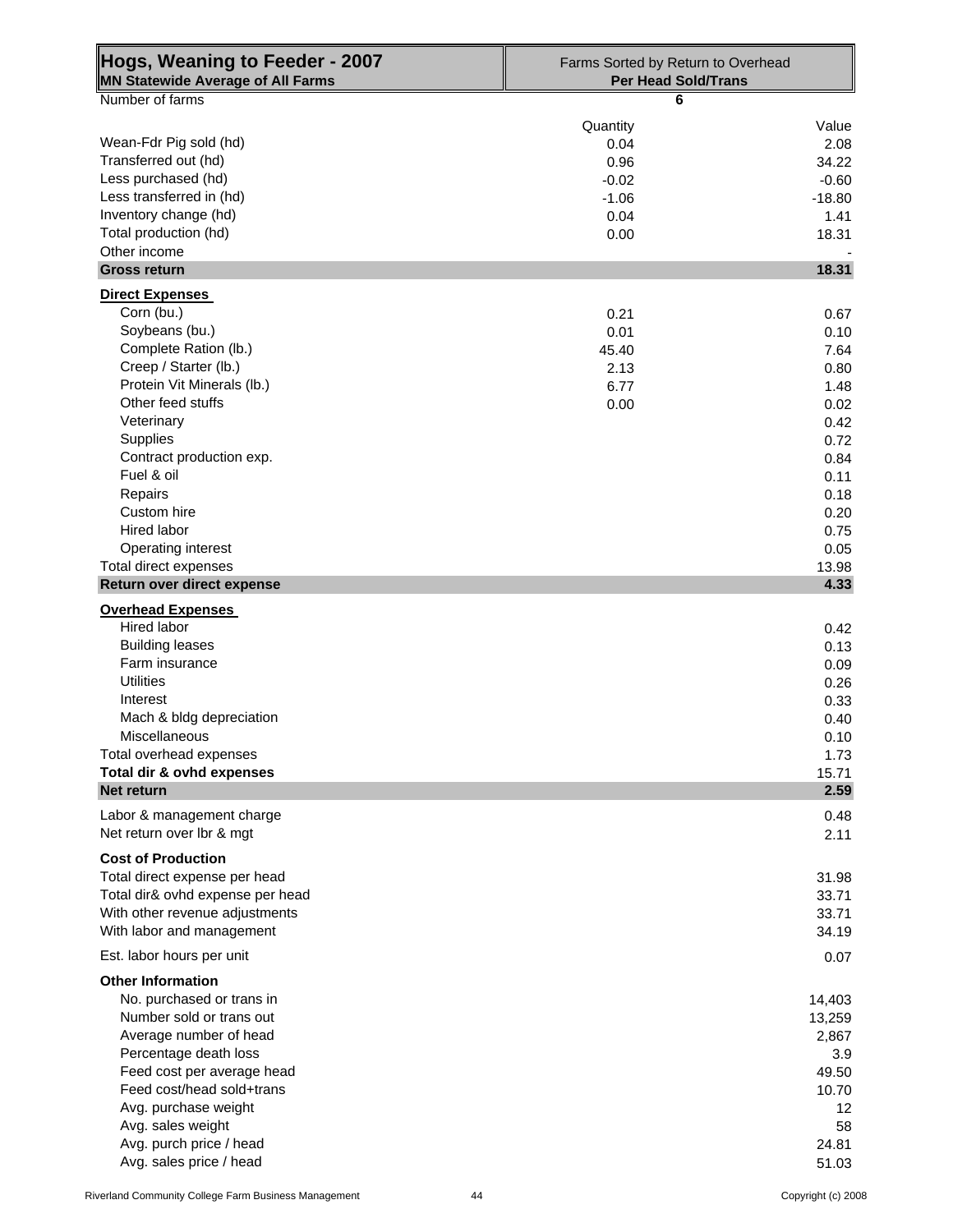| Hogs, Weaning to Finish - 2007<br>MN Statewide Avg - Per Cwt Produced | Avg of All Farms |          | <b>Low 20%</b> |                      | Farms Sorted by Return to Overhead<br>40 - 60%<br><b>High 20%</b> |                |          |          |
|-----------------------------------------------------------------------|------------------|----------|----------------|----------------------|-------------------------------------------------------------------|----------------|----------|----------|
| Number of farms                                                       | 34               |          | 6              |                      | 7                                                                 |                | 7        |          |
|                                                                       |                  |          |                |                      |                                                                   |                |          |          |
|                                                                       | Quantity         | Value    | Quantity       | Value                | Quantity                                                          | Value          | Quantity | Value    |
| Wean-Fin Pig sold (lb)                                                | 101.92           | 48.58    | 110.00         | 51.81                | 101.23                                                            | 47.64          | 98.69    | 49.35    |
| Transferred out (lb)                                                  | 0.53             | 0.33     | 0.82           | 0.38                 | 0.83                                                              | 0.42           | 0.21     | 0.37     |
| Cull sales (lb)                                                       | 0.04             | 0.01     | 0.26           | 0.06                 | 0.04                                                              | 0.01           |          |          |
| Butchered (lb)                                                        | 0.04             | 0.02     | 0.06           | 0.02                 | $\blacksquare$                                                    | $\overline{a}$ | 0.00     | 0.00     |
| Less purchased (lb)                                                   | $-4.13$          | $-12.24$ | $-5.12$        | $-16.74$             | $-2.82$                                                           | $-7.88$        | $-4.92$  | $-14.73$ |
| Less transferred in (lb)                                              | $-1.58$          | $-3.70$  | $-0.37$        | $-0.47$              | $-2.48$                                                           | $-6.39$        | $-1.23$  | $-2.29$  |
| Inventory change (lb)                                                 | 3.18             | 1.56     | $-5.64$        | $-3.44$              | 3.20                                                              | 0.12           | 7.24     | 4.60     |
| Total production (lb)                                                 | 100.00           | 34.55    | 100.00         | 31.62                | 100.00                                                            | 33.92          | 100.00   | 37.30    |
| Other income                                                          |                  | 1.02     |                | 0.03                 |                                                                   |                |          | 3.03     |
| <b>Gross return</b>                                                   |                  | 35.58    |                | 31.65                |                                                                   | 33.92          |          | 40.33    |
| <b>Direct Expenses</b>                                                |                  |          |                |                      |                                                                   |                |          |          |
| Corn (bu.)                                                            | 1.80             | 5.82     | 3.74           | 11.90                | 2.16                                                              | 7.23           | 0.83     | 2.48     |
| Protein Supplement (lb.)                                              | 2.94             | 0.42     | $\blacksquare$ | $\ddot{\phantom{a}}$ | 2.77                                                              | 0.37           |          |          |
| Complete Ration (lb.)                                                 | 123.83           | 11.30    | 9.09           | 0.85                 | 104.82                                                            | 9.80           | 182.00   | 16.27    |
| Creep / Starter (lb.)                                                 | 0.15             | 0.08     | 1.17           | 0.69                 | 0.16                                                              | 0.05           |          |          |
| Protein Vit Minerals (lb.)                                            | 49.17            | 6.16     | 77.32          | 14.36                | 43.09                                                             | 6.26           | 53.98    | 3.61     |
| Other feed stuffs                                                     | 2.42             | 0.12     | 2.85           | 0.18                 | 6.36                                                              | 0.27           |          |          |
| Veterinary                                                            |                  | 0.68     |                | 1.46                 |                                                                   | 0.33           |          | 0.78     |
|                                                                       |                  |          |                |                      |                                                                   |                |          |          |
| Supplies                                                              |                  | 0.34     |                | 0.20                 |                                                                   | 0.35           |          | 0.51     |
| Contract production exp.                                              |                  | 1.32     |                | 3.29                 |                                                                   | 2.37           |          | 1.13     |
| Fuel & oil                                                            |                  | 0.47     |                | 0.39                 |                                                                   | 0.47           |          | 0.43     |
| Repairs                                                               |                  | 0.58     |                | 0.68                 |                                                                   | 0.38           |          | 0.70     |
| Custom hire                                                           |                  | 0.32     |                | 2.08                 |                                                                   | 0.17           |          | 0.15     |
| Hired labor                                                           |                  | 0.04     |                | 0.31                 |                                                                   | 0.02           |          |          |
| Livestock leases                                                      |                  | 0.21     |                |                      |                                                                   |                |          | 0.13     |
| Hauling and trucking                                                  |                  | 0.38     |                | 0.01                 |                                                                   | 0.63           |          | 0.17     |
| Marketing                                                             |                  | 0.35     |                | 0.33                 |                                                                   | 0.97           |          | 0.06     |
| Operating interest                                                    |                  | 0.37     |                | 0.72                 |                                                                   | 0.28           |          | 0.14     |
| Total direct expenses                                                 |                  | 28.96    |                | 37.45                |                                                                   | 29.96          |          | 26.55    |
| Return over direct expense                                            |                  | 6.62     |                | $-5.79$              |                                                                   | 3.96           |          | 13.77    |
| <b>Overhead Expenses</b>                                              |                  |          |                |                      |                                                                   |                |          |          |
| Hired labor                                                           |                  | 1.12     |                | 0.30                 |                                                                   | 0.91           |          | 1.65     |
| Machinery leases                                                      |                  | 0.26     |                | 0.06                 |                                                                   | 0.01           |          | 0.68     |
|                                                                       |                  |          |                |                      |                                                                   |                |          |          |
| <b>Building leases</b>                                                |                  | 2.25     |                | 0.16                 |                                                                   | 0.31           |          | 3.85     |
| Farm insurance                                                        |                  | 0.27     |                | 0.28                 |                                                                   | 0.27           |          | 0.28     |
| <b>Utilities</b>                                                      |                  | 0.45     |                | 0.37                 |                                                                   | 0.44           |          | 0.34     |
| Interest                                                              |                  | 0.42     |                | 1.16                 |                                                                   | 0.48           |          | 0.23     |
| Mach & bldg depreciation                                              |                  | 0.73     |                | 1.30                 |                                                                   | 0.73           |          | 0.60     |
| Miscellaneous                                                         |                  | 0.52     |                | 0.48                 |                                                                   | 0.51           |          | 0.62     |
| Total overhead expenses                                               |                  | 6.00     |                | 4.11                 |                                                                   | 3.65           |          | 8.23     |
| Total dir & ovhd expenses                                             |                  | 34.96    |                | 41.55                |                                                                   | 33.61          |          | 34.79    |
| Net return                                                            |                  | 0.61     |                | $-9.90$              |                                                                   | 0.31           |          | 5.54     |
| Labor & management charge                                             |                  | 1.44     |                | 0.80                 |                                                                   | 2.46           |          | 0.93     |
| Net return over lbr & mgt                                             |                  | $-0.82$  |                | $-10.70$             |                                                                   | $-2.15$        |          | 4.61     |
|                                                                       |                  |          |                |                      |                                                                   |                |          |          |
| <b>Cost of Production</b>                                             |                  |          |                |                      |                                                                   |                |          |          |
| Total direct expense per cwt.                                         |                  | 42.28    |                | 52.35                |                                                                   | 43.20          |          | 39.40    |
| Total dir& ovhd expense per cwt.                                      |                  | 48.14    |                | 56.06                |                                                                   | 46.78          |          | 47.73    |
| With other revenue adjustments                                        |                  | 47.14    |                | 56.03                |                                                                   | 46.78          |          | 44.67    |
| With labor and management                                             |                  | 48.54    |                | 56.76                |                                                                   | 49.19          |          | 45.61    |
| Est. labor hours per unit                                             |                  | 0.11     |                | 0.11                 |                                                                   | 0.11           |          | 0.10     |
| <b>Other Information</b>                                              |                  |          |                |                      |                                                                   |                |          |          |
| No. purchased or trans in                                             |                  | 11,985   |                | 5,985                |                                                                   | 15,278         |          | 19,874   |
| Number sold or trans out                                              |                  | 10,385   |                | 5,861                |                                                                   | 13,865         |          | 15,929   |
| Percentage death loss                                                 |                  | 6.2      |                | 5.9                  |                                                                   | 6.4            |          | 8.0      |
| Avg. daily gain (lbs)                                                 |                  | 1.57     |                | 1.69                 |                                                                   | 1.51           |          | 1.64     |
| Lbs of conc / lb of gain                                              |                  | 2.79     |                | 3.00                 |                                                                   | 2.78           |          | 2.82     |
| Lbs of feed / lb of gain                                              |                  | 2.80     |                | 3.00                 |                                                                   | 2.78           |          | 2.82     |
| Feed cost per cwt of gain                                             |                  | 23.90    |                | 27.98                |                                                                   | 23.98          |          | 22.36    |
|                                                                       |                  |          |                |                      |                                                                   |                |          |          |
| Feed cost per head                                                    |                  | 58.62    |                | 69.42                |                                                                   | 58.10          |          | 54.81    |
| Average purchase weight                                               |                  | 12       |                | 12                   |                                                                   | 13             |          | 12       |
| Average sales weight                                                  |                  | 262      |                | 264                  |                                                                   | 265            |          | 253      |
| Avg purch price / head                                                |                  | 36.90    |                | 40.22                |                                                                   | 35.22          |          | 36.32    |
| Avg sales price / cwt                                                 |                  | 47.67    |                | 47.10                |                                                                   | 47.06          |          | 50.00    |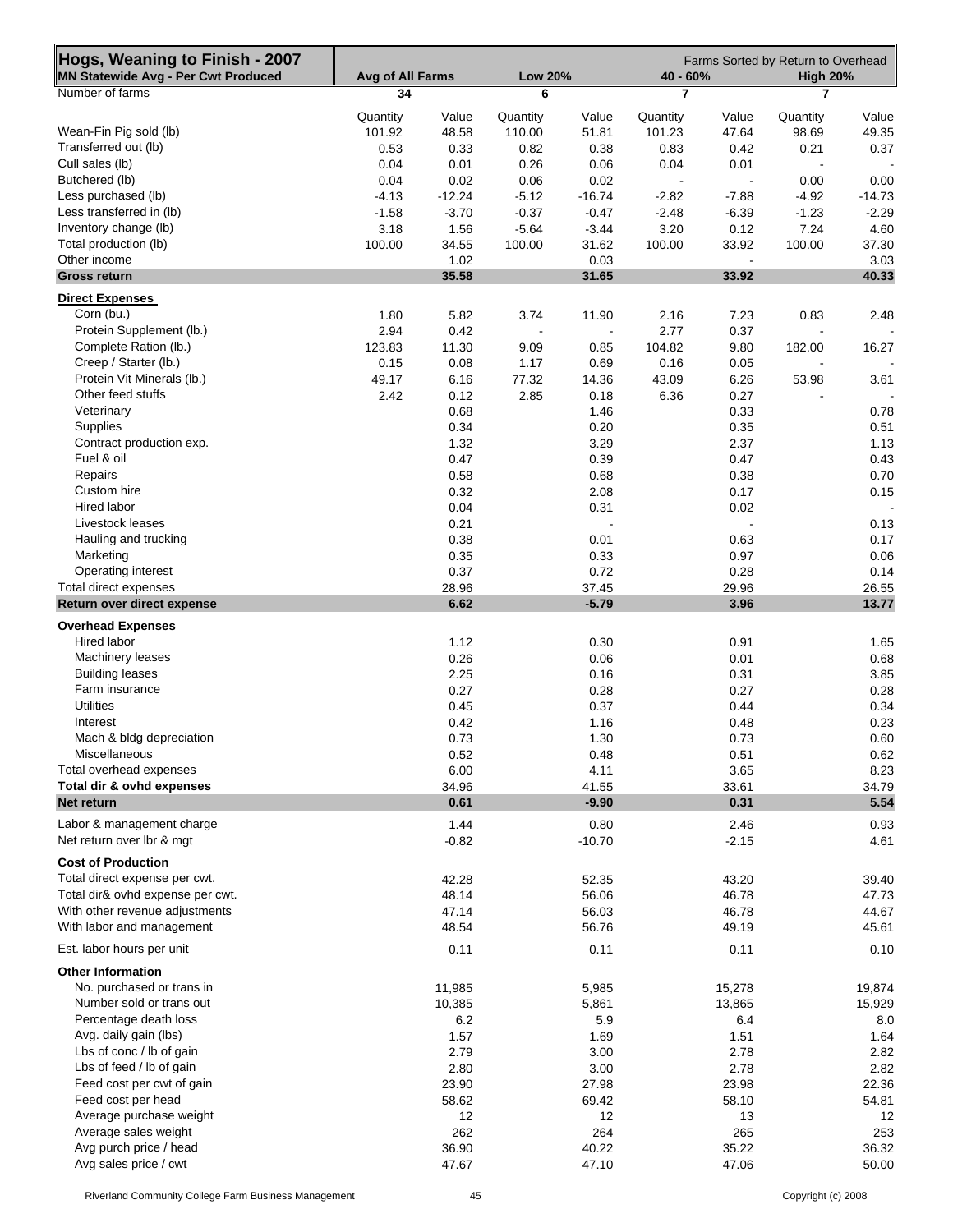| Hogs, Weaning to Finish - 2007<br><b>MN Statewide Avg - Per Head</b> | Avg of All Farms |                | <b>Low 20%</b> |                    | 40 - 60%       |                | Farms Sorted by Return to Overhead<br><b>High 20%</b> |                |
|----------------------------------------------------------------------|------------------|----------------|----------------|--------------------|----------------|----------------|-------------------------------------------------------|----------------|
| Number of farms                                                      | 34               |                | 6              |                    | 7              |                | 7                                                     |                |
|                                                                      | Quantity         | Value          | Quantity       | Value              | Quantity       | Value          | Quantity                                              | Value          |
| Wean-Fin Pig sold (lb)                                               | 249.98           | 119.15         | 272.90         | 128.54             | 245.26         | 115.42         | 241.96                                                | 120.99         |
| Transferred out (lb)                                                 | 1.30             | 0.81           | 2.02           | 0.94               | 2.02           | 1.01           | 0.52                                                  | 0.90           |
| Cull sales (lb)                                                      | 0.09             | 0.02           | 0.64           | 0.16               | 0.10           | 0.02           |                                                       |                |
| Butchered (lb)                                                       | 0.11             | 0.05           | 0.14           | 0.05               | $\blacksquare$ | $\blacksquare$ | 0.01                                                  | 0.00           |
| Less purchased (lb)                                                  | $-10.13$         | $-30.02$       | $-12.69$       | $-41.52$           | $-6.84$        | $-19.09$       | $-12.05$                                              | $-36.11$       |
| Less transferred in (lb)                                             | $-3.87$          | $-9.07$        | $-0.93$        | $-1.16$            | $-6.00$        | $-15.47$       | $-3.01$                                               | $-5.62$        |
| Inventory change (lb)                                                | 7.80             | 3.82           | $-13.99$       | $-8.55$            | 7.74           | 0.30           | 17.75                                                 | 11.28          |
| Total production (lb)                                                | 245.28           | 84.75          | 248.09         | 78.46              | 242.28         | 82.18          | 245.17                                                | 91.45          |
| Other income                                                         |                  | 2.51           |                | 0.07               |                |                |                                                       | 7.42           |
| <b>Gross return</b>                                                  |                  | 87.26          |                | 78.53              |                | 82.18          |                                                       | 98.87          |
| <b>Direct Expenses</b>                                               |                  |                |                |                    |                |                |                                                       |                |
| Corn (bu.)                                                           | 4.43             | 14.28          | 9.29           | 29.52              | 5.24           | 17.53          | 2.03                                                  | 6.07           |
| Protein Supplement (lb.)                                             | 7.20             | 1.02           |                | $\blacksquare$     | 6.71           | 0.89           |                                                       |                |
| Complete Ration (lb.)                                                | 303.72           | 27.71          | 22.56          | 2.12               | 253.95         | 23.73          | 446.22                                                | 39.89          |
| Creeper / Starter (lb.)                                              | 0.38             | 0.19           | 2.91           | 1.71               | 0.38           | 0.13           | $\blacksquare$                                        |                |
| Protein Vit Minerals (lb.)                                           | 120.60           | 15.12          | 191.82         | 35.62              | 104.39         | 15.16          | 132.34                                                | 8.85           |
| Other feed stuffs                                                    | 5.94             | 0.29           | 7.08           | 0.44               | 15.40          | 0.66           |                                                       |                |
| Veterinary                                                           |                  | 1.68           |                | 3.63               |                | 0.81           |                                                       | 1.91           |
| Supplies                                                             |                  | 0.84           |                | 0.49               |                | 0.84           |                                                       | 1.25           |
| Contract production exp.                                             |                  | 3.24           |                | 8.17               |                | 5.74           |                                                       | 2.77           |
| Fuel & oil                                                           |                  | 1.15           |                | 0.96               |                | 1.15           |                                                       | 1.06           |
| Repairs                                                              |                  | 1.43           |                | 1.69               |                | 0.92           |                                                       | 1.72           |
| Custom hire                                                          |                  | 0.78           |                | 5.16               |                | 0.42           |                                                       | 0.37           |
| Hired labor                                                          |                  | 0.09           |                | 0.77               |                | 0.06           |                                                       |                |
| Livestock leases                                                     |                  | 0.51           |                |                    |                |                |                                                       | 0.31           |
| Hauling and trucking                                                 |                  | 0.93           |                | 0.03               |                | 1.52           |                                                       | 0.42           |
| Marketing                                                            |                  | 0.85           |                | 0.81               |                | 2.36           |                                                       | 0.14           |
| Operating interest                                                   |                  | 0.91           |                | 1.78               |                | 0.69           |                                                       | 0.33           |
| Total direct expenses                                                |                  | 71.03          |                | 92.90              |                | 72.59          |                                                       | 65.10          |
| Return over direct expense                                           |                  | 16.23          |                | $-14.37$           |                | 9.59           |                                                       | 33.77          |
| <b>Overhead Expenses</b>                                             |                  |                |                |                    |                |                |                                                       |                |
| Hired labor                                                          |                  | 2.74           |                | 0.76               |                | 2.21           |                                                       | 4.04           |
| Machinery leases                                                     |                  | 0.63           |                | 0.14               |                | 0.02           |                                                       | 1.66           |
| <b>Building leases</b>                                               |                  | 5.53           |                | 0.39               |                | 0.75           |                                                       | 9.43           |
| Farm insurance                                                       |                  | 0.65           |                | 0.69               |                | 0.65           |                                                       | 0.67           |
| <b>Utilities</b>                                                     |                  | 1.09           |                | 0.92               |                | 1.07           |                                                       | 0.83           |
| Interest                                                             |                  | 1.04           |                | 2.88               |                | 1.15           |                                                       | 0.55           |
| Mach & bldg depreciation                                             |                  | 1.78           |                | 3.22               |                | 1.76           |                                                       | 1.48           |
| Miscellaneous                                                        |                  | 1.26           |                | 1.19               |                | 1.22           |                                                       | 1.51           |
| Total overhead expenses                                              |                  | 14.72          |                | 10.19              |                | 8.84           |                                                       | 20.19          |
| Total dir & ovhd expenses<br>Net return                              |                  | 85.75<br>1.51  |                | 103.09<br>$-24.56$ |                | 81.43<br>0.75  |                                                       | 85.29<br>13.58 |
|                                                                      |                  |                |                |                    |                |                |                                                       |                |
| Labor & management charge                                            |                  | 3.53           |                | 2.00               |                | 5.96           |                                                       | 2.27           |
| Net return over lbr & mgt                                            |                  | $-2.02$        |                | $-26.56$           |                | $-5.20$        |                                                       | 11.30          |
| <b>Cost of Production</b>                                            |                  |                |                |                    |                |                |                                                       |                |
| Total direct expense per cwt.                                        |                  | 42.28          |                | 52.35              |                | 43.20          |                                                       | 39.40          |
| Total dir& ovhd expense per cwt.                                     |                  | 48.14          |                | 56.06              |                | 46.78          |                                                       | 47.73          |
| With other revenue adjustments                                       |                  | 47.14          |                | 56.03              |                | 46.78          |                                                       | 44.67          |
| With labor and management                                            |                  | 48.54          |                | 56.76              |                | 49.19          |                                                       | 45.61          |
| Est. labor hours per unit                                            |                  | 0.27           |                | 0.28               |                | 0.26           |                                                       | 0.24           |
|                                                                      |                  |                |                |                    |                |                |                                                       |                |
| <b>Other Information</b>                                             |                  |                |                |                    |                |                |                                                       |                |
| No. purchased or trans in                                            |                  | 11,985         |                | 5,985              |                | 15,278         |                                                       | 19,874         |
| Number sold or trans out                                             |                  | 10,385         |                | 5,861              |                | 13,865         |                                                       | 15,929         |
| Percentage death loss                                                |                  | 6.2            |                | 5.9                |                | 6.4            |                                                       | 8              |
| Avg. daily gain (lbs)                                                |                  | 1.57           |                | 1.69               |                | 1.51           |                                                       | 1.64           |
| Lbs of conc / lb of gain                                             |                  | 2.79           |                | 3.00               |                | 2.78           |                                                       | 2.82           |
| Lbs of feed / lb of gain                                             |                  | 2.80           |                | 3.00               |                | 2.78           |                                                       | 2.82           |
| Feed cost per cwt of gain                                            |                  | 23.90          |                | 27.98              |                | 23.98          |                                                       | 22.36          |
| Feed cost per head                                                   |                  | 58.62          |                | 69.42              |                | 58.10          |                                                       | 54.81          |
| Average purchase weight                                              |                  | 12             |                | 12                 |                | 13             |                                                       | 12             |
| Average sales weight                                                 |                  | 262            |                | 264                |                | 265            |                                                       | 253            |
| Avg purch price / head<br>Avg sales price / cwt                      |                  | 36.90<br>47.67 |                | 40.22<br>47.10     |                | 35.22<br>47.06 |                                                       | 36.32<br>50.00 |
| Riverland Community College Farm Business Management                 |                  | 46             |                |                    |                |                | Copyright (c) 2008                                    |                |
|                                                                      |                  |                |                |                    |                |                |                                                       |                |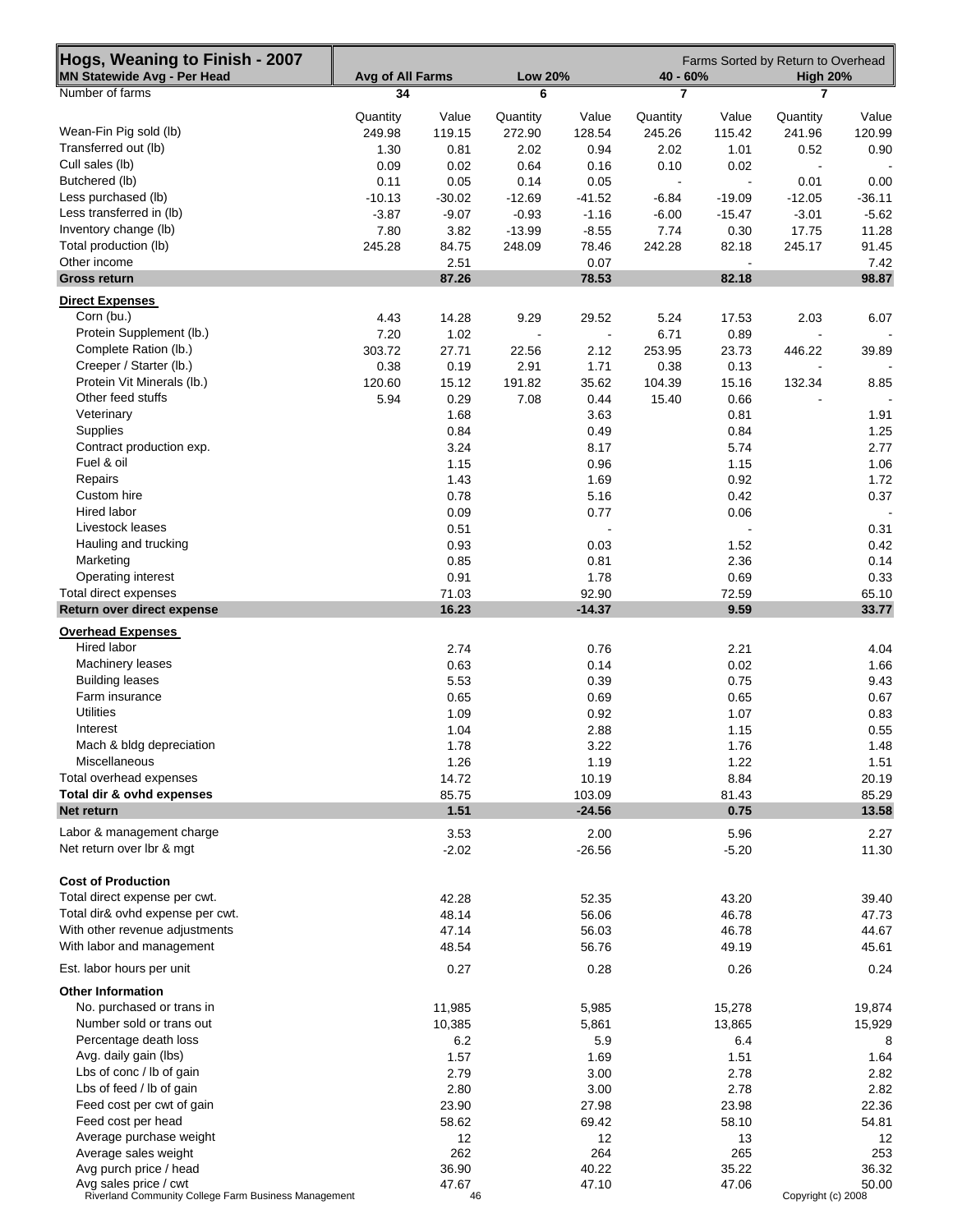| Hogs, Contractee - 2007<br><b>MN Statewide Avg - Per Pig Space</b> | Avg Of<br><b>All Farms</b> |       | <b>Low 20%</b> |          | 40 - 60%                                              |        | Farms Sorted by Return to Overhead<br><b>High 20%</b> |        |
|--------------------------------------------------------------------|----------------------------|-------|----------------|----------|-------------------------------------------------------|--------|-------------------------------------------------------|--------|
| Number of farms                                                    | 82                         |       | 16             |          | $\overline{17}$                                       |        | 17                                                    |        |
|                                                                    |                            |       |                |          | Quantity Value Quantity Value Quantity Value Quantity |        |                                                       | Value  |
| Total production (hd)                                              | 0.00                       | 0.00  | 0.00           | 0.00     | 0.00                                                  | 0.00   | 0.00                                                  | 0.00   |
| Other income                                                       |                            | 36.23 |                | 26.48    |                                                       | 36.65  |                                                       | 40.57  |
| <b>Gross return</b>                                                |                            | 36.23 |                | 26.48    |                                                       | 36.65  |                                                       | 40.57  |
| <b>Direct Expenses</b>                                             |                            |       |                |          |                                                       |        |                                                       |        |
| <b>Supplies</b>                                                    |                            | 1.98  |                | 3.02     |                                                       | 1.33   |                                                       | 0.88   |
| Contract production exp.                                           |                            | 0.13  |                |          |                                                       | 0.28   |                                                       |        |
| Fuel & oil                                                         |                            | 1.79  |                | 2.44     |                                                       | 1.36   |                                                       | 1.58   |
| Repairs                                                            |                            | 2.45  |                | 4.57     |                                                       | 2.47   |                                                       | 1.74   |
| Custom hire                                                        |                            | 0.35  |                | 0.31     |                                                       | 1.14   |                                                       | 0.02   |
| <b>Hired labor</b>                                                 |                            | 0.09  |                |          |                                                       | 0.35   |                                                       |        |
| <b>Utilities</b>                                                   |                            | 0.16  |                |          |                                                       | 0.50   |                                                       |        |
| Operating interest                                                 |                            | 0.18  |                | 0.34     |                                                       | 0.07   |                                                       | 0.04   |
| Total direct expenses                                              |                            | 7.12  |                | 10.69    |                                                       | 7.51   |                                                       | 4.26   |
| Return over direct expense                                         |                            | 29.12 |                | 15.80    |                                                       | 29.14  |                                                       | 36.31  |
| <b>Overhead Expenses</b>                                           |                            |       |                |          |                                                       |        |                                                       |        |
| Custom hire                                                        |                            | 0.29  |                | 0.13     |                                                       | 0.30   |                                                       | 0.50   |
| <b>Hired labor</b>                                                 |                            | 1.30  |                | 0.72     |                                                       | 1.79   |                                                       | 0.88   |
| Machinery leases                                                   |                            | 0.12  |                | 0.04     |                                                       | 0.01   |                                                       | 0.30   |
| <b>Building leases</b>                                             |                            | 0.84  |                |          |                                                       |        |                                                       | 3.41   |
| RE & pers. property taxes                                          |                            | 0.57  |                | 0.99     |                                                       | 0.53   |                                                       | 0.39   |
| Farm insurance                                                     |                            | 1.18  |                | 1.66     |                                                       | 1.09   |                                                       | 1.00   |
| <b>Utilities</b>                                                   |                            | 1.65  |                | 1.99     |                                                       | 1.47   |                                                       | 1.68   |
| Dues & professional fees                                           |                            | 0.37  |                | 0.18     |                                                       | 1.22   |                                                       | 0.06   |
| Interest                                                           |                            | 6.82  |                | 4.49     |                                                       | 6.31   |                                                       | 8.86   |
| Mach & bldg depreciation                                           |                            | 8.72  |                | 5.68     |                                                       | 8.80   |                                                       | 10.86  |
| <b>Miscellaneous</b>                                               |                            | 0.63  |                | 0.91     |                                                       | 0.81   |                                                       | 0.38   |
| Total overhead expenses                                            |                            | 22.49 |                | 16.79    |                                                       | 22.33  |                                                       | 28.32  |
| Total dir & ovhd expenses                                          |                            | 29.61 |                | 27.47    |                                                       | 29.84  |                                                       | 32.58  |
| <b>Net return</b>                                                  |                            | 6.63  |                | $-0.99$  |                                                       | 6.81   |                                                       | 7.99   |
| Labor & management charge                                          |                            | 5.83  |                | 6.28     |                                                       | 5.73   |                                                       | 4.91   |
| Net return over lbr & mgt                                          |                            | 0.80  |                | $-7.26$  |                                                       | 1.08   |                                                       | 3.08   |
| <b>Cost of Production</b>                                          |                            |       |                |          |                                                       |        |                                                       |        |
| Total direct expense per head                                      |                            |       |                |          |                                                       |        |                                                       |        |
| Total dir& ovhd expense per head                                   |                            |       |                |          |                                                       |        |                                                       |        |
| With other revenue adjustments                                     |                            |       |                |          |                                                       |        |                                                       |        |
| With labor and management                                          |                            |       |                |          |                                                       |        |                                                       |        |
| Est. labor hours per unit                                          |                            | 0.42  |                | 0.43     |                                                       | 0.49   |                                                       | 0.30   |
| <b>Other Information</b>                                           |                            |       |                |          |                                                       |        |                                                       |        |
| Number of pigs                                                     |                            | 7,494 |                | 3,768    |                                                       | 10,858 |                                                       | 6,519  |
| Pigs per pig space (per year)                                      |                            | 2.90  |                | 2.55     |                                                       | 3.55   |                                                       | 2.48   |
| Pigs per 100 sq. ft. (per yr)                                      |                            | 38.97 |                | 34.00    |                                                       | 51.91  |                                                       | 32.01  |
| Net return per 100 sq. ft.                                         |                            | 89.18 |                | $-13.20$ |                                                       | 99.45  |                                                       | 103.05 |
| Net return per labor hour                                          |                            | 15.82 |                | $-2.32$  |                                                       | 13.95  |                                                       | 26.38  |
| Square feet per pig space                                          |                            | 7.43  |                | 7.49     |                                                       | 6.84   |                                                       | 7.75   |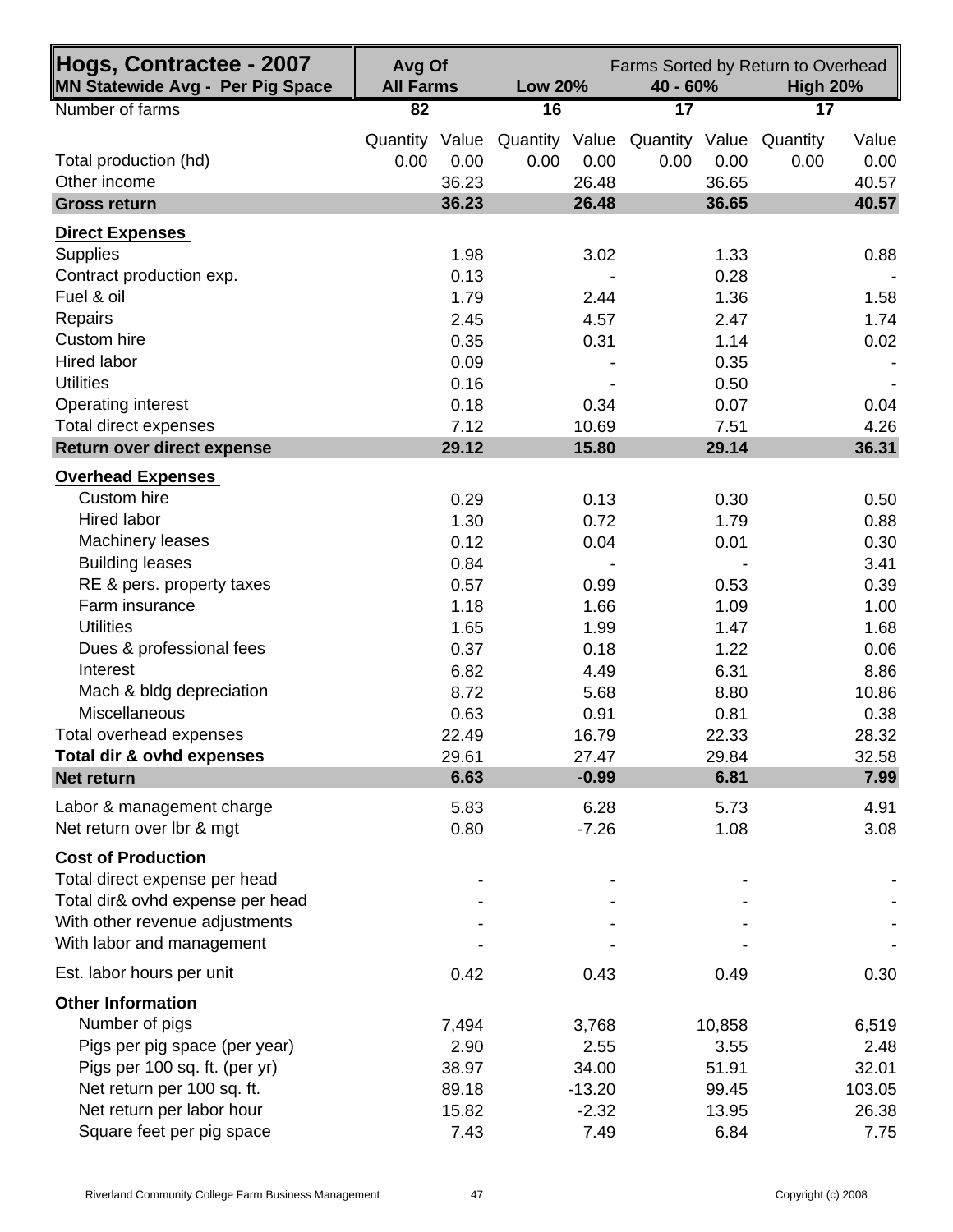| Hogs, Contractee - 2007<br>MN Statewide Avg - Per Pig | Avg of<br><b>All Farms</b> |               | <b>Low 20%</b> |               | 40 - 60%                                       |               | Farms Sorted by Return to Overhead<br><b>High 20%</b> |                        |
|-------------------------------------------------------|----------------------------|---------------|----------------|---------------|------------------------------------------------|---------------|-------------------------------------------------------|------------------------|
| Number of farms                                       | 82                         |               | 16             |               | $\overline{17}$                                |               | 17                                                    |                        |
| Total production (hd)<br>Other income                 | Quantity Value<br>0.00     | 0.00<br>12.51 | 0.00           | 0.00<br>10.40 | Quantity Value Quantity Value Quantity<br>0.00 | 0.00<br>10.32 | 0.00                                                  | Value<br>0.00<br>16.35 |
| <b>Gross return</b>                                   |                            | 12.51         |                | 10.40         |                                                | 10.32         |                                                       | 16.35                  |
| <b>Direct Expenses</b>                                |                            |               |                |               |                                                |               |                                                       |                        |
| Supplies                                              |                            | 0.68          |                | 1.19          |                                                | 0.38          |                                                       | 0.36                   |
| Contract production exp.                              |                            | 0.04          |                |               |                                                | 0.08          |                                                       |                        |
| Fuel & oil                                            |                            | 0.62          |                | 0.96          |                                                | 0.38          |                                                       | 0.64                   |
| Repairs                                               |                            | 0.85          |                | 1.80          |                                                | 0.69          |                                                       | 0.70                   |
| Custom hire                                           |                            | 0.12          |                | 0.12          |                                                | 0.32          |                                                       | 0.01                   |
| <b>Hired labor</b>                                    |                            | 0.03          |                |               |                                                | 0.10          |                                                       |                        |
| <b>Utilities</b>                                      |                            | 0.05          |                |               |                                                | 0.14          |                                                       |                        |
| Operating interest                                    |                            | 0.06          |                | 0.13          |                                                | 0.02          |                                                       | 0.02                   |
| Total direct expenses                                 |                            | 2.46          |                | 4.20          |                                                | 2.11          |                                                       | 1.72                   |
| Return over direct expense                            |                            | 10.06         |                | 6.20          |                                                | 8.20          |                                                       | 14.63                  |
| <b>Overhead Expenses</b>                              |                            |               |                |               |                                                |               |                                                       |                        |
| Custom hire                                           |                            | 0.10          |                | 0.05          |                                                | 0.08          |                                                       | 0.20                   |
| <b>Hired labor</b>                                    |                            | 0.45          |                | 0.28          |                                                | 0.50          |                                                       | 0.36                   |
| Machinery leases                                      |                            | 0.04          |                | 0.02          |                                                | 0.00          |                                                       | 0.12                   |
| <b>Building leases</b>                                |                            | 0.29          |                |               |                                                |               |                                                       | 1.37                   |
| RE & pers. property taxes                             |                            | 0.20          |                | 0.39          |                                                | 0.15          |                                                       | 0.16                   |
| Farm insurance                                        |                            | 0.41          |                | 0.65          |                                                | 0.31          |                                                       | 0.40                   |
| <b>Utilities</b>                                      |                            | 0.57          |                | 0.78          |                                                | 0.41          |                                                       | 0.68                   |
| Dues & professional fees                              |                            | 0.13          |                | 0.07          |                                                | 0.34          |                                                       | 0.03                   |
| Interest                                              |                            | 2.36          |                | 1.76          |                                                | 1.78          |                                                       | 3.57                   |
| Mach & bldg depreciation                              |                            | 3.01          |                | 2.23          |                                                | 2.48          |                                                       | 4.38                   |
| <b>Miscellaneous</b>                                  |                            | 0.22          |                | 0.36          |                                                | 0.23          |                                                       | 0.15                   |
| Total overhead expenses                               |                            | 7.77          |                | 6.59          |                                                | 6.29          |                                                       | 11.41                  |
| Total dir & ovhd expenses                             |                            | 10.23         |                | 10.79         |                                                | 8.40          |                                                       | 13.13                  |
| Net return                                            |                            | 2.29          |                | $-0.39$       |                                                | 1.92          |                                                       | 3.22                   |
| Labor & management charge                             |                            | 2.01          |                | 2.46          |                                                | 1.61          |                                                       | 1.98                   |
| Net return over lbr & mgt                             |                            | 0.27          |                | $-2.85$       |                                                | 0.30          |                                                       | 1.24                   |
| <b>Cost of Production</b>                             |                            |               |                |               |                                                |               |                                                       |                        |
| Total direct expense per head                         |                            |               |                |               |                                                |               |                                                       |                        |
| Total dir& ovhd expense per head                      |                            |               |                |               |                                                |               |                                                       |                        |
| With other revenue adjustments                        |                            |               |                |               |                                                |               |                                                       |                        |
| With labor and management                             |                            |               |                |               |                                                |               |                                                       |                        |
| Est. labor hours per unit                             |                            | 0.14          |                | 0.17          |                                                | 0.14          |                                                       | 0.12                   |
| <b>Other Information</b>                              |                            |               |                |               |                                                |               |                                                       |                        |
| Number of pigs                                        |                            | 7,494         |                | 3,768         |                                                | 10,858        |                                                       | 6,519                  |
| Pigs per pig space (per year)                         |                            | 2.90          |                | 2.55          |                                                | 3.55          |                                                       | 2.48                   |
| Pigs per 100 sq. ft. (per yr)                         |                            | 38.97         |                | 34.00         |                                                | 51.91         |                                                       | 32.01                  |
| Net return per 100 sq. ft.                            |                            | 89.18         |                | $-13.20$      |                                                | 99.45         |                                                       | 103.05                 |
| Net return per labor hour                             |                            | 15.82         |                | $-2.32$       |                                                | 13.95         |                                                       | 26.38                  |
| Square feet per pig space                             |                            | 7.43          |                | 7.49          |                                                | 6.84          |                                                       | 7.75                   |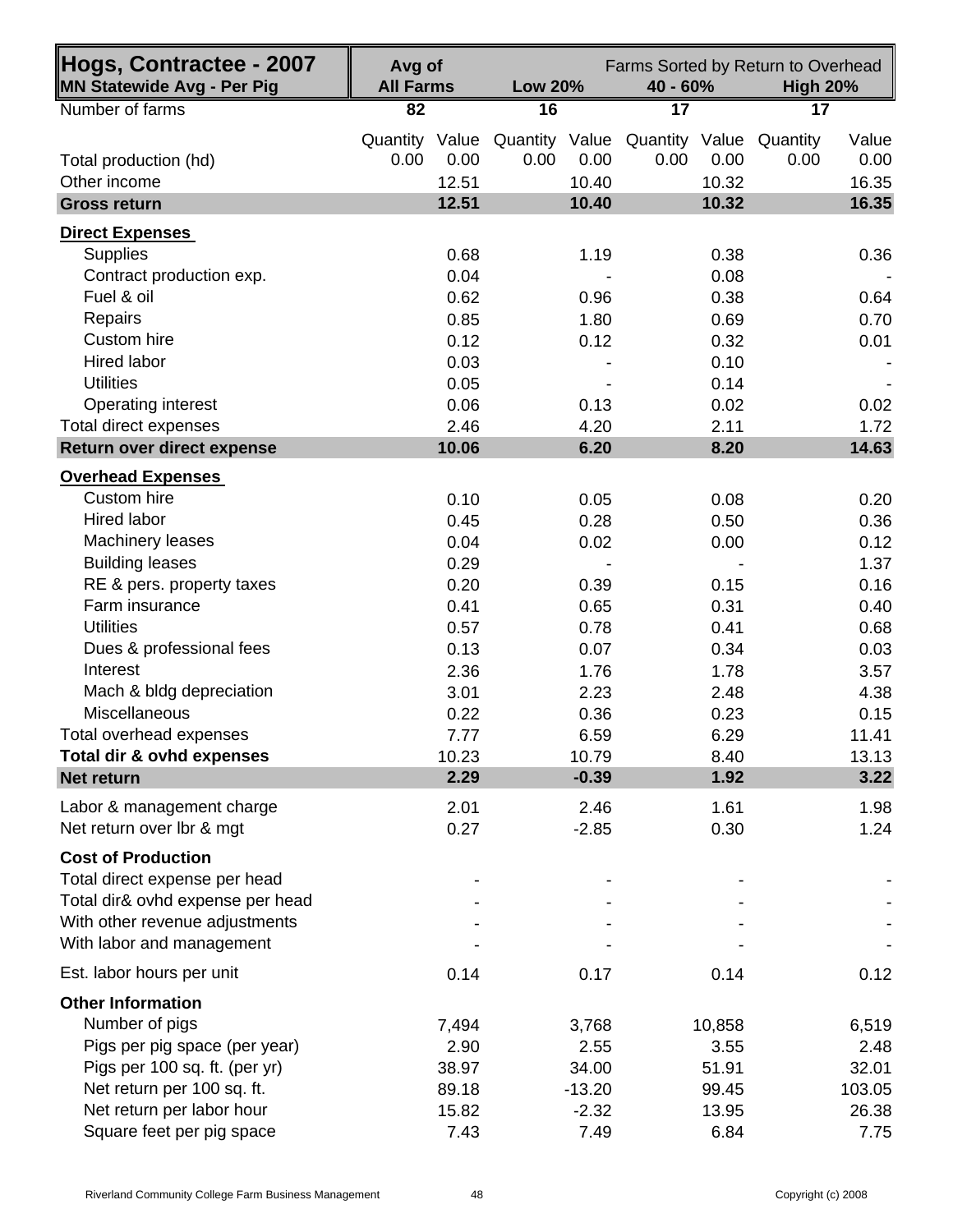| Dairy Cow - 2007<br>MN Statewide Avg - Per Cwt Of Milk            | Avg of All Farms |                | <b>Low 20%</b> | Farms Sorted by Return to Overhead<br>40 - 60%<br><b>High 20%</b> |          |                  |          |               |
|-------------------------------------------------------------------|------------------|----------------|----------------|-------------------------------------------------------------------|----------|------------------|----------|---------------|
| Number of farms                                                   | 571              |                | 114            |                                                                   | 114      |                  | 115      |               |
|                                                                   | Quantity         | Value          | Quantity       | Value                                                             | Quantity | Value            | Quantity | Value         |
| Milk sold (lb)                                                    | 99.52            | 18.55          | 99.41          | 18.21                                                             | 99.6     | 18.59            | 99.81    | 19.06         |
| Milk used in home (lb)                                            | 0.02             | 0.00           | 0.03           | 0.01                                                              | 0.02     | 0.01             | 0.01     | 0.00          |
| Milk fed to animals (lb)                                          | 0.46             | 0.07           | 0.56           | 0.08                                                              | 0.38     | 0.07             | 0.18     | 0.02          |
| Dairy Calves sold (hd)                                            | 0.00             | 0.18           | 0.00           | 0.13                                                              | 0.00     | 0.18             | 0.00     | 0.21          |
| Transferred out (hd)                                              | 0.00             | 0.64           | 0.00           | 0.74                                                              | 0.00     | 0.66             | 0.00     | 0.54          |
| Cull sales (hd)                                                   | 0.00             | 0.66           | 0.00           | 0.75                                                              | 0.00     | 0.64             | 0.00     | 0.65          |
| Butchered (hd)                                                    | 0.00             | 0.01           | 0.00           | 0.02                                                              | 0.00     | 0.01             | 0.00     | 0.00          |
| Less purchased (hd)                                               | 0.00             | $-0.43$        | 0.00           | $-1.25$                                                           | 0.00     | $-0.36$          | 0.00     | $-0.27$       |
| Less transferred in (hd)                                          | 0.00             | $-2.24$        | 0.00           | $-2.59$                                                           | 0.00     | $-2.44$          | 0.00     | $-1.88$       |
| Inventory change (hd)                                             | 0.01             | 0.46           | 0.00           | 0.45                                                              | 0.00     | 0.52             | 0.00     | 0.49          |
| Total production<br>Other income                                  |                  | 17.90<br>0.05  |                | 16.53<br>0.06                                                     |          | 17.86<br>$-0.04$ |          | 18.83<br>0.08 |
| <b>Gross return</b>                                               |                  | 17.95          |                | 16.59                                                             |          | 17.82            |          | 18.91         |
|                                                                   |                  |                |                |                                                                   |          |                  |          |               |
| <b>Direct Expenses</b><br>Corn (bu.)                              | 0.28             | 0.91           | 0.36           | 1.20                                                              | 0.28     | 0.89             | 0.26     | 0.79          |
| Corn Silage (lb.)                                                 | 71.19            | 0.93           | 81.00          | 1.04                                                              | 77.66    | 0.98             | 64.52    | 0.81          |
| Hay, Alfalfa (lb.)                                                | 14.13            | 0.79           | 24.30          | 1.31                                                              | 14.57    | 0.83             | 10.35    | 0.57          |
| Haylage, Alfalfa (lb.)                                            | 31.55            | 0.63           | 21.76          | 0.59                                                              | 58.9     | 0.68             | 26.57    | 0.60          |
| Complete Ration (lb.)                                             | 6.25             | 0.83           | 6.24           | 0.75                                                              | 5.44     | 0.87             | 8.64     | 1.13          |
| Protein Vit Minerals (lb.)                                        | 14.41            | 2.14           | 15.12          | 2.34                                                              | 15.25    | 2.14             | 11.28    | 1.74          |
| Other feed stuffs                                                 | 8.75             | 0.53           | 14.06          | 0.74                                                              | 9.50     | 0.59             | 5.09     | 0.37          |
| <b>Breeding fees</b>                                              |                  | 0.19           |                | 0.20                                                              |          | 0.20             |          | 0.20          |
| Veterinary                                                        |                  | 0.54           |                | 0.55                                                              |          | 0.56             |          | 0.50          |
| <b>BST</b>                                                        |                  | 0.16           |                | 0.13                                                              |          | 0.13             |          | 0.18          |
| Supplies                                                          |                  | 0.64           |                | 0.79                                                              |          | 0.70             |          | 0.58          |
| Fuel & oil                                                        |                  | 0.37           |                | 0.46                                                              |          | 0.38             |          | 0.31          |
| Repairs                                                           |                  | 0.64           |                | 0.72                                                              |          | 0.56             |          | 0.62          |
| Custom hire<br>Hired labor                                        |                  | 0.15<br>0.07   |                | 0.17<br>0.33                                                      |          | 0.17<br>0.00     |          | 0.13<br>0.01  |
| Hauling and trucking                                              |                  | 0.17           |                | 0.21                                                              |          | 0.18             |          | 0.17          |
| Marketing                                                         |                  | 0.24           |                | 0.21                                                              |          | 0.21             |          | 0.30          |
| Bedding                                                           |                  | 0.26           |                | 0.27                                                              |          | 0.26             |          | 0.24          |
| Operating interest                                                |                  | 0.08           |                | 0.15                                                              |          | 0.10             |          | 0.05          |
| Total direct expenses                                             |                  | 10.25          |                | 12.17                                                             |          | 10.45            |          | 9.31          |
| Return over direct expense                                        |                  | 7.70           |                | 4.42                                                              |          | 7.38             |          | 9.59          |
| <b>Overhead Expenses</b>                                          |                  |                |                |                                                                   |          |                  |          |               |
| <b>Hired labor</b>                                                |                  | 1.36           |                | 0.78                                                              |          | 1.38             |          | 1.72          |
| <b>Building leases</b>                                            |                  | 0.20           |                | 0.05                                                              |          | 0.12             |          | 0.34          |
| Farm insurance                                                    |                  | 0.16           |                | 0.19                                                              |          | 0.17             |          | 0.14          |
| Utilities                                                         |                  | 0.34           |                | 0.43                                                              |          | 0.34             |          | 0.29          |
| Interest                                                          |                  | 0.61           |                | 0.98                                                              |          | 0.64             |          | 0.47          |
| Mach & bldg depreciation                                          |                  | 0.63           |                | 0.67                                                              |          | 0.67             |          | 0.66          |
| Miscellaneous<br>Total overhead expenses                          |                  | 0.38<br>3.68   |                | 0.40<br>3.49                                                      |          | 0.34<br>3.66     |          | 0.35<br>3.98  |
| Total dir & ovhd expenses                                         |                  | 13.93          |                | 15.66                                                             |          | 14.11            |          | 13.29         |
| Net return                                                        |                  | 4.02           |                | 0.94                                                              |          | 3.72             |          | 5.61          |
| Labor & management charge                                         |                  |                |                |                                                                   |          |                  |          |               |
| Net return over lbr & mgt                                         |                  | 1.06<br>2.96   |                | 1.38<br>$-0.44$                                                   |          | 1.00<br>2.72     |          | 0.97<br>4.64  |
|                                                                   |                  |                |                |                                                                   |          |                  |          |               |
| <b>Cost of Production</b>                                         |                  |                |                |                                                                   |          |                  |          |               |
| Total direct expense per cwt.<br>Total dir& ovhd expense per cwt. |                  | 10.25<br>13.93 |                | 12.17<br>15.66                                                    |          | 10.45<br>14.11   |          | 9.31<br>13.29 |
| With other revenue adjustments                                    |                  | 14.59          |                | 17.35                                                             |          | 14.94            |          | 13.47         |
| With labor and management                                         |                  | 15.66          |                | 18.73                                                             |          | 15.94            |          | 14.44         |
|                                                                   |                  | 0.20           |                | 0.23                                                              |          | 0.19             |          | 0.19          |
| Est. labor hours per unit                                         |                  |                |                |                                                                   |          |                  |          |               |
| <b>Other Information</b>                                          |                  |                |                |                                                                   |          |                  |          |               |
| Avg. number of Cows                                               |                  | 127.8          |                | 80.2                                                              |          | 134.1            |          | 176.8         |
| Milk produced per Cow                                             |                  | 21,245         |                | 17,277                                                            |          | 20,357           |          | 24,214        |
| Culling percentage<br>Turnover rate                               |                  | 24.1<br>32.9   |                | 22.7<br>35.8                                                      |          | 23.8<br>31.7     |          | 25.1<br>31.9  |
| Percent of barn capacity                                          |                  | 108.3          |                | 96.6                                                              |          | 109.1            |          | 111.0         |
| Lbs. milk/lb grain & conc.                                        |                  | 2.4            |                | 2.2                                                               |          | 2.4              |          | 2.7           |
| Feed cost per cwt of milk                                         |                  | 6.76           |                | 7.97                                                              |          | 6.99             |          | 6.02          |
| Feed cost per Cow                                                 |                  | 1,435.41       |                | 1,377.82                                                          |          | 1,422.24         |          | 1,457.32      |
| Avg. milk price per cwt.                                          |                  | 18.64          |                | 18.32                                                             |          | 18.66            |          | 19.09         |
|                                                                   |                  |                |                |                                                                   |          |                  |          |               |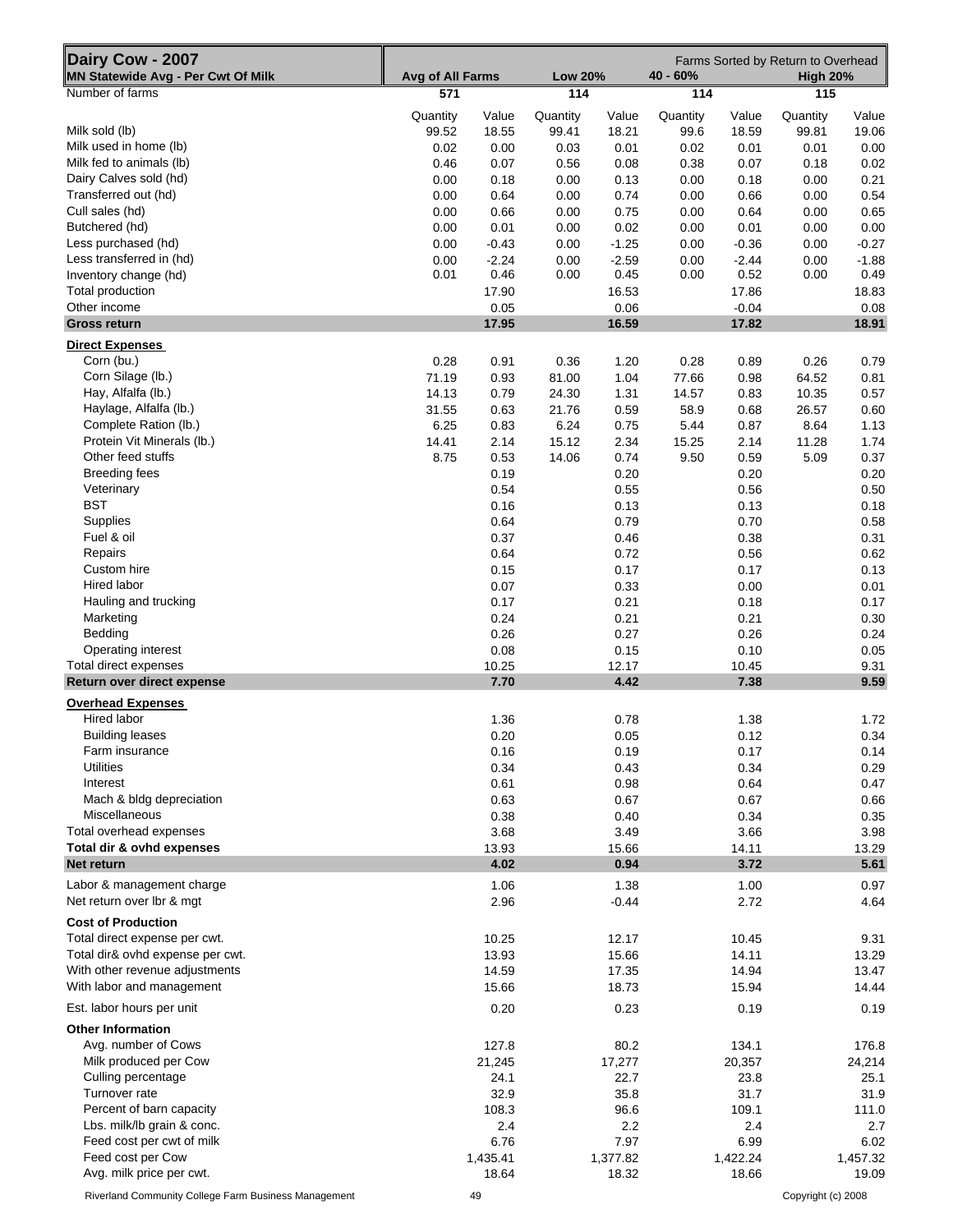| Dairy Cow - 2007                                            |                  |                  |                 |                    |                 |                  | Farms Sorted by Return to Overhead |                  |
|-------------------------------------------------------------|------------------|------------------|-----------------|--------------------|-----------------|------------------|------------------------------------|------------------|
| MN Statewide Avg - Per Cow                                  | Avg of All Farms |                  | <b>Low 20%</b>  |                    | 40 - 60%        |                  | <b>High 20%</b>                    |                  |
| Number of farms                                             | 571              |                  | 114             |                    | 114             |                  | 115                                |                  |
|                                                             | Quantity         | Value            | Quantity        | Value              | Quantity        | Value            | Quantity                           | Value            |
| Milk sold (lb)                                              | 21,142.94        | 3,940.04         | 17,174.28       | 3,145.84           | 20,276.29       | 3,783.43         | 24,166.99                          | 4,614.66         |
| Milk used in home (lb)                                      | 4.32             | 0.96             | 4.90            | 0.98               | 3.62            | 1.09             | 2.63                               | 0.48             |
| Milk fed to animals (lb)                                    | 97.55            | 14.16            | 97.58           | 13.16              | 77.16           | 13.53            | 44.47                              | 5.72             |
| Dairy Calves sold (hd)                                      | 0.26             | 37.68            | 0.15            | 22.68              | 0.28            | 35.66            | 0.33                               | 50.91            |
| Transferred out (hd)                                        | 0.64             | 136.54           | 0.67            | 128.20             | 0.61            | 133.50           | 0.62                               | 130.43           |
| Cull sales (hd)                                             | 0.24             | 140.88           | 0.23            | 129.39             | 0.24            | 130.94           | 0.25                               | 157.50           |
| Butchered (hd)<br>Less purchased (hd)                       | 0.00<br>$-0.06$  | 2.45<br>$-90.32$ | 0.01<br>$-0.14$ | 3.73<br>$-216.60$  | 0.00<br>$-0.04$ | 2.48<br>$-74.09$ | 0.00<br>$-0.04$                    | 1.07<br>$-65.99$ |
| Less transferred in (hd)                                    | $-0.32$          | $-476.29$        | $-0.30$         | $-447.62$          | $-0.32$         | -496.65          | $-0.33$                            | $-455.11$        |
| Inventory change (hd)                                       | 1.95             | 97.46            | 0.06            | 76.94              | 0.06            | 105.63           | 0.05                               | 118.75           |
| Total production                                            |                  | 3,803.56         |                 | 2,856.71           |                 | 3,635.52         |                                    | 4,558.42         |
| Other income                                                |                  | 10.24            |                 | 10.29              |                 | $-7.19$          |                                    | 19.46            |
| <b>Gross return</b>                                         |                  | 3,813.80         |                 | 2,867.00           |                 | 3,628.34         |                                    | 4,577.88         |
| <b>Direct Expenses</b>                                      |                  |                  |                 |                    |                 |                  |                                    |                  |
| Corn (bu.)                                                  | 59.78            | 192.29           | 62.28           | 206.59             | 57.12           | 181.38           | 61.85                              | 191.28           |
| Corn Silage (lb.)                                           | 15,123.30        | 196.93           | 13,994.07       | 179.37             | 15,808.30       | 200.43           | 15,622.79                          | 195.90           |
| Hay, Alfalfa (lb.)                                          | 3,001.97         | 168.04           | 4,197.88        | 226.88             | 2,965.32        | 168.57           | 2,505.29                           | 138.85           |
| Haylage, Alfalfa (lb.)                                      | 6,702.54         | 134.35           | 3,759.48        | 102.67             | 11,989.49       | 138.51           | 6,433.07                           | 145.80           |
| Complete Ration (lb.)                                       | 1,327.24         | 177.17           | 1,077.40        | 130.30             | 1,107.72        | 177.18           | 2,092.74                           | 274.70           |
| Protein Vit Minerals (lb.)                                  | 3,060.89         | 454.73           | 2,612.62        | 404.31             | 3,104.59        | 435.68           | 2,730.23                           | 421.99           |
| Cottonseed (lb.)                                            | 235.40           | 25.64            | 216.65          | 21.51              | 186.14          | 20.13            | 400.05                             | 41.87            |
| Other feed stuffs                                           | 1,623.05         | 86.26            | 2,212.73        | 106.19             | 1,747.52        | 100.35           | 831.95                             | 46.93            |
| <b>Breeding fees</b>                                        |                  | 40.86            |                 | 33.90              |                 | 39.75            |                                    | 48.23            |
| Veterinary<br><b>BST</b>                                    |                  | 114.52           |                 | 95.53              |                 | 113.65           |                                    | 121.91           |
| Supplies                                                    |                  | 33.99            |                 | 22.35              |                 | 27.46            |                                    | 44.64            |
| Fuel & oil                                                  |                  | 136.45<br>78.13  |                 | 136.09<br>80.18    |                 | 142.46<br>77.94  |                                    | 140.18<br>75.23  |
| Repairs                                                     |                  | 135.25           |                 | 123.99             |                 | 114.43           |                                    | 150.63           |
| Custom hire                                                 |                  | 30.81            |                 | 30.13              |                 | 34.05            |                                    | 32.07            |
| Hired labor                                                 |                  | 14.30            |                 | 57.06              |                 | 0.65             |                                    | 2.19             |
| Hauling and trucking                                        |                  | 36.60            |                 | 36.82              |                 | 37.46            |                                    | 40.14            |
| Marketing                                                   |                  | 50.23            |                 | 36.64              |                 | 43.17            |                                    | 72.03            |
| Bedding                                                     |                  | 54.44            |                 | 46.52              |                 | 53.65            |                                    | 58.87            |
| Operating interest                                          |                  | 16.83            |                 | 25.59              |                 | 19.48            |                                    | 11.78            |
| Total direct expenses                                       |                  | 2,177.83         |                 | 2,102.62           |                 | 2,126.38         |                                    | 2,255.21         |
| Return over direct expense                                  |                  | 1,635.97         |                 | 764.38             |                 | 1,501.96         |                                    | 2,322.67         |
| <b>Overhead Expenses</b>                                    |                  |                  |                 |                    |                 |                  |                                    |                  |
| <b>Hired labor</b>                                          |                  | 289.98           |                 | 134.57             |                 | 281.33           |                                    | 416.04           |
| <b>Building leases</b>                                      |                  | 42.69            |                 | 7.90               |                 | 24.60            |                                    | 82.63            |
| Farm insurance                                              |                  | 33.64            |                 | 32.48              |                 | 33.67            |                                    | 35.07            |
| <b>Utilities</b>                                            |                  | 71.86            |                 | 75.07              |                 | 68.56            |                                    | 70.32            |
| Interest                                                    |                  | 129.20           |                 | 168.91             |                 | 130.24           |                                    | 114.44           |
| Mach & bldg depreciation<br>Miscellaneous                   |                  | 133.03           |                 | 115.38             |                 | 137.33           |                                    | 158.93           |
| Total overhead expenses                                     |                  | 80.97<br>781.36  |                 | 68.35<br>602.65    |                 | 69.69<br>745.41  |                                    | 85.92<br>963.35  |
| Total dir & ovhd expenses                                   |                  | 2,959.19         |                 | 2,705.28           |                 | 2,871.79         |                                    | 3,218.57         |
| Net return                                                  |                  | 854.61           |                 | 161.73             |                 | 756.55           |                                    | 1,359.32         |
|                                                             |                  |                  |                 |                    |                 |                  |                                    |                  |
| Labor & management charge<br>Net return over lbr & mgt      |                  | 225.34<br>629.27 |                 | 238.52<br>$-76.79$ |                 | 203.28<br>553.27 |                                    | 235.69           |
|                                                             |                  |                  |                 |                    |                 |                  |                                    | 1,123.63         |
| <b>Cost of Production</b>                                   |                  |                  |                 |                    |                 |                  |                                    |                  |
| Total direct expense per cwt.                               |                  | 10.25            |                 | 12.17              |                 | 10.45            |                                    | 9.31             |
| Total dir& ovhd expense per cwt.                            |                  | 13.93            |                 | 15.66              |                 | 14.11            |                                    | 13.29            |
| With other revenue adjustments<br>With labor and management |                  | 14.59<br>15.66   |                 | 17.35<br>18.73     |                 | 14.94<br>15.94   |                                    | 13.47<br>14.44   |
|                                                             |                  |                  |                 |                    |                 |                  |                                    |                  |
| Est. labor hours per unit<br><b>Other Information</b>       |                  | 42.08            |                 | 40.01              |                 | 39.49            |                                    | 44.89            |
| Avg. number of Cows                                         |                  | 127.8            |                 | 80.2               |                 | 134.1            |                                    | 176.8            |
| Milk produced per Cow                                       |                  | 21,245           |                 | 17,277             |                 | 20,357           |                                    | 24,214           |
| Culling percentage                                          |                  | 24.1             |                 | 22.7               |                 | 23.8             |                                    | 25.1             |
| Turnover rate                                               |                  | 32.9             |                 | 35.8               |                 | 31.7             |                                    | 31.9             |
| Percent of barn capacity                                    |                  | 108.3            |                 | 96.6               |                 | 109.1            |                                    | 111.0            |
| Lbs. milk/lb grain & conc.                                  |                  | 2.4              |                 | 2.2                |                 | 2.4              |                                    | 2.7              |
| Feed cost per cwt of milk                                   |                  | 6.76             |                 | 7.97               |                 | 6.99             |                                    | 6.02             |
| Feed cost per Cow                                           |                  | 1,435.41         |                 | 1,377.82           |                 | 1,422.24         |                                    | 1,457.32         |
| Avg. milk price per cwt.                                    |                  | 18.64            |                 | 18.32              |                 | 18.66            |                                    | 19.09            |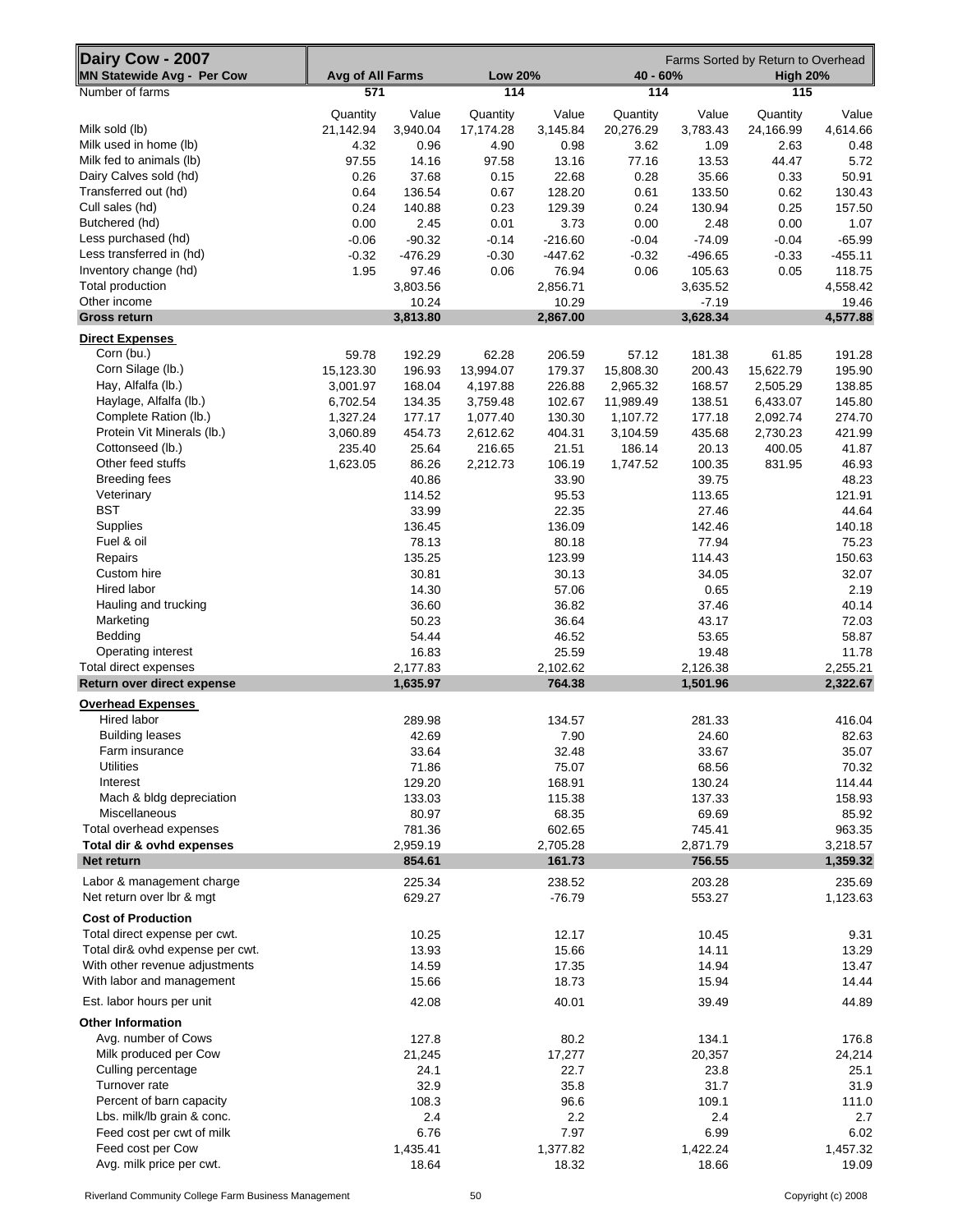| Dairy and Repl Heifers - 2007<br>MN Statewide Avg - Per Cwt. Of Milk             | Avg of All Farms |                | <b>Low 20%</b>    |                | Farms Sorted by Return to Overhead<br>40 - 60%<br><b>High 20%</b> |                |                   |                             |  |
|----------------------------------------------------------------------------------|------------------|----------------|-------------------|----------------|-------------------------------------------------------------------|----------------|-------------------|-----------------------------|--|
| Number of farms                                                                  | 440              |                | 88                |                | 88                                                                |                | 88                |                             |  |
|                                                                                  | Quantity         |                |                   |                |                                                                   |                |                   |                             |  |
| Milk sold (lb)                                                                   | 99.52            | Value<br>18.53 | Quantity<br>99.50 | Value<br>18.43 | Quantity<br>99.55                                                 | Value<br>18.92 | Quantity<br>99.75 | Value<br>19.11              |  |
| Milk used in home (lb)                                                           |                  |                |                   |                |                                                                   |                |                   |                             |  |
|                                                                                  | 0.02             | 0.00           | 0.04              | 0.01           | 0.02                                                              | 0.01           | 0.01              | 0.00                        |  |
| Milk fed to animals (lb)                                                         | 0.46             | 0.07           | 0.46              | 0.10           | 0.43                                                              | 0.08           | 0.23              | 0.03                        |  |
| Dairy Calves sold (hd)                                                           | 0.00             | 0.38           | 0.00              | 0.34           | 0.00                                                              | 0.34           | 0.00              | 0.54                        |  |
| Transferred out (hd)                                                             | 0.00             | 3.06           | 0.01              | 3.41           | 0.00                                                              | 3.28           | 0.00              | 2.71                        |  |
| Cull sales (hd)                                                                  | 0.00             | 0.69           | 0.00              | 0.82           | 0.00                                                              | 0.69           | 0.00              | 0.72                        |  |
| Butchered (hd)                                                                   | 0.00             | 0.02           | 0.00              | 0.03           | 0.00                                                              | 0.02           | 0.00              | 0.02                        |  |
| Less purchased (hd)                                                              | 0.00             | $-0.60$        | 0.00              | $-0.98$        | 0.00                                                              | $-0.43$        | 0.00              | $-0.36$                     |  |
| Less transferred in (hd)                                                         | 0.00             | $-2.98$        | 0.00              | $-3.45$        | 0.00                                                              | $-3.17$        | 0.00              | $-2.63$                     |  |
| Inventory change (hd)                                                            | 0.01             | 0.82           | 0.00              | $-0.11$        | 0.00                                                              | 0.59           | 0.00              | 1.00                        |  |
| Total production                                                                 |                  | 20.00          |                   | 18.60          |                                                                   | 20.32          |                   | 21.15                       |  |
| Other income                                                                     |                  | 0.03           |                   | 0.09           |                                                                   | $-0.06$        |                   | 0.08                        |  |
| <b>Gross return</b>                                                              |                  | 20.03          |                   | 18.69          |                                                                   | 20.26          |                   | 21.23                       |  |
| <b>Direct Expenses</b>                                                           |                  |                |                   |                |                                                                   |                |                   |                             |  |
| Corn (bu.)                                                                       | 0.31             | 1.00           | 0.40              | 1.33           | 0.35                                                              | 1.13           | 0.28              | 0.87                        |  |
| Corn Silage (lb.)                                                                | 91.97            | 1.14           | 99.54             | 1.29           | 92.61                                                             | 1.17           | 78.78             | 0.99                        |  |
| Hay, Alfalfa (lb.)                                                               | 17.61            | 0.97           | 30.91             | 1.68           | 20.77                                                             | 1.20           | 13.66             | 0.73                        |  |
| Hay, Grass & Other (lb.)                                                         | 4.85             | 0.18           | 7.69              | 0.30           | 5.68                                                              | 0.22           | 2.91              | 0.10                        |  |
| Haylage, Alfalfa (lb.)                                                           | 37.07            | 0.73           | 27.44             | 0.75           | 30.81                                                             | 0.77           | 31.7              | 0.74                        |  |
|                                                                                  |                  |                |                   |                |                                                                   |                |                   |                             |  |
| Complete Ration (lb.)                                                            | 7.38             | 0.85           | 6.29              | 0.86           | 3.64                                                              | 0.55           | 13.16             | 1.16                        |  |
| Protein Vit Minerals (lb.)                                                       | 17.18            | 2.45           | 14.62             | 2.53           | 18.89                                                             | 2.67           | 13.68             | 2.01                        |  |
| Other feed stuffs                                                                | 10.23            | 0.64           | 23.50             | 0.99           | 10.30                                                             | 0.73           | 9.61              | 0.52                        |  |
| <b>Breeding fees</b>                                                             |                  | 0.23           |                   | 0.24           |                                                                   | 0.22           |                   | 0.25                        |  |
| Veterinary                                                                       |                  | 0.59           |                   | 0.57           |                                                                   | 0.65           |                   | 0.55                        |  |
| BST                                                                              |                  | 0.17           |                   | 0.12           |                                                                   | 0.16           |                   | 0.16                        |  |
| <b>Supplies</b>                                                                  |                  | 0.66           |                   | 0.80           |                                                                   | 0.64           |                   | 0.60                        |  |
| Contract production exp.                                                         |                  | 0.36           |                   | 0.25           |                                                                   | 0.30           |                   | 0.39                        |  |
| Fuel & oil                                                                       |                  | 0.40           |                   | 0.48           |                                                                   | 0.44           |                   | 0.37                        |  |
| Repairs                                                                          |                  | 0.70           |                   | 0.92           |                                                                   | 0.72           |                   | 0.70                        |  |
| Custom hire                                                                      |                  | 0.16           |                   | 0.20           |                                                                   | 0.19           |                   | 0.14                        |  |
| Hired labor                                                                      |                  | 0.06           |                   | 0.38           |                                                                   | 0.00           |                   | 0.03                        |  |
| Hauling and trucking                                                             |                  | 0.17           |                   | 0.25           |                                                                   | 0.16           |                   | 0.15                        |  |
| Marketing                                                                        |                  | 0.21           |                   | 0.19           |                                                                   | 0.23           |                   | 0.21                        |  |
| Bedding                                                                          |                  | 0.30           |                   | 0.26           |                                                                   | 0.28           |                   | 0.27                        |  |
| Operating interest                                                               |                  | 0.08           |                   | 0.13           |                                                                   | 0.09           |                   | 0.05                        |  |
| Total direct expenses                                                            |                  | 12.06          |                   | 14.50          |                                                                   | 12.52          |                   | 10.98                       |  |
| Return over direct expense                                                       |                  | 7.97           |                   | 4.19           |                                                                   | 7.74           |                   | 10.25                       |  |
|                                                                                  |                  |                |                   |                |                                                                   |                |                   |                             |  |
| <b>Overhead Expenses</b>                                                         |                  |                |                   |                |                                                                   |                |                   |                             |  |
| Hired labor                                                                      |                  | 1.59           |                   | 0.65           |                                                                   | 1.41           |                   | 1.98                        |  |
| <b>Building leases</b>                                                           |                  | 0.21           |                   | 0.09           |                                                                   | 0.09           |                   | 0.36                        |  |
| Farm insurance                                                                   |                  | 0.17           |                   | 0.23           |                                                                   | 0.21           |                   | 0.17                        |  |
| <b>Utilities</b>                                                                 |                  | 0.38           |                   | 0.55           |                                                                   | 0.37           |                   | 0.34                        |  |
| Interest                                                                         |                  | 0.68           |                   | 1.03           |                                                                   | 0.64           |                   | 0.50                        |  |
| Mach & bldg depreciation                                                         |                  | 0.73           |                   | 0.78           |                                                                   | 0.78           |                   | 0.83                        |  |
| Miscellaneous                                                                    |                  | 0.43           |                   | 0.56           |                                                                   | 0.40           |                   | 0.38                        |  |
| Total overhead expenses                                                          |                  | 4.19           |                   | 3.89           |                                                                   | 3.90           |                   | 4.56                        |  |
| Total dir & ovhd expenses                                                        |                  | 16.26          |                   | 18.39          |                                                                   | 16.42          |                   | 15.54                       |  |
| Net return                                                                       |                  | 3.77           |                   | 0.30           |                                                                   | 3.84           |                   | 5.69                        |  |
| Labor & management charge                                                        |                  | 1.16           |                   | 1.75           |                                                                   | 1.16           |                   | 1.17                        |  |
| Net return over Ibr & mgt                                                        |                  | 2.61           |                   | $-1.45$        |                                                                   | 2.68           |                   | 4.52                        |  |
|                                                                                  |                  |                |                   |                |                                                                   |                |                   |                             |  |
| <b>Cost of Production</b>                                                        |                  |                |                   |                |                                                                   |                |                   |                             |  |
| Total direct expense per cwt.                                                    |                  | 12.06          |                   | 14.50          |                                                                   | 12.52          |                   | 10.98                       |  |
| Total dir& ovhd expense per cwt.                                                 |                  | 16.26          |                   | 18.39          |                                                                   | 16.42          |                   | 15.54                       |  |
| With other revenue adjustments                                                   |                  | 14.83          |                   | 18.24          |                                                                   | 15.16          |                   | 13.45                       |  |
| With labor and management                                                        |                  | 16.00          |                   | 19.98          |                                                                   | 16.32          |                   | 14.63                       |  |
| Est. labor hours per unit                                                        |                  | 0.23           |                   | 0.26           |                                                                   | 0.23           |                   | 0.22                        |  |
| <b>Other Information</b>                                                         |                  |                |                   |                |                                                                   |                |                   |                             |  |
| Avg. number of Cows                                                              |                  | 134.8          |                   | 73.1           |                                                                   | 132.7          |                   | 160.7                       |  |
| Milk produced per Cow                                                            |                  | 21,454         |                   | 17,046         |                                                                   | 20,686         |                   | 24,053                      |  |
| Culling percentage                                                               |                  | 25.5           |                   | 24.7           |                                                                   | 26.0           |                   | 27.7                        |  |
| Turnover rate                                                                    |                  | 39.8           |                   | 44.2           |                                                                   | 38.7           |                   | 39.0                        |  |
| Percent of barn capacity                                                         |                  | 109.1          |                   | 96.4           |                                                                   | 109.9          |                   | 109.2                       |  |
| Lbs. milk/lb grain & conc.                                                       |                  | 2.1            |                   | 1.9            |                                                                   | 2.2            |                   | 2.2                         |  |
| Feed cost per cwt of milk                                                        |                  | 7.95           |                   | 9.72           |                                                                   | 8.45           |                   | 7.12                        |  |
|                                                                                  |                  |                |                   |                |                                                                   |                |                   |                             |  |
| Feed cost per Cow                                                                |                  | 1,706.39       |                   | 1,656.03       |                                                                   | 1,747.59       |                   | 1,712.52                    |  |
| Avg. milk price per cwt.<br>Riverland Community College Farm Business Management |                  | 18.62          | 51                | 18.52          |                                                                   | 19.00          |                   | 19.16<br>Copyright (c) 2008 |  |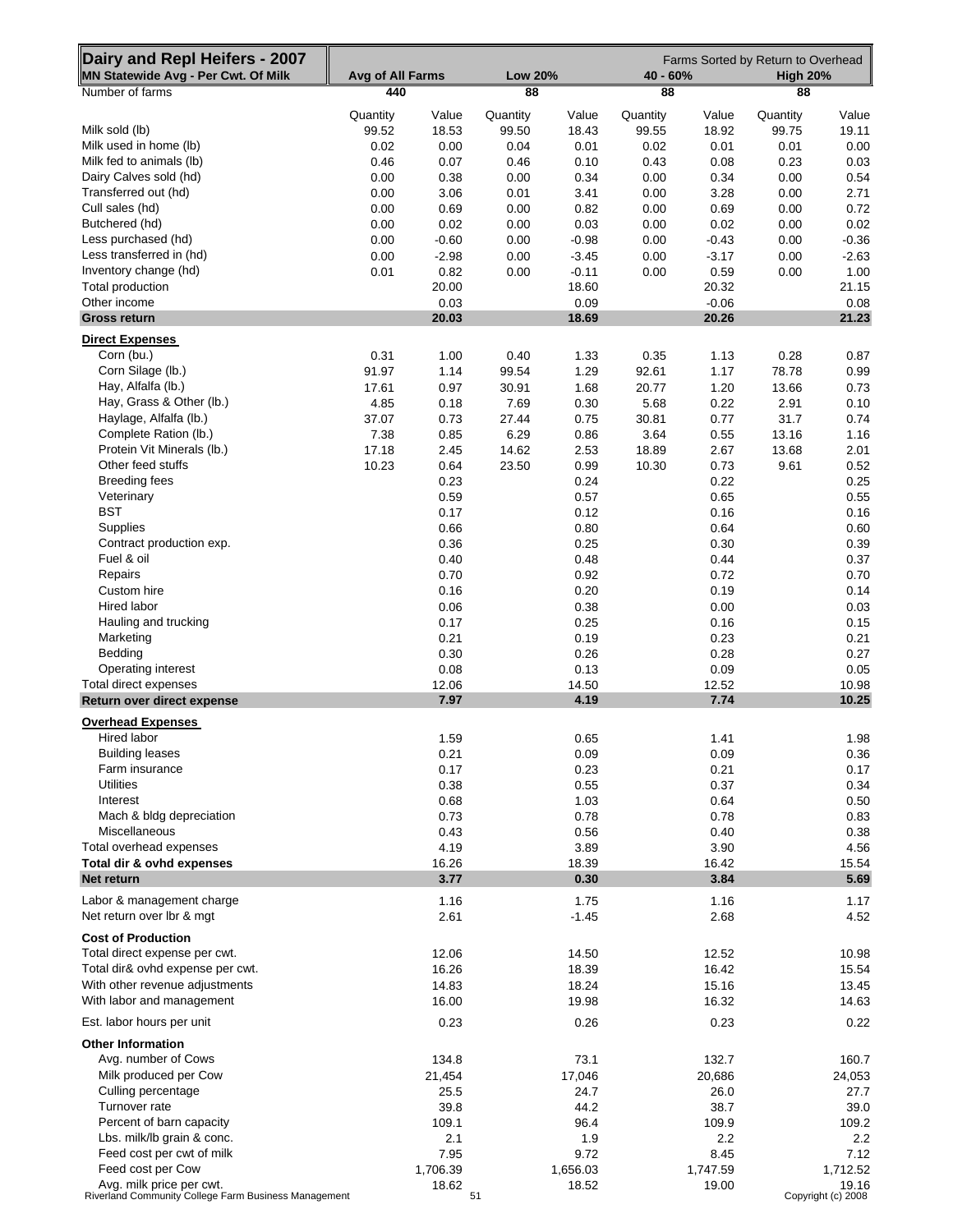| Dairy and Repl Heifers - 2007<br><b>MN Statewide Avg - Per Cow</b> | Avg of All Farms  | <b>Low 20%</b>   |                   | Farms Sorted by Return to Overhead<br>$40 - 60%$<br><b>High 20%</b> |                       |                  |                   |                   |
|--------------------------------------------------------------------|-------------------|------------------|-------------------|---------------------------------------------------------------------|-----------------------|------------------|-------------------|-------------------|
| Number of farms                                                    | 440               |                  | 88                |                                                                     | 88                    |                  | 88                |                   |
|                                                                    |                   |                  |                   |                                                                     |                       |                  |                   |                   |
| Milk sold (lb)                                                     | Quantity          | Value            | Quantity          | Value                                                               | Quantity<br>20,593.30 | Value            | Quantity          | Value<br>4,596.74 |
| Milk used in home (lb)                                             | 21,350.54<br>4.06 | 3,975.28<br>0.97 | 16,960.26<br>6.54 | 3,141.22<br>1.29                                                    | 4.34                  | 3,913.18<br>1.38 | 23,993.88<br>3.13 | 0.58              |
| Milk fed to animals (lb)                                           | 99.01             | 15.12            | 78.76             | 16.49                                                               | 87.94                 | 15.54            | 56.00             | 7.38              |
| Dairy Calves sold (hd)                                             | 0.36              | 82.22            | 0.26              | 58.50                                                               | 0.33                  | 69.41            | 0.41              | 129.79            |
| Transferred out (hd)                                               | 1.00              | 657.15           | 0.98              | 581.42                                                              | 1.02                  | 678.33           | 1.01              | 652.86            |
| Cull sales (hd)                                                    | 0.25              | 147.66           | 0.25              | 139.40                                                              | 0.26                  | 142.09           | 0.28              | 173.19            |
| Butchered (hd)                                                     | 0.01              | 4.00             | 0.01              | 5.70                                                                | 0.02                  | 4.48             | 0.01              | 4.87              |
| Less purchased (hd)                                                | $-0.09$           | $-128.53$        | $-0.12$           | $-166.51$                                                           | $-0.07$               | $-89.86$         | $-0.06$           | $-85.92$          |
| Less transferred in (hd)                                           | $-0.89$           | $-638.97$        | $-0.84$           | $-588.55$                                                           | $-0.88$               | $-654.81$        | $-0.90$           | $-632.55$         |
| Inventory change (hd)                                              | 2.45              | 175.35           | 0.04              | $-18.91$                                                            | 0.11                  | 122.81           | 0.11              | 240.83            |
| Total production                                                   |                   | 4,290.26         |                   | 3,170.05                                                            |                       | 4,202.57         |                   | 5,087.77          |
| Other income                                                       |                   | 6.48             |                   | 15.89                                                               |                       | $-12.18$         |                   | 18.06             |
| <b>Gross return</b>                                                |                   | 4,296.75         |                   | 3,185.95                                                            |                       | 4,190.39         |                   | 5,105.83          |
| <b>Direct Expenses</b>                                             |                   |                  |                   |                                                                     |                       |                  |                   |                   |
| Corn (bu.)                                                         | 66.03             | 213.99           | 67.99             | 226.59                                                              | 72.02                 | 233.8            | 67.19             | 210.26            |
| Corn Silage (lb.)                                                  | 19,729.95         | 245.08           | 16,967.85         | 219.40                                                              | 19,157.61             | 242.94           | 18,949.42         | 237.21            |
| Hay, Alfalfa (lb.)                                                 | 3,777.74          | 208.75           | 5,269.44          | 285.65                                                              | 4,295.44              | 248.25           | 3,286.39          | 176.03            |
| Hay, Grass & Other (lb.)                                           | 1,040.98          | 38.21            | 1,310.64          | 50.59                                                               | 1,174.09              | 45.46            | 700.84            | 24.78             |
| Haylage, Alfalfa (lb.)                                             | 7,953.61          | 155.56           | 4,677.66          | 127.54                                                              | 6,372.44              | 159.62           | 7,624.84          | 177.68            |
| Complete Ration (lb.)                                              | 1,582.97          | 182.20           | 1,072.37          | 146.77                                                              | 753.68                | 113.47           | 3,164.17          | 279.39            |
| Protein Vit Minerals (lb.)                                         | 3,686.03          | 525.57           | 2,491.77          | 431.17                                                              | 3,907.82              | 552.75           | 3,290.40          | 482.74            |
| Other feed stuffs                                                  | 2,194.78          | 137.02           | 4,005.05          | 168.31                                                              | 2,131.01              | 151.30           | 2,311.22          | 124.44            |
| <b>Breeding fees</b>                                               |                   | 50.25            |                   | 40.19                                                               |                       | 44.62            |                   | 60.40             |
| Veterinary                                                         |                   | 125.86           |                   | 97.75                                                               |                       | 133.75           |                   | 131.40            |
| <b>BST</b>                                                         |                   | 35.81            |                   | 19.66                                                               |                       | 32.89            |                   | 39.31             |
| Supplies                                                           |                   | 142.40           |                   | 136.38                                                              |                       | 133.20           |                   | 144.32            |
| Contract production exp.                                           |                   | 77.45            |                   | 42.83                                                               |                       | 61.51            |                   | 93.24             |
| Fuel & oil                                                         |                   | 86.61            |                   | 81.70                                                               |                       | 91.70            |                   | 87.98             |
| Repairs                                                            |                   | 151.15           |                   | 157.30                                                              |                       | 148.07           |                   | 167.26            |
| Custom hire                                                        |                   | 35.16            |                   | 33.39                                                               |                       | 39.42            |                   | 33.41             |
| Hired labor                                                        |                   | 12.59            |                   | 65.00                                                               |                       | 0.16             |                   | 6.99              |
| Hauling and trucking                                               |                   | 36.45            |                   | 42.83                                                               |                       | 32.83            |                   | 36.01             |
| Marketing                                                          |                   | 45.51            |                   | 32.98                                                               |                       | 47.62            |                   | 49.89             |
| Bedding                                                            |                   | 65.24            |                   | 43.96                                                               |                       | 58.27            |                   | 65.72             |
| Operating interest                                                 |                   | 17.05            |                   | 21.81                                                               |                       | 17.71            |                   | 12.35             |
| Total direct expenses                                              |                   | 2,587.91         |                   | 2,471.81                                                            |                       | 2,589.34         |                   | 2,640.80          |
| Return over direct expense                                         |                   | 1,708.84         |                   | 714.14                                                              |                       | 1,601.05         |                   | 2,465.03          |
| <b>Overhead Expenses</b>                                           |                   |                  |                   |                                                                     |                       |                  |                   |                   |
| Custom hire                                                        |                   | 16.31            |                   | 16.49                                                               |                       | 10.07            |                   | 22.44             |
| Hired labor                                                        |                   | 341.86           |                   | 111.43                                                              |                       | 291.36           |                   | 475.84            |
| <b>Building leases</b>                                             |                   | 44.22            |                   | 15.37                                                               |                       | 19.50            |                   | 87.16             |
| Farm insurance                                                     |                   | 37.45            |                   | 38.96                                                               |                       | 43.32            |                   | 40.49             |
| <b>Utilities</b>                                                   |                   | 81.00            |                   | 93.55                                                               |                       | 77.44            |                   | 82.92             |
| Interest                                                           |                   | 146.81           |                   | 174.79                                                              |                       | 131.91           |                   | 119.46            |
| Mach & bldg depreciation                                           |                   | 156.82           |                   | 133.65                                                              |                       | 160.83           |                   | 199.73            |
| Miscellaneous                                                      |                   | 75.45            |                   | 79.19                                                               |                       | 72.35            |                   | 68.63             |
| Total overhead expenses                                            |                   | 899.91           |                   | 663.43                                                              |                       | 806.79           |                   | 1,096.66          |
| Total dir & ovhd expenses                                          |                   | 3,487.83         |                   | 3,135.24                                                            |                       | 3,396.12         |                   | 3,737.46          |
| Net return                                                         |                   | 808.92           |                   | 50.71                                                               |                       | 794.27           |                   | 1,368.37          |
| Labor & management charge                                          |                   | 249.10           |                   | 297.70                                                              |                       | 239.05           |                   | 281.85            |
| Net return over Ibr & mgt                                          |                   | 559.82           |                   | -246.99                                                             |                       | 555.22           |                   | 1,086.51          |
| <b>Cost of Production</b>                                          |                   |                  |                   |                                                                     |                       |                  |                   |                   |
| Total direct expense per cwt.                                      |                   | 12.06            |                   | 14.50                                                               |                       | 12.52            |                   | 10.98             |
| Total dir& ovhd expense per cwt.                                   |                   | 16.26            |                   | 18.39                                                               |                       | 16.42            |                   | 15.54             |
| With other revenue adjustments                                     |                   | 14.83            |                   | 18.24                                                               |                       | 15.16            |                   | 13.45             |
| With labor and management                                          |                   | 16.00            |                   | 19.98                                                               |                       | 16.32            |                   | 14.63             |
|                                                                    |                   |                  |                   |                                                                     |                       |                  |                   |                   |
| Est. labor hours per unit                                          |                   | 48.89            |                   | 45.06                                                               |                       | 47.46            |                   | 52.69             |
| <b>Other Information</b>                                           |                   |                  |                   |                                                                     |                       |                  |                   |                   |
| Avg. number of Cows                                                |                   | 134.8            |                   | 73.1                                                                |                       | 132.7            |                   | 160.7             |
| Milk produced per Cow                                              |                   | 21,454           |                   | 17,046                                                              |                       | 20,686           |                   | 24,053            |
| Culling percentage                                                 |                   | 25.5             |                   | 24.7                                                                |                       | 26.0             |                   | 27.7              |
| Turnover rate                                                      |                   | 39.8             |                   | 44.2                                                                |                       | 38.7             |                   | 39.0              |
| Percent of barn capacity                                           |                   | 109.1            |                   | 96.4                                                                |                       | 109.9            |                   | 109.2             |
| Lbs. milk/lb grain & conc.                                         |                   | 2.1              |                   | 1.9                                                                 |                       | 2.2              |                   | 2.2               |
| Feed cost per cwt of milk                                          |                   | 7.95             |                   | 9.72                                                                |                       | 8.45             |                   | 7.12              |
| Feed cost per Cow                                                  |                   | 1,706.39         |                   | 1,656.03                                                            |                       | 1,747.59         |                   | 1,712.52          |
| Avg. milk price per cwt.                                           |                   | 18.62            |                   | 18.52                                                               |                       | 19.00            |                   | 19.16             |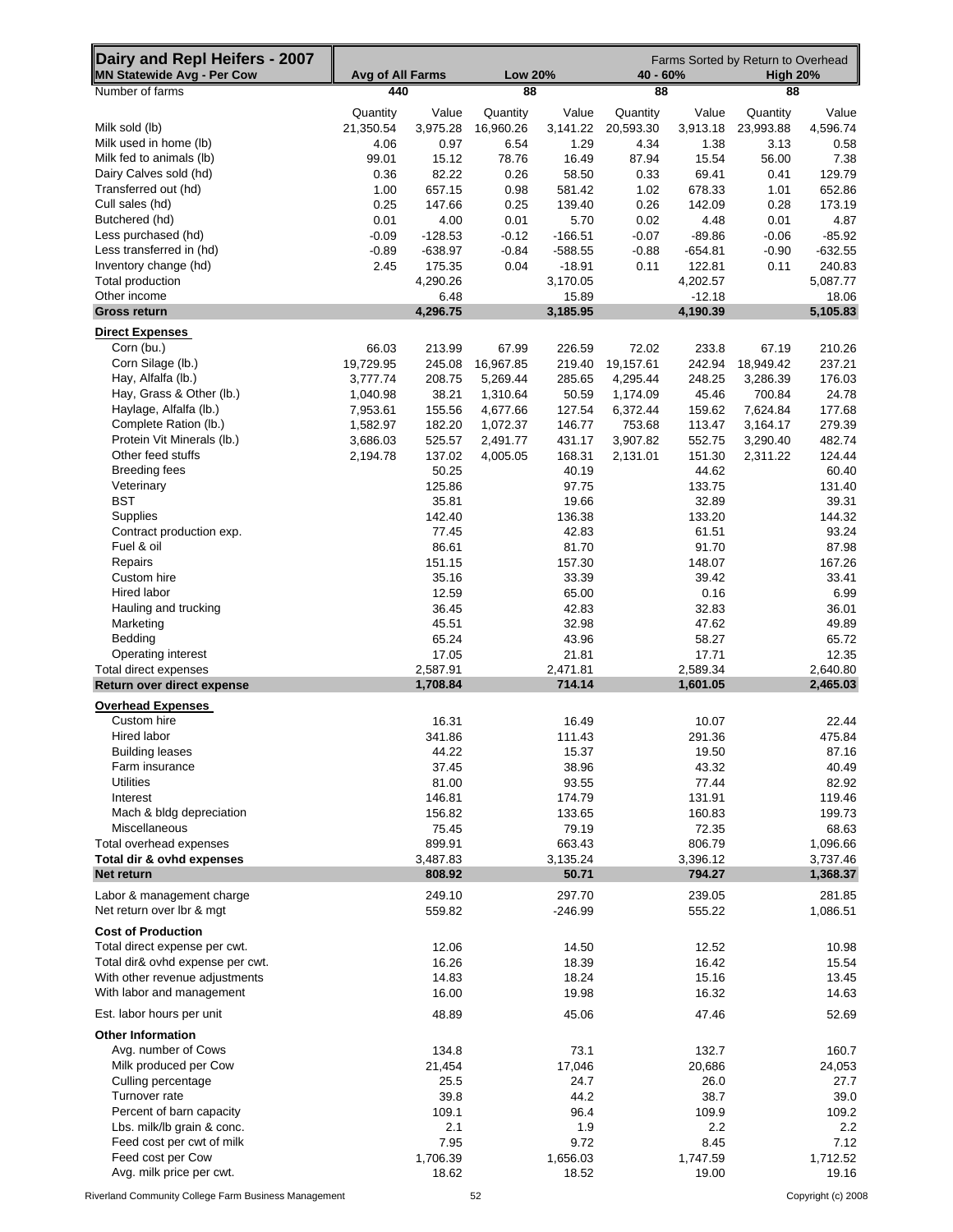| Dairy Cow - 2007                                           |                  |                  |                  |                  |                  |                   |
|------------------------------------------------------------|------------------|------------------|------------------|------------------|------------------|-------------------|
| <b>MN Statewide Avg - Per Cow</b>                          | Avg of All Farms | Up to 50 Cows    | $51 - 100$       | 101 - 200 Cows   | $201 - 500$      | <b>Over 500</b>   |
| Number of farms                                            | 571              | 134              | 243              | 114              | 60               | 20                |
|                                                            | Value            | Value            | Value            | Value            | Value            | Value             |
| Milk sold (lb)                                             | 3.940.04         | 3,154.87         | 3,615.37         | 3,804.48         | 4,277.04         | 4,306.35          |
| Milk used in home (lb)                                     | 0.96             | 3.87             | 2.04             | 0.50             | 0.34             |                   |
| Milk fed to animals (lb)                                   | 14.16            | 22.82            | 10.93            | 14.84            | 7.65             | 21.72             |
| Dairy Calves sold (hd)                                     | 37.68            | 46.14            | 28.72            | 28.74            | 38.08            | 53.63             |
| Transferred out (hd)<br>Cull sales (hd)                    | 136.54<br>140.88 | 137.49<br>150.03 | 152.96<br>144.14 | 137.84<br>131.02 | 128.57<br>132.08 | 125.63<br>154.34  |
| Butchered (hd)                                             | 2.45             | 6.29             | 4.37             | 2.50             | 1.44             | 0.19              |
| Less purchased (hd)                                        | $-90.32$         | $-157.86$        | $-71.73$         | $-68.86$         | $-111.58$        | $-87.39$          |
| Less transferred in (hd)                                   | $-476.29$        | $-433.53$        | $-454.68$        | -449.65          | $-445.82$        | $-575.45$         |
| Inventory change (hd)                                      | 97.46            | 127.89           | 86.17            | 76.01            | 117.09           | 99.96             |
| Total production                                           | 3,803.56         | 3,058.02         | 3,518.28         | 3,677.42         | 4,144.87         | 4,098.98          |
| Other income                                               | 10.24            | 24.40            | 19.24            | 13.13            | 10.87            | $-7.93$           |
| <b>Gross return</b>                                        | 3,813.80         | 3,082.42         | 3,537.52         | 3,690.55         | 4,155.75         | 4,091.05          |
| <b>Direct Expenses</b>                                     |                  |                  |                  |                  |                  |                   |
| Corn (bu.)                                                 | 192.29           | 186.17           | 200.59           | 203.91           | 203.98           | 159.94            |
| Corn Silage (lb.)                                          | 196.93           | 143.27           | 176.38           | 177.04           | 216.64           | 234.68            |
| Hay, Alfalfa (lb.)                                         | 168.04           | 254.25           | 191.33           | 186.00           | 166.43           | 98.39             |
| Hay, Grass & Other (lb.)                                   | 18.81            | 45.09            | 25.63            | 17.33            | 12.96            | 11.02             |
| Haylage, Alfalfa (lb.)                                     | 134.35           | 66.89            | 126.27           | 133.35           | 150.84           | 147.03            |
| Complete Ration (lb.)<br>Protein Vit Minerals (lb.)        | 177.17<br>454.73 | 146.26<br>312.39 | 172.48<br>384.14 | 174.07<br>411.58 | 210.45<br>473.87 | 157.65<br>600.59  |
| Cottonseed (lb.)                                           | 25.64            | 4.32             | 9.20             | 22.14            | 36.04            | 42.48             |
| Other feed stuffs                                          | 67.45            | 115.60           | 62.51            | 86.14            | 48.28            | 60.49             |
| <b>Breeding fees</b>                                       | 40.86            | 36.09            | 41.47            | 40.69            | 43.82            | 38.54             |
| Veterinary                                                 | 114.52           | 84.09            | 91.97            | 107.67           | 132.33           | 136.07            |
| <b>BST</b>                                                 | 33.99            | 7.51             | 12.30            | 19.83            | 42.27            | 71.57             |
| <b>Supplies</b>                                            | 136.45           | 142.67           | 136.31           | 137.41           | 142.18           | 127.16            |
| Fuel & oil                                                 | 78.13            | 70.59            | 65.08            | 81.46            | 89.55            | 78.76             |
| Repairs                                                    | 135.25           | 137.42           | 134.75           | 130.99           | 140.77           | 133.18            |
| Custom hire                                                | 30.81            | 12.25            | 18.21            | 24.79            | 34.80            | 52.35             |
| Hired labor<br>Hauling and trucking                        | 14.30            | 5.48             | 8.83             | 11.69            | 15.59            | 24.39             |
| Marketing                                                  | 36.60<br>50.23   | 58.96<br>34.33   | 43.30<br>40.79   | 36.00<br>42.39   | 36.46<br>43.54   | 22.83<br>81.35    |
| Bedding                                                    | 54.44            | 22.35            | 36.94            | 47.89            | 63.66            | 80.32             |
| <b>Operating interest</b>                                  | 16.83            | 20.91            | 12.80            | 19.18            | 18.22            | 16.06             |
| Total direct expenses                                      | 2,177.83         | 1.906.88         | 1,991.26         | 2,111.55         | 2,322.66         | 2,374.86          |
| Return over direct expense                                 | 1,635.97         | 1,175.54         | 1,546.26         | 1,579.00         | 1,833.08         | 1,716.19          |
| <b>Overhead Expenses</b>                                   |                  |                  |                  |                  |                  |                   |
| Custom hire                                                | 13.89            | 7.86             | 9.38             | 12.99            | 14.24            | 21.34             |
| Hired labor                                                | 289.98           | 65.07            | 109.54           | 234.07           | 396.90           | 498.00            |
| <b>Building leases</b>                                     | 42.69            | 7.00             | 17.35            | 22.43            | 62.26            | 80.63             |
| Farm insurance                                             | 33.64            | 42.29            | 37.47            | 34.07            | 34.28            | 25.46             |
| <b>Utilities</b>                                           | 71.86            | 90.85            | 85.15            | 71.49            | 65.39            | 58.72             |
| Interest                                                   | 129.20           | 105.11           | 113.76           | 146.12           | 130.12           | 135.85            |
| Mach & bldg depreciation<br>Miscellaneous                  | 133.03           | 122.32           | 123.19           | 147.10           | 135.98<br>70.49  | 129.76            |
| Total overhead expenses                                    | 67.07<br>781.36  | 76.18<br>516.68  | 64.93<br>560.77  | 67.17<br>735.45  | 909.65           | 62.63<br>1,012.39 |
| Total dir & ovhd expenses                                  | 2,959.19         | 2,423.56         | 2,552.03         | 2,847.00         | 3,232.31         | 3,387.25          |
| Net return                                                 | 854.61           | 658.86           | 985.49           | 843.55           | 923.43           | 703.80            |
| Labor & management charge                                  | 225.34           | 350.96           | 286.27           | 221.47           | 215.20           | 133.05            |
| Net return over lbr & mgt                                  | 629.27           | 307.90           | 699.22           | 622.08           | 708.24           | 570.74            |
|                                                            |                  |                  |                  |                  |                  |                   |
| <b>Cost of Production</b><br>Total direct expense per cwt. | 10.25            | 11.45            | 10.37            | 10.51            | 10.09            | 9.84              |
| Total dir& ovhd expense per cwt.                           | 13.93            | 14.56            | 13.29            | 14.17            | 14.04            | 14.04             |
| With other revenue adjustments                             | 14.59            | 15.15            | 13.76            | 14.81            | 14.60            | 15.02             |
| With labor and management                                  | 15.66            | 17.26            | 15.25            | 15.91            | 15.54            | 15.57             |
| Est. labor hours per unit                                  | 42.08            | 50.51            | 41.91            | 37.16            | 41.86            | 44.84             |
|                                                            |                  |                  |                  |                  |                  |                   |
| <b>Other Information</b>                                   |                  |                  |                  |                  |                  |                   |
| Avg. number of Cows<br>Milk produced per Cow               | 127.8<br>21,245  | 37.6<br>16,648   | 73.1<br>19,203   | 141.8<br>20,098  | 300.8            | 796.6             |
| Culling percentage                                         | 24.1             | 23.2             | 23.9             | 22.3             | 23,023<br>23.0   | 24,126<br>27.4    |
| Turnover rate                                              | 32.9             | 33.9             | 32.4             | 31.2             | 32.0             | 35.7              |
| Percent of barn capacity                                   | 108.3            | 85.3             | 105.7            | 107.2            | 113.6            | 116.7             |
| Lbs. milk/lb grain & conc.                                 | 2.4              | 2.2              | 2.4              | 2.5              | 2.5              | 2.5               |
| Feed cost per cwt of milk                                  | 6.76             | 7.65             | 7.02             | 7.02             | 6.60             | 6.27              |
| Feed cost per Cow                                          | 1,435.41         | 1,274.23         | 1,348.53         | 1,411.55         | 1,519.48         | 1,512.29          |
| Avg. milk price per cwt.                                   | 18.64            | 19.12            | 18.90            | 19.01            | 18.64            | 17.96             |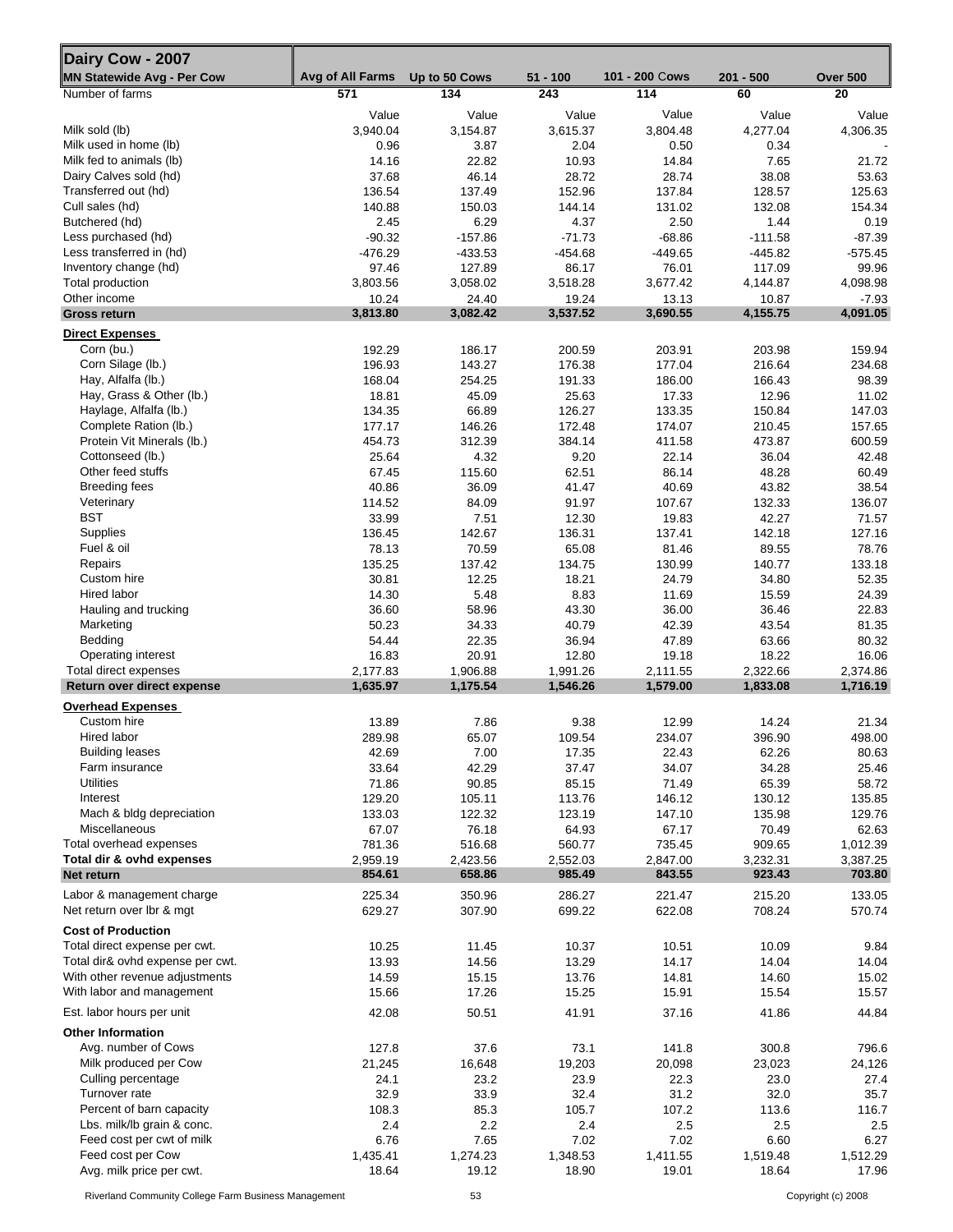| Dairy Heifers (for sale) - 2007<br><b>MN Statewide Average of All Farms</b> | Farms Sorted by Return to Overhead<br>Avg Per Head<br><b>Avg Hd Sold/Trans</b> |                      |                    |                      |  |
|-----------------------------------------------------------------------------|--------------------------------------------------------------------------------|----------------------|--------------------|----------------------|--|
| Number of farms                                                             | 17                                                                             |                      | 17                 |                      |  |
|                                                                             | Quantity                                                                       | Value                | Quantity           | Value                |  |
| Dairy Hfrs sold (hd)                                                        | 0.40                                                                           | 493.31               | 0.62               | 769.57               |  |
| Transferred out (hd)                                                        | 0.24                                                                           | 15.72                | 0.38               | 24.53                |  |
| Cull sales (hd)                                                             | 0.00                                                                           | 0.58                 | 0.00               | 0.90                 |  |
| Butchered (hd)                                                              | 0.00                                                                           | 0.78                 | 0.00               | 1.22                 |  |
| Less purchased (hd)<br>Less transferred in (hd)                             | $-0.23$<br>$-0.25$                                                             | $-135.98$<br>$-2.86$ | $-0.35$            | $-212.12$<br>$-4.46$ |  |
| Inventory change (hd)                                                       | $-0.20$                                                                        | $-142.03$            | $-0.39$<br>$-0.31$ | $-221.56$            |  |
| Total production (hd)                                                       | 0.00                                                                           | 229.53               | 0.00               | 358.07               |  |
| Other income                                                                |                                                                                | 365.84               |                    | 570.72               |  |
| <b>Gross return</b>                                                         |                                                                                | 595.38               |                    | 928.79               |  |
| <b>Direct Expenses</b>                                                      |                                                                                |                      |                    |                      |  |
| Corn (bu.)                                                                  | 7.02                                                                           | 22.51                | 10.95              | 35.12                |  |
| Corn Silage (lb.)                                                           | 6,810.03                                                                       | 70.64                | 10,623.65          | 110.20               |  |
| Hay, Alfalfa (lb.)                                                          | 752.66                                                                         | 34.92                | 1,174.15           | 54.47                |  |
| Hay, Grass & Other (lb.)                                                    | 733.96                                                                         | 28.67                | 1,144.98           | 44.73                |  |
| Haylage, Alfalfa (lb.)                                                      | 2,756.87                                                                       | 60.06                | 4,300.72           | 93.70                |  |
| Oatlage (lb.)                                                               | 141.49                                                                         | 1.54                 | 220.72             | 2.41                 |  |
| Oats (bu.)                                                                  | 1.35                                                                           | 3.02                 | 2.10               | 4.71                 |  |
| Stover (lb.)                                                                | 20.39                                                                          | 0.51                 | 31.81              | 0.80                 |  |
| Creep / Starter (lb.)<br>Milk Replacer (lb.)                                | 188.33<br>9.27                                                                 | 9.75                 | 293.80<br>14.46    | 15.21<br>18.80       |  |
| Protein Vit Minerals (lb.)                                                  | 657.49                                                                         | 12.05<br>70.55       | 1,025.68           | 110.06               |  |
| Other feed stuffs                                                           | 128.71                                                                         | 5.75                 | 200.78             | 8.97                 |  |
| <b>Breeding fees</b>                                                        |                                                                                | 5.40                 |                    | 8.42                 |  |
| Veterinary                                                                  |                                                                                | 21.67                |                    | 33.81                |  |
| <b>Supplies</b>                                                             |                                                                                | 3.09                 |                    | 4.81                 |  |
| Fuel & oil                                                                  |                                                                                | 19.60                |                    | 30.57                |  |
| Repairs                                                                     |                                                                                | 37.07                |                    | 57.83                |  |
| Custom hire                                                                 |                                                                                | 15.30                |                    | 23.87                |  |
| Hauling and trucking                                                        |                                                                                | 0.51                 |                    | 0.80                 |  |
| Marketing                                                                   |                                                                                | 1.14                 |                    | 1.79                 |  |
| Bedding                                                                     |                                                                                | 19.00                |                    | 29.64                |  |
| Operating interest                                                          |                                                                                | 17.13                |                    | 26.73                |  |
| Total direct expenses<br>Return over direct expense                         |                                                                                | 459.90<br>135.48     |                    | 717.44<br>211.35     |  |
|                                                                             |                                                                                |                      |                    |                      |  |
| <b>Overhead Expenses</b><br>Hired labor                                     |                                                                                | 18.05                |                    |                      |  |
| Machinery leases                                                            |                                                                                | 0.00                 |                    | 28.16<br>1.06        |  |
| <b>Building leases</b>                                                      |                                                                                | 2.16                 |                    | 3.36                 |  |
| RE & pers. property taxes                                                   |                                                                                | 0.00                 |                    | 3.58                 |  |
| Farm insurance                                                              |                                                                                | 9.16                 |                    | 14.29                |  |
| <b>Utilities</b>                                                            |                                                                                | 14.15                |                    | 22.07                |  |
| Dues & professional fees                                                    |                                                                                | 2.21                 |                    | 3.44                 |  |
| Interest                                                                    |                                                                                | 15.07                |                    | 23.52                |  |
| Mach & bldg depreciation                                                    |                                                                                | 24.71                |                    | 38.55                |  |
| Miscellaneous                                                               |                                                                                | 12.05                |                    | 14.15                |  |
| Total overhead expenses                                                     |                                                                                | 97.55                |                    | 152.19               |  |
| Total dir & ovhd expenses                                                   |                                                                                | 557.45<br>37.93      |                    | 869.62<br>59.17      |  |
| Net return                                                                  |                                                                                |                      |                    |                      |  |
| Labor & management charge                                                   |                                                                                | 56.01                |                    | 87.38                |  |
| Net return over lbr & mgt                                                   |                                                                                | $-18.09$             |                    | $-28.21$             |  |
| <b>Cost of Production</b>                                                   |                                                                                |                      |                    |                      |  |
| Total direct expense per head                                               |                                                                                | 1,153.46             |                    | 1,153.46             |  |
| Total dir& ovhd expense per head                                            |                                                                                | 1,305.65<br>734.93   |                    | 1,305.65<br>734.93   |  |
| With other revenue adjustments<br>With labor and management                 |                                                                                | 822.31               |                    | 822.31               |  |
|                                                                             |                                                                                |                      |                    |                      |  |
| Est. labor hours per unit                                                   |                                                                                | 8.62                 |                    | 13.45                |  |
| <b>Other Information</b>                                                    |                                                                                |                      |                    |                      |  |
| No. purchased or trans in                                                   |                                                                                | 90                   |                    | 90                   |  |
| Number sold or trans out                                                    |                                                                                | 122                  |                    | 122                  |  |
| Average number of head                                                      |                                                                                | 190                  |                    | 190                  |  |
| Percentage death loss<br>Feed cost per average head                         |                                                                                | 2.4<br>319.99        |                    | 2.4<br>319.99        |  |
| Feed cost/head sold+trans                                                   |                                                                                | 499.18               |                    | 499.18               |  |
| Avg. purchase weight                                                        |                                                                                |                      |                    |                      |  |
| Avg. sales weight                                                           |                                                                                |                      |                    |                      |  |
| Avg. purch price / head                                                     |                                                                                | 599.66               |                    | 599.66               |  |
| Avg. sales price / head                                                     |                                                                                | 1,238.83             |                    | 1,238.83             |  |
| Riverland Community College Farm Business Management<br>54                  |                                                                                |                      |                    | Copyright (c) 2008   |  |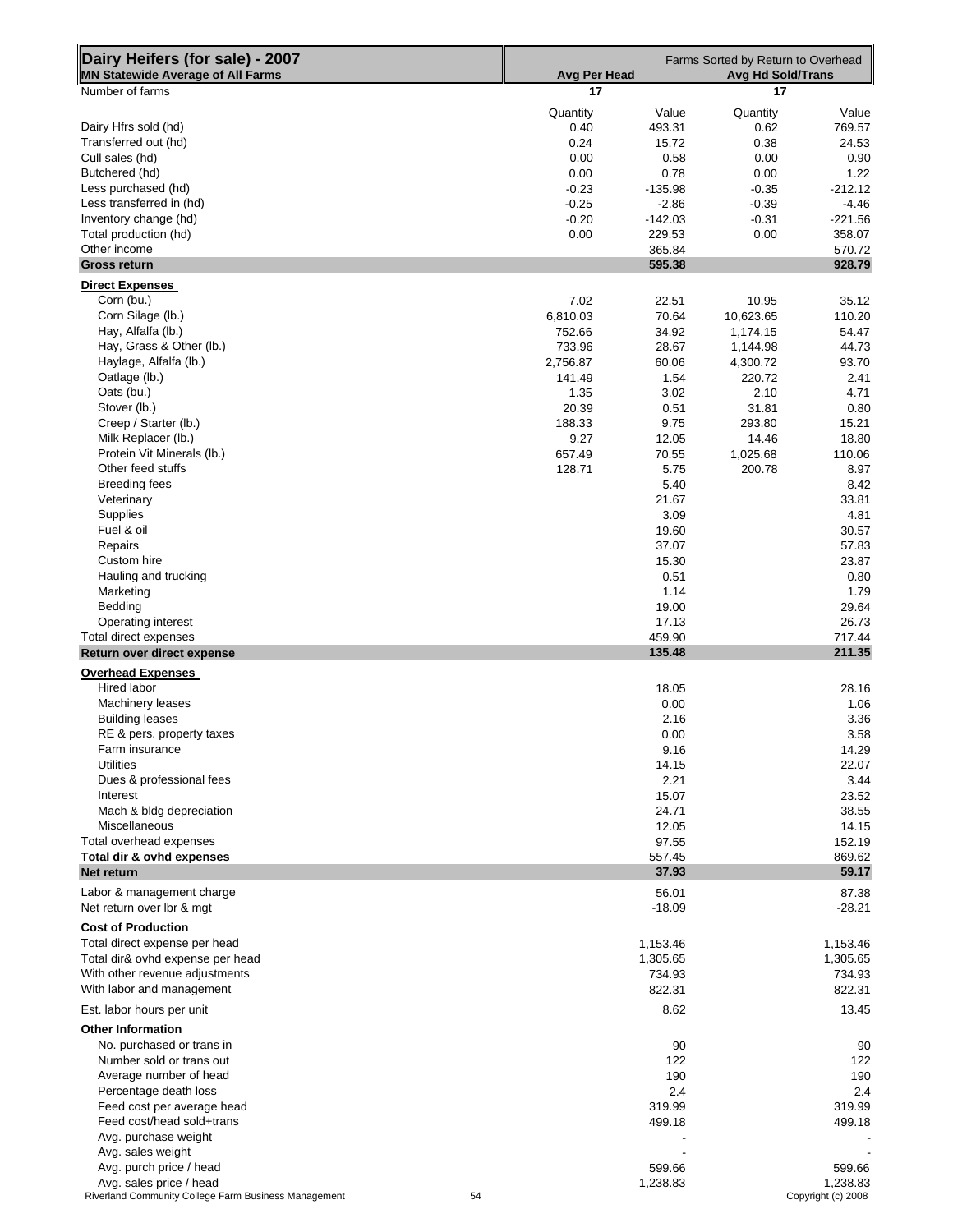| Dairy Replacement Heifers - 2007<br>MN Statewide Avg - Per Head | Avg of All Farms |           | <b>Raised Replacement Sort</b><br><b>Low 20%</b> | Farms Sorted by Return to Overhead<br>40 - 60%<br><b>High 20%</b> |                          |                          |                          |           |
|-----------------------------------------------------------------|------------------|-----------|--------------------------------------------------|-------------------------------------------------------------------|--------------------------|--------------------------|--------------------------|-----------|
| Number of farms                                                 |                  |           |                                                  |                                                                   |                          |                          |                          |           |
|                                                                 | 157              |           | 31                                               |                                                                   | 32                       |                          | 32                       |           |
|                                                                 | Quantity         | Value     | Quantity                                         | Value                                                             | Quantity                 | Value                    | Quantity                 | Value     |
| Replacements sold (hd)                                          | 0.11             | 60.45     | 0.05                                             | 20.74                                                             | 0.21                     | 112.66                   | 0.09                     | 95.46     |
| Transferred out (hd)                                            | 0.40             | 551.78    | 0.39                                             | 354.65                                                            | 0.44                     | 597.92                   | 0.34                     | 567.32    |
| Cull sales (hd)                                                 | 0.02             | 6.18      | 0.01                                             | 3.37                                                              | 0.01                     | 3.63                     | 0.07                     | 21.94     |
| Butchered (hd)                                                  | 0.01             | 1.78      | 0.00                                             | 0.62                                                              | 0.02                     | 3.71                     | 0.01                     | 2.05      |
| Less purchased (hd)                                             | $-0.04$          | $-33.19$  | $-0.06$                                          | $-77.60$                                                          | $-0.03$                  | $-40.76$                 | $-0.06$                  | $-18.74$  |
| Less transferred in (hd)                                        | $-0.63$          | $-140.86$ | $-0.57$                                          | $-141.67$                                                         | $-0.76$                  | $-162.96$                | $-0.57$                  | $-119.99$ |
| Inventory change (hd)                                           | 0.07             | 81.20     | 0.11                                             | 48.77                                                             | 0.03                     | 48.28                    | 0.10                     | 161.12    |
| Total production (hd)                                           | 0.00             | 527.34    | 0.00                                             | 208.87                                                            | 0.00                     | 562.50                   | 0.00                     | 709.15    |
| Other income                                                    |                  | 0.02      |                                                  |                                                                   |                          |                          |                          |           |
| <b>Gross return</b>                                             |                  | 527.36    |                                                  | 208.87                                                            |                          | 562.50                   |                          | 709.15    |
| <b>Direct Expenses</b>                                          |                  |           |                                                  |                                                                   |                          |                          |                          |           |
| Corn (bu.)                                                      | 6.13             | 20.22     | 5.48                                             | 17.78                                                             | 6.60                     | 21.87                    | 7.42                     | 25.48     |
| Corn Silage (lb.)                                               | 5,976.01         | 74.98     | 4,216.55                                         | 52.87                                                             | 5,939.02                 | 74.30                    | 5,350.57                 | 69.92     |
| Hay, Alfalfa (lb.)                                              | 978.76           |           |                                                  |                                                                   |                          |                          |                          |           |
| Hay, Grass & Other (lb.)                                        |                  | 50.75     | 1,578.83                                         | 76.45                                                             | 691.63                   | 36.53                    | 1,052.65                 | 59.96     |
|                                                                 | 857.83           | 29.21     | 283.74                                           | 12.10                                                             | 843.43                   | 30.67                    | 1,079.06                 | 30.64     |
| Haylage, Alfalfa (lb.)                                          | 855.41           | 19.40     | 1,087.78                                         | 22.11                                                             | 630.68                   | 17.73                    | 785.17                   | 16.90     |
| Pasture, Intensive (aum)                                        | 0.05             | 1.11      | 0.26                                             | 5.89                                                              | 0.02                     | 0.12                     | $\overline{\phantom{a}}$ |           |
| Stover (lb.)                                                    | 84.25            | 2.16      | 238.24                                           | 6.89                                                              | $\overline{\phantom{a}}$ | $\overline{\phantom{a}}$ | 38.90                    | 1.57      |
| Complete Ration (lb.)                                           | 246.53           | 35.78     | 452.94                                           | 65.20                                                             | 124.52                   | 17.85                    | 79.33                    | 11.65     |
| Creep / Starter (lb.)                                           | 79.75            | 11.77     | 104.27                                           | 20.87                                                             | 141.12                   | 21.95                    | 83.45                    | 7.97      |
| Milk (lb.)                                                      | 41.13            | 7.21      | 55.41                                            | 11.08                                                             | 16.69                    | 2.70                     | 43.49                    | 7.48      |
| Milk Replacer (lb.)                                             | 18.29            | 22.97     | 21.77                                            | 27.96                                                             | 25.67                    | 34.95                    | 11.45                    | 15.30     |
| Protein Vit Minerals (lb.)                                      | 267.59           | 46.15     | 220.71                                           | 48.20                                                             | 374.38                   | 53.91                    | 341.77                   | 50.60     |
| Other feed stuffs                                               | 613.06           | 16.56     | 812.78                                           | 27.08                                                             | 449.34                   | 14.72                    | 781.10                   | 15.61     |
| <b>Breeding fees</b>                                            |                  | 13.28     |                                                  | 19.47                                                             |                          | 11.93                    |                          | 10.53     |
| Veterinary                                                      |                  | 14.29     |                                                  | 11.03                                                             |                          | 16.10                    |                          | 14.82     |
| Supplies                                                        |                  | 11.07     |                                                  | 7.38                                                              |                          | 10.01                    |                          | 16.44     |
| Contract production exp.                                        |                  |           |                                                  |                                                                   |                          |                          |                          |           |
|                                                                 |                  | 45.01     |                                                  | 57.12                                                             |                          | 56.93                    |                          |           |
| Fuel & oil                                                      |                  | 13.80     |                                                  | 17.91                                                             |                          | 13.30                    |                          | 12.62     |
| Repairs                                                         |                  | 25.57     |                                                  | 35.50                                                             |                          | 23.58                    |                          | 21.97     |
| Custom hire                                                     |                  | 5.11      |                                                  | 1.79                                                              |                          | 1.12                     |                          | 20.73     |
| Bedding                                                         |                  | 16.28     |                                                  | 8.08                                                              |                          | 15.08                    |                          | 10.81     |
| <b>Operating interest</b>                                       |                  | 3.23      |                                                  | 4.11                                                              |                          | 4.85                     |                          | 2.91      |
| Total direct expenses                                           |                  | 485.92    |                                                  | 556.88                                                            |                          | 480.20                   |                          | 423.92    |
| Return over direct expense                                      |                  | 41.44     |                                                  | $-348.01$                                                         |                          | 82.30                    |                          | 285.23    |
| <b>Overhead Expenses</b>                                        |                  |           |                                                  |                                                                   |                          |                          |                          |           |
| Custom hire                                                     |                  | 4.19      |                                                  | 8.88                                                              |                          | 3.68                     |                          | 2.60      |
| Hired labor                                                     |                  | 52.71     |                                                  | 52.70                                                             |                          | 50.08                    |                          | 51.54     |
| <b>Machinery leases</b>                                         |                  | 2.70      |                                                  | 1.62                                                              |                          | 3.15                     |                          | 0.93      |
| <b>Building leases</b>                                          |                  | 4.79      |                                                  | 6.13                                                              |                          | 4.19                     |                          | 6.66      |
| RE & pers. property taxes                                       |                  | 1.76      |                                                  | 2.88                                                              |                          | 1.67                     |                          | 1.07      |
|                                                                 |                  |           |                                                  |                                                                   |                          |                          |                          |           |
| <b>Farm insurance</b><br><b>Utilities</b>                       |                  | 5.86      |                                                  | 6.27                                                              |                          | 6.01                     |                          | 6.43      |
|                                                                 |                  | 12.61     |                                                  | 12.79                                                             |                          | 13.19                    |                          | 11.31     |
| Dues & professional fees                                        |                  | 2.18      |                                                  | 1.92                                                              |                          | 1.76                     |                          | 1.87      |
| Interest                                                        |                  | 25.23     |                                                  | 22.85                                                             |                          | 22.73                    |                          | 25.08     |
| Mach & bldg depreciation                                        |                  | 23.51     |                                                  | 25.33                                                             |                          | 22.73                    |                          | 22.69     |
| Miscellaneous                                                   |                  | 5.50      |                                                  | 6.54                                                              |                          | 5.55                     |                          | 7.09      |
| Total overhead expenses                                         |                  | 141.05    |                                                  | 147.91                                                            |                          | 134.72                   |                          | 137.26    |
| Total dir & ovhd expenses                                       |                  | 626.97    |                                                  | 704.79                                                            |                          | 614.92                   |                          | 561.17    |
| <b>Net return</b>                                               |                  | $-99.61$  |                                                  | -495.92                                                           |                          | $-52.42$                 |                          | 147.97    |
| Labor & management charge                                       |                  | 40.62     |                                                  | 38.99                                                             |                          | 45.41                    |                          | 47.44     |
| Net return over Ibr & mgt                                       |                  | $-140.23$ |                                                  | -534.92                                                           |                          | $-97.83$                 |                          | 100.53    |
|                                                                 |                  |           |                                                  |                                                                   |                          |                          |                          |           |
| <b>Cost of Production</b>                                       |                  |           |                                                  |                                                                   |                          |                          |                          |           |
| Total direct expense per head                                   |                  | 1,126.69  |                                                  | 1,643.33                                                          |                          | 971.53                   |                          | 878.22    |
| Total dir& ovhd expense per head                                |                  | 1,405.09  |                                                  | 1,979.33                                                          |                          | 1,179.85                 |                          | 1,197.50  |
| With other revenue adjustments                                  |                  | 1,405.06  |                                                  | 1,979.33                                                          |                          | 1,179.85                 |                          | 1,197.50  |
| With labor and management                                       |                  | 1,485.24  |                                                  | 2,067.91                                                          |                          | 1,250.07                 |                          | 1,307.85  |
| Est. labor hours per unit                                       |                  | 7.85      |                                                  | 7.59                                                              |                          | 8.30                     |                          | 7.18      |
|                                                                 |                  |           |                                                  |                                                                   |                          |                          |                          |           |
| <b>Other Information</b>                                        |                  |           |                                                  |                                                                   |                          |                          |                          |           |
| No. purchased or trans in                                       |                  | 88        |                                                  | 76                                                                |                          | 96                       |                          | 88        |
| Number sold or trans out                                        |                  | 66        |                                                  | 54                                                                |                          | 78                       |                          | 59        |
| Average number of head                                          |                  | 131       |                                                  | 122                                                               |                          | 121                      |                          | 138       |
| Percentage death loss                                           |                  | 9.8       |                                                  | 10.2                                                              |                          | 8.8                      |                          | 6.4       |
| Feed cost per average head                                      |                  | 338.28    |                                                  | 394.49                                                            |                          | 327.31                   |                          | 313.08    |
| Feed cost/head sold+trans                                       |                  | 667.71    |                                                  | 896.16                                                            |                          | 506.12                   |                          | 728.26    |
| Avg. purchase weight                                            |                  |           |                                                  |                                                                   |                          |                          |                          |           |
| Avg. sales weight                                               |                  |           |                                                  |                                                                   |                          |                          |                          |           |
| Avg. purch price / head                                         |                  |           |                                                  |                                                                   |                          |                          |                          | 305.84    |
|                                                                 |                  | 895.63    |                                                  | 1,373.83                                                          |                          | 1,360.51                 |                          |           |
| Avg. sales price / head                                         |                  | 543.97    |                                                  | 385.19                                                            |                          | 533.92                   |                          | 1,034.57  |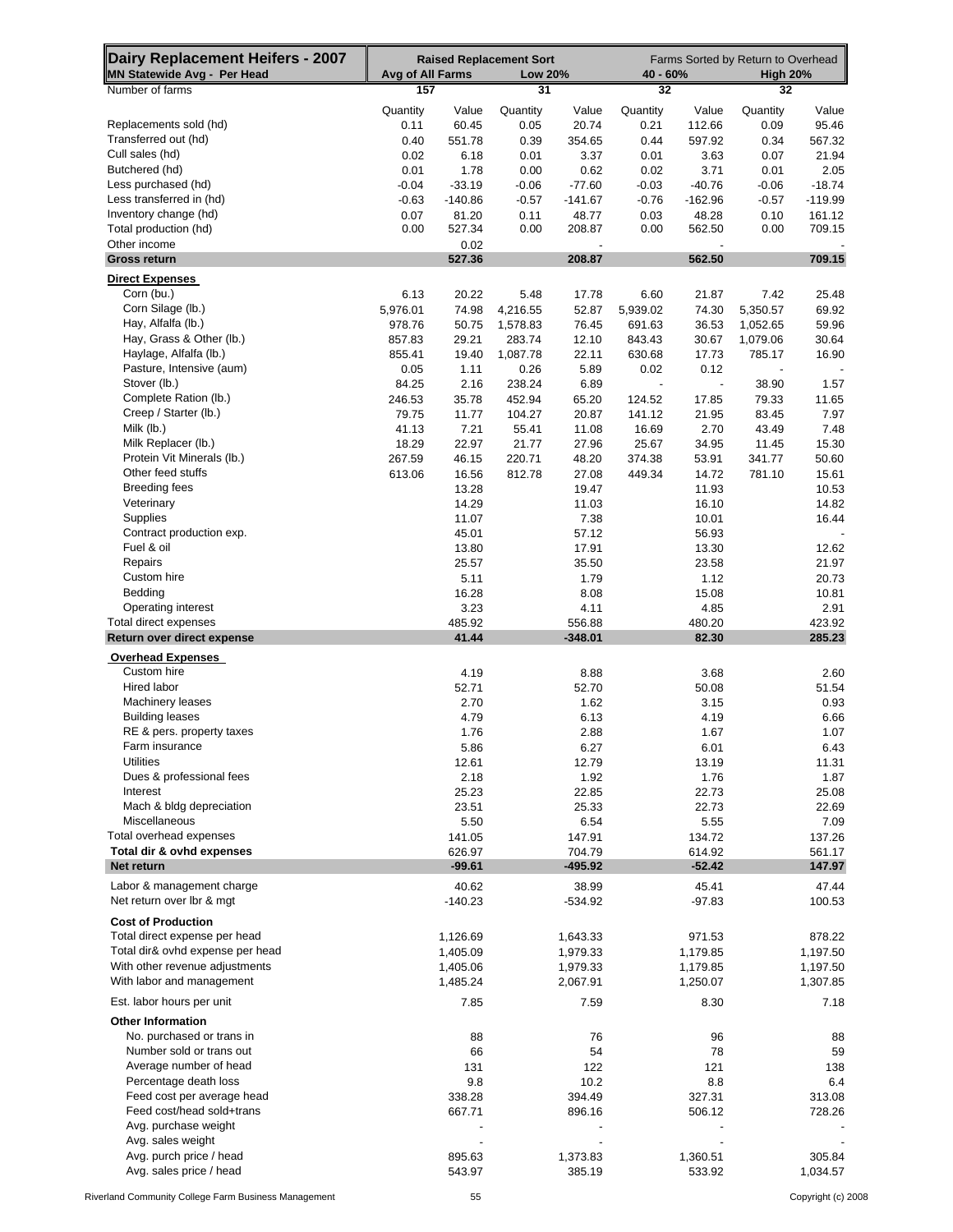| Dairy Replacement Heifers - 2007                     |                  |                     | <b>Raised Replacement Sort</b> |                     | Farms Sorted by Return to Overhead |                    |                 |                     |  |
|------------------------------------------------------|------------------|---------------------|--------------------------------|---------------------|------------------------------------|--------------------|-----------------|---------------------|--|
| MN Statewide Avg Per Head Sold/Trans                 | Avg of All Farms |                     | <b>Low 20%</b>                 |                     | $40 - 60%$                         |                    | <b>High 20%</b> |                     |  |
| Number of farms                                      | 157              |                     | 31                             |                     | 32                                 |                    | 32              |                     |  |
|                                                      | Quantity         | Value               | Quantity                       | Value               | Quantity                           | Value              | Quantity        | Value               |  |
| Replacements sold (hd)                               | 0.22             | 119.31              | 0.12                           | 47.10               | 0.33                               | 174.21             | 0.21            | 222.04              |  |
| Transferred out (hd)                                 | 0.78             | 1,089.14            | 0.88                           | 805.65              | 0.67                               | 924.58             | 0.79            | 1,319.66            |  |
| Cull sales (hd)                                      | 0.04             | 12.20               | 0.02                           | 7.66                | 0.02                               | 5.62               | 0.16            | 51.03               |  |
| Butchered (hd)                                       | 0.02             | 3.52                | 0.00                           | 1.40                | 0.04                               | 5.74               | 0.02            | 4.76                |  |
| Less purchased (hd)<br>Less transferred in (hd)      | $-0.07$          | $-65.51$            | $-0.13$                        | $-176.28$           | $-0.05$                            | $-63.03$           | $-0.14$         | $-43.60$            |  |
| Inventory change (hd)                                | $-1.25$<br>0.14  | $-278.03$<br>160.27 | $-1.30$<br>0.24                | $-321.84$<br>110.79 | $-1.18$<br>0.05                    | $-251.98$<br>74.66 | $-1.33$<br>0.23 | $-279.11$<br>374.79 |  |
| Total production (hd)                                | 0.00             | 1,040.90            | 0.00                           | 474.48              | 0.00                               | 869.8              | 0.00            | 1,649.58            |  |
| Other income                                         |                  | 0.04                |                                |                     |                                    | $\blacksquare$     |                 |                     |  |
| <b>Gross return</b>                                  |                  | 1.040.94            |                                | 474.48              |                                    | 869.80             |                 | 1,649.58            |  |
| <b>Direct Expenses</b>                               |                  |                     |                                |                     |                                    |                    |                 |                     |  |
| Corn (bu.)                                           | 12.10            | 39.91               | 12.44                          | 40.39               | 10.20                              | 33.82              | 17.26           | 59.26               |  |
| Corn Silage (lb.)                                    | 11,795.78        | 148.00              | 9,578.67                       | 120.11              | 9,183.67                           | 114.89             | 12,446.19       | 162.64              |  |
| Hay, Alfalfa (lb.)                                   | 1,931.94         | 100.18              | 3,586.60                       | 173.68              | 1,069.49                           | 56.49              | 2,448.61        | 139.47              |  |
| Hay, Grass & Other (lb.)                             | 1,693.24         | 57.67               | 644.58                         | 27.50               | 1,304.23                           | 47.43              | 2,510.05        | 71.28               |  |
| Haylage, Alfalfa (lb.)                               | 1,688.47         | 38.29               | 2,471.08                       | 50.22               | 975.24                             | 27.41              | 1,826.41        | 39.31               |  |
| Pasture, Intensive (aum)                             | 0.10             | 2.18                | 0.60                           | 13.39               | 0.03                               | 0.19               |                 |                     |  |
| Stover (lb.)                                         | 166.29           | 4.27                | 541.20                         | 15.66               |                                    | $\blacksquare$     | 90.48           | 3.65                |  |
| Barley Silage (lb.)                                  | 565.75           | 6.15                | 1,108.48                       | 11.51               | 525.00                             | 5.50               | 489.22          | 5.77                |  |
| Corn, Organic (bu.)                                  | 0.58             | 3.06                | 1.39                           | 10.43               | 0.48                               | 2.19               | 0.53            | 1.58                |  |
| Complete Ration (lb.)                                | 486.61           | 70.63               | 1,028.94                       | 148.11              | 192.55                             | 27.60              | 184.53          | 27.10               |  |
| Creep / Starter (lb.)                                | 157.41           | 23.24               | 236.87                         | 47.41               | 218.21                             | 33.95              | 194.11          | 18.55               |  |
| Milk (lb.)                                           | 81.18            | 14.23               | 125.87                         | 25.16               | 25.82                              | 4.17               | 101.17          | 17.40               |  |
| Milk Replacer (lb.)                                  | 36.10            | 45.33               | 49.46                          | 63.52               | 39.70                              | 54.05              | 26.64           | 35.59               |  |
| Protein Vit Minerals (lb.)<br>Other feed stuffs      | 528.19           | 91.10               | 501.38                         | 109.50              | 578.91                             | 83.36              | 795.01          | 117.70              |  |
| <b>Breeding fees</b>                                 | 643.77           | 23.48               | 736.51                         | 39.57               | 169.34                             | 15.07              | 1,327.20        | 28.96               |  |
| Veterinary                                           |                  | 26.20<br>28.21      |                                | 44.23<br>25.07      |                                    | 18.44<br>24.89     |                 | 24.50<br>34.47      |  |
| <b>Supplies</b>                                      |                  | 21.84               |                                | 16.77               |                                    | 15.49              |                 | 38.24               |  |
| Contract production exp.                             |                  | 88.85               |                                | 129.76              |                                    | 88.04              |                 |                     |  |
| Fuel & oil                                           |                  | 27.25               |                                | 40.68               |                                    | 20.56              |                 | 29.36               |  |
| Repairs                                              |                  | 50.47               |                                | 80.64               |                                    | 36.45              |                 | 51.12               |  |
| Custom hire                                          |                  | 10.09               |                                | 4.08                |                                    | 1.73               |                 | 48.22               |  |
| Bedding                                              |                  | 32.12               |                                | 18.35               |                                    | 23.32              |                 | 25.15               |  |
| Operating interest                                   |                  | 6.38                |                                | 9.33                |                                    | 7.50               |                 | 6.76                |  |
| Total direct expenses                                |                  | 959.14              |                                | 1,265.06            |                                    | 742.54             |                 | 986.09              |  |
| Return over direct expense                           |                  | 81.80               |                                | $-790.58$           |                                    | 127.26             |                 | 663.48              |  |
| <b>Overhead Expenses</b>                             |                  |                     |                                |                     |                                    |                    |                 |                     |  |
| Custom hire                                          |                  | 8.28                |                                | 20.17               |                                    | 5.69               |                 | 6.05                |  |
| Hired labor                                          |                  | 104.05              |                                | 119.71              |                                    | 77.44              |                 | 119.90              |  |
| <b>Machinery leases</b>                              |                  | 5.33                |                                | 3.67                |                                    | 4.86               |                 | 2.15                |  |
| <b>Building leases</b>                               |                  | 9.45                |                                | 13.92               |                                    | 6.48               |                 | 15.48               |  |
| RE & pers. property taxes<br>Farm insurance          |                  | 3.48<br>11.58       |                                | 6.53<br>14.25       |                                    | 2.57<br>9.29       |                 | 2.48<br>14.95       |  |
| Utilities                                            |                  | 24.90               |                                | 29.06               |                                    | 20.40              |                 | 26.32               |  |
| Dues & professional fees                             |                  | 4.31                |                                | 4.36                |                                    | 2.72               |                 | 4.35                |  |
| Interest                                             |                  | 49.79               |                                | 51.92               |                                    | 35.14              |                 | 58.34               |  |
| Mach & bldg depreciation                             |                  | 46.40               |                                | 57.54               |                                    | 35.14              |                 | 52.77               |  |
| Miscellaneous                                        |                  | 10.86               |                                | 14.86               |                                    | 8.58               |                 | 16.49               |  |
| Total overhead expenses                              |                  | 278.41              |                                | 336.00              |                                    | 208.32             |                 | 319.28              |  |
| Total dir & ovhd expenses                            |                  | 1,237.54            |                                | 1,601.06            |                                    | 950.87             |                 | 1,305.37            |  |
| Net return                                           |                  | -196.61             |                                | $-1,126.58$         |                                    | $-81.06$           |                 | 344.20              |  |
| Labor & management charge                            |                  | 80.18               |                                | 88.58               |                                    | 70.21              |                 | 110.35              |  |
| Net return over lbr & mgt                            |                  | $-276.79$           |                                | $-1,215.16$         |                                    | $-151.28$          |                 | 233.85              |  |
| <b>Cost of Production</b>                            |                  |                     |                                |                     |                                    |                    |                 |                     |  |
| Total direct expense per head                        |                  | 1,126.69            |                                | 1,643.33            |                                    | 971.53             |                 | 878.22              |  |
| Total dir& ovhd expense per head                     |                  | 1,405.09            |                                | 1,979.33            |                                    | 1,179.85           |                 | 1,197.50            |  |
| With other revenue adjustments                       |                  | 1,405.06            |                                | 1,979.33            |                                    | 1,179.85           |                 | 1,197.50            |  |
| With labor and management                            |                  | 1,485.24            |                                | 2,067.91            |                                    | 1,250.07           |                 | 1,307.85            |  |
| Est. labor hours per unit                            |                  | 15.49               |                                | 17.25               |                                    | 12.83              |                 | 16.71               |  |
| <b>Other Information</b>                             |                  |                     |                                |                     |                                    |                    |                 |                     |  |
| No. purchased or trans in                            |                  | 88                  |                                | 76                  |                                    | 96                 |                 | 88                  |  |
| Number sold or trans out                             |                  | 66                  |                                | 54                  |                                    | 78                 |                 | 59                  |  |
| Average number of head                               |                  | 131                 |                                | 122                 |                                    | 121                |                 | 138                 |  |
| Percentage death loss                                |                  | 9.8                 |                                | 10.2                |                                    | 8.8                |                 | 6.4                 |  |
| Feed cost per average head                           |                  | 338.28              |                                | 394.49              |                                    | 327.31             |                 | 313.08              |  |
| Feed cost/head sold+trans                            |                  | 667.71              |                                | 896.16              |                                    | 506.12             |                 | 728.26              |  |
| Avg. purchase weight                                 |                  |                     |                                |                     |                                    |                    |                 |                     |  |
| Avg. sales weight                                    |                  |                     |                                |                     |                                    |                    |                 |                     |  |
| Avg. purch price / head                              |                  | 895.63              |                                | 1,373.83            |                                    | 1,360.51           |                 | 305.84              |  |
| Avg. sales price / head                              |                  | 543.97              |                                | 385.19              |                                    | 533.92             |                 | 1,034.57            |  |
| Riverland Community College Farm Business Management |                  | 56                  |                                |                     |                                    |                    |                 | Copyright (c) 2008  |  |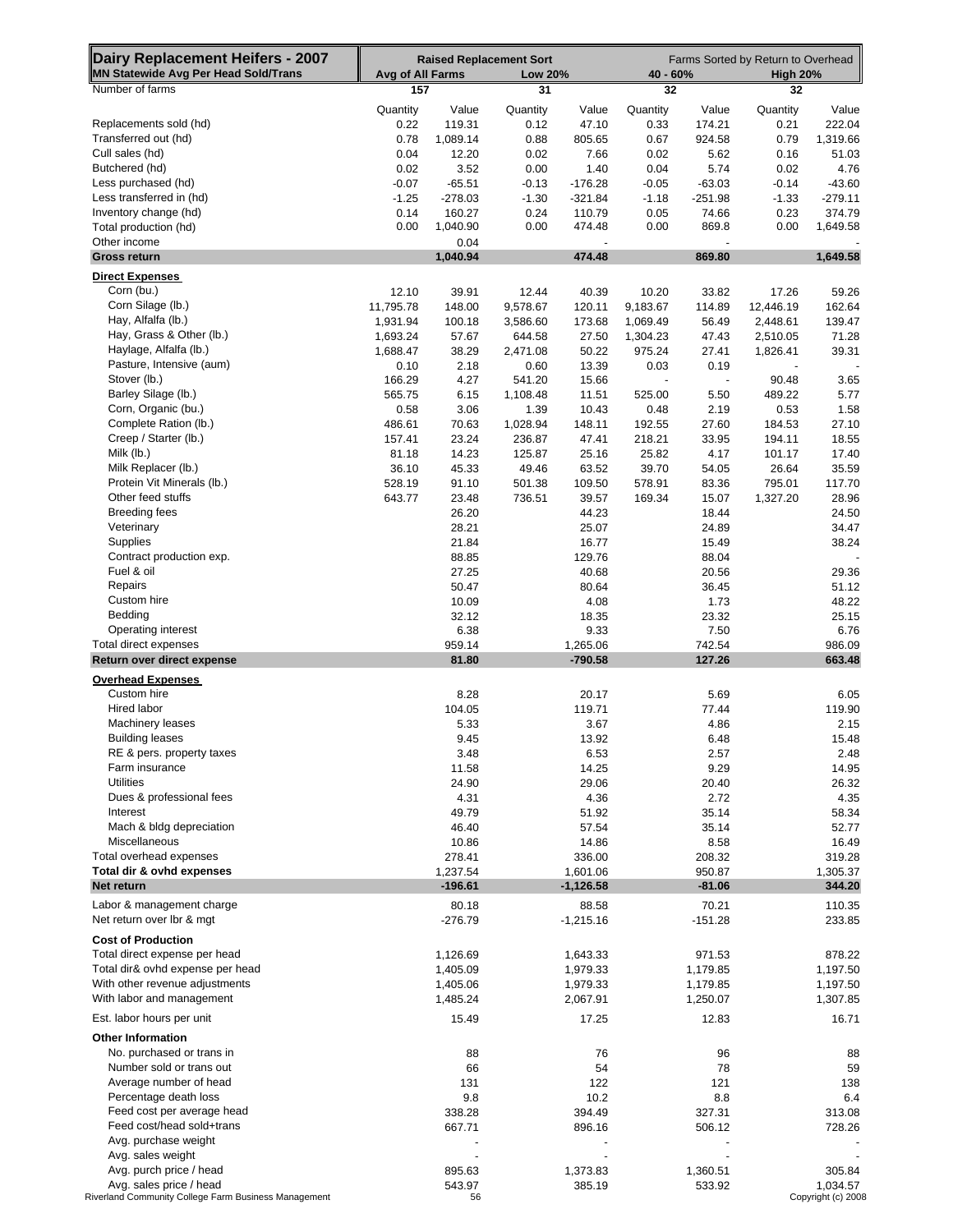| Beef Cow - Calf - 2007<br><b>MN Statewide Avg - Per Cow</b> | Avg of All Farms |                 | <b>Low 20%</b> |                     | Farms Sorted by Return to Overhead<br>40 - 60%<br><b>High 20%</b> |                 |          |                    |
|-------------------------------------------------------------|------------------|-----------------|----------------|---------------------|-------------------------------------------------------------------|-----------------|----------|--------------------|
| Number of farms                                             | 167              |                 | 33             |                     | 34                                                                |                 | 34       |                    |
|                                                             | Quantity         | Value           | Quantity       | Value               | Quantity                                                          | Value           | Quantity | Value              |
| Beef Calves sold (lb)                                       | 189.90           | 205.99          | 97.90          | 106.03              | 147.55                                                            | 157.91          | 316.40   | 338.15             |
| Transferred out (lb)                                        | 240.57           | 271.39          | 273.67         | 333.59              | 296.38                                                            | 325.96          | 159.49   | 178.49             |
| Cull sales (lb)                                             | 114.12           | 92.44           | 124.65         | 103.17              | 105.27                                                            | 86.07           | 91.71    | 108.23             |
| Butchered (lb)                                              | 4.62             | 4.01            | 2.20           | 4.32                | 2.01                                                              | 1.14            | 5.31     | 4.28               |
| Less purchased (lb)                                         | $-49.82$         | $-103.32$       | $-29.24$       | $-66.26$            | $-87.81$                                                          | $-190.42$       | $-59.78$ | $-92.99$           |
| Less transferred in (lb)                                    | $-22.09$         | $-30.98$        | $-13.06$       | $-26.72$            | $-8.24$                                                           | $-28.16$        | $-24.17$ | $-31.75$           |
| Inventory change (lb)                                       | 66.00            | 83.80           | 24.12          | $-92.46$            | 94.90                                                             | 131.13          | 127.73   | 175.63             |
| Total production (lb)                                       | 541.45           | 523.33          | 464.31         | 361.66              | 550.08                                                            | 483.64          | 620.30   | 680.04             |
| Other income<br><b>Gross return</b>                         |                  | 0.81<br>524.14  |                | 0.42<br>362.08      |                                                                   | 1.21<br>484.85  |          | 1.41<br>681.45     |
|                                                             |                  |                 |                |                     |                                                                   |                 |          |                    |
| <b>Direct Expenses</b><br>Corn (bu.)                        | 2.83             | 7.56            | 6.50           | 19.14               | 2.53                                                              | 8.11            | 0.51     | 1.06               |
| Corn Silage (lb.)                                           | 4,579.98         | 50.49           | 4,989.54       | 55.33               | 5,866.01                                                          | 65.27           | 4,225.17 | 43.66              |
| Hay, Alfalfa (lb.)                                          | 1,911.51         | 65.31           | 2,600.18       | 108.97              | 2,357.85                                                          | 85.24           | 905.95   | 25.56              |
| Hay, Grass & Other (lb.)                                    | 4,085.43         | 114.39          | 4,203.03       | 142.06              | 1,804.61                                                          | 60.41           | 5,666.41 | 142.44             |
| Pasture (aum)                                               | 4.69             | 36.94           | 2.42           | 34.87               | 3.39                                                              | 39.08           | 4.45     | 40.09              |
| Complete Ration (lb.)                                       | 122.26           | 8.55            | 209.60         | 11.57               | 189.86                                                            | 5.49            | 61.11    | 5.58               |
| Protein Vit Minerals (lb.)                                  | 121.97           | 23.39           | 128.19         | 24.44               | 87.06                                                             | 20.82           | 133.79   | 21.86              |
| Other feed stuffs                                           | 1,198.36         | 20.62           | 375.91         | 12.17               | 1,603.93                                                          | 19.14           | 1,057.93 | 15.87              |
| <b>Breeding fees</b>                                        |                  | 2.70            |                | 2.86                |                                                                   | 4.57            |          | 2.26               |
| Veterinary                                                  |                  | 22.46           |                | 22.10               |                                                                   | 21.82           |          | 25.41              |
| <b>Supplies</b>                                             |                  | 11.58           |                | 12.32               |                                                                   | 10.11           |          | 11.91              |
| Fuel & oil                                                  |                  | 23.09           |                | 23.14               |                                                                   | 20.56           |          | 28.52              |
| Repairs                                                     |                  | 30.41           |                | 37.89               |                                                                   | 33.18           |          | 23.22              |
| Livestock leases                                            |                  | 0.77            |                | 3.95                |                                                                   |                 |          | 0.05               |
| Hauling and trucking                                        |                  | 2.89            |                | 1.01                |                                                                   | 1.92            |          | 5.61               |
| Marketing                                                   |                  | 2.94            |                | 2.74                |                                                                   | 2.21            |          | 3.85               |
| Bedding                                                     |                  | 2.01            |                | 2.01                |                                                                   | 1.32            |          | 3.55               |
| Operating interest                                          |                  | 10.44           |                | 14.09               |                                                                   | 12.26           |          | 5.96               |
| Total direct expenses<br>Return over direct expense         |                  | 436.57<br>87.57 |                | 530.66<br>$-168.58$ |                                                                   | 411.51<br>73.34 |          | 406.48<br>274.97   |
|                                                             |                  |                 |                |                     |                                                                   |                 |          |                    |
| <b>Overhead Expenses</b><br>Hired labor                     |                  | 8.73            |                | 10.47               |                                                                   | 14.63           |          | 4.77               |
| Machinery leases                                            |                  | 1.92            |                | 1.04                |                                                                   | 5.47            |          | 1.87               |
| RE & pers. property taxes                                   |                  | 3.89            |                | 4.89                |                                                                   | 2.72            |          | 3.73               |
| Farm insurance                                              |                  | 11.27           |                | 11.33               |                                                                   | 11.02           |          | 11.68              |
| <b>Utilities</b>                                            |                  | 12.61           |                | 10.27               |                                                                   | 11.46           |          | 12.00              |
| Dues & professional fees                                    |                  | 3.48            |                | 2.61                |                                                                   | 5.36            |          | 3.14               |
| Interest                                                    |                  | 28.62           |                | 22.47               |                                                                   | 29.99           |          | 38.32              |
| Mach & bldg depreciation                                    |                  | 33.66           |                | 43.74               |                                                                   | 32.67           |          | 27.22              |
| Miscellaneous                                               |                  | 10.81           |                | 14.41               |                                                                   | 8.80            |          | 8.74               |
| Total overhead expenses                                     |                  | 114.98          |                | 121.24              |                                                                   | 122.11          |          | 111.49             |
| Total dir & ovhd expenses                                   |                  | 551.55          |                | 651.9               |                                                                   | 533.62          |          | 517.97             |
| Net return                                                  |                  | $-27.42$        |                | -289.82             |                                                                   | $-48.77$        |          | 163.48             |
| Labor & management charge                                   |                  | 82.25           |                | 70.46               |                                                                   | 65.10           |          | 96.07              |
| Net return over Ibr & mgt                                   |                  | $-109.67$       |                | $-360.28$           |                                                                   | $-113.87$       |          | 67.41              |
| <b>Cost of Production</b>                                   |                  |                 |                |                     |                                                                   |                 |          |                    |
| Total direct expense per cwt.                               |                  | 80.58           |                | 113.85              |                                                                   | 74.81           |          | 65.53              |
| Total dir& ovhd expense per cwt.                            |                  | 101.81          |                | 139.86              |                                                                   | 97.01           |          | 83.50              |
| With other revenue adjustments                              |                  | 89.86           |                | 137.86              |                                                                   | 100.38          |          | 58.24              |
| With labor and management                                   |                  | 104.62          |                | 152.44              |                                                                   | 112.10          |          | 73.43              |
| Est. labor hours per unit                                   |                  | 9.90            |                | 10.58               |                                                                   | 7.90            |          | 10.19              |
| <b>Other Information</b>                                    |                  |                 |                |                     |                                                                   |                 |          |                    |
| Number of cows                                              |                  | 75.1            |                | 66.1                |                                                                   | 78.2            |          | 93.9               |
| Pregnancy percentage                                        |                  | 95.8            |                | 93.9                |                                                                   | 95.1            |          | 96.5               |
| Pregnancy loss percentage                                   |                  | 1.1             |                | 0.4                 |                                                                   | $1.2$           |          | $1.2$              |
| Culling percentage                                          |                  | 13.0            |                | 14.3                |                                                                   | 13.1            |          | 13.4               |
| Calving percentage                                          |                  | 94.7            |                | 93.5                |                                                                   | 94.0            |          | 95.3               |
| Weaning percentage                                          |                  | 88.4            |                | 85.1                |                                                                   | 88.5            |          | 90.5               |
| Calves sold per cow                                         |                  | 0.80            |                | 0.77                |                                                                   | 0.80            |          | 0.82               |
| Calf death loss percent<br>Average weaning weight           |                  | 7.0<br>525      |                | 10.4<br>515         |                                                                   | 5.9<br>521      |          | 5.7<br>550         |
| Lbs weaned/exposed female                                   |                  | 464             |                | 439                 |                                                                   | 461             |          | 498                |
| Feed cost per cow                                           |                  | 327.27          |                | 408.55              |                                                                   | 303.55          |          | 296.14             |
| Avg wgt/Beef Calf sold                                      |                  | 581             |                | 536                 |                                                                   | 588             |          | 606                |
| Avg price / cwt                                             |                  | 108.47          |                | 108.31              |                                                                   | 107.02          |          | 106.87             |
| Riverland Community College Farm Business Management        |                  |                 | 57             |                     |                                                                   |                 |          | Copyright (c) 2008 |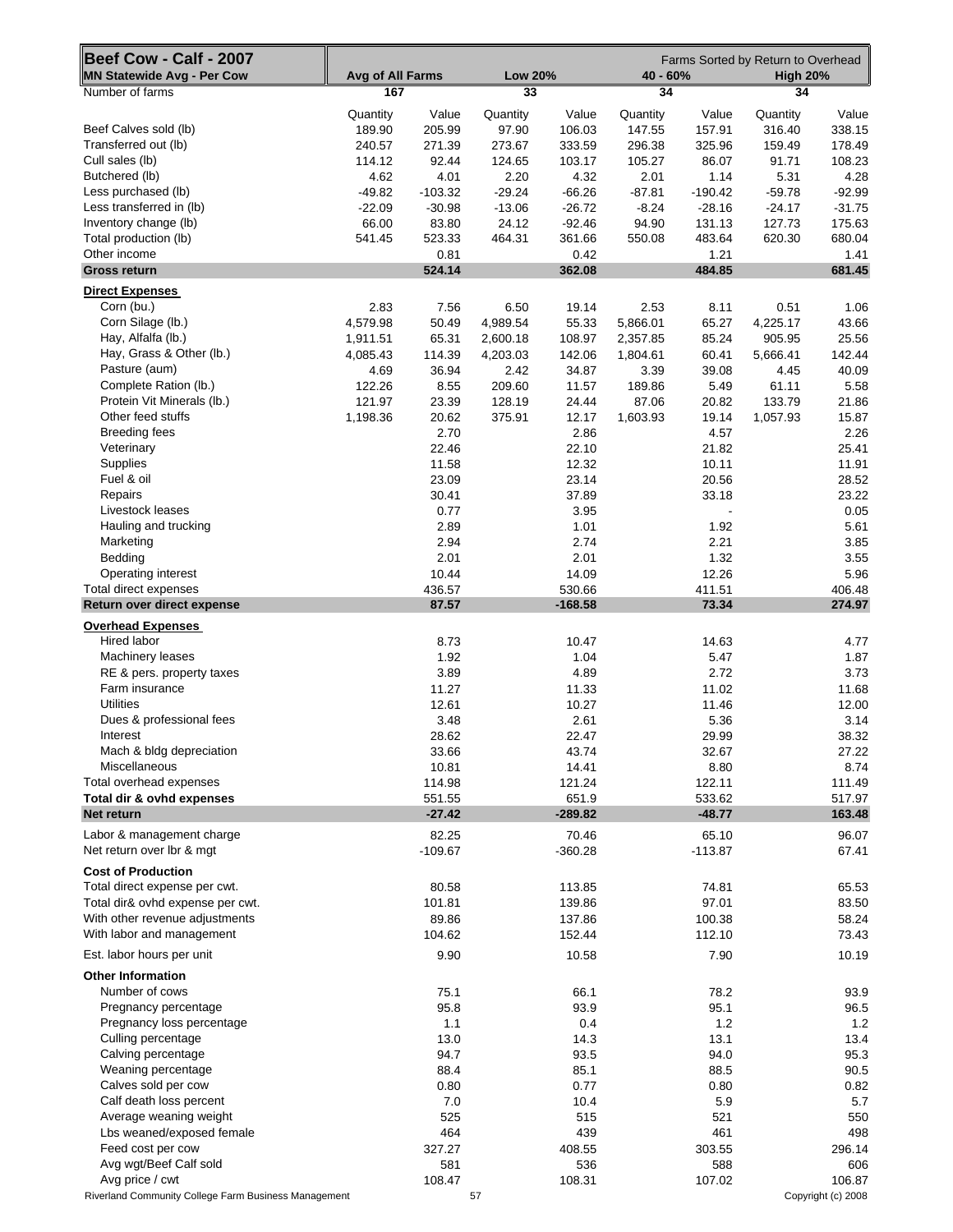| Beef Cow Calf - 2007                                         |                         |                   | <b>Low 20%</b>     |                    | Farms Sorted by Return to Overhead<br>$40 - 60%$<br><b>High 20%</b> |                   |                  |                    |  |
|--------------------------------------------------------------|-------------------------|-------------------|--------------------|--------------------|---------------------------------------------------------------------|-------------------|------------------|--------------------|--|
| <b>MN Statewide Avg Per Cwt. Produced</b><br>Number of farms | Avg of All Farms<br>167 |                   | 33                 |                    | 34                                                                  |                   | 34               |                    |  |
|                                                              |                         |                   |                    |                    |                                                                     |                   |                  |                    |  |
|                                                              | Quantity                | Value             | Quantity           | Value              | Quantity                                                            | Value             | Quantity         | Value              |  |
| Beef Calves sold (lb)                                        | 35.07                   | 38.04             | 21.08              | 22.84              | 26.82                                                               | 28.71             | 51.01            | 54.51              |  |
| Transferred out (lb)                                         | 44.43                   | 50.12             | 58.94              | 71.85              | 53.88                                                               | 59.26             | 25.71            | 28.78              |  |
| Cull sales (lb)                                              | 21.08                   | 17.07             | 26.85              | 22.22              | 19.14                                                               | 15.65             | 14.78            | 17.45              |  |
| Butchered (lb)                                               | 0.85                    | 0.74              | 0.47               | 0.93               | 0.37                                                                | 0.21              | 0.86             | 0.69               |  |
| Less purchased (lb)                                          | $-9.20$                 | $-19.08$          | $-6.30$            | $-14.27$           | $-15.96$                                                            | $-34.62$          | $-9.64$          | $-14.99$           |  |
| Less transferred in (lb)                                     | $-4.08$                 | $-5.72$           | $-2.81$            | $-5.75$            | $-1.50$                                                             | $-5.12$           | $-3.90$          | $-5.12$            |  |
| Inventory change (lb)                                        | 12.19<br>100.00         | 15.48             | 5.19<br>100.00     | $-19.91$           | 17.25                                                               | 23.84             | 20.59<br>100.00  | 28.31<br>109.63    |  |
| Total production (lb)<br>Other income                        |                         | 96.65             |                    | 77.89              | 100.00                                                              | 87.92             |                  |                    |  |
| <b>Gross return</b>                                          |                         | 0.15<br>96.80     |                    | 0.09<br>77.98      |                                                                     | 0.22<br>88.14     |                  | 0.23<br>109.86     |  |
|                                                              |                         |                   |                    |                    |                                                                     |                   |                  |                    |  |
| <b>Direct Expenses</b>                                       |                         |                   |                    |                    |                                                                     |                   |                  |                    |  |
| Corn (bu.)<br>Corn Silage (lb.)                              | 0.52<br>845.87          | 1.40              | 1.40               | 4.12               | 0.46                                                                | 1.47              | 0.08             | 0.17               |  |
| Hay, Alfalfa (lb.)                                           | 353.03                  | 9.33              | 1,074.62<br>560.02 | 11.92              | 1,066.40                                                            | 11.87             | 681.14<br>146.05 | 7.04<br>4.12       |  |
| Hay, Grass & Other (lb.)                                     |                         | 12.06             |                    | 23.47              | 428.64                                                              | 15.50             |                  |                    |  |
| Pasture (aum)                                                | 754.53                  | 21.13             | 905.23             | 30.60              | 328.06                                                              | 10.98             | 913.49           | 22.96              |  |
|                                                              | 0.87                    | 6.82              | 0.52               | 7.51               | 0.62                                                                | 7.10              | 0.72             | 6.46               |  |
| Complete Ration (lb.)                                        | 22.58                   | 1.58              | 45.14              | 2.49               | 34.52                                                               | 1.00              | 9.85             | 0.90               |  |
| Protein Vit Minerals (lb.)                                   | 22.53                   | 4.32              | 27.61              | 5.26               | 15.83                                                               | 3.78              | 21.57            | 3.52               |  |
| Other feed stuffs                                            | 221.32                  | 3.81              | 80.96              | 2.62               | 291.58                                                              | 3.48              | 170.55           | 2.56               |  |
| <b>Breeding fees</b>                                         |                         | 0.50              |                    | 0.62               |                                                                     | 0.83              |                  | 0.37               |  |
| Veterinary                                                   |                         | 4.15              |                    | 4.76               |                                                                     | 3.97              |                  | 4.10               |  |
| Supplies                                                     |                         | 2.14              |                    | 2.65               |                                                                     | 1.84              |                  | 1.92               |  |
| Fuel & oil                                                   |                         | 4.27              |                    | 4.98               |                                                                     | 3.74              |                  | 4.60               |  |
| Repairs                                                      |                         | 5.62              |                    | 8.16               |                                                                     | 6.03              |                  | 3.74               |  |
| Livestock leases                                             |                         | 0.14              |                    | 0.85               |                                                                     |                   |                  | 0.01               |  |
| Hauling and trucking                                         |                         | 0.53              |                    | 0.22               |                                                                     | 0.35              |                  | 0.91               |  |
| Marketing                                                    |                         | 0.54              |                    | 0.59               |                                                                     | 0.40              |                  | 0.62               |  |
| Bedding                                                      |                         | 0.37              |                    | 0.43               |                                                                     | 0.24              |                  | 0.57               |  |
| Operating interest                                           |                         | 1.93              |                    | 3.03               |                                                                     | 2.23              |                  | 0.96               |  |
| Total direct expenses                                        |                         | 80.63             |                    | 114.29             |                                                                     | 74.81             |                  | 65.53              |  |
| Return over direct expense                                   |                         | 16.17             |                    | $-36.31$           |                                                                     | 13.33             |                  | 44.33              |  |
| <b>Overhead Expenses</b>                                     |                         |                   |                    |                    |                                                                     |                   |                  |                    |  |
| Hired labor                                                  |                         | 1.61              |                    | 2.25               |                                                                     | 2.66              |                  | 0.77               |  |
| Machinery leases                                             |                         | 0.35              |                    | 0.22               |                                                                     | 0.99              |                  | 0.30               |  |
| RE & pers. property taxes                                    |                         | 0.72              |                    | 1.05               |                                                                     | 0.49              |                  | 0.60               |  |
| Farm insurance                                               |                         | 2.08              |                    | 2.44               |                                                                     | 2.00              |                  | 1.88               |  |
| <b>Utilities</b>                                             |                         | 2.33              |                    | 2.21               |                                                                     | 2.08              |                  | 1.94               |  |
| Dues & professional fees                                     |                         | 0.64              |                    | 0.56               |                                                                     | 0.97              |                  | 0.51               |  |
| Interest                                                     |                         | 5.29              |                    | 4.84               |                                                                     | 5.45              |                  | 6.18               |  |
| Mach & bldg depreciation                                     |                         | 6.22              |                    | 9.42               |                                                                     | 5.94              |                  | 4.39               |  |
| Miscellaneous                                                |                         | 2.00              |                    | 3.10               |                                                                     | 1.60              |                  | 1.41               |  |
| Total overhead expenses                                      |                         | 21.24             |                    | 26.11              |                                                                     | 22.20             |                  | 17.97              |  |
| Total dir & ovhd expenses<br>Net return                      |                         | 101.87<br>$-5.06$ |                    | 140.40<br>$-62.42$ |                                                                     | 97.01<br>$-8.87$  |                  | 83.50<br>26.35     |  |
|                                                              |                         |                   |                    |                    |                                                                     |                   |                  |                    |  |
| Labor & management charge<br>Net return over Ibr & mgt       |                         | 15.19<br>$-20.26$ |                    | 15.17              |                                                                     | 11.84<br>$-20.70$ |                  | 15.49              |  |
|                                                              |                         |                   |                    | $-77.59$           |                                                                     |                   |                  | 10.87              |  |
| <b>Cost of Production</b>                                    |                         |                   |                    |                    |                                                                     |                   |                  |                    |  |
| Total direct expense per cwt.                                |                         | 80.58             |                    | 113.85             |                                                                     | 74.81             |                  | 65.53              |  |
| Total dir& ovhd expense per cwt.                             |                         | 101.81            |                    | 139.86             |                                                                     | 97.01             |                  | 83.50              |  |
| With other revenue adjustments                               |                         | 89.86             |                    | 137.86             |                                                                     | 100.38            |                  | 58.24              |  |
| With labor and management                                    |                         | 104.62            |                    | 152.44             |                                                                     | 112.10            |                  | 73.43              |  |
| Est. labor hours per unit                                    |                         | 1.83              |                    | 2.28               |                                                                     | 1.44              |                  | 1.64               |  |
| <b>Other Information</b>                                     |                         |                   |                    |                    |                                                                     |                   |                  |                    |  |
| Number of cows                                               |                         | 75.1              |                    | 66.1               |                                                                     | 78.2              |                  | 93.9               |  |
| Pregnancy percentage                                         |                         | 95.8              |                    | 93.9               |                                                                     | 95.1              |                  | 96.5               |  |
| Pregnancy loss percentage                                    |                         | 1.1               |                    | 0.4                |                                                                     | 1.2               |                  | 1.2                |  |
| Culling percentage                                           |                         | 13.0              |                    | 14.3               |                                                                     | 13.1              |                  | 13.4               |  |
| Calving percentage                                           |                         | 94.7              |                    | 93.5               |                                                                     | 94.0              |                  | 95.3               |  |
| Weaning percentage                                           |                         | 88.4              |                    | 85.1               |                                                                     | 88.5              |                  | 90.5               |  |
| Calves sold per cow                                          |                         | 0.80              |                    | 0.77               |                                                                     | 0.80              |                  | 0.82               |  |
| Calf death loss percent                                      |                         | 7.0               |                    | 10.4               |                                                                     | 5.9               |                  | 5.7                |  |
| Average weaning weight                                       |                         | 525               |                    | 515                |                                                                     | 521               |                  | 550                |  |
| Lbs weaned/exposed female                                    |                         | 464               |                    | 439                |                                                                     | 461               |                  | 498                |  |
| Feed cost per cow                                            |                         | 327.27            |                    | 408.55             |                                                                     | 303.55            |                  | 296.14             |  |
| Avg wgt/Beef Calf sold                                       |                         | 581               |                    | 536                |                                                                     | 588               |                  | 606                |  |
| Avg price / cwt                                              |                         | 108.47            |                    | 108.31             |                                                                     | 107.02            |                  | 106.87             |  |
| Riverland Community College Farm Business Management         |                         |                   | 58                 |                    |                                                                     |                   |                  | Copyright (c) 2008 |  |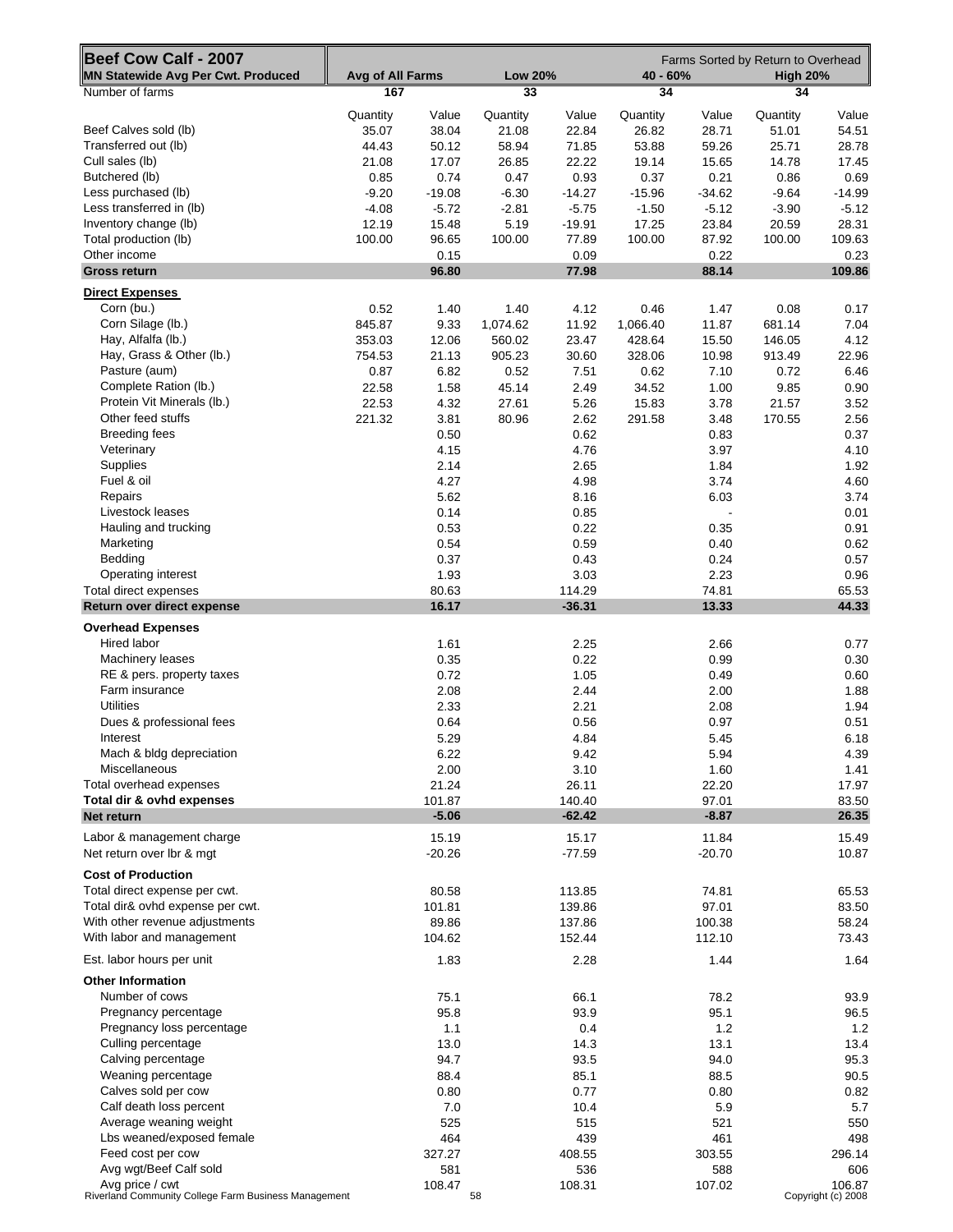| Beef Cow Calf - 2007<br><b>MN Statewide Avg Per Cow</b>                 |                 | Avg of<br><b>All Farms</b><br>Up to 50 Cows |          | Farms Sorted by Return to Overhead<br>101 - 200 Cows<br>$51 - 100$ |                    |                          |                | $201 - 500$     |                          |                              |
|-------------------------------------------------------------------------|-----------------|---------------------------------------------|----------|--------------------------------------------------------------------|--------------------|--------------------------|----------------|-----------------|--------------------------|------------------------------|
| Number of farms                                                         | 167             |                                             | 72       |                                                                    | 55                 |                          | 34             |                 | 6                        |                              |
|                                                                         | Quantity        | Value                                       | Quantity | Value                                                              |                    | Value                    | Quantity       | Value           | Quantity                 | Value                        |
| Beef Calves sold (lb)                                                   | 189.90          | 205.99                                      | 166.93   | 189.48                                                             | Quantity<br>230.68 | 248.50                   | 146.42         | 159.16          | 243.56                   | 257.17                       |
| Transferred out (lb)                                                    | 240.57          | 271.39                                      | 207.65   | 245.34                                                             | 230.28             | 257.77                   | 255.97         | 289.23          | 261.28                   | 284.72                       |
| Cull sales (lb)                                                         | 114.12          | 92.44                                       | 97.90    | 88.51                                                              | 119.14             | 81.95                    | 131.04         | 90.74           | 76.01                    | 125.53                       |
| Butchered (lb)                                                          | 4.62            | 4.01                                        | 7.65     | 6.11                                                               | 7.62               | 5.85                     | 2.50           | 3.04            | $\overline{\phantom{a}}$ |                              |
| Less purchased (lb)                                                     | $-49.82$        | $-103.32$                                   | $-39.81$ | $-82.63$                                                           | $-70.71$           | $-143.21$                | $-29.52$       | $-91.59$        | $-69.86$                 | $-69.67$                     |
| Less transferred in (lb)                                                | $-22.09$        | $-30.98$                                    | $-16.36$ | $-32.89$                                                           | $-24.21$           | $-37.38$                 | $-17.29$       | $-25.26$        | $-37.25$                 | $-29.80$                     |
| Inventory change (lb)                                                   | 66.00           | 83.80                                       | 86.76    | 107.00                                                             | 58.76              | 132.36                   | 66.78          | 47.46           | 55.49                    | 45.17                        |
| Total production (lb)<br>Other income                                   | 541.45          | 523.33<br>0.81                              | 516.24   | 520.92<br>0.44                                                     | 542.77             | 545.84<br>0.99           | 555.89         | 472.78<br>1.12  | 529.23                   | 613.11                       |
| <b>Gross return</b>                                                     |                 | 524.14                                      |          | 521.36                                                             |                    | 546.83                   |                | 473.89          |                          | 613.11                       |
|                                                                         |                 |                                             |          |                                                                    |                    |                          |                |                 |                          |                              |
| <b>Direct Expenses</b><br>Corn (bu.)                                    | 2.83            | 7.56                                        | 3.65     | 8.99                                                               | 2.70               | 8.17                     | 3.61           | 9.20            |                          |                              |
| Corn Silage (lb.)                                                       | 4,579.98        | 50.49                                       | 5,577.96 | 54.75                                                              | 4,596.61           | 48.09                    | 4,026.30       | 47.58           | 4,859.40                 | 58.77                        |
| Hay, Alfalfa (lb.)                                                      | 1,911.51        | 65.31                                       | 2,473.17 | 87.27                                                              | 2,855.83           | 104.97                   | 1,338.42       | 37.75           | 663.61                   | 24.39                        |
| Hay, Grass & Other (lb.)                                                | 4,085.43        | 114.39                                      | 3,407.70 | 99.31                                                              | 3,450.62           | 102.27                   | 4,528.10       | 129.09          | 5,126.65                 | 119.83                       |
| Oats (bu.)                                                              | 1.09            | 1.99                                        | 1.08     | 0.63                                                               | 1.35               | 2.83                     | 0.37           | 0.51            | 2.52                     | 5.72                         |
| Pasture (aum)                                                           | 4.69            | 36.94                                       | 2.60     | 28.35                                                              | 4.90               | 38.69                    | 5.10           | 36.68           | 5.56                     | 43.97                        |
| Hay, Alfalfa, Organic (lb.)                                             | 13.27           | 1.00                                        | 79.78    | 5.98                                                               |                    |                          | ÷,             |                 | ÷,                       |                              |
| Hay, Grass, Organic (lb.)                                               | 183.31          | 3.92                                        | 67.08    | 2.84                                                               |                    | $\overline{\phantom{a}}$ | 453.69         | 9.07            | $\overline{\phantom{a}}$ |                              |
| Complete Ration (lb.)                                                   | 122.26          | 8.55                                        | 42.20    | 5.32                                                               | 274.36             | 13.72                    | 69.20          | 7.64            | 18.11                    | 3.19                         |
| Protein Vit Minerals (lb.)<br>Beet Pulp (lb.)                           | 121.97          | 23.39                                       | 136.63   | 27.90                                                              | 148.38             | 27.07                    | 108.94         | 21.29           | 80.13                    | 15.38                        |
| Corn Distillers Grn (dry) (lb.)                                         | 320.16<br>22.39 | 2.04<br>0.93                                | 178.49   | 0.76                                                               | 379.36             | 1.81<br>÷,               | 197.86<br>3.36 | 0.62<br>0.22    | 689.11<br>151.81         | 7.96<br>6.11                 |
| Other feed stuffs                                                       | 658.14          | 10.76                                       | 743.25   | 19.36                                                              | 1,201.33           | 15.61                    | 410.95         | 6.89            | ÷,                       |                              |
| <b>Breeding fees</b>                                                    |                 | 2.70                                        |          | 2.40                                                               |                    | 3.44                     |                | 3.11            |                          | 0.26                         |
| Veterinary                                                              |                 | 22.46                                       |          | 17.49                                                              |                    | 22.34                    |                | 21.81           |                          | 30.45                        |
| <b>Supplies</b>                                                         |                 | 12.35                                       |          | 14.93                                                              |                    | 14.26                    |                | 10.74           |                          | 9.36                         |
| Fuel & oil                                                              |                 | 23.09                                       |          | 22.32                                                              |                    | 22.30                    |                | 21.72           |                          | 29.59                        |
| Repairs                                                                 |                 | 30.41                                       |          | 35.49                                                              |                    | 39.91                    |                | 25.07           |                          | 17.38                        |
| Hauling and trucking                                                    |                 | 2.89                                        |          | 1.41                                                               |                    | 3.30                     |                | 2.63            |                          | 4.43                         |
| Marketing                                                               |                 | 2.94                                        |          | 2.87                                                               |                    | 3.07                     |                | 3.62            |                          | 0.83                         |
| Bedding                                                                 |                 | 2.01                                        |          | 2.78                                                               |                    | 2.32                     |                | 2.17            |                          |                              |
| Operating interest<br>Total direct expenses                             |                 | 10.44<br>436.57                             |          | 6.07<br>447.23                                                     |                    | 12.05<br>486.24          |                | 11.24<br>408.66 |                          | 9.83<br>387.44               |
| Return over direct expense                                              |                 | 87.57                                       |          | 74.14                                                              |                    | 60.59                    |                | 65.24           |                          | 225.68                       |
| <b>Overhead Expenses</b>                                                |                 |                                             |          |                                                                    |                    |                          |                |                 |                          |                              |
| Custom hire                                                             |                 | 1.15                                        |          | 1.16                                                               |                    | 1.68                     |                | 0.10            |                          | 2.82                         |
| Hired labor                                                             |                 | 8.73                                        |          | 9.02                                                               |                    | 8.99                     |                | 8.84            |                          | 7.47                         |
| Machinery leases                                                        |                 | 1.92                                        |          | 0.29                                                               |                    | 4.26                     |                | 0.62            |                          | 2.10                         |
| RE & pers. property taxes                                               |                 | 3.89                                        |          | 5.10                                                               |                    | 5.26                     |                | 3.11            |                          | 1.51                         |
| Farm insurance                                                          |                 | 11.27                                       |          | 14.03                                                              |                    | 12.11                    |                | 10.02           |                          | 9.52                         |
| <b>Utilities</b>                                                        |                 | 12.61                                       |          | 17.02                                                              |                    | 14.89                    |                | 10.76           |                          | 7.23                         |
| Dues & professional fees                                                |                 | 3.48                                        |          | 3.56                                                               |                    | 4.77                     |                | 2.71            |                          | 2.53                         |
| Interest<br>Mach & bldg depreciation                                    |                 | 28.62                                       |          | 29.57                                                              |                    | 33.04                    |                | 20.61           |                          | 39.33                        |
| Miscellaneous                                                           |                 | 33.66<br>9.65                               |          | 43.48<br>16.23                                                     |                    | 43.89<br>8.90            |                | 26.50<br>9.78   |                          | 18.25<br>3.15                |
| Total overhead expenses                                                 |                 | 114.98                                      |          | 139.47                                                             |                    | 137.77                   |                | 93.05           |                          | 93.91                        |
| Total dir & ovhd expenses                                               |                 | 551.55                                      |          | 586.70                                                             |                    | 624.01                   |                | 501.71          |                          | 481.35                       |
| Net return                                                              |                 | $-27.42$                                    |          | $-65.33$                                                           |                    | $-77.18$                 |                | $-27.82$        |                          | 131.77                       |
| Labor & management charge                                               |                 | 82.25                                       |          | 94.68                                                              |                    | 94.33                    |                | 73.91           |                          | 62.80                        |
| Net return over Ibr & mgt                                               |                 | $-109.67$                                   |          | $-160.02$                                                          |                    | $-171.51$                |                | $-101.72$       |                          | 68.97                        |
| <b>Cost of Production</b>                                               |                 |                                             |          |                                                                    |                    |                          |                |                 |                          |                              |
| Total direct expense per cwt.                                           |                 | 80.58                                       |          | 86.63                                                              |                    | 89.42                    |                | 73.51           |                          | 73.21                        |
| Total dir& ovhd expense per cwt.                                        |                 | 101.81                                      |          | 113.65                                                             |                    | 114.76                   |                | 90.25           |                          | 90.95                        |
| With other revenue adjustments                                          |                 | 89.86                                       |          | 88.22                                                              |                    | 102.34                   |                | 84.31           |                          | 78.66                        |
| With labor and management                                               |                 | 104.62                                      |          | 105.24                                                             |                    | 119.11                   |                | 97.51           |                          | 90.52                        |
| Est. labor hours per unit                                               |                 | 9.90                                        |          | 11.32                                                              |                    | 11.46                    |                | 9.55            |                          | 5.66                         |
| <b>Other Information</b>                                                |                 |                                             |          |                                                                    |                    |                          |                |                 |                          |                              |
| Number of cows                                                          |                 | 75.1                                        |          | 29.0                                                               |                    | 71.9                     |                | 140.0           |                          | 290.8                        |
| Pregnancy percentage                                                    |                 | 95.8                                        |          | 95.4                                                               |                    | 95.1                     |                | 95.6            |                          | 98.4                         |
| Pregnancy loss percentage                                               |                 | 1.1                                         |          | 1.1                                                                |                    | 1.5                      |                | 1.1             |                          | 0.2                          |
| Culling percentage<br>Calving percentage                                |                 | 13.0<br>94.7                                |          | 12.6                                                               |                    | 12.1                     |                | 13.0            |                          | 15.6<br>98.2                 |
| Weaning percentage                                                      |                 | 88.4                                        |          | 94.3<br>87.8                                                       |                    | 93.6<br>88.0             |                | 94.6<br>87.0    |                          | 94.0                         |
| Calves sold per cow                                                     |                 | 0.80                                        |          | 0.75                                                               |                    | 0.85                     |                | 0.76            |                          | 0.85                         |
| Calf death loss percent                                                 |                 | 7.0                                         |          | 7.3                                                                |                    | 7.0                      |                | 7.7             |                          | 4.6                          |
| Average weaning weight                                                  |                 | 525                                         |          | 520                                                                |                    | 531                      |                | 513             |                          | 548                          |
| Lbs weaned/exposed female                                               |                 | 464                                         |          | 456                                                                |                    | 467                      |                | 446             |                          | 515                          |
| Feed cost per cow                                                       |                 | 327.27                                      |          | 341.47                                                             |                    | 363.24                   |                | 306.55          |                          | 285.30                       |
| Avg wgt/Beef Calf sold                                                  |                 | 581                                         |          | 541                                                                |                    | 591                      |                | 569             |                          | 620                          |
| Avg price / cwt<br>Riverland Community College Farm Business Management |                 | 108.47                                      | 59       | 113.51                                                             |                    | 107.72                   |                | 108.70          |                          | 105.59<br>Copyright (c) 2008 |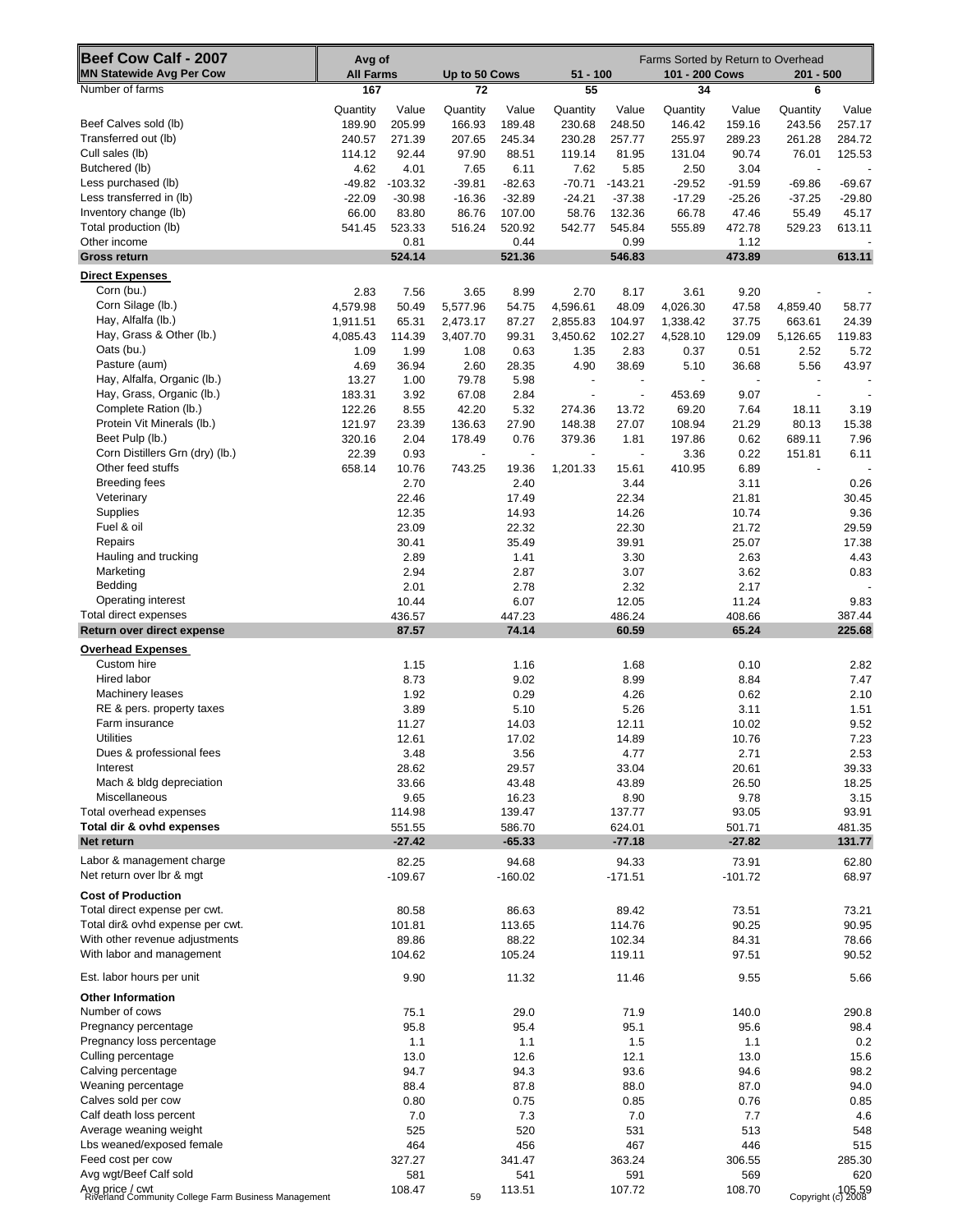| <b>All Beef Background - 2007</b><br><b>MN Statewide Avg of All Farms</b> | Avg Per Cwt. Produced |           | Farms Sorted by Return to Overhead<br><b>High 20%</b><br>Avg Per Head |                                    |           |                                    |           | <b>High 20%</b>          |  |  |
|---------------------------------------------------------------------------|-----------------------|-----------|-----------------------------------------------------------------------|------------------------------------|-----------|------------------------------------|-----------|--------------------------|--|--|
| Number of farms                                                           | 24                    |           | 5                                                                     |                                    | 24        |                                    | 5         |                          |  |  |
|                                                                           |                       |           |                                                                       |                                    |           |                                    |           |                          |  |  |
|                                                                           | Quantity              | Value     | Quantity                                                              | Value                              | Quantity  | Value                              | Quantity  | Value                    |  |  |
| Background Beef sold (lb)                                                 | 245.55                | 251.19    | 260.98                                                                | 260.79                             | 631.00    | 645.48                             | 711.13    | 710.61                   |  |  |
| Transferred out (lb)                                                      | 6.90                  | 5.95      | 19.92                                                                 | 16.93                              | 17.72     | 15.29                              | 54.29     | 46.14                    |  |  |
| Butchered (lb)                                                            | 3.14                  | $2.51 -$  | $\overline{\phantom{a}}$                                              |                                    | 8.08      | $6.46 -$                           |           |                          |  |  |
| Less purchased (lb)                                                       | $-84.79$              | $-94.44$  | $\overline{\phantom{a}}$                                              | $\blacksquare$                     | $-217.90$ | $-242.67$                          |           |                          |  |  |
| Less transferred in (lb)                                                  | $-100.36$             | $-108.41$ | $-223.51$                                                             | $-225.05$                          | $-257.89$ | $-278.58$                          | $-609.04$ | $-613.23$                |  |  |
| Inventory change (lb)                                                     | 29.56                 | 26.03     | 42.61                                                                 | 54.95                              | 75.96     | 66.89                              | 116.11    | 149.74                   |  |  |
| Total production (lb)<br>Other income                                     | 100.00                | 82.84     | 100.00                                                                | 107.63                             | 256.97    | 212.87                             | 272.48    | 293.27                   |  |  |
| <b>Gross return</b>                                                       |                       | 82.84     |                                                                       | $\overline{\phantom{a}}$<br>107.63 |           | $\overline{\phantom{a}}$<br>212.87 |           | 293.27                   |  |  |
|                                                                           |                       |           |                                                                       |                                    |           |                                    |           |                          |  |  |
| <b>Direct Expenses</b>                                                    |                       |           |                                                                       |                                    |           |                                    |           |                          |  |  |
| Corn (bu.)                                                                | 1.57                  | 4.97      | 1.59                                                                  | 4.82                               | 4.05      | 12.78                              | 4.34      | 13.14                    |  |  |
| Corn Silage (lb.)                                                         | 1,228.04              | 15.78     | 206.27                                                                | 2.13                               | 3,155.72  | 40.56                              | 562.04    | 5.80                     |  |  |
| Hay, Alfalfa (lb.)                                                        | 58.41                 | 1.86      | 168.29                                                                | 5.61                               | 150.10    | 4.78                               | 458.57    | 15.27                    |  |  |
| Hay, Grass & Other (lb.)                                                  | 267.07                | 7.91      | 28.13                                                                 | 0.98                               | 686.30    | 20.33                              | 76.64     | 2.68                     |  |  |
| Haylage, Alfalfa (lb.)                                                    | 59.98                 | 1.05      | $\overline{\phantom{a}}$                                              | $\overline{\phantom{a}}$           | 154.13    | 2.70                               |           | $\overline{\phantom{a}}$ |  |  |
| Oats (bu.)                                                                | 1.22                  | $2.62 -$  |                                                                       |                                    | 3.14      | $6.74 -$                           |           |                          |  |  |
| Pasture (aum)                                                             | 0.09                  | 0.77      | $\overline{\phantom{a}}$                                              | $\blacksquare$                     | 0.23      | 1.97                               |           |                          |  |  |
| Oats Organic (bu.)                                                        | 0.04                  | 0.14      | 0.33                                                                  | 1.32                               | 0.09      | 0.37                               | 0.90      | 3.59                     |  |  |
| Pasture, Organic (aum)                                                    | 0.01                  | 0.22      | 0.10                                                                  | 2.02                               | 0.03      | 0.57                               | 0.27      | 5.49                     |  |  |
| Hay, Grass, Organic (lb.)                                                 | 23.17                 | 0.71      | 210.95                                                                | 6.45                               | 59.53     | 1.82                               | 574.81    | 17.56                    |  |  |
| Complete Ration (lb.)                                                     | 93.22                 | 7.25      | 110.87                                                                | 9.12                               | 239.56    | 18.64                              | 302.10    | 24.84                    |  |  |
| Protein Vit Minerals (lb.)                                                | 16.59                 | 3.18      | 18.05                                                                 | 4.28                               | 42.64     | 8.16                               | 49.18     | 11.66                    |  |  |
| Beet Pulp (lb.)                                                           | 77.10                 | 1.62      | Ĭ.                                                                    | $\blacksquare$                     | 198.12    | 4.16                               | $\sim$    |                          |  |  |
| Other feed stuffs                                                         | 58.86                 | 0.96      | 11.72                                                                 | 0.12                               | 151.25    | 2.48                               | 31.93     | 0.32                     |  |  |
| Veterinary                                                                |                       | 3.26      |                                                                       | 5.59                               |           | 8.37                               |           | 15.24                    |  |  |
| Supplies                                                                  |                       | 1.45      |                                                                       | 2.90                               |           | 3.72                               |           | 7.89                     |  |  |
| Fuel & oil                                                                |                       | 3.27      |                                                                       | 4.27                               |           | 8.41                               |           | 11.64                    |  |  |
| Repairs                                                                   |                       | 3.85      |                                                                       | 7.65                               |           | 9.89                               |           | 20.84                    |  |  |
| Machinery leases                                                          |                       | 0.06      |                                                                       | 0.59                               |           | 0.17                               |           | 1.60                     |  |  |
| Hauling and trucking                                                      |                       | 1.08      |                                                                       |                                    |           | 2.77                               |           |                          |  |  |
| Marketing                                                                 |                       | 2.54      |                                                                       | 4.66                               |           | 6.53                               |           | 12.70                    |  |  |
| Bedding                                                                   |                       | 1.26      |                                                                       | 0.98                               |           | 3.25                               |           | 2.67                     |  |  |
| Operating interest                                                        |                       | 3.92      |                                                                       | 1.60                               |           | 10.07                              |           | 4.35                     |  |  |
| Total direct expenses                                                     |                       | 69.75     |                                                                       | 65.07                              |           | 179.24                             |           | 177.29                   |  |  |
| Return over direct expense                                                |                       | 13.09     |                                                                       | 42.56                              |           | 33.63                              |           | 115.98                   |  |  |
| <b>Overhead Expenses</b>                                                  |                       |           |                                                                       |                                    |           |                                    |           |                          |  |  |
| Hired labor                                                               |                       | 0.59      |                                                                       | 0.24                               |           | 1.51                               |           | 0.66                     |  |  |
| Farm insurance                                                            |                       | 1.03      |                                                                       | 1.24                               |           | 2.66                               |           | 3.39                     |  |  |
| <b>Utilities</b>                                                          |                       | 1.35      |                                                                       | 1.36                               |           | 3.46                               |           | 3.71                     |  |  |
| Dues & professional fees                                                  |                       | 0.28      |                                                                       | 0.10                               |           | 0.72                               |           | 0.26                     |  |  |
| Interest                                                                  |                       | 2.14      |                                                                       | 1.30                               |           | 5.51                               |           | 3.54                     |  |  |
| Mach & bldg depreciation                                                  |                       | 2.26      |                                                                       | 2.85                               |           | 5.80                               |           | 7.78                     |  |  |
| Miscellaneous                                                             |                       | 2.04      |                                                                       | 3.87                               |           | 5.25                               |           | 10.55                    |  |  |
| Total overhead expenses                                                   |                       | 9.69      |                                                                       | 10.97                              |           | 24.90                              |           | 29.88                    |  |  |
| Total dir & ovhd expenses                                                 |                       | 79.44     |                                                                       | 76.03                              |           | 204.14                             |           | 207.17                   |  |  |
| Net return                                                                |                       | 3.40      |                                                                       | 31.60                              |           | 8.73                               |           | 86.10                    |  |  |
|                                                                           |                       |           |                                                                       |                                    |           |                                    |           |                          |  |  |
| Labor & management charge                                                 |                       | 6.22      |                                                                       | 8.07                               |           | 15.97                              |           | 21.98                    |  |  |
| Net return over lbr & mgt                                                 |                       | $-2.82$   |                                                                       | 23.53                              |           | $-7.24$                            |           | 64.12                    |  |  |
| <b>Cost of Production</b>                                                 |                       |           |                                                                       |                                    |           |                                    |           |                          |  |  |
| Total direct expense per cwt.                                             |                       | 96.67     |                                                                       | 83.72                              |           | 96.67                              |           | 83.72                    |  |  |
| Total dir& ovhd expense per cwt.                                          |                       | 100.51    |                                                                       | 87.62                              |           | 100.51                             |           | 87.62                    |  |  |
| With other revenue adjustments                                            |                       | 100.51    |                                                                       | 87.62                              |           | 100.51                             |           | 87.62                    |  |  |
| With labor and management                                                 |                       | 102.97    |                                                                       | 90.49                              |           | 102.97                             |           | 90.49                    |  |  |
| Est. labor hours per unit                                                 |                       | 0.89      |                                                                       | 0.97                               |           | 2.30                               |           | 2.64                     |  |  |
|                                                                           |                       |           |                                                                       |                                    |           |                                    |           |                          |  |  |
| <b>Other Information</b>                                                  |                       |           |                                                                       |                                    |           |                                    |           |                          |  |  |
| No. purchased or trans in                                                 |                       | 125       |                                                                       | 68                                 |           | 125                                |           | 68                       |  |  |
| Number sold or trans out                                                  |                       | 108       |                                                                       | 64                                 |           | 108                                |           | 64                       |  |  |
| Percentage death loss                                                     |                       | 0.8       |                                                                       | 0.9                                |           | 0.8                                |           | 0.9                      |  |  |
| Avg. daily gain (lbs)                                                     |                       | 1.26      |                                                                       | 1.67                               |           | 1.26                               |           | 1.67                     |  |  |
| Lbs of conc / lb of gain                                                  |                       | 3.49      |                                                                       | 2.29                               |           | 3.49                               |           | 2.29                     |  |  |
| Lbs of feed / lb of gain                                                  |                       | 11.47     |                                                                       | 7.14                               |           | 11.47                              |           | 7.14                     |  |  |
| Feed cost per cwt of gain                                                 |                       | 49.06     |                                                                       | 36.83                              |           | 49.06                              |           | 36.83                    |  |  |
| Feed cost per head                                                        |                       | 126.06    |                                                                       | 100.36                             |           | 126.06                             |           | 100.36                   |  |  |
| Average purchase weight                                                   |                       | 457       |                                                                       |                                    |           | 457                                |           |                          |  |  |
| Average sales weight                                                      |                       | 753       |                                                                       | 745                                |           | 753                                |           | 745                      |  |  |
| Avg purch price / cwt                                                     |                       | 111.37    |                                                                       |                                    |           | 111.37                             |           |                          |  |  |
| Avg sales price / cwt                                                     |                       | 102.30    |                                                                       | 99.93                              |           | 102.30                             |           | 99.93                    |  |  |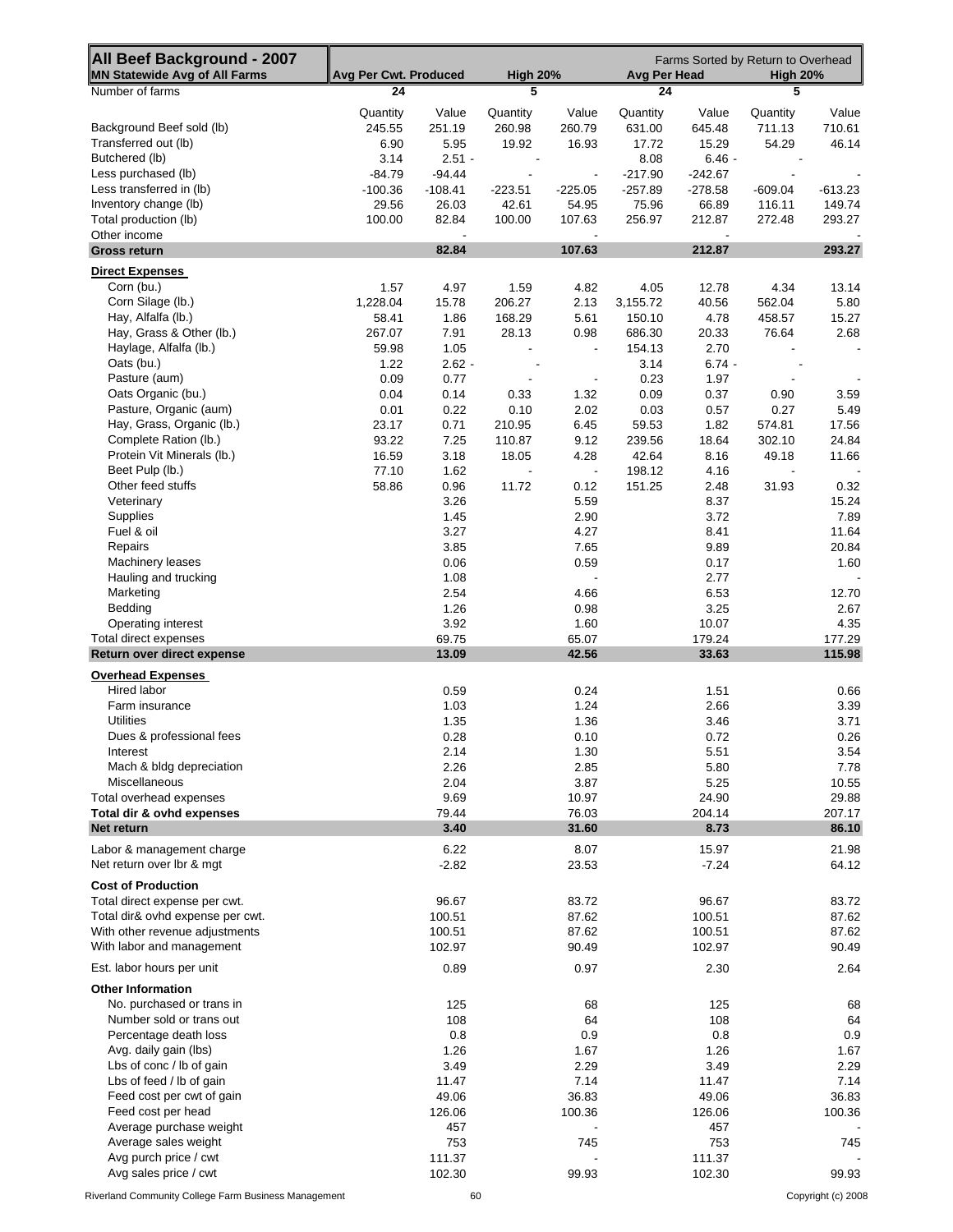| <b>Beef Finish Calves - 2007</b><br><b>MN Statewide Avg Per Cwt. Produced</b> | Avg of All Farms |              | <b>Low 20%</b>   |              | 40 - 60% |          | Farms Sorted by Return to Overhead<br><b>High 20%</b> |          |  |
|-------------------------------------------------------------------------------|------------------|--------------|------------------|--------------|----------|----------|-------------------------------------------------------|----------|--|
| Number of farms                                                               | 91               |              | 17               |              | 18       |          | 18                                                    |          |  |
|                                                                               |                  |              |                  |              |          |          |                                                       |          |  |
|                                                                               | Quantity         | Value        | Quantity         | Value        | Quantity | Value    | Quantity                                              | Value    |  |
| Finish Beef sold (lb)                                                         | 181.27           | 160.85       | 215.50           | 190.98       | 170.84   | 159.55   | 155.94                                                | 137.01   |  |
| Transferred out (lb)                                                          | 0.97             | 1.12         | 2.10             | 2.33         | 0.30     | 0.28     | 0.87                                                  | 1.04     |  |
| Cull sales (lb)<br>Butchered (lb)                                             | 0.08<br>1.39     | 0.04<br>1.31 | 0.03<br>1.36     | 0.03<br>1.17 | 1.22     | 1.09     | 1.43                                                  | 1.63     |  |
| Less purchased (lb)                                                           | $-83.29$         | $-93.11$     | $-121.48$        | $-134.64$    | $-89.61$ | $-99.83$ | $-46.81$                                              | $-47.22$ |  |
| Less transferred in (lb)                                                      | $-12.35$         | $-11.45$     | $-9.05$          | $-9.34$      | $-8.68$  | $-9.35$  | $-13.74$                                              | $-14.52$ |  |
| Inventory change (lb)                                                         | 11.93            | 9.46         | 11.55            | 5.81         | 25.94    | 14.30    | 2.31                                                  | 4.00     |  |
| Total production (lb)                                                         | 100.00           | 68.21        | 100.00           | 56.35        | 100.00   | 66.04    | 100.00                                                | 81.95    |  |
| Other income                                                                  |                  | 1.40         |                  | 1.66         |          | 3.05     |                                                       |          |  |
| <b>Gross return</b>                                                           |                  | 69.62        |                  | 58.01        |          | 69.09    |                                                       | 81.95    |  |
|                                                                               |                  |              |                  |              |          |          |                                                       |          |  |
| <b>Direct Expenses</b><br>Corn (bu.)                                          | 8.74             | 27.47        | 11.30            | 38.03        | 8.34     | 26.48    | 6.41                                                  | 16.39    |  |
| Corn Silage (lb.)                                                             | 305.58           |              |                  | 4.74         | 275.62   | 3.22     | 303.49                                                | 3.52     |  |
| Hay, Alfalfa (lb.)                                                            | 71.62            | 3.61<br>2.85 | 414.55<br>143.80 | 5.90         | 42.25    | 1.82     | 97.93                                                 | 3.22     |  |
| Hay, Grass & Other (lb.)                                                      |                  |              |                  |              |          |          |                                                       |          |  |
|                                                                               | 40.73            | 1.36         | 34.47            | 1.02         | 34.87    | 1.19     | 10.35                                                 | 0.40     |  |
| Complete Ration (lb.)                                                         | 42.96            | 1.48         | 0.05             | 0.01         | 40.72    | 3.49     | 22.84                                                 | 1.05     |  |
| Protein Vit Minerals (lb.)                                                    | 39.97            | 6.13         | 39.46            | 4.35         | 22.60    | 3.55     | 43.13                                                 | 8.49     |  |
| Corn Gluten (lb.)                                                             | 51.94            | 0.85         | 8.78             | 0.37         | 60.10    | 0.84     |                                                       |          |  |
| Other feed stuffs                                                             | 43.98            | 1.45         | 23.08            | 0.56         | 20.48    | 0.86     | 50.77                                                 | 1.26     |  |
| Veterinary                                                                    |                  | 1.74         |                  | 2.31         |          | 1.24     |                                                       | 1.74     |  |
| <b>Supplies</b>                                                               |                  | 0.58         |                  | 0.34         |          | 0.61     |                                                       | 0.79     |  |
| Fuel & oil                                                                    |                  | 1.65         |                  | 1.46         |          | 1.75     |                                                       | 1.70     |  |
| Repairs                                                                       |                  | 2.87         |                  | 3.77         |          | 1.71     |                                                       | 3.59     |  |
| Custom hire                                                                   |                  | 1.32         |                  | 0.11         |          | 3.23     |                                                       | 0.06     |  |
| Hauling and trucking                                                          |                  | 1.25         |                  | 3.43         |          | 0.80     |                                                       | 0.10     |  |
| Marketing                                                                     |                  | 0.76         |                  | 0.84         |          | 0.83     |                                                       | 1.56     |  |
| Bedding                                                                       |                  | 0.55         |                  | 1.31         |          | 0.52     |                                                       | 0.18     |  |
| Operating interest                                                            |                  | 3.37         |                  | 4.41         |          | 2.38     |                                                       | 2.66     |  |
| Total direct expenses                                                         |                  | 59.29        |                  | 72.97        |          | 54.5     |                                                       | 46.71    |  |
| Return over direct expense                                                    |                  | 10.33        |                  | $-14.96$     |          | 14.59    |                                                       | 35.24    |  |
| <b>Overhead Expenses</b>                                                      |                  |              |                  |              |          |          |                                                       |          |  |
| Custom hire                                                                   |                  | 0.14         |                  | 0.37         |          | 0.03     |                                                       | 0.01     |  |
| Hired labor                                                                   |                  | 1.48         |                  | 2.84         |          | 0.85     |                                                       | 2.39     |  |
| RE & pers. property taxes                                                     |                  | 0.31         |                  | 0.20         |          | 0.62     |                                                       | 0.12     |  |
| Farm insurance                                                                |                  | 0.86         |                  | 1.14         |          | 0.66     |                                                       | 1.28     |  |
| <b>Utilities</b>                                                              |                  | 1.36         |                  | 1.25         |          | 2.29     |                                                       | 1.06     |  |
| Interest                                                                      |                  | 1.85         |                  | 2.00         |          | 2.32     |                                                       | 0.87     |  |
| Mach & bldg depreciation                                                      |                  | 3.58         |                  | 3.16         |          | 4.60     |                                                       | 3.90     |  |
| Miscellaneous                                                                 |                  | 1.16         |                  | 0.70         |          | 2.18     |                                                       | 1.07     |  |
| Total overhead expenses                                                       |                  | 10.74        |                  | 11.67        |          | 13.56    |                                                       | 10.69    |  |
| Total dir & ovhd expenses                                                     |                  | 70.02        |                  | 84.64        |          | 68.06    |                                                       | 57.40    |  |
| Net return                                                                    |                  | $-0.40$      |                  | $-26.63$     |          | 1.02     |                                                       | 24.55    |  |
|                                                                               |                  |              |                  |              |          |          |                                                       |          |  |
| Labor & management charge                                                     |                  | 5.09         |                  | 6.09         |          | 4.00     |                                                       | 3.83     |  |
| Net return over lbr & mgt                                                     |                  | $-5.49$      |                  | $-32.72$     |          | $-2.98$  |                                                       | 20.72    |  |
| <b>Cost of Production</b>                                                     |                  |              |                  |              |          |          |                                                       |          |  |
| Total direct expense per cwt.                                                 |                  | 83.98        |                  | 96.48        |          | 86.65    |                                                       | 65.56    |  |
| Total dir& ovhd expense per cwt.                                              |                  | 89.87        |                  | 101.84       |          | 94.57    |                                                       | 72.38    |  |
| With other revenue adjustments                                                |                  | 89.10        |                  | 101.08       |          | 92.79    |                                                       | 72.38    |  |
| With labor and management                                                     |                  | 91.89        |                  | 103.88       |          | 95.13    |                                                       | 74.82    |  |
| Est. labor hours per unit                                                     |                  | 0.64         |                  | 0.62         |          | 0.74     |                                                       | 0.40     |  |
| <b>Other Information</b>                                                      |                  |              |                  |              |          |          |                                                       |          |  |
| No. purchased or trans in                                                     |                  | 187          |                  | 248          |          | 222      |                                                       | 111      |  |
| Number sold or trans out                                                      |                  | 173          |                  | 217          |          | 206      |                                                       | 110      |  |
| Percentage death loss                                                         |                  | 0.8          |                  | 0.7          |          | 0.8      |                                                       | 0.6      |  |
|                                                                               |                  |              |                  |              |          |          |                                                       |          |  |
| Avg. daily gain (lbs)                                                         |                  | 2.39         |                  | 2.22         |          | 2.33     |                                                       | 2.52     |  |
| Lbs of conc / lb of gain                                                      |                  | 6.57         |                  | 6.82         |          | 6.09     |                                                       | 4.57     |  |
| Lbs of feed / lb of gain                                                      |                  | 8.78         |                  | 10.10        |          | 7.79     |                                                       | 6.78     |  |
| Feed cost per cwt of gain                                                     |                  | 45.20        |                  | 54.98        |          | 41.44    |                                                       | 34.33    |  |
| Feed cost per head                                                            |                  | 289.51       |                  | 331.87       |          | 257.01   |                                                       | 262.79   |  |
| Average purchase weight                                                       |                  | 643          |                  | 689          |          | 713      |                                                       | 540      |  |
| Average sales weight                                                          |                  | 1,287        |                  | 1,298        |          | 1,294    |                                                       | 1,316    |  |
| Avg purch price / cwt                                                         |                  | 111.80       |                  | 110.83       |          | 111.41   |                                                       | 100.87   |  |
| Avg sales price / cwt                                                         |                  | 88.73        |                  | 88.62        |          | 93.39    |                                                       | 87.86    |  |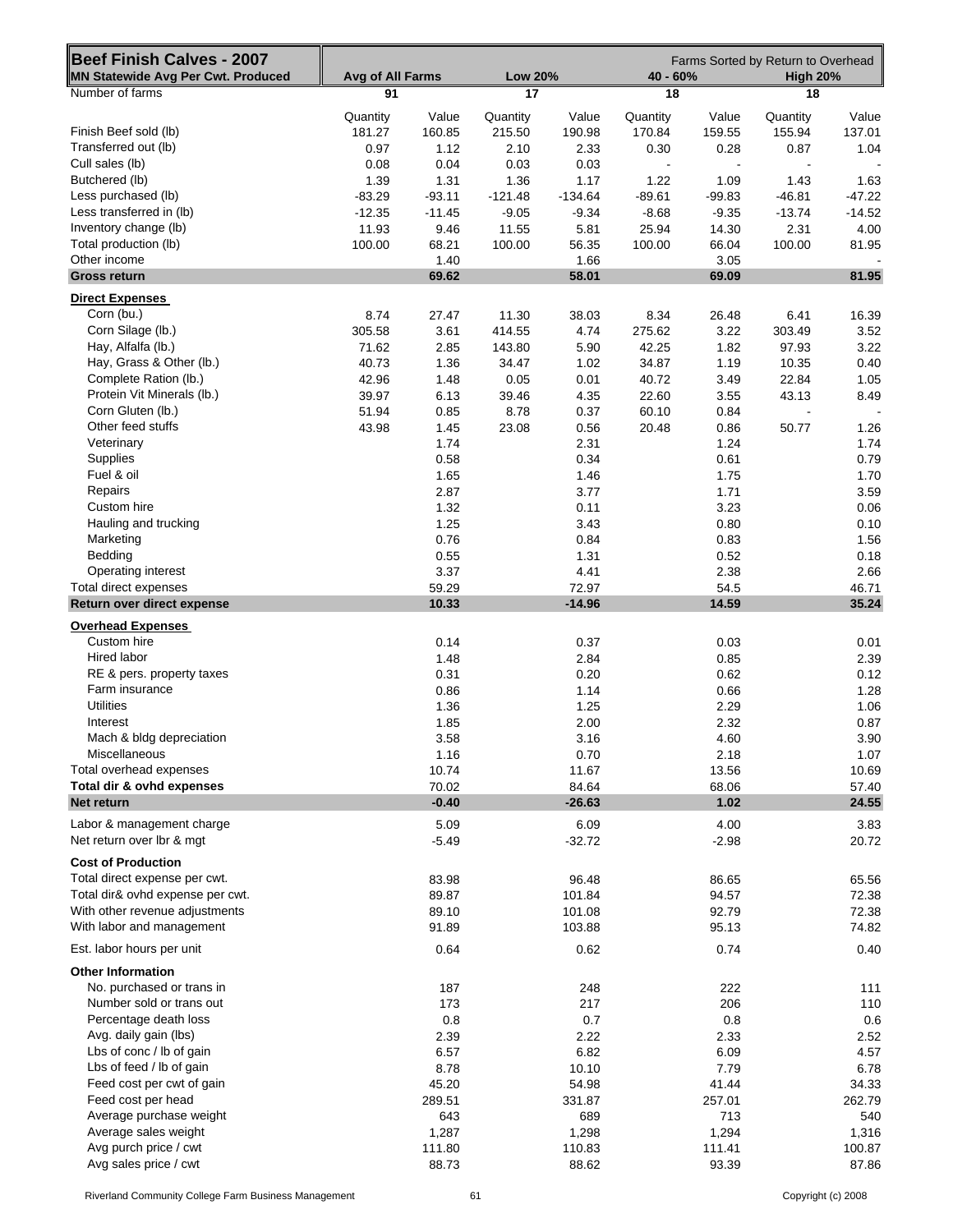| <b>Beef Finish Calves - 2007</b>                     |                  |               |                |              |                                  |               | Farms Sorted by Return to Overhead |                    |
|------------------------------------------------------|------------------|---------------|----------------|--------------|----------------------------------|---------------|------------------------------------|--------------------|
| <b>MN Statewide Avg Per Head</b>                     | Avg of All Farms |               | <b>Low 20%</b> |              | 40 - 60%                         |               | <b>High 20%</b>                    |                    |
| Number of farms                                      | 91               |               | 17             |              | 18                               |               | 18                                 |                    |
|                                                      | Quantity         | Value         | Quantity       | Value        | Quantity                         | Value         | Quantity                           | Value              |
| Finish Beef sold (lb)                                | 1,161.14         | 1,030.34      | 1,300.75       | 1,152.78     | 1,059.52                         | 989.50        | 1,193.55                           | 1,048.64           |
| Transferred out (lb)<br>Cull sales (lb)              | 6.23<br>0.48     | 7.19<br>0.26  | 12.67<br>0.17  | 14.06        | 1.86<br>$\overline{\phantom{a}}$ | 1.73          | 6.65                               | 7.95               |
| Butchered (lb)                                       | 8.90             | 8.37          | 8.21           | 0.19<br>7.07 | 7.54                             | 6.78          | 10.91                              | 12.51              |
| Less purchased (lb)                                  | $-533.50$        | $-596.43$     | $-733.26$      | $-812.68$    | $-555.73$                        | $-619.12$     | $-358.26$                          | $-361.38$          |
| Less transferred in (lb)                             | $-79.08$         | $-73.33$      | $-54.65$       | $-56.39$     | $-53.85$                         | $-58.01$      | $-105.18$                          | $-111.11$          |
| Inventory change (lb)                                | 76.39            | 60.57         | 69.72          | 35.10        | 160.85                           | 88.70         | 17.69                              | 30.60              |
| Total production (lb)                                | 640.57           | 436.96        | 603.61         | 340.13       | 620.19                           | 409.57        | 765.38                             | 627.21             |
| Other income                                         |                  | 8.98          |                | 10.02        |                                  | 18.90         |                                    |                    |
| <b>Gross return</b>                                  |                  | 445.94        |                | 350.16       |                                  | 428.47        |                                    | 627.21             |
| <b>Direct Expenses</b>                               |                  |               |                |              |                                  |               |                                    |                    |
| Corn (bu.)                                           | 56.01            | 175.95        | 68.19          | 229.55       | 51.72                            | 164.21        | 49.06                              | 125.44             |
| Corn Silage (lb.)                                    | 1,957.47         | 23.13         | 2,502.27       | 28.61        | 1,709.37                         | 19.97         | 2,322.86                           | 26.92              |
| Hay, Alfalfa (lb.)                                   | 458.75           | 18.23         | 867.98         | 35.62        | 262.00                           | 11.27         | 749.52                             | 24.66              |
| Hay, Grass & Other (lb.)                             | 260.93           | 8.68          | 208.09         | 6.14         | 216.23                           | 7.37          | 79.24                              | 3.04               |
| Complete Ration (lb.)<br>Protein Vit Minerals (lb.)  | 275.17           | 9.50          | 0.30           | 0.08         | 252.51                           | 21.64         | 174.79                             | 8.05               |
| Corn Distillers Grn (dry) (lb.)                      | 256.03<br>110.89 | 39.25<br>3.52 | 238.16         | 26.28        | 140.18<br>30.01                  | 22.01<br>1.73 | 330.08<br>228.94                   | 65.01<br>5.11      |
| Corn Gluten (lb.)                                    | 332.69           | 5.45          | 52.99          | 2.23         | 372.75                           | 5.22          |                                    |                    |
| Other feed stuffs                                    | 170.83           | 5.80          | 139.29         | 3.36         | 97.03                            | 3.59          | 159.68                             | 4.57               |
| Veterinary                                           |                  | 11.13         |                | 13.95        |                                  | 7.70          |                                    | 13.34              |
| Supplies                                             |                  | 3.71          |                | 2.07         |                                  | 3.77          |                                    | 6.05               |
| Fuel & oil                                           |                  | 10.59         |                | 8.84         |                                  | 10.85         |                                    | 12.99              |
| Repairs                                              |                  | 18.38         |                | 22.77        |                                  | 10.59         |                                    | 27.45              |
| Custom hire                                          |                  | 8.46          |                | 0.66         |                                  | 20.04         |                                    | 0.46               |
| Hauling and trucking                                 |                  | 7.98          |                | 20.69        |                                  | 4.94          |                                    | 0.77               |
| Marketing                                            |                  | 4.90          |                | 5.07         |                                  | 5.16          |                                    | 11.96              |
| Bedding                                              |                  | 3.50          |                | 7.93         |                                  | 3.21          |                                    | 1.36               |
| Operating interest                                   |                  | 21.58         |                | 26.60        |                                  | 14.73         |                                    | 20.35              |
| Total direct expenses                                |                  | 379.76        |                | 440.45       |                                  | 338.01        |                                    | 357.52             |
| Return over direct expense                           |                  | 66.18         |                | $-90.30$     |                                  | 90.46         |                                    | 269.69             |
| <b>Overhead Expenses</b>                             |                  |               |                |              |                                  |               |                                    |                    |
| Custom hire                                          |                  | 0.87          |                | 2.24         |                                  | 0.17          |                                    | 0.06               |
| Hired labor                                          |                  | 9.50          |                | 17.12        |                                  | 5.30          |                                    | 18.27              |
| RE & pers. property taxes<br>Farm insurance          |                  | 2.00          |                |              |                                  | 3.86          |                                    | 0.94               |
| <b>Utilities</b>                                     |                  | 5.52<br>8.70  |                | 6.86<br>7.57 |                                  | 4.12<br>14.22 |                                    | 9.80<br>8.09       |
| Interest                                             |                  | 11.82         |                | 12.09        |                                  | 14.41         |                                    | 6.63               |
| Mach & bldg depreciation                             |                  | 22.91         |                | 19.08        |                                  | 28.51         |                                    | 29.81              |
| Miscellaneous                                        |                  | 7.46          |                | 4.24         |                                  | 13.54         |                                    | 8.19               |
| Total overhead expenses                              |                  | 68.77         |                | 70.45        |                                  | 84.12         |                                    | 81.79              |
| Total dir & ovhd expenses                            |                  | 448.53        |                | 510.90       |                                  | 422.13        |                                    | 439.31             |
| Net return                                           |                  | $-2.59$       |                | $-160.74$    |                                  | 6.34          |                                    | 187.90             |
| Labor & management charge                            |                  | 32.58         |                | 36.73        |                                  | 24.82         |                                    | 29.34              |
| Net return over lbr & mgt                            |                  | $-35.17$      |                | $-197.48$    |                                  | $-18.48$      |                                    | 158.55             |
| <b>Cost of Production</b>                            |                  |               |                |              |                                  |               |                                    |                    |
| Total direct expense per cwt.                        |                  | 83.98         |                | 96.48        |                                  | 86.65         |                                    | 65.56              |
| Total dir& ovhd expense per cwt.                     |                  | 89.87         |                | 101.84       |                                  | 94.57         |                                    | 72.38              |
| With other revenue adjustments                       |                  | 89.10         |                | 101.08       |                                  | 92.79         |                                    | 72.38              |
| With labor and management                            |                  | 91.89         |                | 103.88       |                                  | 95.13         |                                    | 74.82              |
| Est. labor hours per unit                            |                  | 4.07          |                | 3.75         |                                  | 4.61          |                                    | 3.06               |
| <b>Other Information</b>                             |                  |               |                |              |                                  |               |                                    |                    |
| No. purchased or trans in                            |                  | 187           |                | 248          |                                  | 222           |                                    | 111                |
| Number sold or trans out                             |                  | 173           |                | 217          |                                  | 206           |                                    | 110                |
| Percentage death loss                                |                  | 0.8           |                | 0.7          |                                  | 0.8           |                                    | 0.6                |
| Avg. daily gain (lbs)                                |                  | 2.39          |                | 2.22         |                                  | 2.33          |                                    | 2.52               |
| Lbs of conc / lb of gain                             |                  | 6.57          |                | 6.82         |                                  | 6.09          |                                    | 4.57               |
| Lbs of feed / lb of gain                             |                  | 8.78          |                | 10.10        |                                  | 7.79          |                                    | 6.78               |
| Feed cost per cwt of gain                            |                  | 45.20         |                | 54.98        |                                  | 41.44         |                                    | 34.33              |
| Feed cost per head                                   |                  | 289.51        |                | 331.87       |                                  | 257.01        |                                    | 262.79             |
| Average purchase weight                              |                  | 643           |                | 689          |                                  | 713           |                                    | 540                |
| Average sales weight                                 |                  | 1,287         |                | 1,298        |                                  | 1,294         |                                    | 1,316              |
| Avg purch price / cwt                                |                  | 111.80        |                | 110.83       |                                  | 111.41        |                                    | 100.87             |
| Avg sales price / cwt                                |                  | 88.73         |                | 88.62        |                                  | 93.39         |                                    | 87.86              |
| Riverland Community College Farm Business Management |                  |               | 62             |              |                                  |               |                                    | Copyright (c) 2008 |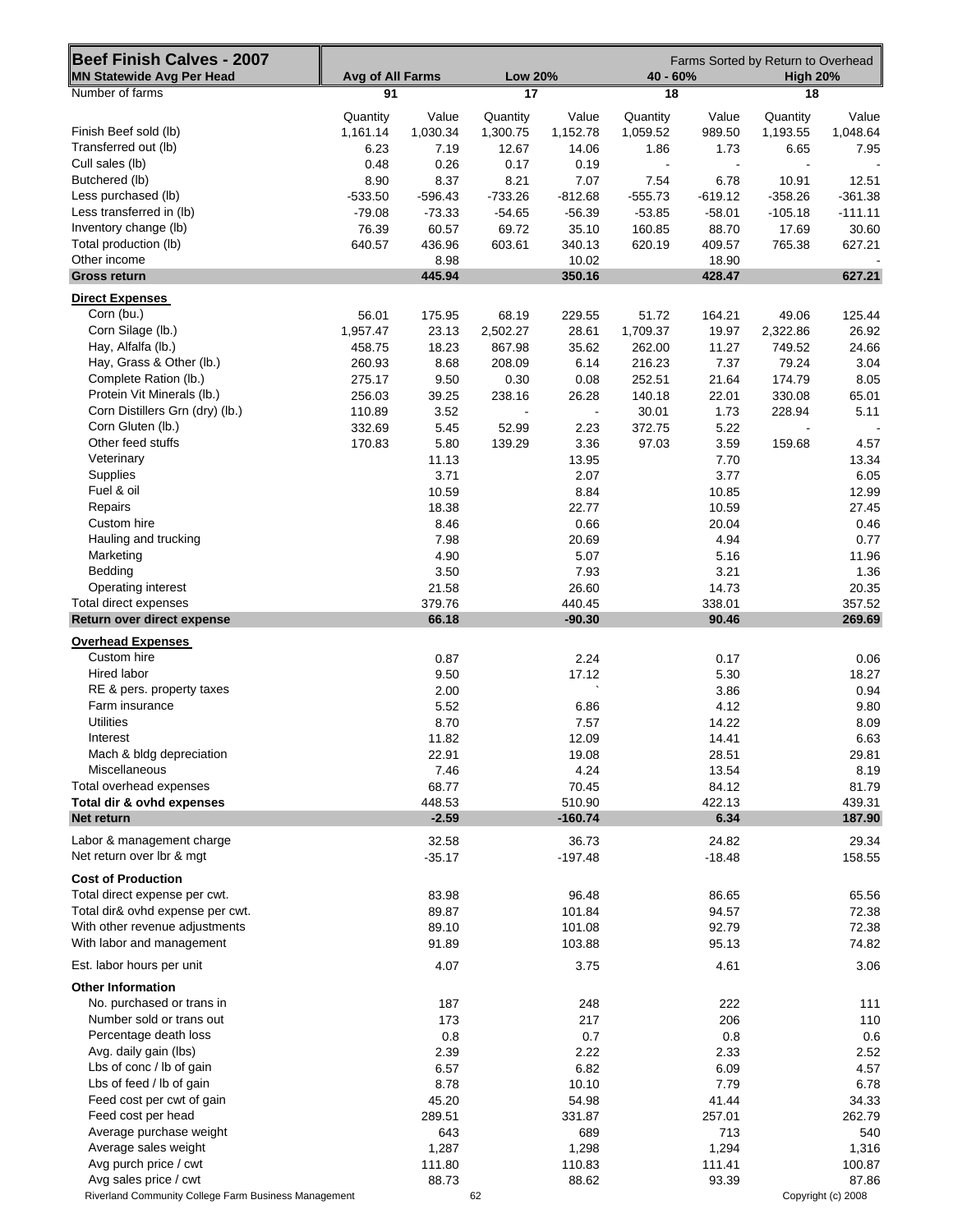| Dairy Steer Finishing - 2007<br><b>MN Statewide Avg Per Cwt. Produced</b> | Avg of All Farms<br><b>Low 20%</b> |          |                          |                | 40 - 60%                 |                | Farms Sorted by Return to Overhead<br><b>High 20%</b> |                    |  |
|---------------------------------------------------------------------------|------------------------------------|----------|--------------------------|----------------|--------------------------|----------------|-------------------------------------------------------|--------------------|--|
| Number of farms                                                           | 124                                |          | 24                       |                | 25                       |                | 25                                                    |                    |  |
|                                                                           | Quantity                           | Value    | Quantity                 | Value          | Quantity                 | Value          | Quantity                                              | Value              |  |
| D Steer Fin sold (lb)                                                     | 112.48                             | 91.14    | 145.85                   | 116.01         | 82.11                    | 67.38          | 97.49                                                 | 81.18              |  |
| Transferred out (lb)                                                      | 0.08                               | 0.07     |                          |                | 0.08                     | 0.08           | 0.16                                                  | 0.15               |  |
|                                                                           |                                    |          |                          |                |                          |                |                                                       |                    |  |
| Cull sales (lb)                                                           | 0.27                               | 0.20     | 1.16                     | 0.82           | $\overline{\phantom{a}}$ | $\blacksquare$ | 0.58                                                  | 0.38               |  |
| Butchered (lb)                                                            | 2.11                               | 1.79     | 2.45                     | 1.77           | 2.20                     | 1.82           | 2.79                                                  | 2.30               |  |
| Less purchased (lb)                                                       | $-28.91$                           | $-30.01$ | $-42.98$                 | $-35.59$       | $-30.38$                 | $-34.62$       | $-9.14$                                               | $-12.03$           |  |
| Less transferred in (lb)                                                  | $-5.55$                            | $-5.90$  | $-11.57$                 | $-12.61$       | $-5.04$                  | $-5.21$        | $-10.35$                                              | $-10.04$           |  |
| Inventory change (lb)                                                     | 19.52                              | 16.95    | 5.09                     | 3.70           | 51.03                    | 42.63          | 18.48                                                 | 16.52              |  |
| Total production (lb)                                                     | 100.00                             | 74.24    | 100.00                   | 74.09          | 100.00                   | 72.07          | 100.00                                                | 78.46              |  |
| Other income                                                              |                                    | 0.02     |                          |                |                          | $\blacksquare$ |                                                       |                    |  |
| <b>Gross return</b>                                                       |                                    | 74.26    |                          | 74.09          |                          | 72.07          |                                                       | 78.46              |  |
| <b>Direct Expenses</b>                                                    |                                    |          |                          |                |                          |                |                                                       |                    |  |
| Corn (bu.)                                                                | 9.58                               | 30.82    | 11.03                    | 33.72          | 10.27                    | 33.10          | 7.85                                                  | 25.44              |  |
| Corn Silage (lb.)                                                         | 198.10                             | 2.44     | 508.69                   | 5.89           | 87.02                    | 1.11           | 112.42                                                | 1.34               |  |
| Hay, Alfalfa (lb.)                                                        |                                    |          |                          |                |                          |                |                                                       |                    |  |
|                                                                           | 43.64                              | 1.97     | 49.60                    | 2.73           | 14.60                    | 0.50           | 14.26                                                 | 0.65               |  |
| Hay, Grass & Other (lb.)                                                  | 22.00                              | 0.86     | 29.47                    | 1.23           | 20.27                    | 0.75           | 39.84                                                 | 1.52               |  |
| Stover (lb)                                                               | 8.59                               | 0.27     | 37.54                    | 1.25           | 11.80                    | 0.46           | $\overline{\phantom{a}}$                              |                    |  |
| Complete Ration (lb.)                                                     | 4.21                               | 0.55     | 18.12                    | 2.19           | 1.43                     | 0.24           | 2.41                                                  | 0.33               |  |
| Milk Replacer (lb.)                                                       | 1.19                               | 1.46     | 3.15                     | 3.40           | 0.70                     | 0.92           | 0.43                                                  | 0.12               |  |
| Protein Vit Minerals (lb.)                                                | 53.33                              | 11.02    | 47.02                    | 13.13          | 55.47                    | 12.67          | 48.91                                                 | 10.69              |  |
| Corn Distillers Grn (lb.)                                                 |                                    |          |                          |                |                          |                | ÷,                                                    |                    |  |
|                                                                           | 16.90                              | 1.02     | $\overline{\phantom{a}}$ | $\blacksquare$ | 7.28                     | 0.40           |                                                       |                    |  |
| Other feed stuffs                                                         | 24.79                              | 1.64     | 45.96                    | 2.86           | 0.11                     | 0.36           | 33.85                                                 | 1.58               |  |
| Veterinary                                                                |                                    | 1.76     |                          | 2.15           |                          | 1.76           |                                                       | 1.44               |  |
| Supplies                                                                  |                                    | 0.80     |                          | 2.11           |                          | 0.75           |                                                       | 0.40               |  |
| Contract production exp.                                                  |                                    | 0.26     |                          | 0.99           |                          | 0.76           |                                                       |                    |  |
| Fuel & oil                                                                |                                    | 1.73     |                          | 3.45           |                          | 0.98           |                                                       | 1.62               |  |
| Repairs                                                                   |                                    | 2.71     |                          | 4.64           |                          | 2.25           |                                                       | 2.42               |  |
|                                                                           |                                    |          |                          |                |                          |                |                                                       |                    |  |
| Custom hire                                                               |                                    | 0.16     |                          | 0.61           |                          | 0.13           |                                                       | 0.03               |  |
| Hauling and trucking                                                      |                                    | 0.41     |                          | 0.52           |                          | 0.32           |                                                       | 0.35               |  |
| Marketing                                                                 |                                    | 0.84     |                          | 1.74           |                          | 0.80           |                                                       | 0.79               |  |
| Bedding                                                                   |                                    | 1.30     |                          | 1.37           |                          | 1.12           |                                                       | 1.20               |  |
| Operating interest                                                        |                                    | 1.97     |                          | 2.18           |                          | 2.08           |                                                       | 1.82               |  |
| Total direct expenses                                                     |                                    | 63.99    |                          | 86.15          |                          | 61.46          |                                                       | 51.75              |  |
| Return over direct expense                                                |                                    | 10.27    |                          | $-12.05$       |                          | 10.61          |                                                       | 26.71              |  |
| <b>Overhead Expenses</b>                                                  |                                    |          |                          |                |                          |                |                                                       |                    |  |
| Hired labor                                                               |                                    | 1.89     |                          | 5.73           |                          | 1.13           |                                                       | 2.06               |  |
|                                                                           |                                    |          |                          |                |                          |                |                                                       |                    |  |
| <b>Building leases</b>                                                    |                                    | 0.34     |                          | 0.85           |                          | 0.09           |                                                       | 0.02               |  |
| RE & pers. property taxes                                                 |                                    | 0.30     |                          | 0.27           |                          | 0.45           |                                                       | 0.30               |  |
| Farm insurance                                                            |                                    | 1.05     |                          | 1.59           |                          | 1.36           |                                                       | 0.85               |  |
| <b>Utilities</b>                                                          |                                    | 1.25     |                          | 1.84           |                          | 1.23           |                                                       | 1.18               |  |
| Interest                                                                  |                                    | 1.71     |                          | 2.29           |                          | 3.10           |                                                       | 1.19               |  |
| Mach & bldg depreciation                                                  |                                    | 2.92     |                          | 5.52           |                          | 3.98           |                                                       | 2.40               |  |
| <b>Miscellaneous</b>                                                      |                                    |          |                          |                |                          |                |                                                       |                    |  |
|                                                                           |                                    | 1.19     |                          | 1.68           |                          | 1.45           |                                                       | 1.16               |  |
| Total overhead expenses                                                   |                                    | 10.65    |                          | 19.78          |                          | 12.79          |                                                       | 9.16               |  |
| Total dir & ovhd expenses                                                 |                                    | 74.64    |                          | 105.93         |                          | 74.25          |                                                       | 60.91              |  |
| Net return                                                                |                                    | $-0.38$  |                          | $-31.84$       |                          | $-2.18$        |                                                       | 17.54              |  |
| Labor & management charge                                                 |                                    | 5.45     |                          | 9.39           |                          | 5.67           |                                                       | 4.36               |  |
| Net return over Ibr & mgt                                                 |                                    | $-5.83$  |                          | $-41.23$       |                          | $-7.85$        |                                                       | 13.19              |  |
| <b>Cost of Production</b>                                                 |                                    |          |                          |                |                          |                |                                                       |                    |  |
| Total direct expense per cwt.                                             |                                    | 71.93    |                          | 87.81          |                          | 69.16          |                                                       | 55.93              |  |
| Total dir& ovhd expense per cwt.                                          |                                    | 81.39    |                          | 101.37         |                          | 84.72          |                                                       | 65.31              |  |
| With other revenue adjustments                                            |                                    | 81.37    |                          | 101.37         |                          | 84.72          |                                                       | 65.31              |  |
| With labor and management                                                 |                                    | 86.22    |                          | 107.81         |                          | 91.62          |                                                       | 69.77              |  |
| Est. labor hours per unit                                                 |                                    | 0.62     |                          | 1.16           |                          | 0.73           |                                                       | 0.49               |  |
| <b>Other Information</b>                                                  |                                    |          |                          |                |                          |                |                                                       |                    |  |
| No. purchased or trans in                                                 |                                    | 103      |                          | 99             |                          | 94             |                                                       | 75                 |  |
| Number sold or trans out                                                  |                                    | 75       |                          | 68             |                          | 50             |                                                       | 53                 |  |
| Percentage death loss                                                     |                                    | 4.3      |                          | 9.5            |                          | 2.5            |                                                       | 3.9                |  |
|                                                                           |                                    |          |                          |                |                          |                |                                                       |                    |  |
| Avg. daily gain (lbs)                                                     |                                    | 2.34     |                          | 1.87           |                          | 2.36           |                                                       | 2.42               |  |
| Lbs of conc / lb of gain                                                  |                                    | 6.25     |                          | 7.14           |                          | 6.43           |                                                       | 5.04               |  |
| Lbs of feed / lb of gain                                                  |                                    | 7.73     |                          | 10.08          |                          | 7.16           |                                                       | 6.10               |  |
| Feed cost per cwt of gain                                                 |                                    | 52.04    |                          | 66.39          |                          | 50.51          |                                                       | 41.66              |  |
| Feed cost per head                                                        |                                    | 512.07   |                          | 580.72         |                          | 470.03         |                                                       | 511.41             |  |
|                                                                           |                                    |          |                          |                |                          |                |                                                       |                    |  |
| Average purchase weight                                                   |                                    | 340      |                          | 374            |                          | 319            |                                                       | 189                |  |
| Average sales weight                                                      |                                    | 1,378    |                          | 1,294          |                          | 1,359          |                                                       | 1,442              |  |
| Avg purch price / head                                                    |                                    | 353.31   |                          | 309.33         |                          | 362.99         |                                                       | 248.58             |  |
| Avg sales price / cwt                                                     |                                    | 81.03    |                          | 79.54          |                          | 82.05          |                                                       | 83.27              |  |
| Riverland Community College Farm Business Management                      |                                    | 63       |                          |                |                          |                |                                                       | Copyright (c) 2008 |  |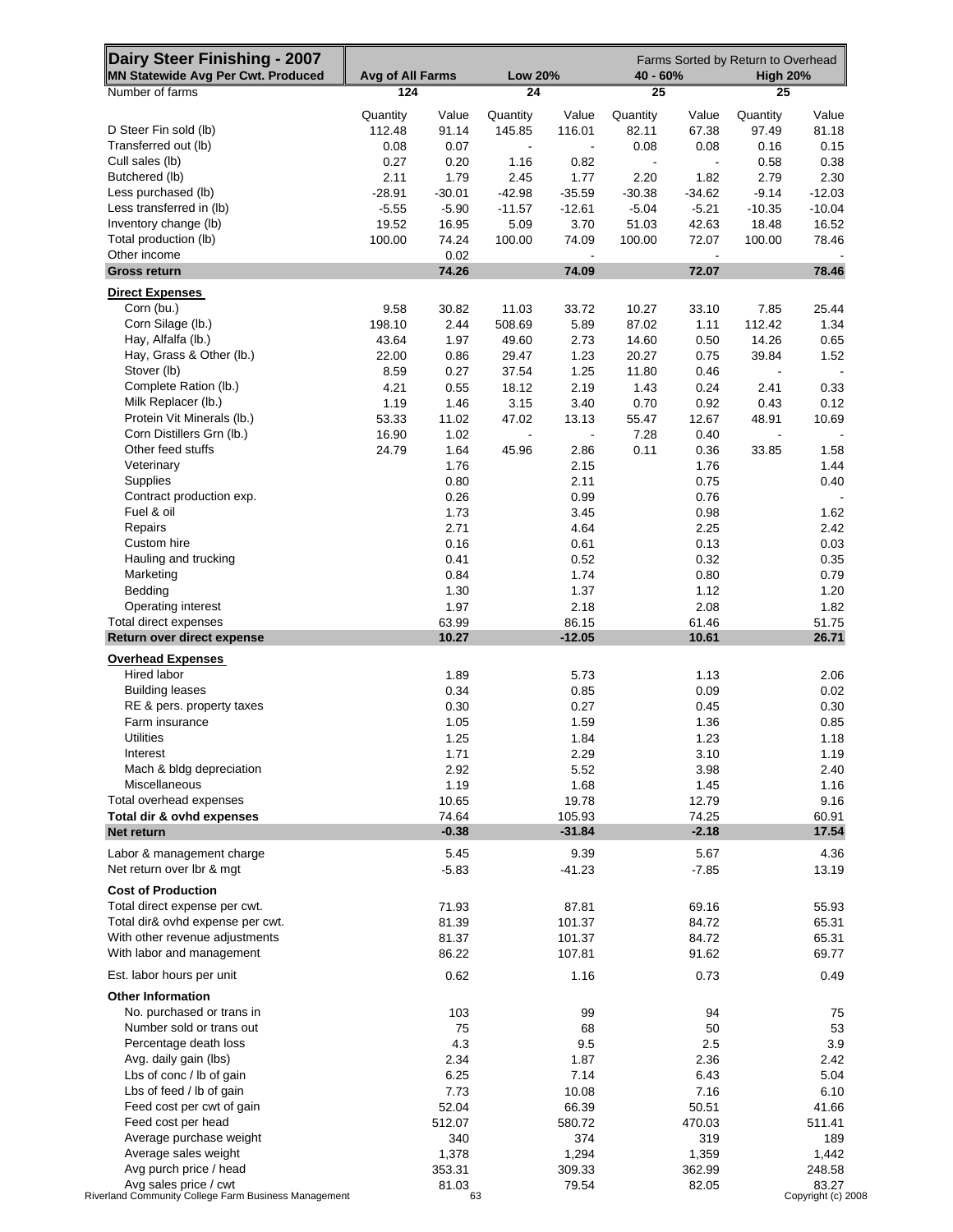| Dairy Steer Finishing - 2007<br>MN Statewide Avg - Per Head | Avg of All Farms |                 | <b>Low 20%</b>           |                          | Farms Sorted by Return to Overhead<br>40 - 60%<br><b>High 20%</b> |                          |                |                 |  |
|-------------------------------------------------------------|------------------|-----------------|--------------------------|--------------------------|-------------------------------------------------------------------|--------------------------|----------------|-----------------|--|
| Number of farms                                             | 124              |                 | 24                       |                          | 25                                                                |                          | 25             |                 |  |
|                                                             |                  |                 |                          |                          |                                                                   |                          |                |                 |  |
|                                                             | Quantity         | Value           | Quantity                 | Value                    | Quantity                                                          | Value                    | Quantity       | Value           |  |
| D Steer Fin sold (lb)                                       | 1,106.79         | 896.81          | 1,275.69                 | 1,014.73                 | 764.2                                                             | 627.04                   | 1,196.71       | 996.49          |  |
| Transferred out (lb)                                        | 0.74             | 0.67            | $\overline{\phantom{a}}$ | $\overline{\phantom{a}}$ | 0.72                                                              | 0.72                     | 2.00           | 1.80            |  |
| Cull sales (lb)                                             | 2.65             | 1.93            | 10.13                    | 7.21                     | $\blacksquare$                                                    | $\overline{\phantom{a}}$ | 7.12           | 4.68            |  |
| Butchered (lb)                                              | 20.80            | 17.59           | 21.46                    | 15.44                    | 20.46                                                             | 16.96                    | 34.26          | 28.27           |  |
| Less purchased (lb)                                         | $-284.46$        | $-295.29$       | $-375.93$                | $-311.28$                | $-282.74$                                                         | $-322.23$                | $-112.21$      | $-147.64$       |  |
| Less transferred in (lb)                                    | $-54.60$         | $-58.06$        | $-101.17$                | $-110.33$                | $-46.93$                                                          | $-48.50$                 | $-127.09$      | $-123.30$       |  |
| Inventory change (lb)                                       | 192.02           | 166.83          | 44.51                    | 32.33                    | 474.95                                                            | 396.74                   | 226.80         | 202.80          |  |
| Total production (lb)                                       | 983.95           | 730.48          | 874.69                   | 648.10                   | 930.65                                                            | 670.73                   | 1,227.58       | 963.10          |  |
| Other income                                                |                  | 0.15            |                          |                          |                                                                   |                          |                |                 |  |
| <b>Gross return</b>                                         |                  | 730.63          |                          | 648.10                   |                                                                   | 670.73                   |                | 963.10          |  |
| <b>Direct Expenses</b>                                      |                  |                 |                          |                          |                                                                   |                          |                |                 |  |
| Corn (bu.)                                                  | 94.23            | 303.24          | 96.51                    | 294.94                   | 95.56                                                             | 308.09                   | 96.33          | 312.24          |  |
| Corn Silage (lb.)                                           | 1,949.17         | 23.97           | 4,449.42                 | 51.52                    | 809.88                                                            | 10.35                    | 1,380.03       | 16.40           |  |
| Hay, Alfalfa (lb.)                                          |                  |                 |                          |                          |                                                                   |                          |                |                 |  |
|                                                             | 429.35           | 19.39           | 433.86                   | 23.87                    | 135.88                                                            | 4.63                     | 175.00         | 8.03            |  |
| Hay, Grass & Other (lb.)                                    | 216.51           | 8.44            | 257.76                   | 10.72                    | 188.67                                                            | 7.02                     | 489.12         | 18.69           |  |
| Stover (lb.)                                                | 84.51            | 2.69            | 328.39                   | 10.97                    | 109.78                                                            | 4.26                     | $\blacksquare$ |                 |  |
| Complete Ration (lb.)                                       | 41.41            | 5.43            | 158.47                   | 19.15                    | 13.30                                                             | 2.26                     | 29.63          | 4.00            |  |
| Milk Replacer (lb.)                                         | 11.69            | 14.35           | 27.57                    | 29.70                    | 6.54                                                              | 8.53                     | 5.32           | 1.45            |  |
| Protein Vit Minerals (lb.)                                  | 524.72           | 108.40          | 411.27                   | 114.83                   | 516.22                                                            | 117.88                   | 600.47         | 131.24          |  |
| Corn Distillers Grn (dry) (lb.)                             | 166.29           | 10.02           | $\blacksquare$           | $\blacksquare$           | 67.75                                                             | 3.68                     | $\blacksquare$ |                 |  |
| Other feed stuffs                                           | 243.97           | 16.14           | 401.98                   | 25.02                    | 1.02                                                              | 3.33                     | 415.59         | 19.35           |  |
| Veterinary                                                  |                  | 17.36           |                          | 18.79                    |                                                                   | 16.4                     |                | 17.73           |  |
| Supplies                                                    |                  | 7.84            |                          | 18.48                    |                                                                   | 6.97                     |                | 4.96            |  |
| <b>Supplies</b>                                             |                  | 2.60            |                          | 8.63                     |                                                                   | 7.11                     |                |                 |  |
| Fuel & oil                                                  |                  | 17.00           |                          | 30.14                    |                                                                   | 9.12                     |                | 19.91           |  |
| Repairs                                                     |                  | 26.70           |                          | 40.56                    |                                                                   | 20.93                    |                | 29.69           |  |
| Custom hire                                                 |                  | 1.58            |                          | 5.37                     |                                                                   | 1.20                     |                | 0.43            |  |
| Hauling and trucking                                        |                  | 4.05            |                          | 4.59                     |                                                                   | 2.96                     |                | 4.30            |  |
| Marketing                                                   |                  | 8.23            |                          | 15.21                    |                                                                   | 7.49                     |                | 9.73            |  |
| Bedding                                                     |                  | 12.80           |                          | 11.96                    |                                                                   | 10.42                    |                | 14.78           |  |
| Operating interest                                          |                  | 19.35           |                          | 19.08                    |                                                                   | 19.35                    |                | 22.32           |  |
| Total direct expenses                                       |                  | 629.59          |                          | 753.53                   |                                                                   | 571.97                   |                | 635.25          |  |
| Return over direct expense                                  |                  | 101.04          |                          | $-105.43$                |                                                                   | 98.76                    |                | 327.85          |  |
|                                                             |                  |                 |                          |                          |                                                                   |                          |                |                 |  |
| <b>Overhead Expenses</b>                                    |                  |                 |                          |                          |                                                                   |                          |                |                 |  |
| Hired labor                                                 |                  | 18.61           |                          | 50.16                    |                                                                   | 10.53                    |                | 25.24           |  |
| <b>Building leases</b>                                      |                  | 3.30            |                          | 7.46                     |                                                                   | 0.88                     |                | 0.30            |  |
| RE & pers. property taxes                                   |                  | 2.94            |                          | 2.35                     |                                                                   | 4.16                     |                | 3.72            |  |
| Farm insurance                                              |                  | 10.36           |                          | 13.95                    |                                                                   | 12.68                    |                | 10.46           |  |
| <b>Utilities</b>                                            |                  | 12.34           |                          | 16.12                    |                                                                   | 11.45                    |                | 14.45           |  |
| Dues & professional fees                                    |                  | 1.78            |                          | 1.58                     |                                                                   | 1.79                     |                | 4.15            |  |
| Interest                                                    |                  | 16.85           |                          | 20.07                    |                                                                   | 28.81                    |                | 14.63           |  |
| Mach & bldg depreciation                                    |                  | 28.69           |                          | 48.24                    |                                                                   | 37.08                    |                | 29.47           |  |
| Miscellaneous                                               |                  | 9.93            |                          | 13.14                    |                                                                   | 11.68                    |                | 10.07           |  |
| Total overhead expenses                                     |                  | 104.81          |                          | 173.05                   |                                                                   | 119.05                   |                | 112.47          |  |
| Total dir & ovhd expenses                                   |                  | 734.40          |                          | 926.58                   |                                                                   | 691.03                   |                | 747.73          |  |
| Net return                                                  |                  | $-3.77$         |                          | $-278.48$                |                                                                   | $-20.30$                 |                | 215.37          |  |
| Labor & management charge                                   |                  | 53.61           |                          | 82.11                    |                                                                   | 52.74                    |                | 53.47           |  |
| Net return over lbr & mgt                                   |                  |                 |                          |                          |                                                                   |                          |                | 161.90          |  |
|                                                             |                  | -57.38          |                          | $-360.60$                |                                                                   | -73.04                   |                |                 |  |
| <b>Cost of Production</b>                                   |                  |                 |                          |                          |                                                                   |                          |                |                 |  |
| Total direct expense per cwt.                               |                  | 71.93           |                          | 87.81                    |                                                                   | 69.16                    |                | 55.93           |  |
| Total dir& ovhd expense per cwt.                            |                  | 81.39           |                          | 101.37                   |                                                                   | 84.72                    |                | 65.31           |  |
| With other revenue adjustments                              |                  | 81.37           |                          | 101.37                   |                                                                   | 84.72                    |                | 65.31           |  |
| With labor and management                                   |                  | 86.22           |                          | 107.81                   |                                                                   | 91.62                    |                | 69.77           |  |
|                                                             |                  |                 |                          |                          |                                                                   |                          |                |                 |  |
| Est. labor hours per unit                                   |                  | 6.15            |                          | 10.15                    |                                                                   | 6.78                     |                | 5.99            |  |
| <b>Other Information</b>                                    |                  |                 |                          |                          |                                                                   |                          |                |                 |  |
| No. purchased or trans in                                   |                  | 103             |                          | 99                       |                                                                   | 94                       |                | 75              |  |
| Number sold or trans out                                    |                  | 75              |                          | 68                       |                                                                   | 50                       |                | 53              |  |
| Percentage death loss                                       |                  | 4.3             |                          | 9.5                      |                                                                   | 2.5                      |                | 3.9             |  |
| Avg. daily gain (lbs)                                       |                  | 2.34            |                          | 1.87                     |                                                                   | 2.36                     |                | 2.42            |  |
| Lbs of conc / lb of gain                                    |                  | 6.25            |                          | 7.14                     |                                                                   | 6.43                     |                | 5.04            |  |
| Lbs of feed / lb of gain                                    |                  | 7.73            |                          | 10.08                    |                                                                   | 7.16                     |                | 6.10            |  |
| Feed cost per cwt of gain                                   |                  | 52.04           |                          | 66.39                    |                                                                   | 50.51                    |                | 41.66           |  |
| Feed cost per head                                          |                  | 512.07          |                          | 580.72                   |                                                                   | 470.03                   |                | 511.41          |  |
| Average purchase weight                                     |                  |                 |                          | 374                      |                                                                   | 319                      |                |                 |  |
|                                                             |                  | 340             |                          |                          |                                                                   |                          |                | 189             |  |
| Average sales weight<br>Avg purch price / head              |                  | 1,378           |                          | 1,294                    |                                                                   | 1,359                    |                | 1,442           |  |
| Avg sales price / cwt                                       |                  | 353.31<br>81.03 |                          | 309.33<br>79.54          |                                                                   | 362.99<br>82.05          |                | 248.58<br>83.27 |  |
|                                                             |                  |                 |                          |                          |                                                                   |                          |                |                 |  |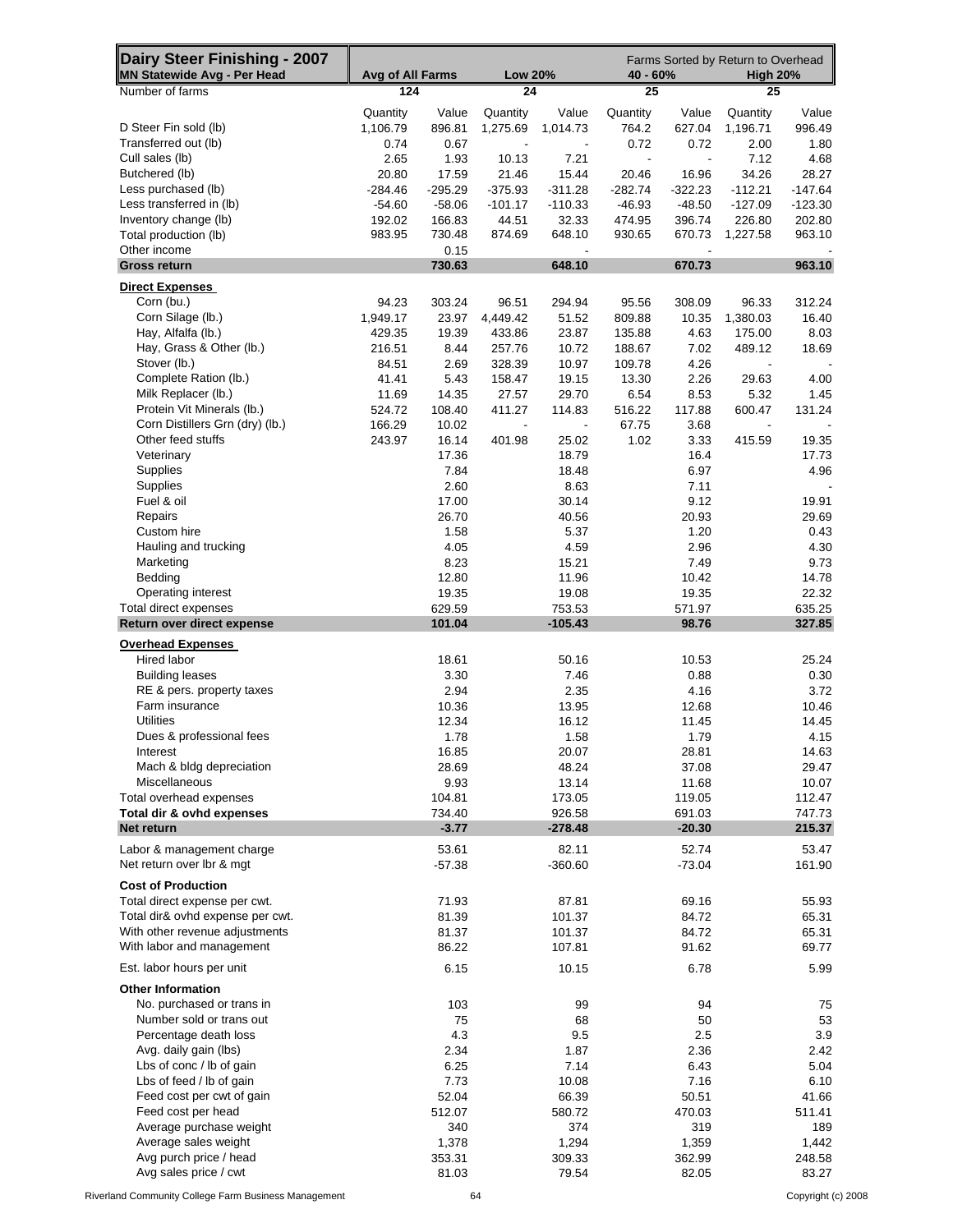| Dairy Steer Finishing - 2007              | Avg of           |          |                |                          |                  |                          | Farms Sorted by Return to Overhead |                |                          |                          |                          |                          |  |
|-------------------------------------------|------------------|----------|----------------|--------------------------|------------------|--------------------------|------------------------------------|----------------|--------------------------|--------------------------|--------------------------|--------------------------|--|
| <b>MN Statewide Avg Per Cwt. Produced</b> | <b>All Farms</b> |          | Up to $25$     |                          | $26 - 50$        |                          | $51 - 100$                         |                | $101 - 250$              |                          | <b>Over 250</b>          |                          |  |
| Number of farms                           | 124              |          | 33             |                          | 32               |                          | 20                                 |                | 30                       |                          | 9                        |                          |  |
|                                           | Quantity         |          | Value Quantity |                          | Value Quantity   |                          | Value Quantity                     |                | Value Quantity           |                          | Value Quantity           | Value                    |  |
| D Steer Fin sold (lb)                     | 112.48           | 91.14    | 107.07         | 86.11                    | 105.47           | 84.64                    | 124.26                             | 100.24         | 125.96                   | 103.23                   | 93.60                    | 74.89                    |  |
| Transferred out (lb)                      | 0.08             | 0.07     | 0.43           | 0.43                     | ÷,               | $\blacksquare$           | 0.22                               | 0.20           | $\overline{\phantom{a}}$ | $\overline{\phantom{a}}$ | 0.08                     | 0.07                     |  |
| Cull sales (lb)                           | 0.27             | 0.20     | 2.15           | 1.63                     | 0.23             | 0.16                     | 0.07                               | 0.01           | 0.30                     | 0.23                     | $\sim$                   |                          |  |
| Butchered (lb)                            | 2.11             | 1.79     | 6.4            | 5.55                     | 3.86             | 3.09                     | 2.36                               | 1.83           | 1.89                     | 1.69                     | 0.97                     | 0.80                     |  |
| Less purchased (lb)                       | -28.91           | $-30.01$ | $-5.80$        | $-4.82$                  | $-15.87 - 14.75$ |                          | $-26.50$                           | $-24.14$       | $-23.11$                 | $-24.61$                 | $-45.85$                 | $-48.95$                 |  |
| Less transferred in (lb)                  | $-5.55$          | $-5.90$  | $-13.58$       | $-15.04$                 | $-14.28$         | $-15.48$                 | $-10.11$                           | $-10.85$       | $-4.92$                  | $-5.05$                  | $-0.13$                  | $-0.13$                  |  |
| Inventory change (lb)                     | 19.52            | 16.95    | 3.32           | 0.54                     | 20.59            | 18.07                    | 9.70                               | 9.07           | $-0.13$                  | 1.02                     | 51.33                    | 43.20                    |  |
| Total production (lb)                     | 100.00           | 74.24    | 100.00         | 74.41                    | 100.00           | 75.74                    | 100.00                             | 76.35          | 100.00                   | 76.52                    | 100.00                   | 69.88                    |  |
| Other income                              |                  | 0.02     |                |                          |                  |                          |                                    | 0.12           |                          |                          |                          |                          |  |
| <b>Gross return</b>                       |                  | 74.26    |                | 74.41                    |                  | 75.74                    |                                    | 76.48          |                          | 76.52                    |                          | 69.88                    |  |
| <b>Direct Expenses</b>                    |                  |          |                |                          |                  |                          |                                    |                |                          |                          |                          |                          |  |
| Corn (bu.)                                | 9.58             | 30.82    | 9.27           | 29.91                    | 9.98             | 31.30                    | 10.95                              | 36.37          | 9.56                     | 30.87                    | 8.96                     | 28.48                    |  |
| Corn Silage (lb.)                         | 198.10           | 2.44     | 269.39         | 3.14                     | 232.59           | 3.01                     | 314.23                             | 3.23           | 198.72                   | 2.58                     | 126.16                   | 1.61                     |  |
| Hay, Alfalfa (lb.)                        | 43.64            | 1.97     | 39.06          | 1.61                     | 28.91            | 1.04                     | 33.35                              | 1.90           | 27.42                    | 1.26                     | 74.69                    | 3.30                     |  |
| Hay, Grass & Other (lb.)                  | 22.00            | 0.86     | 66.71          | 2.63                     | 37.39            | 1.14                     | 52.46                              | 2.08           | 18.42                    | 0.78                     | 1.38                     | 0.05                     |  |
| Oats (lb.)                                | 0.14             | 0.32     | 0.13           | 0.27                     | 0.29             | 0.80                     | 0.19                               | 0.42           | 0.17                     | 0.37                     | 0.02                     | 0.06                     |  |
| Pasture, Organic (aum)                    | 0.01             | 0.10     | 0.02           | 1.67                     | 0.09             | 0.07                     | ÷,                                 | ÷,             | $\overline{\phantom{a}}$ | $\overline{\phantom{a}}$ |                          |                          |  |
| Hay, Grass, Organic (lb.)                 | 0.88             | 0.05     | 16.57          | 0.91                     | $\overline{a}$   | $\overline{\phantom{a}}$ | $\overline{\phantom{a}}$           | ÷,             | $\overline{\phantom{a}}$ | $\overline{\phantom{a}}$ | $\overline{\phantom{a}}$ | $\overline{\phantom{a}}$ |  |
| Complete Ration (lb.)                     | 4.21             | 0.55     | 11.77          | 1.79                     | 14.68            | 1.55                     | 1.80                               | 0.30           | 4.43                     | 0.63                     | $\overline{\phantom{a}}$ |                          |  |
| Milk Replacer (lb.)                       | 1.19             | 1.46     | 0.87           | 1.87                     | 2.28             | 2.40                     | 1.99                               | 2.61           | 1.12                     | 1.30                     | 0.63                     | 0.80                     |  |
| Protein Vit Minerals (lb.)                | 53.33            | 11.02    | 48.82          | 9.35                     | 66.46            | 12.56                    | 46.57                              | 9.51           | 61.08                    | 12.67                    | 42.24                    | 9.24                     |  |
| Corn Distillers Grn (lb.)                 | 16.90            | 1.02     | ÷,             | $\overline{\phantom{a}}$ | 4.91             | 0.32                     | 10.47                              | 0.57           | 6.67                     | 0.46                     | 39.78                    | 2.34                     |  |
| Other feed stuffs                         | 32.36            | 1.45     | 11.04          | 0.74                     | 58.01            | 2.82                     | 50.87                              | 1.79           | 27.72                    | 1.51                     | 25.62                    | 0.89                     |  |
| Veterinary                                |                  | 1.76     |                | 0.93                     |                  | 1.47                     |                                    | 1.99           |                          | 2.05                     |                          | 1.55                     |  |
| Supplies                                  |                  | 0.96     |                | 1.00                     |                  | 0.86                     |                                    | 0.87           |                          | 1.08                     |                          | 0.86                     |  |
| Contract production exp.                  |                  | 0.26     |                | 1.86                     |                  | 0.25                     |                                    |                |                          | 0.34                     |                          |                          |  |
| Fuel & oil                                |                  | 1.73     |                | 1.17                     |                  | 2.39                     |                                    | 1.34           |                          | 1.56                     |                          | 1.98                     |  |
| Repairs                                   |                  | 2.71     |                | 2.17                     |                  | 3.22                     |                                    | 2.83           |                          | 2.83                     |                          | 2.44                     |  |
| Hauling and trucking                      |                  | 0.41     |                | 0.48                     |                  | 0.35                     |                                    | 0.54           |                          | 0.43                     |                          | 0.34                     |  |
| Marketing                                 |                  | 0.84     |                | 0.68                     |                  | 0.54                     |                                    | 1.00           |                          | 1.05                     |                          | 0.62                     |  |
| Bedding                                   |                  | 1.30     |                | 1.39                     |                  | 0.78                     |                                    | 0.87           |                          | 1.11                     |                          | 1.89                     |  |
| Operating interest                        |                  | 1.97     |                | 0.60                     |                  | 0.92                     |                                    | 0.47           |                          | 1.76                     |                          | 3.44                     |  |
| Total direct expenses                     |                  | 63.99    |                | 64.16                    |                  | 67.80                    |                                    | 68.67          |                          | 64.64                    |                          | 59.90                    |  |
| Return over direct expense                |                  | 10.27    |                | 10.25                    |                  | 7.94                     |                                    | 7.80           |                          | 11.88                    |                          | 9.99                     |  |
| <b>Overhead Expenses</b>                  |                  |          |                |                          |                  |                          |                                    |                |                          |                          |                          |                          |  |
| Hired labor                               |                  | 1.89     |                | 1.14                     |                  | 4.78                     |                                    | 1.43           |                          | 1.95                     |                          | 1.14                     |  |
| Machinery leases                          |                  | 0.13     |                | 0.13                     |                  | 0.39                     |                                    | 0.12           |                          | 0.12                     |                          | 0.07                     |  |
| <b>Building leases</b>                    |                  | 0.34     |                | 0.21                     |                  | 0.44                     |                                    | $\blacksquare$ |                          | 0.41                     |                          | 0.35                     |  |
| Farm insurance                            |                  | 1.05     |                | 0.73                     |                  | 1.28                     |                                    | 1.56           |                          | 0.85                     |                          | 1.09                     |  |
| <b>Utilities</b>                          |                  | 1.25     |                | 1.31                     |                  | 1.56                     |                                    | 1.39           |                          | 1.30                     |                          | 1.02                     |  |
| Interest                                  |                  | 1.71     |                | 1.05                     |                  | 1.67                     |                                    | 2.73           |                          | 1.38                     |                          | 1.87                     |  |
| Mach & bldg depreciation                  |                  | 2.92     |                | 2.74                     |                  | 4.56                     |                                    | 2.42           |                          | 3.12                     |                          | 2.31                     |  |
| <b>Miscellaneous</b>                      |                  | 1.36     |                | 1.57                     |                  | 1.37                     |                                    | 1.85           |                          | 1.18                     |                          | 1.34                     |  |
| Total overhead expenses                   |                  | 10.65    |                | 8.88                     |                  | 16.05                    |                                    | 11.49          |                          | 10.30                    |                          | 9.20                     |  |
| Total dir & ovhd expenses                 |                  | 74.64    |                | 73.03                    |                  | 83.86                    |                                    | 80.17          |                          | 74.94                    |                          | 69.09                    |  |
| <b>Net return</b>                         |                  | $-0.38$  |                | 1.37                     |                  | $-8.11$                  |                                    | $-3.69$        |                          | 1.58                     |                          | 0.79                     |  |
| Labor & management charge                 |                  | 5.45     |                | 5.95                     |                  | 6.36                     |                                    | 6.68           |                          | 6.08                     |                          | 3.74                     |  |
| Net return over lbr & mgt                 |                  | $-5.83$  |                | $-4.58$                  |                  | $-14.47$                 |                                    | $-10.37$       |                          | $-4.50$                  |                          | $-2.95$                  |  |
| <b>Cost of Production</b>                 |                  |          |                |                          |                  |                          |                                    |                |                          |                          |                          |                          |  |
| Total direct expense per cwt.             |                  | 71.93    |                | 70.97                    |                  | 72.72                    |                                    | 74.51          |                          | 72.53                    |                          | 69.36                    |  |
| Total dir& ovhd expense per cwt.          |                  | 81.39    |                | 79.22                    |                  | 87.95                    |                                    | 83.75          |                          | 80.71                    |                          | 79.18                    |  |
| With other revenue adjustments            |                  | 81.37    |                | 79.22                    |                  | 87.95                    |                                    | 83.65          |                          | 80.71                    |                          | 79.18                    |  |
| With labor and management                 |                  | 86.22    |                | 84.76                    |                  | 93.97                    |                                    | 89.01          |                          | 85.53                    |                          | 83.17                    |  |
|                                           |                  |          |                |                          |                  |                          |                                    |                |                          |                          |                          |                          |  |
| Est. labor hours per unit                 |                  | 0.62     |                | 0.66                     |                  | 0.87                     |                                    | 0.75           |                          | 0.60                     |                          | 0.51                     |  |
| <b>Other Information</b>                  |                  |          |                |                          |                  |                          |                                    |                |                          |                          |                          |                          |  |
| No. purchased or trans in                 |                  | 103      |                | 20                       |                  | 45                       |                                    | 90             |                          | 150                      |                          | 488                      |  |
| Number sold or trans out                  |                  | 75       |                | 15                       |                  | 30                       |                                    | 66             |                          | 139                      |                          | 268                      |  |
| Percentage death loss                     |                  | 4.3      |                | 6.9                      |                  | 2.9                      |                                    | 5.9            |                          | 3.4                      |                          | 4.6                      |  |
| Avg. daily gain (lbs)                     |                  | 2.34     |                | 1.86                     |                  | 2.35                     |                                    | 2.02           |                          | 2.35                     |                          | 2.60                     |  |
| Lbs of conc / lb of gain                  |                  | 6.25     |                | 5.85                     |                  | 6.87                     |                                    | 6.88           |                          | 6.23                     |                          | 5.87                     |  |
| Lbs of feed / lb of gain                  |                  | 7.73     |                | 8.03                     |                  | 8.53                     |                                    | 9.04           |                          | 7.49                     |                          | 7.17                     |  |
| Feed cost per cwt of gain                 |                  | 52.04    |                | 53.88                    |                  | 57.03                    |                                    | 58.78          |                          | 52.43                    |                          | 46.77                    |  |
| Feed cost per head                        |                  | 512.07   |                | 549.87                   |                  | 606.55                   |                                    | 622.73         |                          | 531.20                   |                          | 419.06                   |  |
| Average purchase weight                   |                  | 340      |                | 321                      |                  | 388                      |                                    | 372            |                          | 286                      |                          | 374                      |  |
| Average sales weight                      |                  | 1,378    |                | 1,329                    |                  | 1,370                    |                                    | 1,366          |                          | 1,389                    |                          | 1,379                    |  |
| Avg purch price / head                    |                  | 353.31   |                | 267.00                   |                  | 361.06                   |                                    | 338.61         |                          | 304.73                   |                          | 399.57                   |  |
| Avg sales price / cwt                     |                  | 81.03    |                | 80.42                    |                  | 80.25                    |                                    | 80.67          |                          | 81.96                    |                          | 80.02                    |  |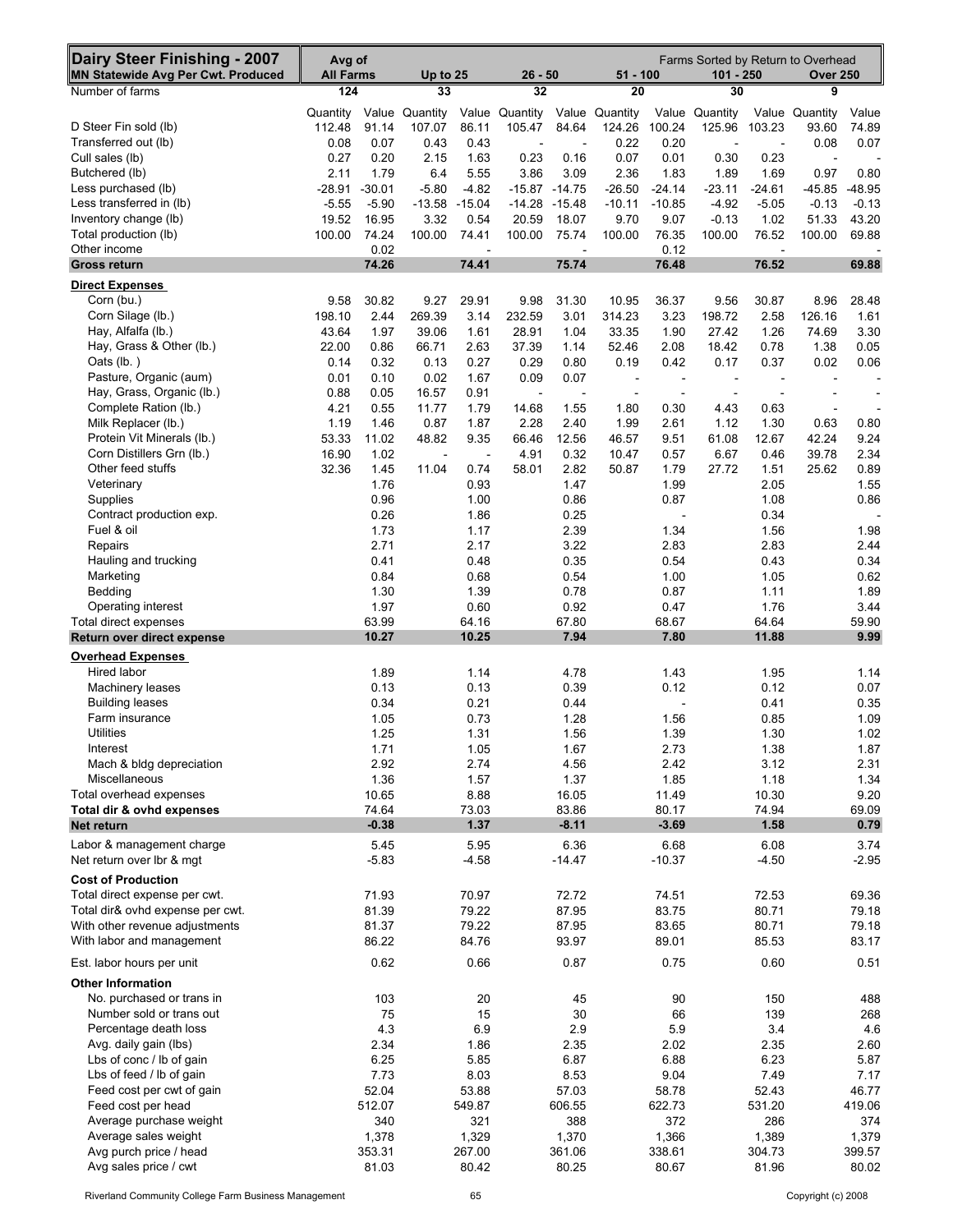| Sheep, Market Lambs - 2007<br>MN Statewide - Average of All Farms | Farms Sorted by Return to Overhead<br><b>Average Per Cwt. Produced</b><br><b>Average Per Ewe</b> |               |                    |                 |  |  |  |
|-------------------------------------------------------------------|--------------------------------------------------------------------------------------------------|---------------|--------------------|-----------------|--|--|--|
| Number of farms                                                   | 13                                                                                               |               | 13                 |                 |  |  |  |
|                                                                   | Quantity                                                                                         | Value         | Quantity           | Value           |  |  |  |
| Lambs sold (lb)                                                   | 4.05                                                                                             | 2.21          | 6.14               | 3.35            |  |  |  |
| Mkt Lambs sold (lb)                                               | 96.97                                                                                            | 98.71         | 146.96             | 149.60          |  |  |  |
| Transferred out (lb)                                              | 0.64                                                                                             | 0.67          | 0.97               | 1.02            |  |  |  |
| Cull sales (lb)                                                   | 12.13                                                                                            | 7.49          | 18.39              | 11.35           |  |  |  |
| Butchered (lb)                                                    | 0.13                                                                                             | 0.12          | 0.19               | 0.18            |  |  |  |
| Less purchased (lb)                                               | $-7.87$                                                                                          | $-16.87$      | $-11.93$           | $-25.56$        |  |  |  |
| Less transferred in (lb)<br>Inventory change (lb)                 | $-0.52$<br>$-1.48$                                                                               | $-0.34$       | $-0.78$<br>$-2.24$ | $-0.52$<br>4.74 |  |  |  |
| Total production (lb)                                             | 100.00                                                                                           | 3.13<br>95.12 | 151.56             | 144.17          |  |  |  |
| Other income                                                      |                                                                                                  | 0.16          |                    | 0.24            |  |  |  |
| Gross return                                                      |                                                                                                  | 95.28         |                    | 144.40          |  |  |  |
| <b>Direct Expenses</b>                                            |                                                                                                  |               |                    |                 |  |  |  |
| Barley (bu.)                                                      | 0.09                                                                                             | 0.27          | 0.14               | 0.41            |  |  |  |
| Corn (bu.)                                                        | 5.84                                                                                             | 17.99         | 8.86               | 27.26           |  |  |  |
| Corn Silage (bu.)                                                 | 93.99                                                                                            | 1.03          | 142.44             | 1.57            |  |  |  |
| Hay, Alfalfa (lb.)                                                | 269.22                                                                                           | 9.94          | 408.03             | 15.06           |  |  |  |
| Hay, Grass & Other (lb.)                                          | 184.21                                                                                           | 5.93          | 279.18             | 8.98            |  |  |  |
| Oats (bu.)                                                        | 0.57                                                                                             | 1.41          | 0.87               | 2.14            |  |  |  |
| Pasture (aum)                                                     | 0.31                                                                                             | 3.23          | 0.47               | 4.90            |  |  |  |
| Complete Ration (lb.)<br>Milk Replacer (lb.)                      | 46.19<br>0.05                                                                                    | 3.82          | 70.01              | 5.79            |  |  |  |
| Protein Vit Minerals (lb.)                                        | 60.20                                                                                            | 0.17<br>9.03  | 0.07<br>91.24      | 0.25<br>13.69   |  |  |  |
| Beet Pulp (lb.)                                                   | 263.24                                                                                           | 2.64          | 398.96             | 4.01            |  |  |  |
| Other feed stuffs                                                 | 24.38                                                                                            | 1.17          | 36.94              | 1.77            |  |  |  |
| Veterinary                                                        |                                                                                                  | 3.28          |                    | 4.97            |  |  |  |
| Supplies                                                          |                                                                                                  | 3.57          |                    | 5.42            |  |  |  |
| Fuel & oil                                                        |                                                                                                  | 2.81          |                    | 4.26            |  |  |  |
| Repairs                                                           |                                                                                                  | 3.60          |                    | 5.45            |  |  |  |
| Custom hire                                                       |                                                                                                  | 0.86          |                    | 1.30            |  |  |  |
| Hauling and trucking                                              |                                                                                                  | 1.16          |                    | 1.76            |  |  |  |
| Marketing                                                         |                                                                                                  | 0.74          |                    | 1.12            |  |  |  |
| Bedding<br>Operating interest                                     |                                                                                                  | 0.61          |                    | 0.92<br>2.56    |  |  |  |
| Total direct expenses                                             |                                                                                                  | 1.69<br>74.94 |                    | 113.57          |  |  |  |
| Return over direct expense                                        |                                                                                                  | 20.34         |                    | 30.83           |  |  |  |
| <b>Overhead Expenses</b>                                          |                                                                                                  |               |                    |                 |  |  |  |
| Custom hire                                                       |                                                                                                  | 0.60          |                    | 0.90            |  |  |  |
| Hired labor                                                       |                                                                                                  | 1.77          |                    | 2.68            |  |  |  |
| Machinery leases                                                  |                                                                                                  | 0.80          |                    | 1.21            |  |  |  |
| RE & pers. property taxes                                         |                                                                                                  | 0.80          |                    | 1.21            |  |  |  |
| Farm insurance                                                    |                                                                                                  | 1.46          |                    | 2.21            |  |  |  |
| Utilities                                                         |                                                                                                  | 2.82          |                    | 4.27            |  |  |  |
| Dues & professional fees                                          |                                                                                                  | 1.79          |                    | 2.71            |  |  |  |
| Interest<br>Mach & bldg depreciation                              |                                                                                                  | 1.07          |                    | 1.63            |  |  |  |
| Miscellaneous                                                     |                                                                                                  | 4.34<br>11.39 |                    | 6.58<br>17.26   |  |  |  |
| Total overhead expenses                                           |                                                                                                  | 26.84         |                    | 40.67           |  |  |  |
| Total dir & ovhd expenses                                         |                                                                                                  | 101.77        |                    | 154.24          |  |  |  |
| Net return                                                        |                                                                                                  | $-6.49$       |                    | $-9.84$         |  |  |  |
| Labor & management charge                                         |                                                                                                  | 13.61         |                    | 20.62           |  |  |  |
| Net return over lbr & mgt                                         |                                                                                                  | $-20.10$      |                    | $-30.46$        |  |  |  |
|                                                                   |                                                                                                  |               |                    |                 |  |  |  |
| <b>Cost of Production</b><br>Total direct expense per cwt.        |                                                                                                  | 74.94         |                    | 74.94           |  |  |  |
| Total dir& ovhd expense per cwt.                                  |                                                                                                  | 101.77        |                    | 101.77          |  |  |  |
| With other revenue adjustments                                    |                                                                                                  | 107.59        |                    | 107.59          |  |  |  |
| With labor and management                                         |                                                                                                  | 121.20        |                    | 121.20          |  |  |  |
| Est. labor hours per unit                                         |                                                                                                  | 1.62          |                    | 2.45            |  |  |  |
|                                                                   |                                                                                                  |               |                    |                 |  |  |  |
| <b>Other Information</b>                                          |                                                                                                  |               |                    |                 |  |  |  |
| Number of ewes                                                    |                                                                                                  | 265.7         |                    | 265.7           |  |  |  |
| Pregnancy percentage<br>Pregnancy loss percentage                 |                                                                                                  | 96.6<br>0.6   |                    | 96.6<br>0.6     |  |  |  |
| Female turnover rate                                              |                                                                                                  | 30.23         |                    | 30.23           |  |  |  |
| Lambs born / ewe exposed                                          |                                                                                                  | 1.49          |                    | 1.49            |  |  |  |
| Lambs born / ewe lambing                                          |                                                                                                  | 1.55          |                    | 1.55            |  |  |  |
| Lambs weaned/ewe exposed                                          |                                                                                                  | 1.36          |                    | 1.36            |  |  |  |
| Lambs sold per ewe                                                |                                                                                                  | 1.22          |                    | 1.22            |  |  |  |
| Lamb dth loss (died/born)                                         |                                                                                                  | 10.0          |                    | 10.0            |  |  |  |
| Average weaning weight                                            |                                                                                                  | 45            |                    | 45              |  |  |  |
| Lbs weaned/exposed female                                         |                                                                                                  | 61            |                    | 61              |  |  |  |
| Feed cost per ewe                                                 |                                                                                                  | 85.82         |                    | 85.82           |  |  |  |
| Avg wgt/Mkt Lamb sold                                             |                                                                                                  | 123           |                    | 123<br>101.80   |  |  |  |
| Avg price / cwt                                                   |                                                                                                  | 101.80        |                    |                 |  |  |  |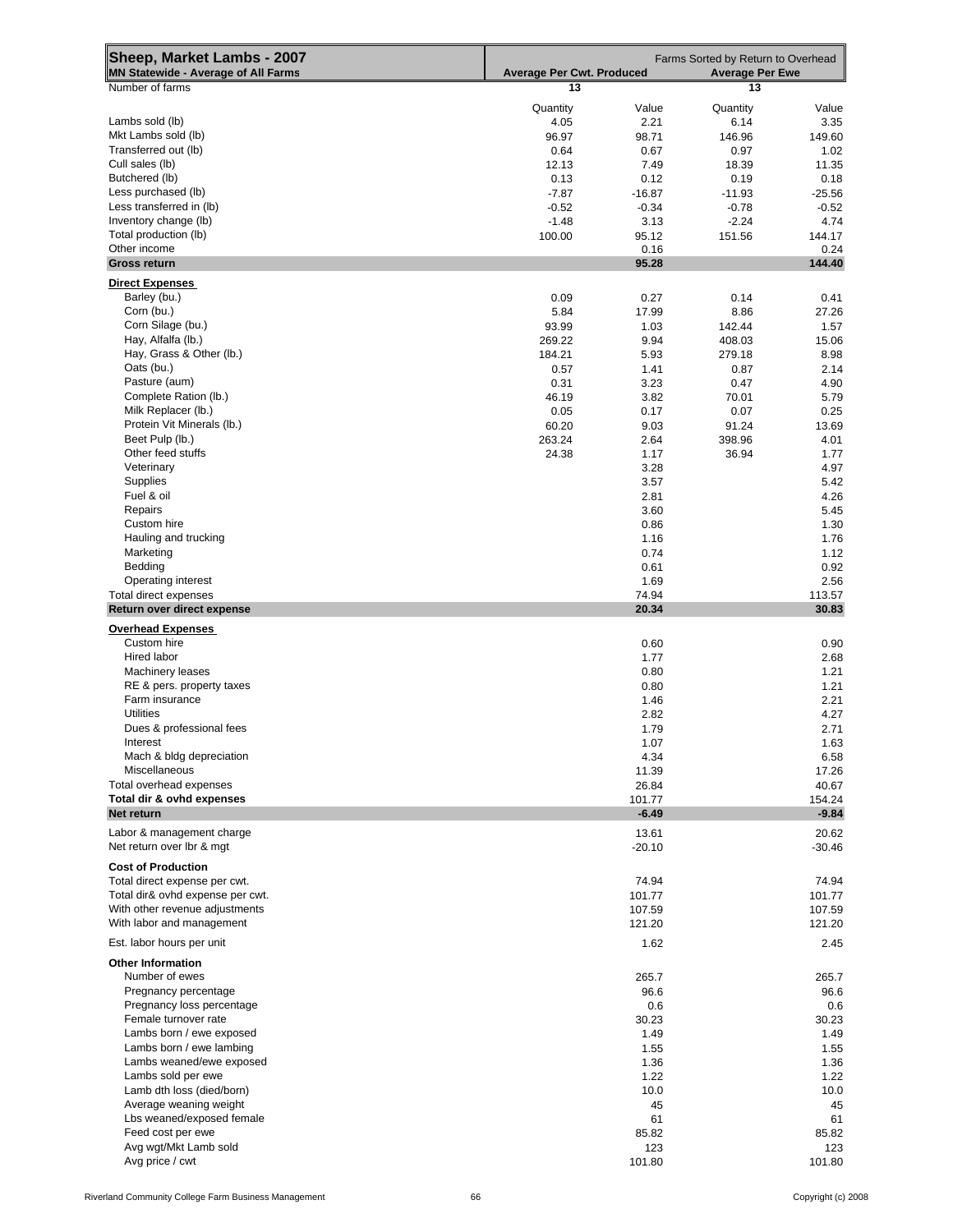#### **Money Spent by the Average Farmer in SE Minnesota Summary by Years**

| Farm:                                                                                                                                                                      | 2003                                                | 2004                                                 | 2005                                                 | 2006                                                 | 2007                                                 |
|----------------------------------------------------------------------------------------------------------------------------------------------------------------------------|-----------------------------------------------------|------------------------------------------------------|------------------------------------------------------|------------------------------------------------------|------------------------------------------------------|
| To Other Farmers For:                                                                                                                                                      |                                                     |                                                      |                                                      |                                                      |                                                      |
|                                                                                                                                                                            |                                                     |                                                      |                                                      |                                                      |                                                      |
| - Livestock<br>- Custom Work                                                                                                                                               | \$<br>24,223<br>11,371                              | \$<br>37,165<br>14,445                               | \$<br>41,174<br>16,023                               | \$<br>43,049<br>16,509                               | \$<br>44,336<br>19,444                               |
| To Agri-Business For:                                                                                                                                                      |                                                     |                                                      |                                                      |                                                      |                                                      |
| - Feed, Livestock, Supplies & Vet<br>- Crop Expense<br>- Fuel & Repairs<br>- General Farm Expense                                                                          | \$<br>107,009<br>72,329<br>35,429<br>18,417         | \$<br>140,297<br>82,589<br>45,403<br>21,826          | \$<br>129,784<br>85,229<br>50,442<br>20,808          | \$<br>124,501<br>86,510<br>51,776<br>21,497          | \$<br>169,704<br>123,245<br>61,274<br>26,384         |
| <b>Hired Labor</b>                                                                                                                                                         | 24,182                                              | 26,273                                               | 28,814                                               | 29,776                                               | 34,291                                               |
| <b>Utilities</b>                                                                                                                                                           | 7,123                                               | 7,780                                                | 8,288                                                | 8,370                                                | 9,461                                                |
| Interest                                                                                                                                                                   | 27,750                                              | 28,443                                               | 29,681                                               | 32,918                                               | 39,133                                               |
| Lease & Rent Payments                                                                                                                                                      | 48,071                                              | 54,819                                               | 54,322                                               | 59,476                                               | 64,558                                               |
| <b>Real Estate Taxes</b>                                                                                                                                                   | 3,513                                               | 3,877                                                | 4,209                                                | 4,407                                                | 4,952                                                |
| <b>Capital Purchases:</b><br>- Breeding Livestock<br>- Machinery & Equipment<br>- Buildings<br>- Land<br>- Other                                                           | 8,670<br>32,377<br>14,328<br>12,949<br>2,869        | 9,433<br>41,207<br>22,369<br>13,207<br>3,580         | 10,652<br>46,544<br>25,671<br>17,823<br>3,883        | 9,633<br>45,956<br>27,796<br>10,407<br>8,979         | 7,556<br>52,489<br>24,075<br>26,454<br>5,308         |
| Personal:                                                                                                                                                                  |                                                     |                                                      |                                                      |                                                      |                                                      |
| - Food & Meals Bought<br>- Medical Care/Insurance<br>Education, Recreation, Gifts<br>- Capital Purchases<br>- Taxes & Other Deductions<br>- Other (Excluding Debt Payment) | 5,866<br>6,412<br>6,048<br>9,056<br>6,099<br>21,120 | 6,145<br>6,985<br>6,435<br>12,769<br>6,863<br>23,002 | 5,785<br>6,494<br>6,250<br>15,675<br>6,661<br>21,522 | 6,219<br>6,566<br>7,594<br>13,833<br>8,569<br>22,658 | 6,439<br>6,645<br>7,662<br>11,804<br>8,032<br>23,787 |
| <b>Total Money Spent by One Average</b><br><b>Farmer Within The Commuity</b>                                                                                               |                                                     |                                                      |                                                      |                                                      |                                                      |
| and Service Area                                                                                                                                                           | \$505,211                                           | \$614,912                                            | \$ 635,734                                           | \$646,999                                            | \$777,033                                            |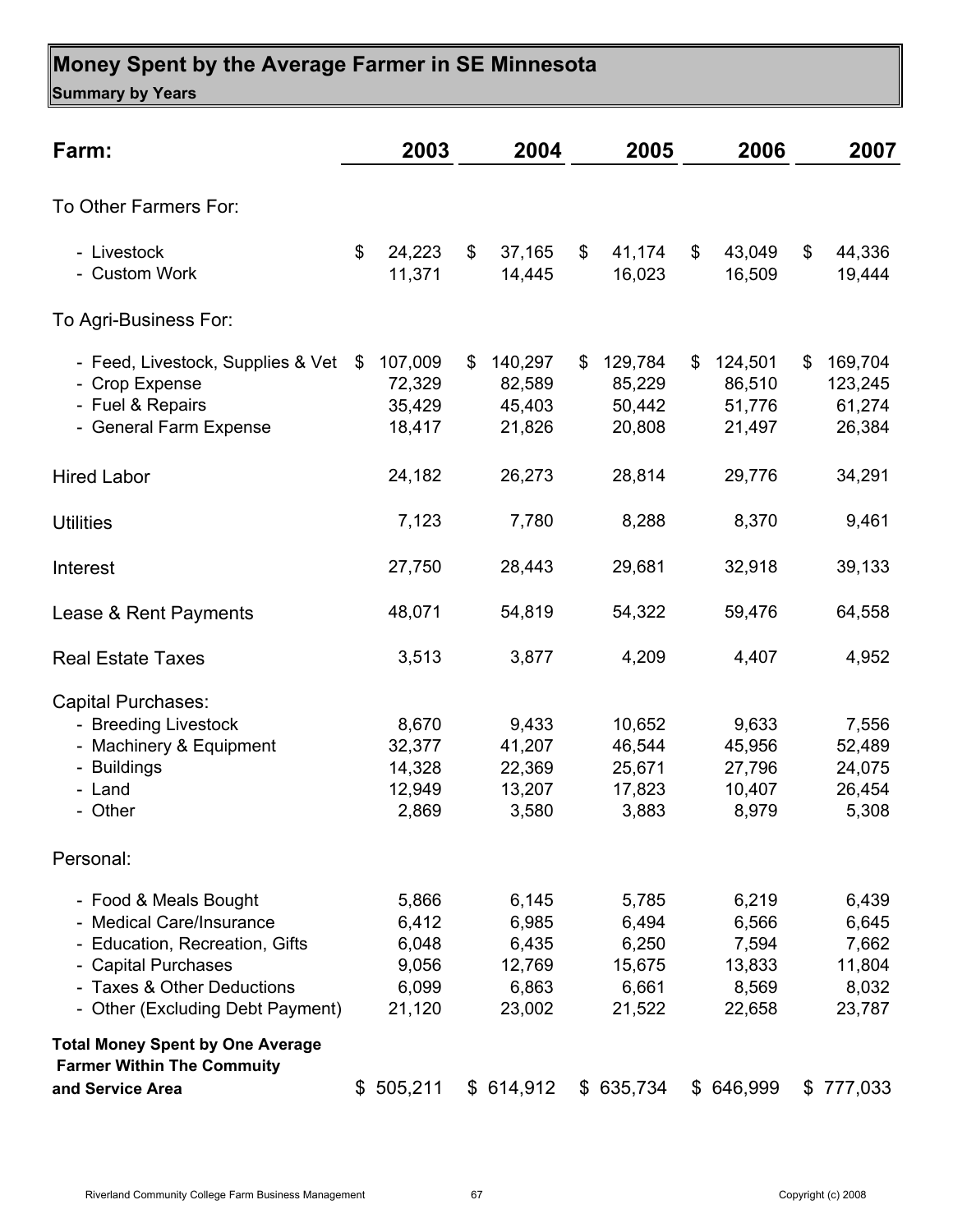# Riverland **COMMUNITY COLLEGE**

A Technical & Community College

Tom Anderson Plainview 507-534-1214

Eric Deters Kenyon 507-259-6262

John Hobert Kenyon 507-259-6263

Dan Hoffman Adams/Rochester 507-421-7167

James Kelm Red Wing 651-388-9676

Barry Kurtz Adams/Albert Lea 507-438-2126

Jack LaValla St. Charles 507-932-8013

Dave Marr Austin 507-438-7076

Dan Miller Spring Valley 507-346-7875

Wayne Pike LeRoy/Plainview 507-251-1937

Rex Quam Kenyon 507-251-2650

Gary Thome Austin 507-438-2019

Ron Van Nurden **Owatonna** 507-444-7950

www.mgt.org • www.riverland.edu/mgt